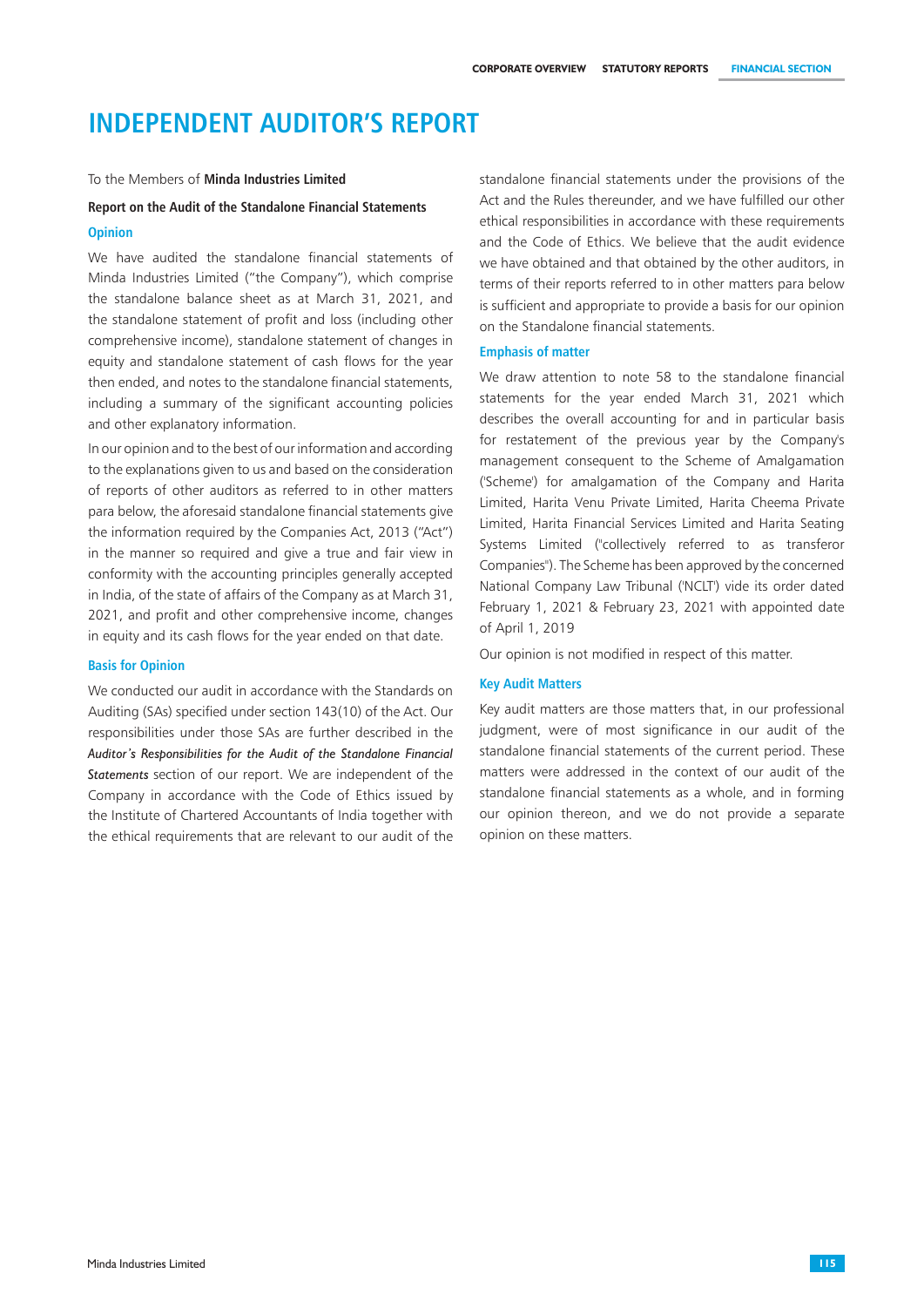

#### **Description of Key Audit Matters**

| <b>Key Audit Matters</b> |                                                                                                                                                                                                                                                                                                                                                                                                                                                                                                                                                                                                                                                                                         | How the matter was addressed in our audit |                                                                                                                                                                                                                                                                                                                                                                                                                                                                                                                                                                                                                                                                                                                                                                                               |  |
|--------------------------|-----------------------------------------------------------------------------------------------------------------------------------------------------------------------------------------------------------------------------------------------------------------------------------------------------------------------------------------------------------------------------------------------------------------------------------------------------------------------------------------------------------------------------------------------------------------------------------------------------------------------------------------------------------------------------------------|-------------------------------------------|-----------------------------------------------------------------------------------------------------------------------------------------------------------------------------------------------------------------------------------------------------------------------------------------------------------------------------------------------------------------------------------------------------------------------------------------------------------------------------------------------------------------------------------------------------------------------------------------------------------------------------------------------------------------------------------------------------------------------------------------------------------------------------------------------|--|
| 1.                       | <b>Revenue Recognition</b><br>See note 2(b)(k) and 28 to the standalone financial statements<br>Revenue from sale of products is recognised when control<br>of the products being sold is transferred to the customer<br>and when there are no longer any unfulfilled obligations.<br>The performance obligations in the contracts are fulfilled<br>at the time of dispatch, delivery or upon formal customer<br>acceptance depending on customer terms and conditions.<br>Revenue is measured at fair value of the consideration<br>received or receivable, after deduction of any discounts/                                                                                          |                                           | Our audit procedures included:<br>Assessing the appropriateness of the revenue recognition<br>accounting policies by comparing with applicable<br>accounting standards.<br>Evaluating the integrity of the information and technology<br>general control environment and testing the operating<br>effectiveness of key IT application controls.<br>Evaluating the design and implementation of Company's<br>key financial controls in respect of revenue recognition<br>and tested the operating effectiveness of such controls for                                                                                                                                                                                                                                                           |  |
|                          | rebates and any taxes or duties collected on behalf of<br>the Government such as goods and services tax, etc.<br>Customer acceptance is used to estimate the provision for<br>price increase/decrease. Revenue is only recognised to the<br>extent, that is highly probable, a significant reversal will<br>not occur.<br>Standards on Auditing presume that there is fraud risk<br>with regard to revenue recognition. The timing of revenue<br>recognition is relevant to the reported performance of the<br>Company. The management considers revenue as a key<br>measure for evaluation of performance. There is a risk of<br>revenue being recorded before control is transferred. |                                           | a sample of transactions (using random sampling).<br>Testing the effectiveness of such controls over revenue cut<br>off at period-end.<br>Testing by selecting samples (using statistical sampling) of<br>revenue transactions recorded during the year. For such<br>samples, verified the underlying documents including<br>customer contracts/ purchase order to identify terms and<br>conditions relating to goods acceptance.<br>Testing on a sample basis (selected based on specified<br>risk-based criteria), the supporting documents for sales<br>transactions recorded during the period closer to the year<br>end and subsequent to the year end to determine whether<br>revenue was recognised in the correct period.<br>Performing analytical procedures on current year revenue |  |
|                          |                                                                                                                                                                                                                                                                                                                                                                                                                                                                                                                                                                                                                                                                                         |                                           | based on trends and where appropriate, conducted<br>further enquiries and testing.                                                                                                                                                                                                                                                                                                                                                                                                                                                                                                                                                                                                                                                                                                            |  |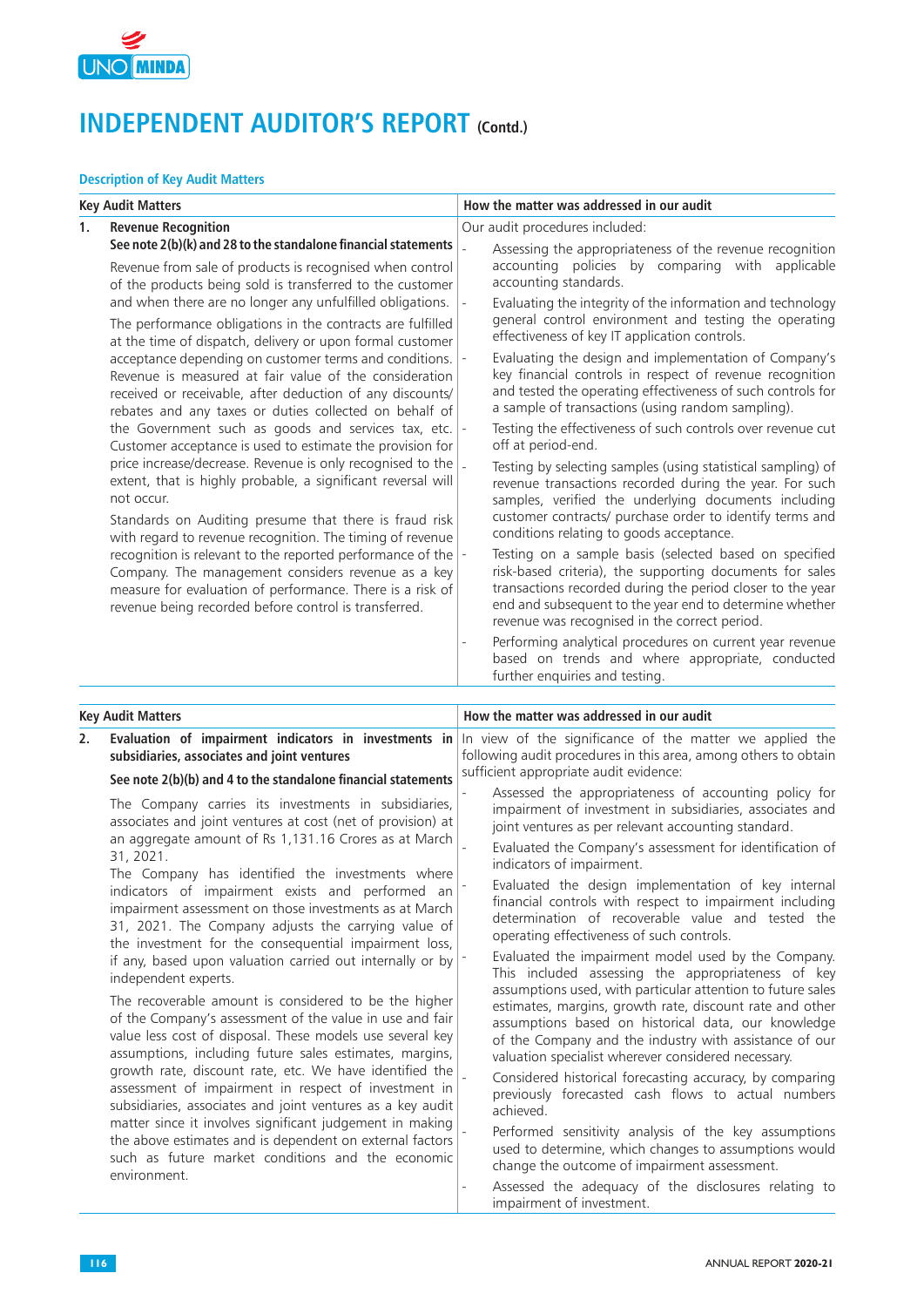#### **Other Information**

The Company's management and Board of Directors are responsible for the other information. The other information comprises the information included in the Company's annual report, but does not include the standalone financial statements and our auditors' report thereon.

Our opinion on the standalone financial statements does not cover the other information and we do not express any form of assurance conclusion thereon.

In connection with our audit of the standalone financial statements, our responsibility is to read the other information and, in doing so, consider whether the other information is materially inconsistent with the standalone financial statements or our knowledge obtained in the audit or otherwise appears to be materially misstated. If, based on the work we have performed, we conclude that there is a material misstatement of this other information, we are required to report that fact. We have nothing to report in this regard.

#### **Management's and Board of Directors' Responsibility for the Standalone Financial Statements**

The Company's Management and Board of Directors are responsible for the matters stated in section 134(5) of the Act with respect to the preparation of these standalone financial statements that give a true and fair view of the state of affairs, profit/loss and other comprehensive income, changes in equity and cash flows of the Company in accordance with the accounting principles generally accepted in India, including the Indian Accounting Standards (Ind AS) specified under section 133 of the Act. This responsibility also includes maintenance of adequate accounting records in accordance with the provisions of the Act for safeguarding of the assets of the Company and for preventing and detecting frauds and other irregularities; selection and application of appropriate accounting policies; making judgments and estimates that are reasonable and prudent; and design, implementation and maintenance of adequate internal financial controls that were operating effectively for ensuring accuracy and completeness of the accounting records, relevant to the preparation and presentation of the standalone financial statements that give a true and fair view and are free from material misstatement, whether due to fraud or error.

In preparing the standalone financial statements, the Management and Board of Directors are responsible for assessing the Company's ability to continue as a going concern, disclosing, as applicable, matters related to going concern and using the going concern basis of accounting unless the Board of Directors either intends to liquidate the Company or to cease operations, or has no realistic alternative but to do so.

The Board of Directors is also responsible for overseeing the Company's financial reporting process.

#### **Auditor's Responsibilities for the Audit of the Standalone Financial Statements**

Our objectives are to obtain reasonable assurance about whether the standalone financial statements as a whole are free from material misstatement, whether due to fraud or error, and to issue an auditor's report that includes our opinion. Reasonable assurance is a high level of assurance, but is not a guarantee that an audit conducted in accordance with SAs will always detect a material misstatement when it exists. Misstatements can arise from fraud or error and are considered material if, individually or in the aggregate, they could reasonably be expected to influence the economic decisions of users taken on the basis of these standalone financial statements.

As part of an audit in accordance with SAs, we exercise professional judgment and maintain professional skepticism throughout the audit. We also:

- Identify and assess the risks of material misstatement of the standalone financial statements, whether due to fraud or error, design and perform audit procedures responsive to those risks, and obtain audit evidence that is sufficient and appropriate to provide a basis for our opinion. The risk of not detecting a material misstatement resulting from fraud is higher than for one resulting from error, as fraud may involve collusion, forgery, intentional omissions, misrepresentations, or the override of internal control.
- Obtain an understanding of internal control relevant to the audit in order to design audit procedures that are appropriate in the circumstances. Under section 143(3) (i) of the Act, we are also responsible for expressing our opinion on whether the company has adequate internal financial controls with reference to standalone financial statements in place and the operating effectiveness of such controls.
- Evaluate the appropriateness of accounting policies used and the reasonableness of accounting estimates and related disclosures in the standalone financial statements made by the Management and Board of Directors.
- Conclude on the appropriateness of the Management and Board of Directors use of the going concern basis of accounting and, based on the audit evidence obtained, whether a material uncertainty exists related to events or conditions that may cast significant doubt on the Company's ability to continue as a going concern. If we conclude that a material uncertainty exists, we are required to draw attention in our auditor's report to the related disclosures in the standalone financial statements or, if such disclosures are inadequate, to modify our opinion. Our conclusions are based on the audit evidence obtained up to the date of our auditor's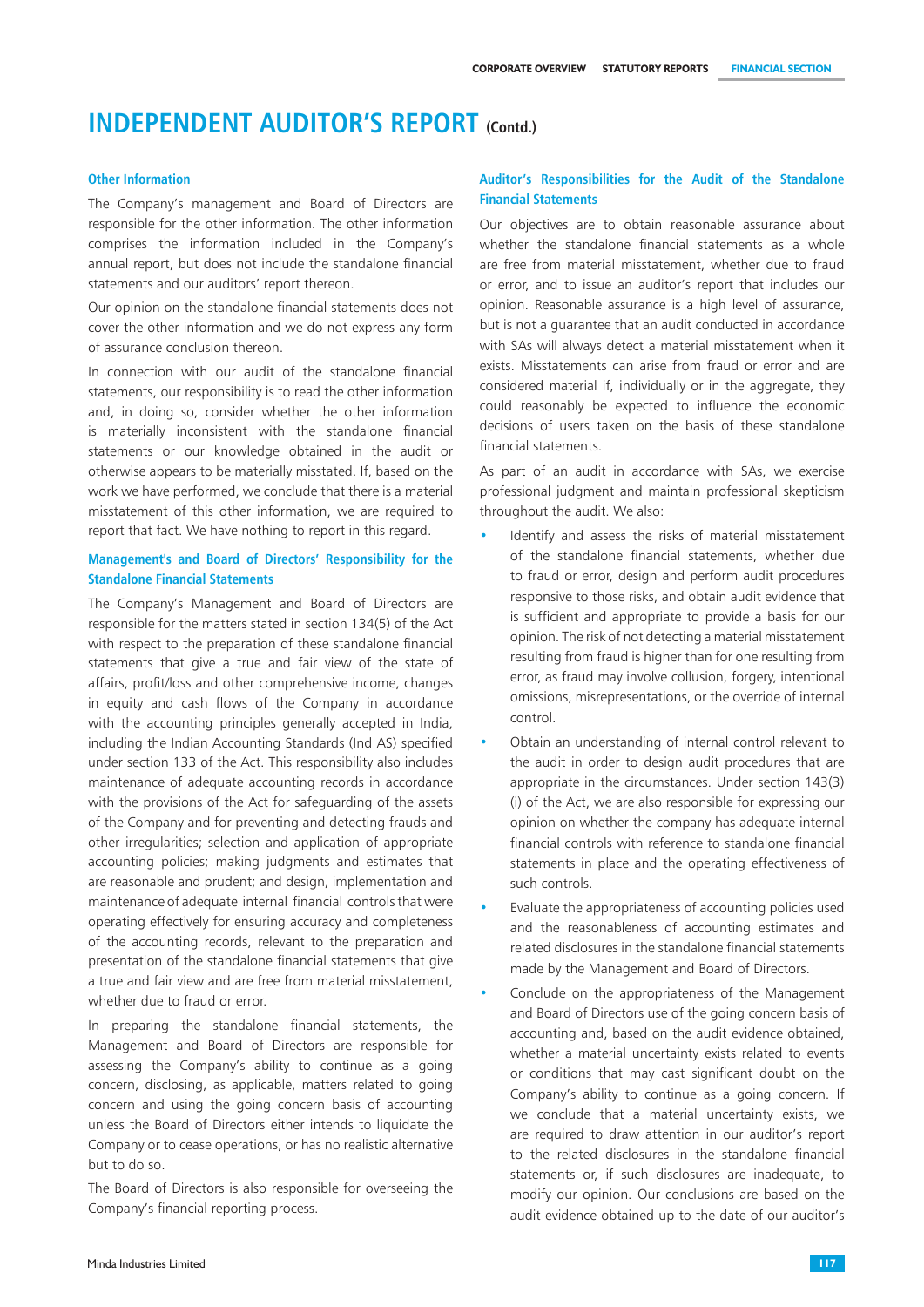

report. However, future events or conditions may cause the Company to cease to continue as a going concern.

• Evaluate the overall presentation, structure and content of the standalone financial statements, including the disclosures, and whether the standalone financial statements represent the underlying transactions and events in a manner that achieves fair presentation.

We communicate with those charged with governance regarding, among other matters, the planned scope and timing of the audit and significant audit findings, including any significant deficiencies in internal control that we identify during our audit.

We also provide those charged with governance with a statement that we have complied with relevant ethical requirements regarding independence, and to communicate with them all relationships and other matters that may reasonably be thought to bear on our independence, and where applicable, related safeguards.

From the matters communicated with those charged with governance, we determine those matters that were of most significance in the audit of the standalone financial statements of the current period and are therefore the key audit matters. We describe these matters in our auditors' report unless law or regulation precludes public disclosure about the matter or when, in extremely rare circumstances, we determine that a matter should not be communicated in our report because the adverse consequences of doing so would reasonably be expected to outweigh the public interest benefits of such communication.

#### **Other Matters**

- a) The standalone financial statements include the Company's share of net profit of Rs. 8.50 Crores for the year ended March 31, 2021 in respect of three partnership firms, whose financial statements have not been audited by us. These financial statements have been audited by other auditors whose reports have been furnished to us by the management and our opinion on the standalone financial statements, in so far as it relates to the amounts, included in respect of these partnership firms, is based solely on the reports of the other auditors.
- b) We did not audit the financial statements of Harita Limited, Harita Venu Private Limited, Harita Cheema Private Limited, Harita Financial Services Limited and Harita Seating Systems Limited whose financial statements reflects total assets (before eliminations) of Rs 306.74 Crores as at March 31, 2020 and total revenues (before eliminations) of Rs 353.74 Crores and net cash outflows (before eliminations) amounting to Rs 17.17 Crores for the previous year ended March 31, 2020 included in these standalone financial statements

consequent to its amalgamation with the Company with the appointed date of April 1, 2019 (refer note 58 to the standalone financial statements):

These financial statements were audited by other auditors, as adjusted for the accounting effects of the Scheme recorded by the Company (in particular, the accounting effects of lnd AS 103 'Business Combinations') and other consequential adjustments, which have been audited by us.

Our opinion is not modified in respect the above matters.

#### **Report on Other Legal and Regulatory Requirements**

- 1. As required by the Companies (Auditors' Report) Order, 2016 ("the Order") issued by the Central Government in terms of section 143 (11) of the Act, we give in the "Annexure A" a statement on the matters specified in paragraphs 3 and 4 of the Order, to the extent applicable.
- 2. (A) As required by Section 143(3) of the Act, we report that:
	- a) We have sought and obtained all the information and explanations which to the best of our knowledge and belief were necessary for the purposes of our audit.
	- b) In our opinion, proper books of account as required by law have been kept by the Company so far as it appears from our examination of those books
	- c) The standalone balance sheet, the standalone statement of profit and loss (including other comprehensive income), the standalone statement of changes in equity and the standalone statement of cash flows dealt with by this Report are in agreement with the books of account
	- d) In our opinion, the aforesaid standalone financial statements comply with the Ind AS specified under section 133 of the Act.
	- e) On the basis of the written representations received from the directors as on March 31, 2021 taken on record by the Board of Directors, none of the directors is disqualified as on March 31, 2021 from being appointed as a director in terms of Section 164(2) of the Act.
	- f) With respect to the adequacy of the internal financial controls with reference to standalone financial statements of the Company and the operating effectiveness of such controls, refer to our separate Report in "Annexure B".
	- (B) With respect to the other matters to be included in the Auditors' Report in accordance with Rule 11 of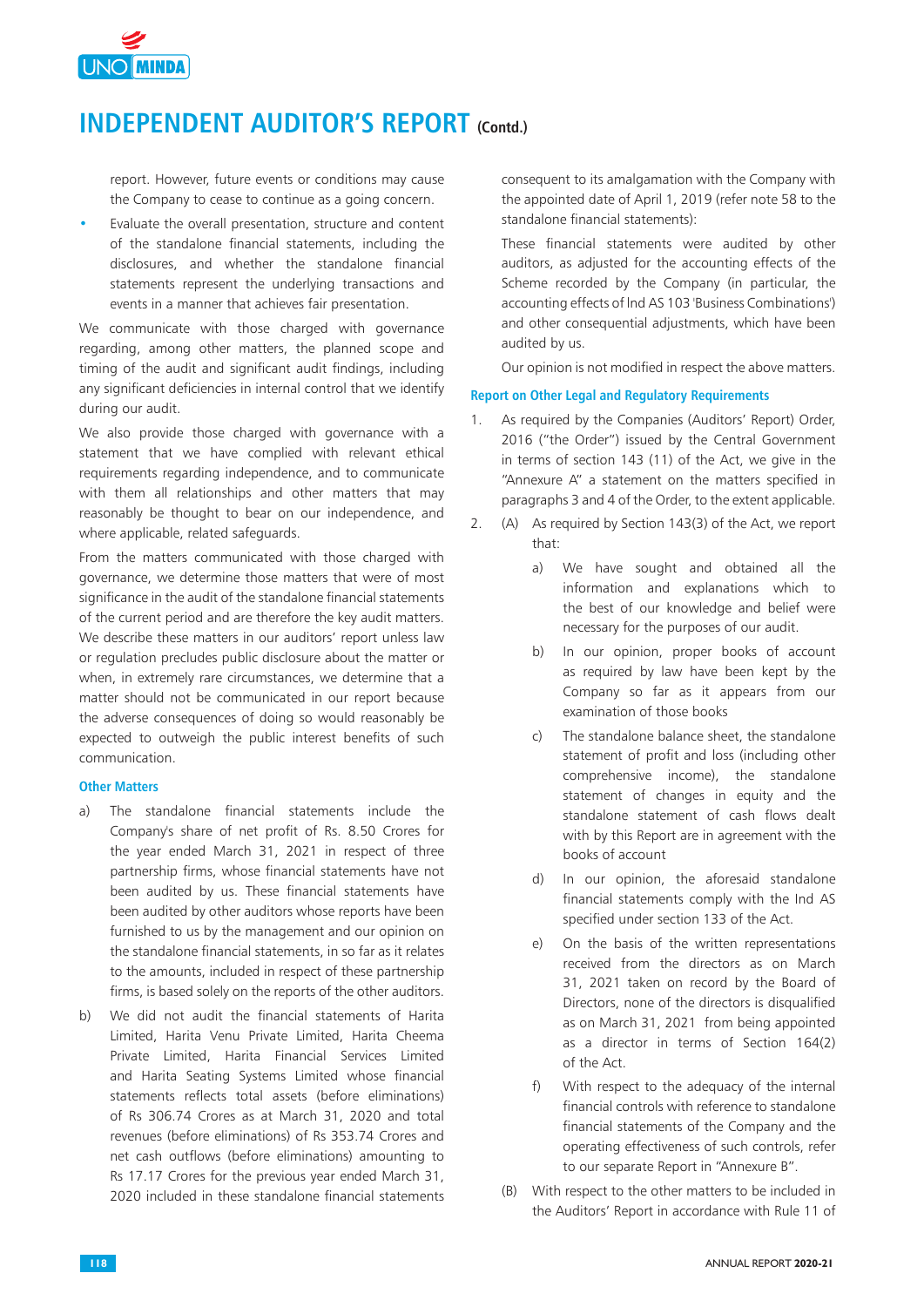the Companies (Audit and Auditors) Rules, 2014, in our opinion and to the best of our information and according to the explanations given to us:

- i. The Company has disclosed the impact of pending litigations as at March 31, 2021 on its financial position in its standalone financial statements - Refer note 39 to the standalone financial statements.
- ii. The Company did not have any long-term contracts including derivative contracts for which there were any material foreseeable losses.
- iii. There has been no delay in transferring amounts, required to be transferred, to the Investor Education and Protection Fund by the Company.
- iv. The disclosures in the standalone financial statements regarding holdings as well as dealings in specified bank notes during the period from November 8, 2016 to December 30, 2016 have not been made in these standalone financial statements since they do not pertain to the financial year ended March 31, 2021.

## **ANNEXURE A**

**Annexure A referred to in our Independent Auditor's Report to the Members of Minda Industries Limited on the standalone financial statements for the year ended March 31, 2021**

**(Referred to in paragraph 1 under 'Report on Other Legal and Regulatory Requirements' section of our report of even date)**

- (i) (a) The Company has maintained proper records showing full particulars, including quantitative details and situation of fixed assets (property, plant and equipment).
	- (b) The Company has a regular program of physical verification of its fixed assets by which all fixed assets are verified in a phased manner over a period of three years. In accordance with this program, certain fixed assets were physically verified during the year and no material discrepancies were noticed on such verification. In our opinion, this periodicity of physical verification is reasonable having regard to the size of the Company and the nature of its fixed assets.
	- (c) According to the information and explanations given to us and based on the examination of the records, the Company holds title deeds of the immovable properties as on balance sheet date

(C) With respect to the matter to be included in the Auditors' Report under section 197(16):

In our opinion and according to the information and explanations given to us, the remuneration paid by the company to its directors during the current year is in accordance with the provisions of Section 197 of the Act. The remuneration paid to any director is not in excess of the limit laid down under Section 197 of the Act. The Ministry of Corporate Affairs has not prescribed other details under Section 197(16) which are required to be commented upon by us.

#### For **B S R & Co. LLP**

Chartered Accountants Firm's Registration No: 101248W/W-100022

#### **Rajiv Goyal**

Partner

|                     | .                             |
|---------------------|-------------------------------|
| Place: Gurugram     | Membership Number: 094549     |
| Date: June 13, 2021 | ICAI UDIN: 21094549AAAADD3547 |

except for the following:

1. In respect of freehold lands, the title deeds are held in the name of the erstwhile subsidiaries which got merged with the Company (refer note 55 to standalone financial statements):-

| <b>Particulars</b> | 31, 2021 (Rs)<br>in Crores) | Gross block Net block as<br>as at March at March 31.<br>2021 (Rs in<br>Crores) |
|--------------------|-----------------------------|--------------------------------------------------------------------------------|
| Freehold land      | 43.09                       | 43.09                                                                          |

2. In respect of freehold/ leasehold lands, the title deeds are still held in the name of transferor Company Harita Seating Systems Limited which got merged with the Company (refer note 58 to standalone financial statements):-

| <b>Particulars</b> | <b>Gross block</b><br>as at March<br>31, 2021 (Rs) | Net block<br>as at March<br>31, 2021<br>in Crores) $(Rs$ in Crores) |  |
|--------------------|----------------------------------------------------|---------------------------------------------------------------------|--|
| Freehold land      | 23.89                                              | 23.89                                                               |  |
| Leasehold land*    | 41.52                                              | 38.98                                                               |  |

\* Disclosed as right of use assets in the standalone financial statements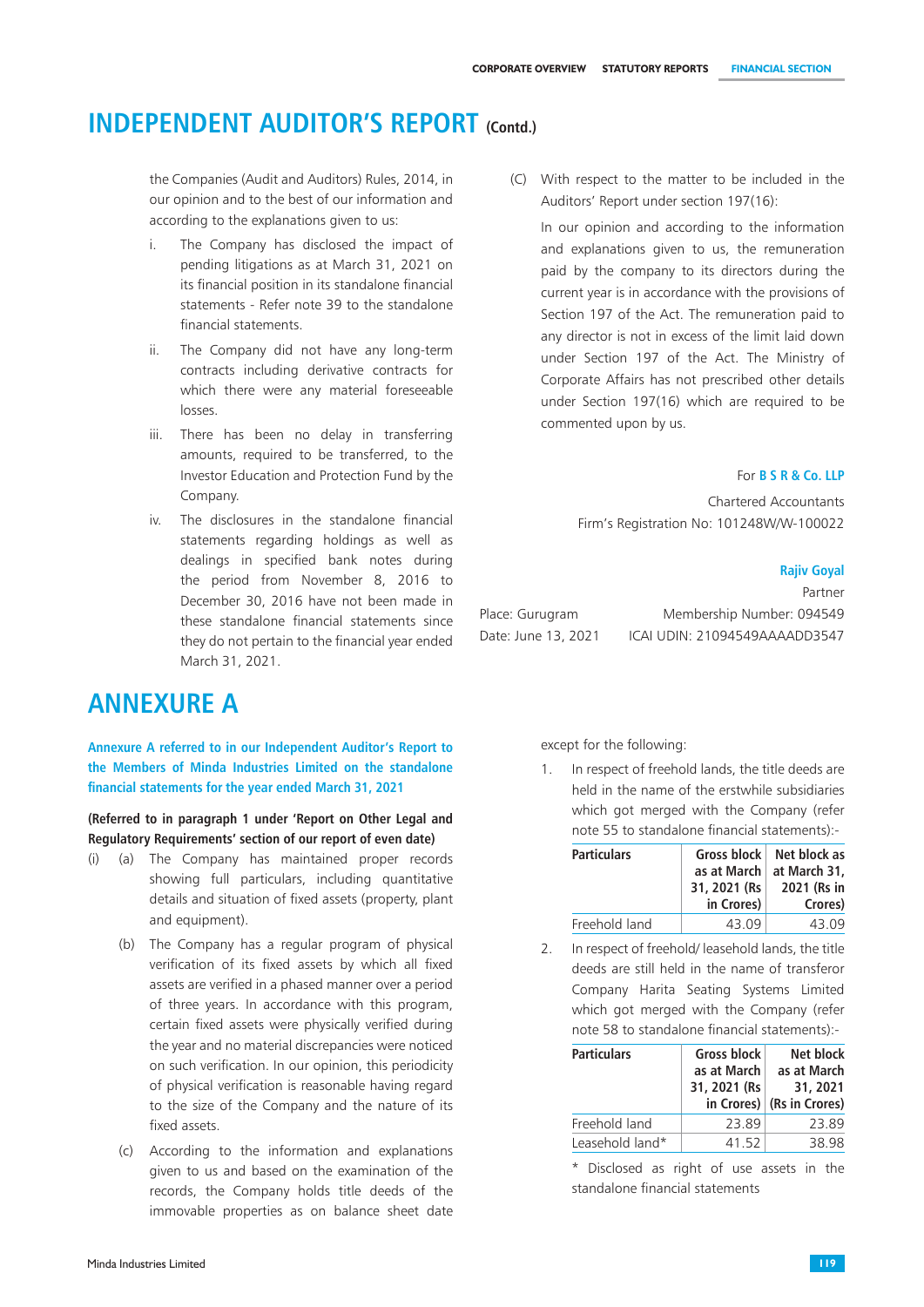

## **ANNEXURE A (Contd.)**

- (ii) The inventories, except goods-in-transit and stock lying with third parties, have been physically verified by the management during the year at reasonable intervals and no material discrepancies were noticed on such physical verification. Goods-in-transit have been received/ delivered substantially subsequent to year ended March 31, 2021. For stock lying with third parties, written confirmations have been obtained from third parties on sample basis. In our opinion, the frequency of such verification is reasonable. The Company has maintained proper records of inventory.
- (iii) According to the information and explanations given to us, the Company has not granted any loans, secured or unsecured, to companies, firms, Limited Liability Partnerships or other parties covered in the register maintained under section 189 of the Act. Accordingly, para 3(iii) of the Order is not applicable.
- (iv) The Company has not given any loans or provided security as specified under section 185 and 186 of the Act. In respect of investments made and guarantees provided, the Company has complied with the provisions of section 185 and 186 of the Act.
- (v) According to the information and explanations given to us, the Company has not accepted any deposits as mentioned in the directives issued by the Reserve Bank of India and the provisions of Section 73 to 76 of the Act, any other relevant provisions of the Act and the rules framed there under. Accordingly, paragraph 3(v) of the Order is not applicable to the Company
- (vi) We have broadly reviewed the books of account maintained by the Company as specified under section 148(1) of the Act, for maintenance of cost records in respect of products manufactured by the Company, and are of the opinion that prima facie, the prescribed

accounts and records have been made and maintained. However, we have not made a detailed examination of cost records with a view to determine whether they are accurate or complete.

(vii) (a) According to the information and explanations given to us and on the basis of our examination of the records of the Company, amounts deducted/ accrued in the books of account in respect of undisputed statutory dues including Provident Fund, Employees' State Insurance, Income-tax, Sales-tax, Goods and Services Tax, Service tax, Duty of Customs, Duty of Excise, Value Added Tax, Cess and any other material statutory dues, to the extent applicable, have generally been regular in depositing undisputed dues with the appropriate authorities.

> According to the information and explanations given to us, no undisputed amounts payable in respect of Provident Fund, Employees' State Insurance, Income-tax, Sales-tax, Value added tax, Goods and Services Tax, Service tax, Duty of Customs, Duty of Excise, Cess and other material statutory dues, to the extent applicable, were in arrears as at March 31, 2021 for a period of more than six months from the date they became payable except for change of land use (CLU) charges amounting to Rs.0.78 Crores to Town and Country Planning, Chandigarh. Also refer to note 39 (d), wherein it is explained that on account of the uncertainty with respect to the applicability of the Hon'ble Supreme Court judgement on Provident Fund matter, management has not recognized and deposited provident fund amount, if any, with respect to the period upto 28 February 2019.

(b) According to the information and explanations given to us, other than the amounts reported below, there are no amounts in respect of Income-tax, Sales-tax, Goods and Services Tax and Service tax, Duty of custom, Value added tax and duty of excise that have not been deposited by the Company with the appropriate authorities on account of any dispute as at March 31, 2021:

| Name of the Statute       | Nature of the<br><b>Dues</b> | Forum where dispute is<br>pending     | Period to which<br>amount relates | Amount<br>(Rs in Crores)# |
|---------------------------|------------------------------|---------------------------------------|-----------------------------------|---------------------------|
| Central Excise Act, 1944  | Excise Duty                  | Deputy Commissioner                   | 2007-08 to 2012-13                | 0.11                      |
| Cenvat Credit Rules, 2004 | Service tax                  | Commissioner (Appeals)                | 2008-09                           | 0.18                      |
| Central Excise Act, 1944  | <b>Excise Duty</b>           | Deputy Commissioner<br>of Central Tax | 2009-10 to 2011-12                | 0.03                      |
| Central Excise Act, 1944  | Excise Duty                  | Deputy<br>of Central Tax              | Commissioner   2007-08 to 2012-13 | 0.08                      |
| Cenvat Credit Rules, 2004 | Service tax                  | <b>CESTAT</b>                         | 2009-10 to 2011-12                | 0.02                      |
| Value added tax           | Value added tax              | Commissioner                          | 2010-11 to 15-16                  | 0.66                      |
| Income-tax Act, 1961      | Income tax                   | Assessing officer                     | 2002-03                           | 0.09                      |
| Income-tax Act, 1961      | Income tax                   | tax Appellate<br>Income               | AY 2009-10                        | 1.93                      |
|                           |                              | Tribunal                              |                                   |                           |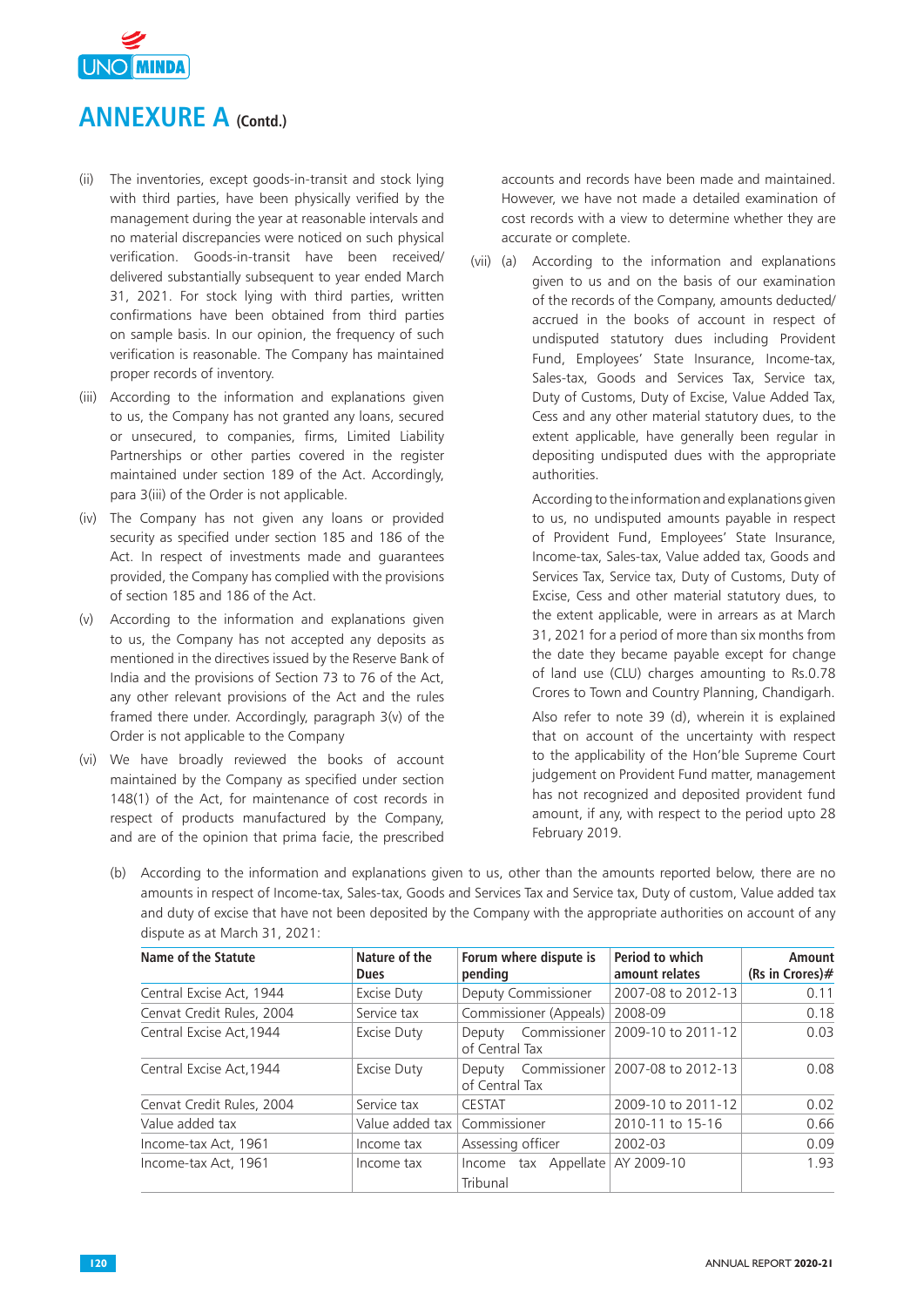## **ANNEXURE A (Contd.)**

| Income-tax Act, 1961 | Income tax       | CIT(A)                                               | AY 2013-14 | 0.03  |
|----------------------|------------------|------------------------------------------------------|------------|-------|
| Income-tax Act, 1961 | Income tax       | CIT(A)                                               | AY 2014-15 | 1.08  |
| Income-tax Act, 1961 | Transfer pricing | Income tax Appellate   AY 2015-16*<br>Tribunal       |            | 5.65  |
| Income-tax Act, 1961 | Income tax       | Income $\text{tax}$ Appellate AY 2016-17<br>Tribunal |            | 0.27  |
| Income-tax Act, 1961 | Income tax       | CIT(A)                                               | AY 2016-17 | 0.13  |
| Income-tax Act, 1961 | Income tax       | Assessing officer                                    | AY 2017-18 | 20.92 |

\* Amount deposited under protest is Rs. 1.13 Crores.

 $#$  including interest/penalties, where quantified and demanded by the authorities.

- (viii) In our opinion and according to the information and explanations given to us, the Company has not defaulted in repayment of loans or borrowings to any banks. The Company did not have any outstanding debentures or dues on account of loans or borrowings to any financial institutions or government during the year. The RBI has issued guidelines relating to 'COVID-19 Regulatory Package' dated March 27, 2020 and in accordance therewith, the Company has opted for moratorium on the payment of principal instalment of term loans falling due during the year.
- (ix) In our opinion, and according to the information and explanations given to us, the moneys raised by way of rights issue of equity shares and term loans have been applied for the purposes for which they were obtained.
- (x) According to the information and explanations given to us, no material fraud by the Company or on the Company by its officers or employees has been noticed or reported during the year.
- (xi) In our opinion and according to the information and explanations given to us and based on our examination of the records of the Company, the managerial remuneration has been paid or provided by the Company in accordance with provisions of Section 197 read with Schedule V of the Act.
- (xii) According to the information and explanations given to us, the Company is not a Nidhi Company. Accordingly, paragraph 3(xii) of the Order is not applicable.
- (xiii) According to the information and explanations given to us and on the basis of our examination of the records of the Company, all transactions with the related parties

are in compliance with section 177 and 188 of the Act, where applicable, and the details have been disclosed in the standalone financial statements, as required by the applicable accounting standards.

- (xiv) According to the information and explanation given to us and on the basis of our examination of the records of the Company, the Company has not made any preferential allotment or private placement of shares or fully or partly convertible debentures during the current year. Accordingly, paragraph 3(xiv) of the Order is not applicable.
- (xv) According to the information and explanations given to us, the Company has not entered into any non-cash transactions with directors or persons connected with him. Accordingly, paragraph 3(xv) of the Order is not applicable.
- (xvi) According to the information and explanations given to us, the Company is not required to be registered under section 45-IA of the Reserve Bank of India Act, 1934. Accordingly, paragraph 3(xvi) of the Order is not applicable to the Company (Also refer note 58).

#### For **B S R & Co. LLP**

Chartered Accountants Firm's Registration No: 101248W/W-100022

#### **Rajiv Goyal**

Partner Place: Gurugram Membership Number: 094549 Date: June 13, 2021 ICAI UDIN: 21094549AAAADD3547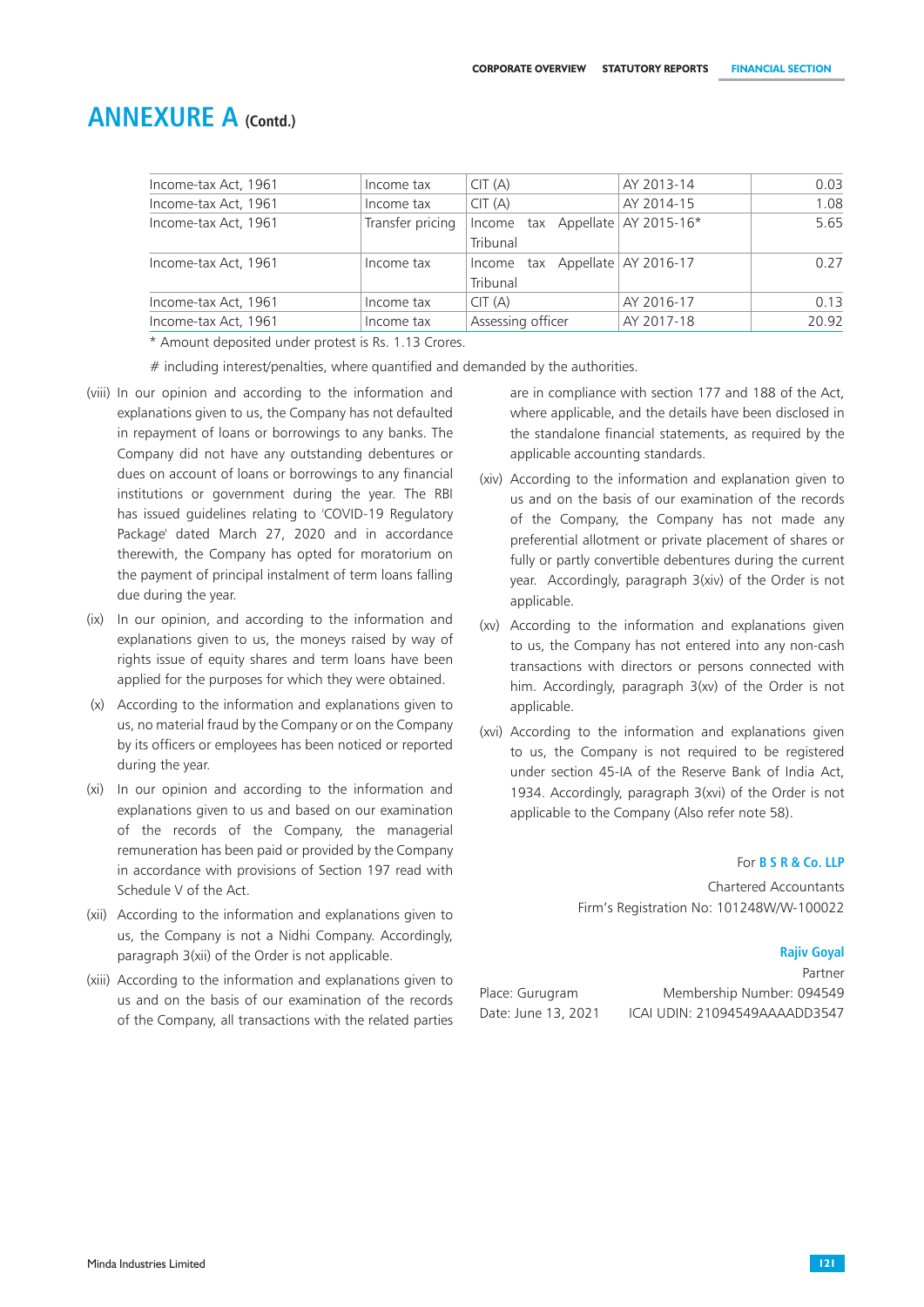

## **ANNEXURE B**

**Annexure B to the Independent Auditors' report on the standalone financial statements of Minda Industries Limited for the year ended March 31, 2021**

**Report on the internal financial controls with reference to the aforesaid standalone financial statements under Clause (i) of Sub-section 3 of Section 143 of the Companies Act, 2013**

**(Referred to in paragraph 2(A)(f) under 'Report on Other Legal and Regulatory Requirements' section of our report of even date) Opinion**

We have audited the internal financial controls with reference to standalone financial statements of Minda Industries Limited ("the Company") as of March 31, 2021 in conjunction with our audit of the standalone financial statements of the Company for the year ended on that date.

In our opinion, the Company has, in all material respects, adequate internal financial controls with reference to standalone financial statements and such internal financial controls were operating effectively as at March 31, 2021, based on the internal financial controls with reference to standalone financial statements criteria established by the Company considering the essential components of internal control stated in the Guidance Note on Audit of Internal Financial Controls Over Financial Reporting issued by the Institute of Chartered Accountants of India (the "Guidance Note").

#### **Management's Responsibility for Internal Financial Controls**

The Company's management and the Board of Directors are responsible for establishing and maintaining internal financial controls based on the internal financial controls with reference to standalone financial statements criteria established by the Company considering the essential components of internal control stated in the Guidance Note. These responsibilities include the design, implementation and maintenance of adequate internal financial controls that were operating effectively for ensuring the orderly and efficient conduct of its business, including adherence to company's policies, the safeguarding of its assets, the prevention and detection of frauds and errors, the accuracy and completeness of the accounting records, and the timely preparation of reliable financial information, as required under the Act.

#### **Auditors' Responsibility**

Our responsibility is to express an opinion on the Company's internal financial controls with reference to standalone financial statements based on our audit. We conducted our audit in accordance with the Guidance Note and the Standards on Auditing, prescribed under section 143(10) of the Act, to the extent applicable to an audit of internal financial controls with reference to standalone financial statements. Those Standards and the Guidance Note require that we comply with ethical requirements and plan and perform the audit to

obtain reasonable assurance about whether adequate internal financial controls with reference to standalone financial statements were established and maintained and whether such controls operated effectively in all material respects.

Our audit involves performing procedures to obtain audit evidence about the adequacy of the internal financial controls with reference to standalone financial statements and their operating effectiveness. Our audit of internal financial controls with reference to standalone financial statements included obtaining an understanding of such internal financial controls, assessing the risk that a material weakness exists, and testing and evaluating the design and operating effectiveness of internal control based on the assessed risk. The procedures selected depend on the auditor's judgement, including the assessment of the risks of material misstatement of the standalone financial statements, whether due to fraud or error.

We believe that the audit evidence we have obtained is sufficient and appropriate to provide a basis for our audit opinion on the Company's internal financial controls with reference to standalone financial statements.

#### **Meaning of Internal Financial controls with Reference to Standalone Financial Statements**

A company's internal financial controls with reference to standalone financial statements is a process designed to provide reasonable assurance regarding the reliability of financial reporting and the preparation of standalone financial statements for external purposes in accordance with generally accepted accounting principles. A company's internal financial controls with reference to standalone financial statements include those policies and procedures that (1) pertain to the maintenance of records that, in reasonable detail, accurately and fairly reflect the transactions and dispositions of the assets of the company; (2) provide reasonable assurance that transactions are recorded as necessary to permit preparation of standalone financial statements in accordance with generally accepted accounting principles, and that receipts and expenditures of the company are being made only in accordance with authorisations of management and directors of the company; and (3) provide reasonable assurance regarding prevention or timely detection of unauthorised acquisition, use, or disposition of the company's assets that could have a material effect on the standalone financial statements.

#### **Inherent Limitations of Internal Financial controls with Reference to Standalone Financial Statements**

Because of the inherent limitations of internal financial controls with reference to standalone financial statements, including the possibility of collusion or improper management override of controls, material misstatements due to error or fraud may occur and not be detected. Also, projections of any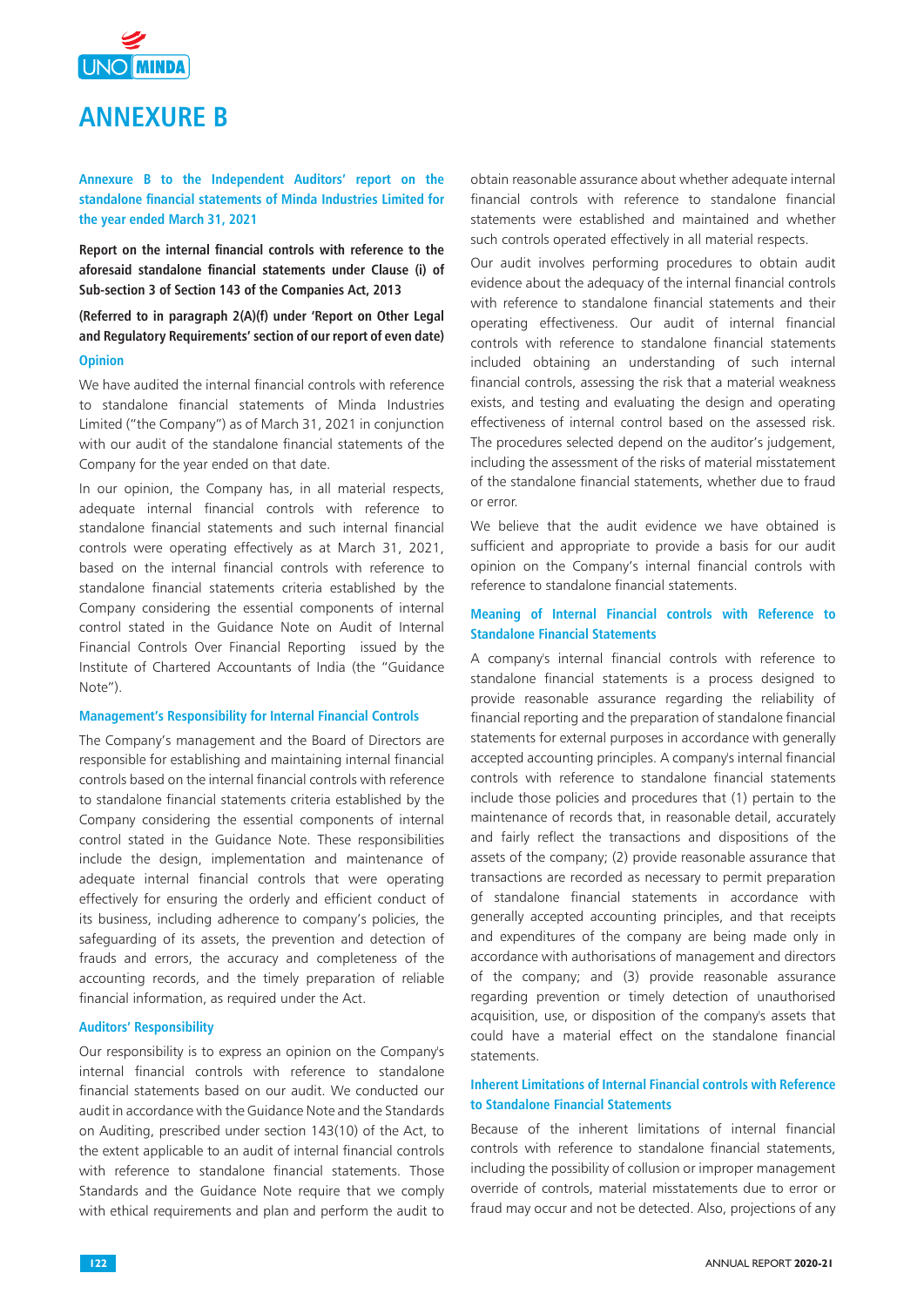## **ANNEXURE B (Contd.)**

evaluation of the internal financial controls with reference to standalone financial statements to future periods are subject to the risk that the internal financial controls with reference to standalone financial statements may become inadequate because of changes in conditions, or that the degree of compliance with the policies or procedures may deteriorate.

#### For **B S R & Co. LLP**

Chartered Accountants Firm's Registration No: 101248W/W-100022

#### **Rajiv Goyal**

Partner Place: Gurugram Membership Number: 094549 Date: June 13, 2021 ICAI UDIN: 21094549AAAADD3547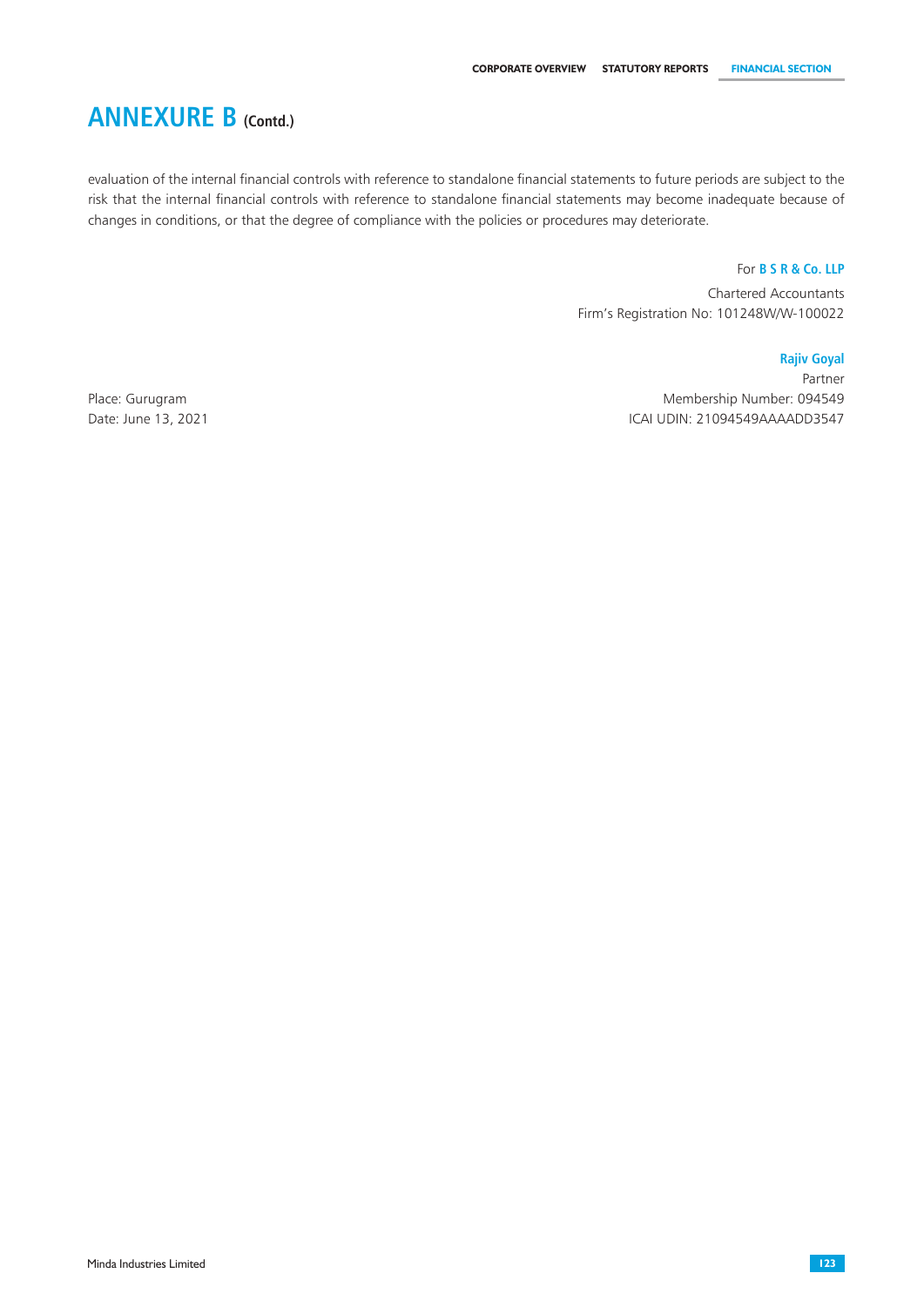

## **STANDALONE BALANCE SHEET**

**AS AT MARCH 31, 2021**

|                                                                                      |                | (All amounts in Indian ₹ Crore, unless otherwise stated) |                |
|--------------------------------------------------------------------------------------|----------------|----------------------------------------------------------|----------------|
| <b>Particulars</b>                                                                   | <b>Notes</b>   | As at                                                    | As at          |
|                                                                                      |                | March 31, 2021                                           | March 31, 2020 |
| <b>ASSETS</b>                                                                        |                |                                                          |                |
| <b>Non-current assets</b>                                                            |                |                                                          |                |
| Property, plant and equipment                                                        | 3A             | 1,031.78                                                 | 823.84         |
| Capital work-in-progress                                                             | 3B             | 59.77                                                    | 199.64         |
| Right-of-use assets                                                                  | 3C             | 91.48                                                    | 94.58          |
| Intangible assets                                                                    | 3D             | 110.13                                                   | 117.27         |
| Intangible assets under development                                                  | 3E             | 20.83                                                    | 19.92          |
| Goodwill on Acquisition                                                              | 3F             | 31.39                                                    | 31.39          |
| <b>Financial assets</b>                                                              |                |                                                          |                |
| Investments<br>(i)                                                                   | $\overline{4}$ | 1,131.93                                                 | 1,019.86       |
| (ii)<br>Loans                                                                        | 5              | 19.92                                                    | 17.05          |
| Other financial assets<br>(iii)                                                      | 6              | 2.12                                                     | 2.30           |
| Income tax assets (net)                                                              | $\overline{7}$ | 20.64                                                    | 34.75          |
| Other non-current assets                                                             | 8              | 18.78                                                    | 37.49          |
| <b>Total non-current assets</b>                                                      |                | 2,538.77                                                 | 2,398.09       |
| <b>Current assets</b>                                                                |                |                                                          |                |
| Inventories                                                                          | 9              | 369.87                                                   | 284.80         |
| <b>Financial assets</b>                                                              |                |                                                          |                |
| (i)<br>Investments                                                                   | 10             |                                                          | 23.44          |
| Trade receivables<br>(ii)                                                            | 11             | 683.67                                                   | 539.45         |
| Cash and cash equivalents<br>(iii)                                                   | 12             | 74.31                                                    | 125.27         |
| Bank balances other than those included in cash and cash equivalents<br>(iv)         | 13             | 5.16                                                     | 13.47          |
| (v)<br>Loans                                                                         | 14             | 0.17                                                     | 1.70           |
| Other financial assets<br>(vi)                                                       | 15             | 11.62                                                    | 16.93          |
| Other current assets                                                                 | 16             | 118.91                                                   | 103.11         |
| <b>Total current assets</b>                                                          |                | 1,263.71                                                 | 1,108.17       |
| Assets held for sale                                                                 | 27             |                                                          | 7.80           |
| <b>Total Assets</b>                                                                  |                | 3,802.48                                                 | 3,514.06       |
| <b>EQUITY AND LIABILITIES</b>                                                        |                |                                                          |                |
| Equity                                                                               |                |                                                          |                |
| Equity share capital                                                                 | 17(a)          | 54.39                                                    | 52.44          |
| Other equity                                                                         | 17(b)          | 1,593.45                                                 | 1,296.97       |
| <b>Total Equity</b>                                                                  |                | 1,647.84                                                 | 1,349.41       |
| <b>Liabilities</b>                                                                   |                |                                                          |                |
| <b>Non-current liabilities</b>                                                       |                |                                                          |                |
| Financial liabilities                                                                |                |                                                          |                |
| <b>Borrowings</b><br>(i)                                                             | 18             | 292.46                                                   | 490.06         |
| Lease liabilities<br>(ii)                                                            | 47             | 16.94                                                    | 22.36          |
| Other financial liabilities<br>(iii)                                                 | 19             | 29.09                                                    | 20.86          |
| Provisions                                                                           | 20             | 67.45                                                    | 62.40          |
| Deferred tax liabilities (net)                                                       | 21             | 17.87                                                    | 9.94           |
| <b>Total non-current liabilities</b>                                                 |                | 423.81                                                   | 605.62         |
| <b>Current liabilities</b>                                                           |                |                                                          |                |
| <b>Financial liabilities</b>                                                         |                |                                                          |                |
| (i)<br>Borrowings                                                                    | 22             | 221.86                                                   | 128.42         |
| (ii) Lease liabilities                                                               | 47             | 6.62                                                     | 7.15           |
| (iii)<br>Trade payables                                                              | 23             |                                                          |                |
| total outstanding dues of micro enterprises and small enterprises<br>(a)             |                | 142.38                                                   | 80.20          |
| total outstanding dues of creditors other than micro and small<br>(b)<br>enterprises |                | 637.90                                                   | 630.96         |
| Other financial liabilities<br>(iv)                                                  | 24             | 638.44                                                   | 613.13         |
| Other current liabilities                                                            | 25             | 63.06                                                    | 77.72          |
| Provisions                                                                           | 26             | 20.57                                                    | 17.11          |
| <b>Total current liabilities</b>                                                     |                | 1,730.83                                                 | 1,554.69       |
| Liabilities related to assets held for sale                                          | 27             |                                                          | 4.34           |
| <b>Total Equity and Liabilities</b>                                                  |                | 3,802.48                                                 | 3,514.06       |
| Significant accounting policies                                                      | 2(b)           |                                                          |                |

The notes referred to above form an integral part of the standalone financial statements

ICAI Firm Registration No: 101248W/W-100022

Rajiv Goyal Sunil Bohra Tarun Kumar Srivastava Partner Group CFO Company Secretary

Place : Gurugram Place : Gurugram Date : June 13, 2021 Date : June 13, 2021

As per our report of even date attached For and on behalf of the Board of Directors of **Minda Industries Limited**

For **B S R & Co. LLP Nirmal K Minda** Anand Kumar Minda Chartered Accountants **Anand Kumar Minda** Chairman and Managing Director **Chartered Accountants** Chairman and Managing Director<br>
DIN No. 00014942<br>
DIN No. 00007964

Sunil Bohra<br>Group CFO Strompton Membership No. - A11994<br>Membership No. - A11994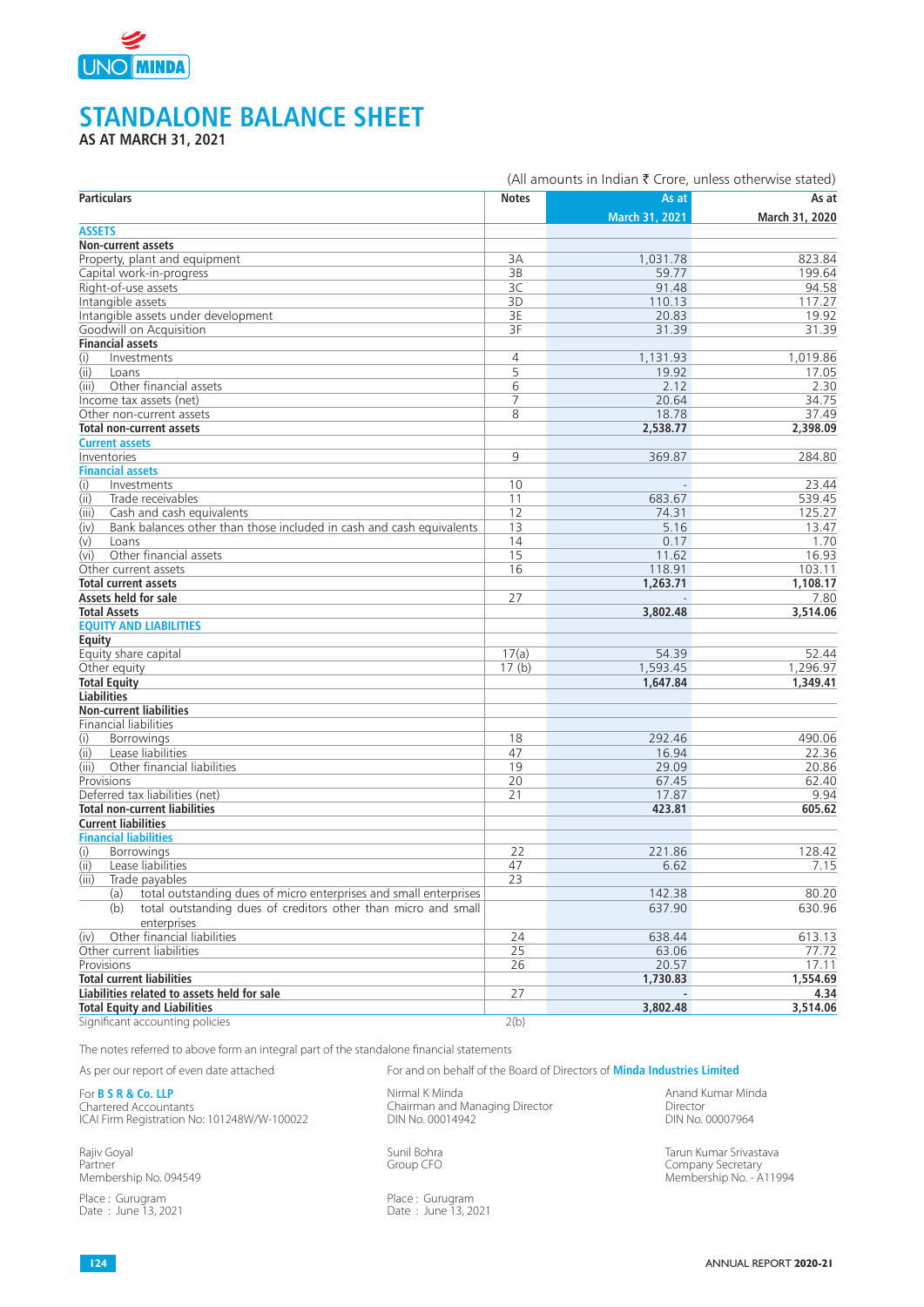## **STANDALONE STATEMENT OF PROFIT AND LOSS**

**FOR THE YEAR ENDED MARCH 31, 2021**

| For the year ended<br>For the year ended<br><b>Particulars</b><br><b>Notes</b><br>March 31, 2021<br>March 31, 2020<br><b>Income</b><br>Revenue from operations<br>28<br>3,524.72<br>3,700.64<br>Other income<br>29<br>54.62<br><b>Total income</b><br>3,755.26<br>3,589.57<br><b>Expenses</b><br>Cost of materials consumed<br>30<br>1,994.40<br>1,837.99<br>Purchases of stock in trade<br>31<br>472.79<br>465.47<br>Changes in inventories of finished goods, stock in trade and work-in-progress<br>32<br>(20.63)<br>(38.51)<br>Employee benefits expense<br>33<br>475.18<br>484.05<br>Finance costs<br>34<br>38.53<br>49.02<br>Depreciation and amortisation expense<br>35<br>156.10<br>177.85<br>Other expenses<br>36<br>456.03<br>464.06<br><b>Total expenses</b><br>3,577.82<br>3,434.51<br>Profit before exceptional items and tax<br>155.06<br>177.44<br>Exceptional items<br>37<br>(42.75)<br>(10.00)<br>Profit before tax<br>112.31<br>167.44<br>Tax expense<br>Current tax<br>31.73<br>25.23<br>Deferred tax<br>21<br>16.73<br>(2.09)<br>48.47<br>23.14<br>Tax expense<br><b>Profit after tax</b><br>118.98<br>89.17<br>Other comprehensive income/(loss)<br>Items that will not be reclassified subsequently to profit or loss<br>(a)<br>Remeasurements of defined benefit (liability)/ asset<br>(i)<br>3.95<br>(5.69)<br>Income tax relating to items that will not be reclassified to<br>(ii)<br>2.31<br>(1.29)<br>profit or loss<br>2.66<br>(3.39)<br>Items that will be reclassified subsequently to profit or loss<br>(b)<br>(i)<br>Foreign currency translation reserve<br>(0.41)<br>(ii)<br>Income-tax relating to items that will be reclassified to profit<br>& loss<br>Other comprehensive income/(loss), net of tax $(a + b)$<br>2.66<br>(3.80)<br><b>Total comprehensive income</b><br>121.64<br>85.37<br>Earnings per equity share [nominal value of share $\bar{z}$ 2 (Previous year $\bar{z}$ 2)]<br>38<br>Basic $(\overline{\tau})$<br>4.45<br>3.40<br>Diluted $(3)$<br>4.27 | (All amounts in Indian $\bar{\tau}$ Crore, unless otherwise stated) |  |  |       |
|-----------------------------------------------------------------------------------------------------------------------------------------------------------------------------------------------------------------------------------------------------------------------------------------------------------------------------------------------------------------------------------------------------------------------------------------------------------------------------------------------------------------------------------------------------------------------------------------------------------------------------------------------------------------------------------------------------------------------------------------------------------------------------------------------------------------------------------------------------------------------------------------------------------------------------------------------------------------------------------------------------------------------------------------------------------------------------------------------------------------------------------------------------------------------------------------------------------------------------------------------------------------------------------------------------------------------------------------------------------------------------------------------------------------------------------------------------------------------------------------------------------------------------------------------------------------------------------------------------------------------------------------------------------------------------------------------------------------------------------------------------------------------------------------------------------------------------------------------------------------------------------------------------------------------------------------------------------------------------------------------------------|---------------------------------------------------------------------|--|--|-------|
|                                                                                                                                                                                                                                                                                                                                                                                                                                                                                                                                                                                                                                                                                                                                                                                                                                                                                                                                                                                                                                                                                                                                                                                                                                                                                                                                                                                                                                                                                                                                                                                                                                                                                                                                                                                                                                                                                                                                                                                                           |                                                                     |  |  |       |
|                                                                                                                                                                                                                                                                                                                                                                                                                                                                                                                                                                                                                                                                                                                                                                                                                                                                                                                                                                                                                                                                                                                                                                                                                                                                                                                                                                                                                                                                                                                                                                                                                                                                                                                                                                                                                                                                                                                                                                                                           |                                                                     |  |  |       |
|                                                                                                                                                                                                                                                                                                                                                                                                                                                                                                                                                                                                                                                                                                                                                                                                                                                                                                                                                                                                                                                                                                                                                                                                                                                                                                                                                                                                                                                                                                                                                                                                                                                                                                                                                                                                                                                                                                                                                                                                           |                                                                     |  |  |       |
|                                                                                                                                                                                                                                                                                                                                                                                                                                                                                                                                                                                                                                                                                                                                                                                                                                                                                                                                                                                                                                                                                                                                                                                                                                                                                                                                                                                                                                                                                                                                                                                                                                                                                                                                                                                                                                                                                                                                                                                                           |                                                                     |  |  | 64.85 |
|                                                                                                                                                                                                                                                                                                                                                                                                                                                                                                                                                                                                                                                                                                                                                                                                                                                                                                                                                                                                                                                                                                                                                                                                                                                                                                                                                                                                                                                                                                                                                                                                                                                                                                                                                                                                                                                                                                                                                                                                           |                                                                     |  |  |       |
|                                                                                                                                                                                                                                                                                                                                                                                                                                                                                                                                                                                                                                                                                                                                                                                                                                                                                                                                                                                                                                                                                                                                                                                                                                                                                                                                                                                                                                                                                                                                                                                                                                                                                                                                                                                                                                                                                                                                                                                                           |                                                                     |  |  |       |
|                                                                                                                                                                                                                                                                                                                                                                                                                                                                                                                                                                                                                                                                                                                                                                                                                                                                                                                                                                                                                                                                                                                                                                                                                                                                                                                                                                                                                                                                                                                                                                                                                                                                                                                                                                                                                                                                                                                                                                                                           |                                                                     |  |  |       |
|                                                                                                                                                                                                                                                                                                                                                                                                                                                                                                                                                                                                                                                                                                                                                                                                                                                                                                                                                                                                                                                                                                                                                                                                                                                                                                                                                                                                                                                                                                                                                                                                                                                                                                                                                                                                                                                                                                                                                                                                           |                                                                     |  |  |       |
|                                                                                                                                                                                                                                                                                                                                                                                                                                                                                                                                                                                                                                                                                                                                                                                                                                                                                                                                                                                                                                                                                                                                                                                                                                                                                                                                                                                                                                                                                                                                                                                                                                                                                                                                                                                                                                                                                                                                                                                                           |                                                                     |  |  |       |
|                                                                                                                                                                                                                                                                                                                                                                                                                                                                                                                                                                                                                                                                                                                                                                                                                                                                                                                                                                                                                                                                                                                                                                                                                                                                                                                                                                                                                                                                                                                                                                                                                                                                                                                                                                                                                                                                                                                                                                                                           |                                                                     |  |  |       |
|                                                                                                                                                                                                                                                                                                                                                                                                                                                                                                                                                                                                                                                                                                                                                                                                                                                                                                                                                                                                                                                                                                                                                                                                                                                                                                                                                                                                                                                                                                                                                                                                                                                                                                                                                                                                                                                                                                                                                                                                           |                                                                     |  |  |       |
|                                                                                                                                                                                                                                                                                                                                                                                                                                                                                                                                                                                                                                                                                                                                                                                                                                                                                                                                                                                                                                                                                                                                                                                                                                                                                                                                                                                                                                                                                                                                                                                                                                                                                                                                                                                                                                                                                                                                                                                                           |                                                                     |  |  |       |
|                                                                                                                                                                                                                                                                                                                                                                                                                                                                                                                                                                                                                                                                                                                                                                                                                                                                                                                                                                                                                                                                                                                                                                                                                                                                                                                                                                                                                                                                                                                                                                                                                                                                                                                                                                                                                                                                                                                                                                                                           |                                                                     |  |  |       |
|                                                                                                                                                                                                                                                                                                                                                                                                                                                                                                                                                                                                                                                                                                                                                                                                                                                                                                                                                                                                                                                                                                                                                                                                                                                                                                                                                                                                                                                                                                                                                                                                                                                                                                                                                                                                                                                                                                                                                                                                           |                                                                     |  |  |       |
|                                                                                                                                                                                                                                                                                                                                                                                                                                                                                                                                                                                                                                                                                                                                                                                                                                                                                                                                                                                                                                                                                                                                                                                                                                                                                                                                                                                                                                                                                                                                                                                                                                                                                                                                                                                                                                                                                                                                                                                                           |                                                                     |  |  |       |
|                                                                                                                                                                                                                                                                                                                                                                                                                                                                                                                                                                                                                                                                                                                                                                                                                                                                                                                                                                                                                                                                                                                                                                                                                                                                                                                                                                                                                                                                                                                                                                                                                                                                                                                                                                                                                                                                                                                                                                                                           |                                                                     |  |  |       |
|                                                                                                                                                                                                                                                                                                                                                                                                                                                                                                                                                                                                                                                                                                                                                                                                                                                                                                                                                                                                                                                                                                                                                                                                                                                                                                                                                                                                                                                                                                                                                                                                                                                                                                                                                                                                                                                                                                                                                                                                           |                                                                     |  |  |       |
|                                                                                                                                                                                                                                                                                                                                                                                                                                                                                                                                                                                                                                                                                                                                                                                                                                                                                                                                                                                                                                                                                                                                                                                                                                                                                                                                                                                                                                                                                                                                                                                                                                                                                                                                                                                                                                                                                                                                                                                                           |                                                                     |  |  |       |
|                                                                                                                                                                                                                                                                                                                                                                                                                                                                                                                                                                                                                                                                                                                                                                                                                                                                                                                                                                                                                                                                                                                                                                                                                                                                                                                                                                                                                                                                                                                                                                                                                                                                                                                                                                                                                                                                                                                                                                                                           |                                                                     |  |  |       |
|                                                                                                                                                                                                                                                                                                                                                                                                                                                                                                                                                                                                                                                                                                                                                                                                                                                                                                                                                                                                                                                                                                                                                                                                                                                                                                                                                                                                                                                                                                                                                                                                                                                                                                                                                                                                                                                                                                                                                                                                           |                                                                     |  |  |       |
|                                                                                                                                                                                                                                                                                                                                                                                                                                                                                                                                                                                                                                                                                                                                                                                                                                                                                                                                                                                                                                                                                                                                                                                                                                                                                                                                                                                                                                                                                                                                                                                                                                                                                                                                                                                                                                                                                                                                                                                                           |                                                                     |  |  |       |
|                                                                                                                                                                                                                                                                                                                                                                                                                                                                                                                                                                                                                                                                                                                                                                                                                                                                                                                                                                                                                                                                                                                                                                                                                                                                                                                                                                                                                                                                                                                                                                                                                                                                                                                                                                                                                                                                                                                                                                                                           |                                                                     |  |  |       |
|                                                                                                                                                                                                                                                                                                                                                                                                                                                                                                                                                                                                                                                                                                                                                                                                                                                                                                                                                                                                                                                                                                                                                                                                                                                                                                                                                                                                                                                                                                                                                                                                                                                                                                                                                                                                                                                                                                                                                                                                           |                                                                     |  |  |       |
|                                                                                                                                                                                                                                                                                                                                                                                                                                                                                                                                                                                                                                                                                                                                                                                                                                                                                                                                                                                                                                                                                                                                                                                                                                                                                                                                                                                                                                                                                                                                                                                                                                                                                                                                                                                                                                                                                                                                                                                                           |                                                                     |  |  |       |
|                                                                                                                                                                                                                                                                                                                                                                                                                                                                                                                                                                                                                                                                                                                                                                                                                                                                                                                                                                                                                                                                                                                                                                                                                                                                                                                                                                                                                                                                                                                                                                                                                                                                                                                                                                                                                                                                                                                                                                                                           |                                                                     |  |  |       |
|                                                                                                                                                                                                                                                                                                                                                                                                                                                                                                                                                                                                                                                                                                                                                                                                                                                                                                                                                                                                                                                                                                                                                                                                                                                                                                                                                                                                                                                                                                                                                                                                                                                                                                                                                                                                                                                                                                                                                                                                           |                                                                     |  |  |       |
|                                                                                                                                                                                                                                                                                                                                                                                                                                                                                                                                                                                                                                                                                                                                                                                                                                                                                                                                                                                                                                                                                                                                                                                                                                                                                                                                                                                                                                                                                                                                                                                                                                                                                                                                                                                                                                                                                                                                                                                                           |                                                                     |  |  |       |
|                                                                                                                                                                                                                                                                                                                                                                                                                                                                                                                                                                                                                                                                                                                                                                                                                                                                                                                                                                                                                                                                                                                                                                                                                                                                                                                                                                                                                                                                                                                                                                                                                                                                                                                                                                                                                                                                                                                                                                                                           |                                                                     |  |  |       |
|                                                                                                                                                                                                                                                                                                                                                                                                                                                                                                                                                                                                                                                                                                                                                                                                                                                                                                                                                                                                                                                                                                                                                                                                                                                                                                                                                                                                                                                                                                                                                                                                                                                                                                                                                                                                                                                                                                                                                                                                           |                                                                     |  |  |       |
|                                                                                                                                                                                                                                                                                                                                                                                                                                                                                                                                                                                                                                                                                                                                                                                                                                                                                                                                                                                                                                                                                                                                                                                                                                                                                                                                                                                                                                                                                                                                                                                                                                                                                                                                                                                                                                                                                                                                                                                                           |                                                                     |  |  |       |
|                                                                                                                                                                                                                                                                                                                                                                                                                                                                                                                                                                                                                                                                                                                                                                                                                                                                                                                                                                                                                                                                                                                                                                                                                                                                                                                                                                                                                                                                                                                                                                                                                                                                                                                                                                                                                                                                                                                                                                                                           |                                                                     |  |  |       |
|                                                                                                                                                                                                                                                                                                                                                                                                                                                                                                                                                                                                                                                                                                                                                                                                                                                                                                                                                                                                                                                                                                                                                                                                                                                                                                                                                                                                                                                                                                                                                                                                                                                                                                                                                                                                                                                                                                                                                                                                           |                                                                     |  |  |       |
|                                                                                                                                                                                                                                                                                                                                                                                                                                                                                                                                                                                                                                                                                                                                                                                                                                                                                                                                                                                                                                                                                                                                                                                                                                                                                                                                                                                                                                                                                                                                                                                                                                                                                                                                                                                                                                                                                                                                                                                                           |                                                                     |  |  |       |
|                                                                                                                                                                                                                                                                                                                                                                                                                                                                                                                                                                                                                                                                                                                                                                                                                                                                                                                                                                                                                                                                                                                                                                                                                                                                                                                                                                                                                                                                                                                                                                                                                                                                                                                                                                                                                                                                                                                                                                                                           |                                                                     |  |  |       |
|                                                                                                                                                                                                                                                                                                                                                                                                                                                                                                                                                                                                                                                                                                                                                                                                                                                                                                                                                                                                                                                                                                                                                                                                                                                                                                                                                                                                                                                                                                                                                                                                                                                                                                                                                                                                                                                                                                                                                                                                           |                                                                     |  |  | 3.25  |

Significant accounting policies 2(b)

The notes referred to above form an integral part of the standalone financial statements

#### As per our report of even date attached For and on behalf of the Board of Directors of **Minda Industries Limited**

| Chartered Accountants                       |  |
|---------------------------------------------|--|
| ICAI Firm Registration No: 101248W/W-100022 |  |

Rajiv Goyal Sunil Bohra Tarun Kumar Srivastava Partner Company Secretary Company Secretary Company Secretary Company Secretary

Place : Gurugram Place : Gurugram Place : Gurugram Place : Gurugram Place : Gurugram Place : June 13, 20

For **B S R & Co. LLP Example 2** Nirmal K Minda **Chartered Accountants** Anand Kumar Minda Chartered Accountants **Anand Kumar Minda** Chartered Accountants Chairman and Managing Director **Chairman and Managing Director** DIN No. 00007964 DIN No. 00014942

Date : June 13, 2021

Membership No. 094549 Membership No. - A11994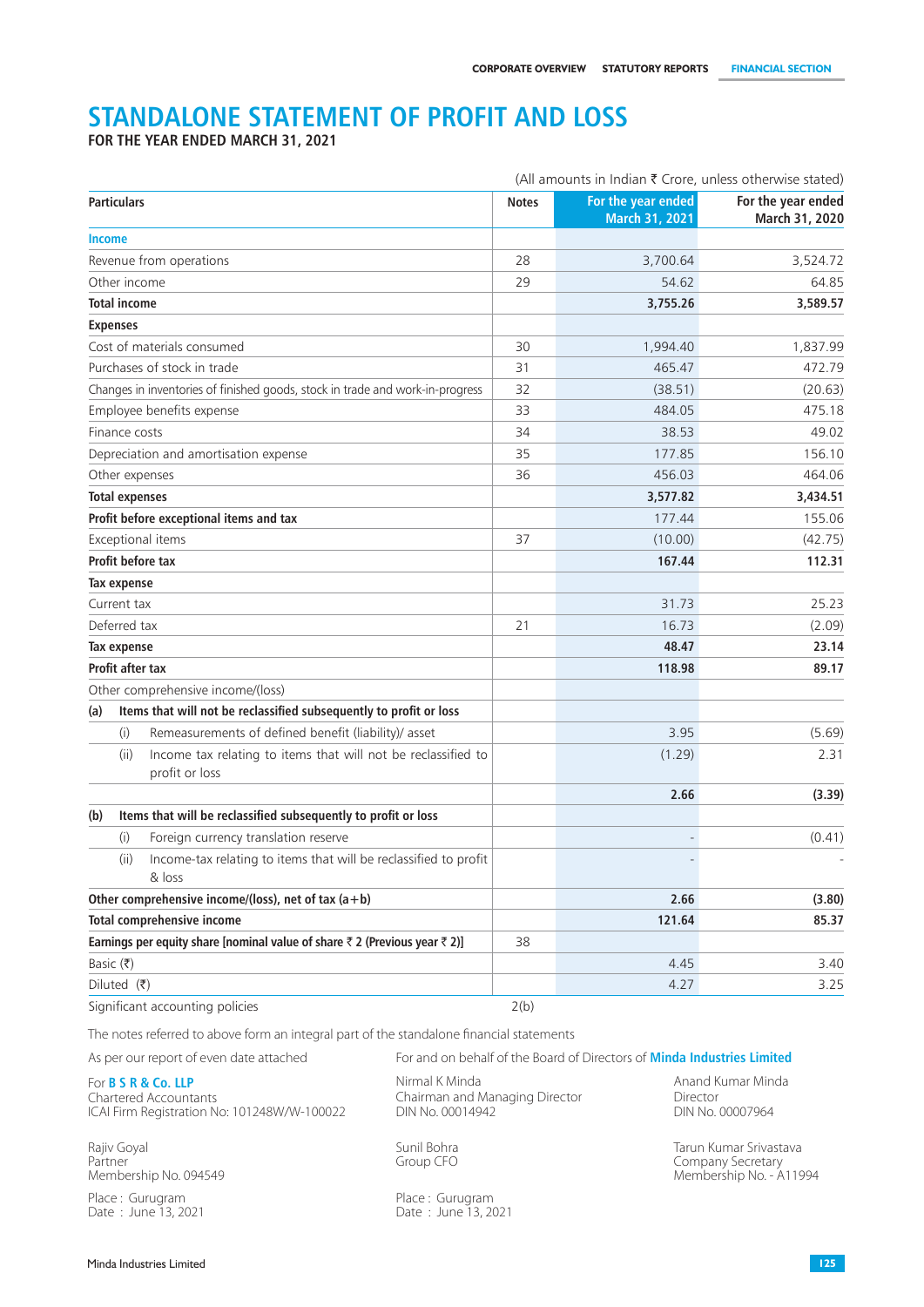

## **STANDALONE CASH FLOW STATEMENT**

**FOR THE YEAR ENDED MARCH 31, 2021**

| (All amounts in Indian ₹ Crore, unless otherwise stated) |                                                                                            |                                      |                                      |
|----------------------------------------------------------|--------------------------------------------------------------------------------------------|--------------------------------------|--------------------------------------|
|                                                          | <b>Particulars</b>                                                                         | For the year ended<br>March 31, 2021 | For the year ended<br>March 31, 2020 |
| А.                                                       | <b>Cash flows from operating activities:</b>                                               |                                      |                                      |
|                                                          | Profit before tax                                                                          | 167.44                               | 112.31                               |
|                                                          | Adjustments for:                                                                           |                                      |                                      |
|                                                          | Depreciation and amortisation expense                                                      | 177.85                               | 156.10                               |
|                                                          | Finance costs                                                                              | 38.53                                | 49.02                                |
|                                                          | Interest income on Bank deposits                                                           | (1.99)                               | (3.02)                               |
|                                                          | Liabilities / provisions no longer required written back                                   | (1.26)                               | (0.33)                               |
|                                                          | Dividend income from non-current investments                                               | (19.98)                              | (32.88)                              |
|                                                          | Share of profit from partnership firms                                                     | (8.50)                               | (7.40)                               |
|                                                          | Expenses incurred for share allotment under equity settled share based<br>payments         | 1.05                                 | 1.20                                 |
|                                                          | Unrealised (gain)/ loss on foreign currency fluctuations (net)                             | 2.21                                 | (7.82)                               |
|                                                          | Write off/ provision for doubtful trade and other receivables, loans and<br>advances (net) | 4.47                                 | 0.15                                 |
|                                                          | Mark to market gain on forward contract                                                    | (0.56)                               | (7.08)                               |
|                                                          | Gain on sale/ FV of investment                                                             | (4.30)                               | 3.55                                 |
|                                                          | Impairment of investment                                                                   |                                      | 8.29                                 |
|                                                          | Provision for warranty                                                                     | 4.24                                 | 6.61                                 |
|                                                          | Net profit on sale of property, plant and equipment                                        | (4.47)                               | (8.67)                               |
|                                                          |                                                                                            | 187.30                               | 157.71                               |
|                                                          | Operating profit before working capital changes                                            | 354.74                               | 270.03                               |
|                                                          | Adjustments for working capital changes:                                                   |                                      |                                      |
|                                                          | Decrease/ (increase) in inventories                                                        | (85.07)                              | (10.44)                              |
|                                                          | Decrease/ (increase) in trade receivable                                                   | (149.02)                             | 116.71                               |
|                                                          | Decrease/ (increase) in Loan non current                                                   | (2.87)                               | (2.88)                               |
|                                                          | Decrease/ (increase) in Loan current                                                       | 1.53                                 | (0.52)                               |
|                                                          | Decrease/ (increase) in other current financial assets                                     | 5.74                                 | 5.48                                 |
|                                                          | Decrease/ (increase) in other non-current financial assets                                 | (0.01)                               | 1.79                                 |
|                                                          | Decrease/ (increase) in other non-current assets                                           | 0.10                                 | (0.07)                               |
|                                                          | Decrease/ (increase) in other current assets                                               | (15.80)                              | (41.75)                              |
|                                                          | Increase/ (decrease) in trade payables                                                     | 69.35                                | 107.72                               |
|                                                          | Increase/ (decrease) in other Current financial liabilities                                | 3.54                                 | (13.39)                              |
|                                                          | Increase/(decrease) in other current liabilities                                           | (14.67)                              | 22.16                                |
|                                                          | Increase/(decrease) in short-term provisions                                               | 5.05                                 | 7.53                                 |
|                                                          | Increase/(decrease) in other non current financial liabilities                             | 8.23                                 | 2.35                                 |
|                                                          | Increase in long-term provisions                                                           | 3.18                                 | (0.24)                               |
|                                                          |                                                                                            | (170.71)                             | 194.45                               |
|                                                          | Cash generated from operations                                                             | 184.03                               | 464.47                               |
|                                                          | Income tax paid                                                                            | (27.71)                              | (33.37)                              |
|                                                          | Net Cash flows from operating activities (A)                                               | 156.33                               | 431.10                               |
| В.                                                       | <b>Cash flows from investing activities</b>                                                |                                      |                                      |
|                                                          | Payment for acquisition of subsidiaries and jointly controlled entities                    | (112.97)                             | (8.00)                               |
|                                                          | Sale/ Purchase of Current Investment                                                       | 27.74                                | (17.50)                              |
|                                                          | Purchase of Property, Plant and Equipment                                                  | (222.84)                             | (421.70)                             |
|                                                          | Proceeds from sale of property, plant and equipments                                       | 10.36                                | 14.22                                |
|                                                          | Interest received on Bank deposits                                                         | 2.12                                 | 3.26                                 |
|                                                          | Share of profit from partnership firm                                                      | 8.50                                 | 7.40                                 |
|                                                          | Dividend Income on Non Current investment                                                  | 19.98                                | 32.88                                |
|                                                          | Decrease in deposits (with original maturity more than three months)                       | 8.50                                 | (0.26)                               |
|                                                          | Net cash used in investing activities (B)                                                  | (258.61)                             | (389.70)                             |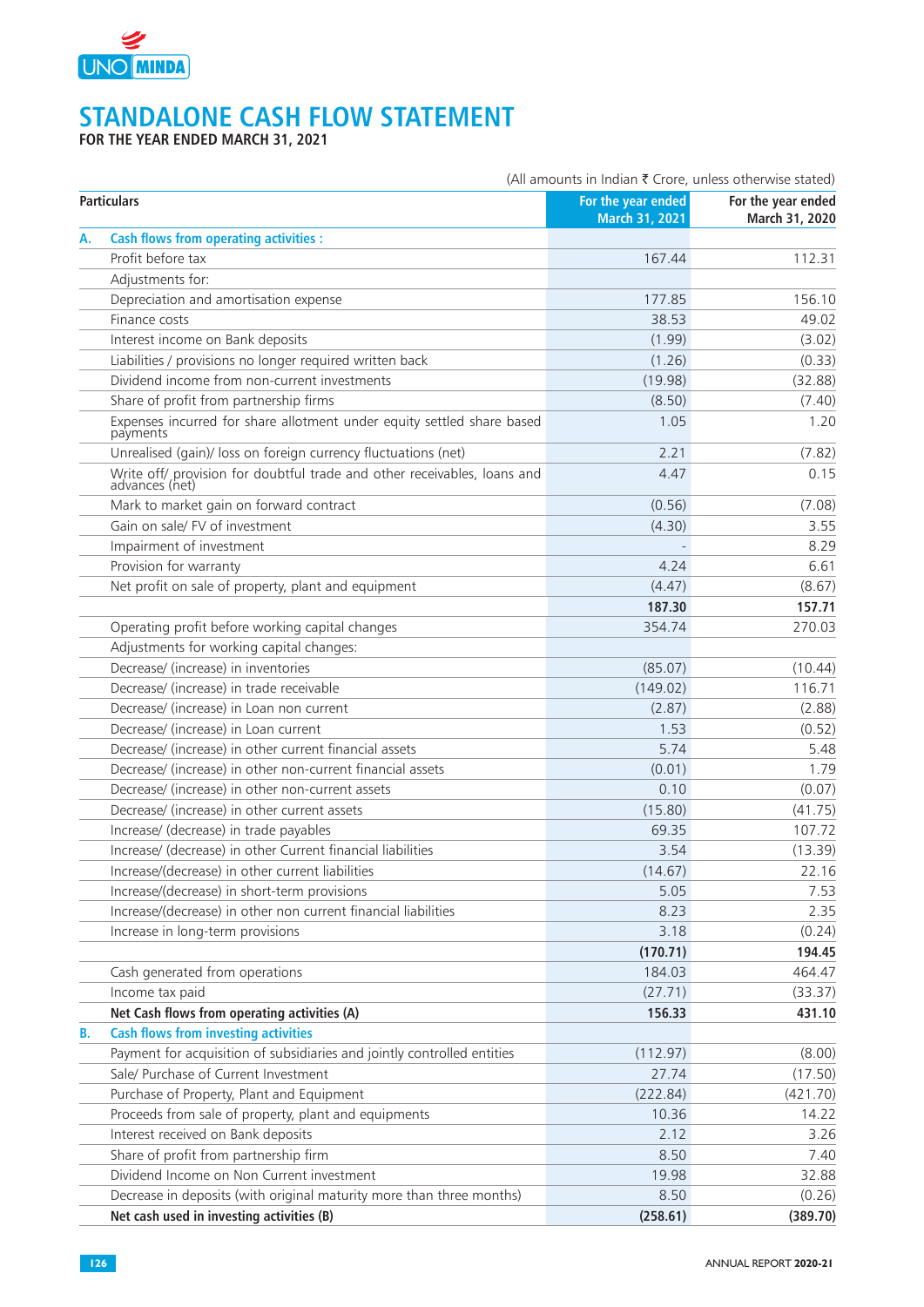## **STANDALONE CASH FLOW STATEMENT**

**FOR THE YEAR ENDED MARCH 31, 2021**

| <b>Particulars</b>                                                    | For the year ended<br>March 31, 2021 | For the year ended<br>March 31, 2020 |
|-----------------------------------------------------------------------|--------------------------------------|--------------------------------------|
| <b>Cash flows from financing activities</b><br>C.                     |                                      |                                      |
| Proceeds from issue of equity share capital                           | 1.95                                 |                                      |
| Securities premium on exercise of Rights Issue (net of issue expense) | 235.31                               |                                      |
| Purchase of Non controlling interest                                  | (52.00)                              |                                      |
| Proceeds from/ (repayment of) short term borrowings                   | 93.44                                | (96.04)                              |
| Proceeds from/ (repayment of) Long term borrowings                    | (177.64)                             | 205.75                               |
| Interest paid on borrowings                                           | (40.21)                              | (46.56)                              |
| Dividend paid (including corporate dividend tax)                      | (9.52)                               | (30.56)                              |
| Net cash used in financing activities (C)                             | 51.33                                | 32.60                                |
| Net increase/ (decrease) in cash and cash equivalents( $A + B + C$ )  | (50.95)                              | 74.00                                |
| Cash and cash equivalents as at beginning                             | 125.27                               | 51.27                                |
| Cash and cash equivalents as at closing                               | 74.31                                | 125.26                               |
| Cash on hand                                                          | 0.30                                 | 0.61                                 |
| Balances with banks:                                                  |                                      |                                      |
| - on current accounts                                                 | 61.66                                | 109.55                               |
| - on deposit accounts                                                 | 12.35                                | 15.10                                |
| Cash and cash equivalents at the end of the year (refer note 12)      | 74.31                                | 125.27                               |

The notes referred to above form an integral part of the standalone financial statements

- 1 The Cash Flow Statement has been prepared under the 'Indirect Method' as set out in Ind AS 7, as specified under the section 133 of the Companies Act, 2013.
- 2 Purchase of Property, Plant and Equipment includes movement of Capital work-in-progress (including capital advances) during the year.
- 3 Changes in liabilities arising from financing activities.

|                                                                      |                                      | (All amounts in Indian $\bar{\tau}$ Crore, unless otherwise stated) |
|----------------------------------------------------------------------|--------------------------------------|---------------------------------------------------------------------|
| <b>Particulars</b>                                                   | For the year ended<br>March 31, 2021 | For the year ended<br>March 31, 2020                                |
| <b>Opening balance of secured loans</b>                              |                                      |                                                                     |
| Indian currency term loan (including current maturities)             | 260.82                               | 260.86                                                              |
| Foreign currency term loan (including current maturities)            | 341.91                               | 141.44                                                              |
| Short term borrowings                                                | 128.42                               | 224.48                                                              |
| <b>Cash flows</b>                                                    |                                      |                                                                     |
| Repayment of long term secured loan (including foreign fluctuation)  | (188.78)                             | (93.24)                                                             |
| Proceeds from long term secured loan (including foreign fluctuation) | 12.00                                | 293.67                                                              |
| (Decrease)/ increase in short term borrowings (net)                  | 93.44                                | (96.04)                                                             |
| Net cash flow changes                                                | (83.34)                              | 104.39                                                              |
| <b>Closing balance of secured loans</b>                              |                                      |                                                                     |
| Indian currency term loan (including current maturities)             | 141.67                               | 260.82                                                              |
| Foreign currency term loan (including current maturities)            | 284.29                               | 341.91                                                              |
| Short term borrowings                                                | 221.86                               | 128.42                                                              |

ICAI Firm Registration No: 101248W/W-100022

Rajiv Goyal Sunil Bohra Tarun Kumar Srivastava Partner Theorem Company Secretary<br>
Membership No. 094549<br>
Membership No. - A

Place : Gurugram Place : Gurugram Place : Gurugram Place : Gurugram Place : Gurugram Place : June 13, 20

As per our report of even date attached For and on behalf of the Board of Directors of **Minda Industries Limited**

For **B S R & Co. LLP Example 2** Nirmal K Minda **Chartered Accountants** Anand Kumar Minda Chartered Accountants **Anand Kumar Minda** Chairman and Managing Director **Anand Kumar Minda** Chairman and Managing Director **Chairman and Managing Director** DIN No. 00007964

Date : June 13, 2021

Membership No. - A11994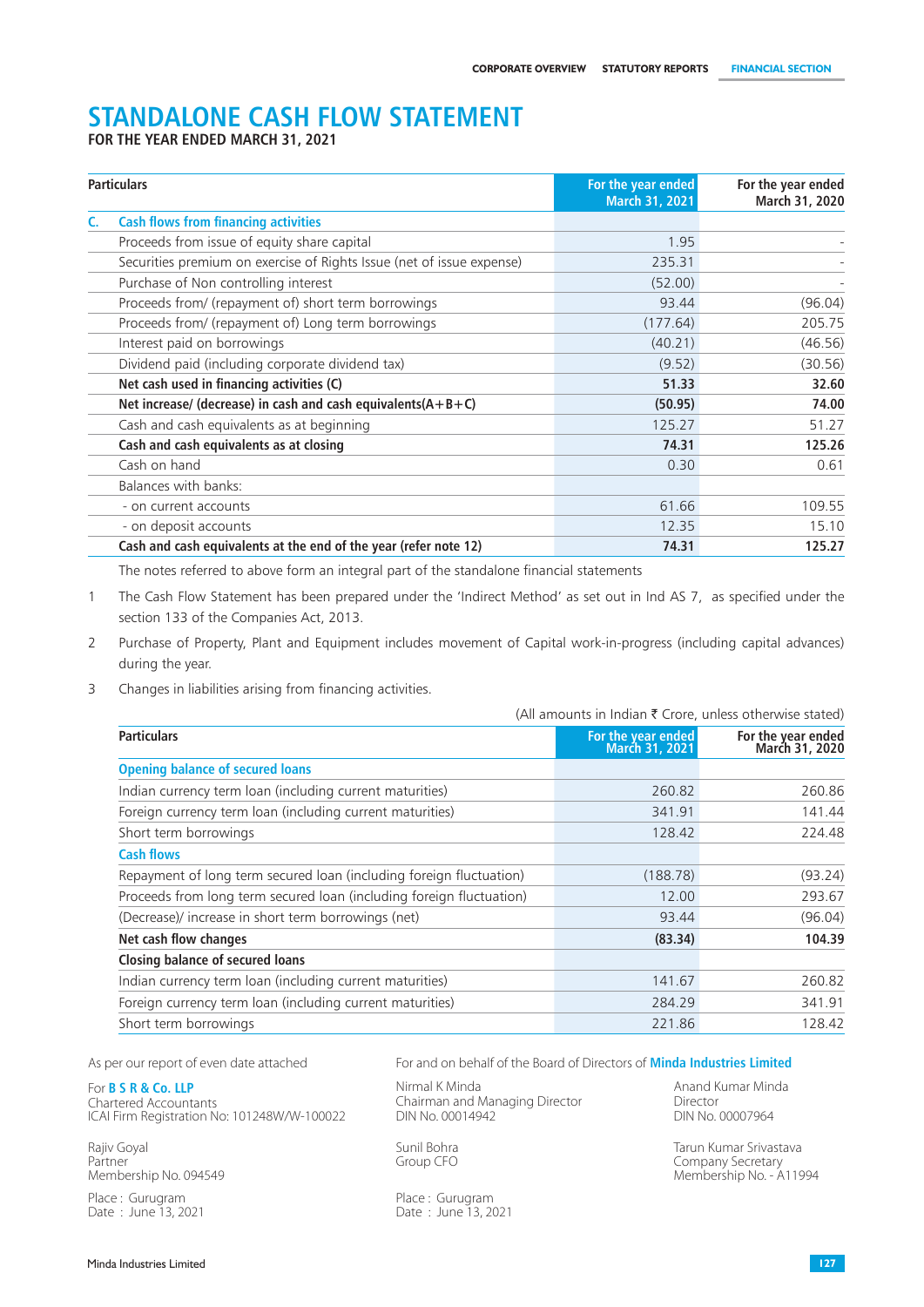

|                                                                       | (All amounts in Indian ₹ Crore, unless otherwise stated) |
|-----------------------------------------------------------------------|----------------------------------------------------------|
| articulars                                                            | Amount                                                   |
| alance as at April 01, 2019                                           | 52.44                                                    |
| hanges in equity share capital during 2019-20                         |                                                          |
| alance as at March 31, 2020                                           | 52.44                                                    |
| hanges in equity share capital during 2020-21*                        | 1.95                                                     |
| alance as at March 31, 2021                                           | 54.39                                                    |
| Represents issue of equity shares under rights issue ( Refer Note 17) |                                                          |

| 118.98<br>2.66<br>240.85<br>(All amounts in Indian ₹ Crore, unless otherwise stated)<br>other<br>equity<br>(55.13)<br>1.05<br>(9.52)<br>882.29 1,593.45<br><b>Total</b><br>(2.41)<br>772.83 1,296.97<br>Shares Retained<br>eamings<br>118.98<br>1<br>٠<br>(9.52)<br>pending<br><b>Issuance</b><br>52.00<br>$\mathbf{I}$<br>(52.00)<br>$\mathbf{I}$<br>$\blacksquare$<br>$\mathbf{I}$<br>Capital General Employee<br>stock<br>options<br>reserve<br>1.20<br>1<br>$\mathbf{I}$<br>2.25<br>1.05<br>reserves<br>64.03<br>64.03<br>$\mathbf{I}$<br>52.44<br>52.44<br>1.95<br>54.39<br>reserves<br>$\mathbf{I}$<br>$\mathbf{I}$<br>$\mathbf{1}$<br>26.56<br>arising on<br>amation<br>26.56<br>$\mathbf{1}$<br>amalg<br>Capital<br>redem reserves<br>$\mathbf{I}$<br>2.28<br>2.28<br>٠<br>$\mathbf{I}$<br>$\mathbf{I}$<br>$\mathbf{I}$<br>Capital<br>ption<br>18.39<br>reserve<br>18.39<br>Equity Securities<br>premium<br>357.20<br>240.85<br>(2.41)<br>592.51<br>(3.13)<br>component<br>6.55<br>of other<br>instru<br>ments<br>$\mathbf{I}$<br>financial<br>6.55<br>$\mathbf{I}$<br>$\mathbf{I}$<br>$\mathbf{I}$<br>(0.41)<br>$\mathbf{I}$<br>$\blacksquare$<br>$\mathbf{1}$<br>$\mathbf{1}$<br>$\mathbf{I}$<br>(0.41)<br>translation<br>Other comprehensive<br>currency<br>Foreign<br>reserve<br>Refer Note 17)<br>income/(loss)<br>2.66<br>(1.00)<br>$\blacksquare$<br>$\blacksquare$<br>$\mathbf{I}$<br>obligations<br>(3.66)<br>of Defined<br>urements<br><b>Benefits</b><br>Remeas<br>* Represents issue of equity shares under rights issue (<br>Amount utilised towards expenses towards Rights issue<br>Interim dividend for the year ended March 31, 2021<br>Security premium on shares issued under Rights issue<br>Purchase of non controlling interest (refer note 58)<br>Changes in equity share capital during 2020-21*<br>Changes in equity share capital during 2019-20<br>Other comprehensive income/(loss) (net of tax)<br>Employee stock compensation expense<br>Balance as at March 31, 2021<br>Balance as at March 31, 2020<br>Balance as at March 31, 2021<br>Balance as at April 01, 2020<br>Balance as at April 01, 2019<br>Profit for the year<br>Other equity<br>Particulars<br>$\widehat{\mathbf{e}}$ |
|-----------------------------------------------------------------------------------------------------------------------------------------------------------------------------------------------------------------------------------------------------------------------------------------------------------------------------------------------------------------------------------------------------------------------------------------------------------------------------------------------------------------------------------------------------------------------------------------------------------------------------------------------------------------------------------------------------------------------------------------------------------------------------------------------------------------------------------------------------------------------------------------------------------------------------------------------------------------------------------------------------------------------------------------------------------------------------------------------------------------------------------------------------------------------------------------------------------------------------------------------------------------------------------------------------------------------------------------------------------------------------------------------------------------------------------------------------------------------------------------------------------------------------------------------------------------------------------------------------------------------------------------------------------------------------------------------------------------------------------------------------------------------------------------------------------------------------------------------------------------------------------------------------------------------------------------------------------------------------------------------------------------------------------------------------------------------------------------------------------------------------------------------------------------------------------------------------------------------------|
|                                                                                                                                                                                                                                                                                                                                                                                                                                                                                                                                                                                                                                                                                                                                                                                                                                                                                                                                                                                                                                                                                                                                                                                                                                                                                                                                                                                                                                                                                                                                                                                                                                                                                                                                                                                                                                                                                                                                                                                                                                                                                                                                                                                                                             |
|                                                                                                                                                                                                                                                                                                                                                                                                                                                                                                                                                                                                                                                                                                                                                                                                                                                                                                                                                                                                                                                                                                                                                                                                                                                                                                                                                                                                                                                                                                                                                                                                                                                                                                                                                                                                                                                                                                                                                                                                                                                                                                                                                                                                                             |
|                                                                                                                                                                                                                                                                                                                                                                                                                                                                                                                                                                                                                                                                                                                                                                                                                                                                                                                                                                                                                                                                                                                                                                                                                                                                                                                                                                                                                                                                                                                                                                                                                                                                                                                                                                                                                                                                                                                                                                                                                                                                                                                                                                                                                             |
|                                                                                                                                                                                                                                                                                                                                                                                                                                                                                                                                                                                                                                                                                                                                                                                                                                                                                                                                                                                                                                                                                                                                                                                                                                                                                                                                                                                                                                                                                                                                                                                                                                                                                                                                                                                                                                                                                                                                                                                                                                                                                                                                                                                                                             |
|                                                                                                                                                                                                                                                                                                                                                                                                                                                                                                                                                                                                                                                                                                                                                                                                                                                                                                                                                                                                                                                                                                                                                                                                                                                                                                                                                                                                                                                                                                                                                                                                                                                                                                                                                                                                                                                                                                                                                                                                                                                                                                                                                                                                                             |
|                                                                                                                                                                                                                                                                                                                                                                                                                                                                                                                                                                                                                                                                                                                                                                                                                                                                                                                                                                                                                                                                                                                                                                                                                                                                                                                                                                                                                                                                                                                                                                                                                                                                                                                                                                                                                                                                                                                                                                                                                                                                                                                                                                                                                             |
|                                                                                                                                                                                                                                                                                                                                                                                                                                                                                                                                                                                                                                                                                                                                                                                                                                                                                                                                                                                                                                                                                                                                                                                                                                                                                                                                                                                                                                                                                                                                                                                                                                                                                                                                                                                                                                                                                                                                                                                                                                                                                                                                                                                                                             |
|                                                                                                                                                                                                                                                                                                                                                                                                                                                                                                                                                                                                                                                                                                                                                                                                                                                                                                                                                                                                                                                                                                                                                                                                                                                                                                                                                                                                                                                                                                                                                                                                                                                                                                                                                                                                                                                                                                                                                                                                                                                                                                                                                                                                                             |
|                                                                                                                                                                                                                                                                                                                                                                                                                                                                                                                                                                                                                                                                                                                                                                                                                                                                                                                                                                                                                                                                                                                                                                                                                                                                                                                                                                                                                                                                                                                                                                                                                                                                                                                                                                                                                                                                                                                                                                                                                                                                                                                                                                                                                             |
|                                                                                                                                                                                                                                                                                                                                                                                                                                                                                                                                                                                                                                                                                                                                                                                                                                                                                                                                                                                                                                                                                                                                                                                                                                                                                                                                                                                                                                                                                                                                                                                                                                                                                                                                                                                                                                                                                                                                                                                                                                                                                                                                                                                                                             |
|                                                                                                                                                                                                                                                                                                                                                                                                                                                                                                                                                                                                                                                                                                                                                                                                                                                                                                                                                                                                                                                                                                                                                                                                                                                                                                                                                                                                                                                                                                                                                                                                                                                                                                                                                                                                                                                                                                                                                                                                                                                                                                                                                                                                                             |
|                                                                                                                                                                                                                                                                                                                                                                                                                                                                                                                                                                                                                                                                                                                                                                                                                                                                                                                                                                                                                                                                                                                                                                                                                                                                                                                                                                                                                                                                                                                                                                                                                                                                                                                                                                                                                                                                                                                                                                                                                                                                                                                                                                                                                             |
|                                                                                                                                                                                                                                                                                                                                                                                                                                                                                                                                                                                                                                                                                                                                                                                                                                                                                                                                                                                                                                                                                                                                                                                                                                                                                                                                                                                                                                                                                                                                                                                                                                                                                                                                                                                                                                                                                                                                                                                                                                                                                                                                                                                                                             |
|                                                                                                                                                                                                                                                                                                                                                                                                                                                                                                                                                                                                                                                                                                                                                                                                                                                                                                                                                                                                                                                                                                                                                                                                                                                                                                                                                                                                                                                                                                                                                                                                                                                                                                                                                                                                                                                                                                                                                                                                                                                                                                                                                                                                                             |
|                                                                                                                                                                                                                                                                                                                                                                                                                                                                                                                                                                                                                                                                                                                                                                                                                                                                                                                                                                                                                                                                                                                                                                                                                                                                                                                                                                                                                                                                                                                                                                                                                                                                                                                                                                                                                                                                                                                                                                                                                                                                                                                                                                                                                             |
|                                                                                                                                                                                                                                                                                                                                                                                                                                                                                                                                                                                                                                                                                                                                                                                                                                                                                                                                                                                                                                                                                                                                                                                                                                                                                                                                                                                                                                                                                                                                                                                                                                                                                                                                                                                                                                                                                                                                                                                                                                                                                                                                                                                                                             |
|                                                                                                                                                                                                                                                                                                                                                                                                                                                                                                                                                                                                                                                                                                                                                                                                                                                                                                                                                                                                                                                                                                                                                                                                                                                                                                                                                                                                                                                                                                                                                                                                                                                                                                                                                                                                                                                                                                                                                                                                                                                                                                                                                                                                                             |
|                                                                                                                                                                                                                                                                                                                                                                                                                                                                                                                                                                                                                                                                                                                                                                                                                                                                                                                                                                                                                                                                                                                                                                                                                                                                                                                                                                                                                                                                                                                                                                                                                                                                                                                                                                                                                                                                                                                                                                                                                                                                                                                                                                                                                             |

## **UNO MINDA STANDALONE STATEMENT OF CHANGES IN EQUITY FOR THE YEAR ENDED MARCH 31, 2021**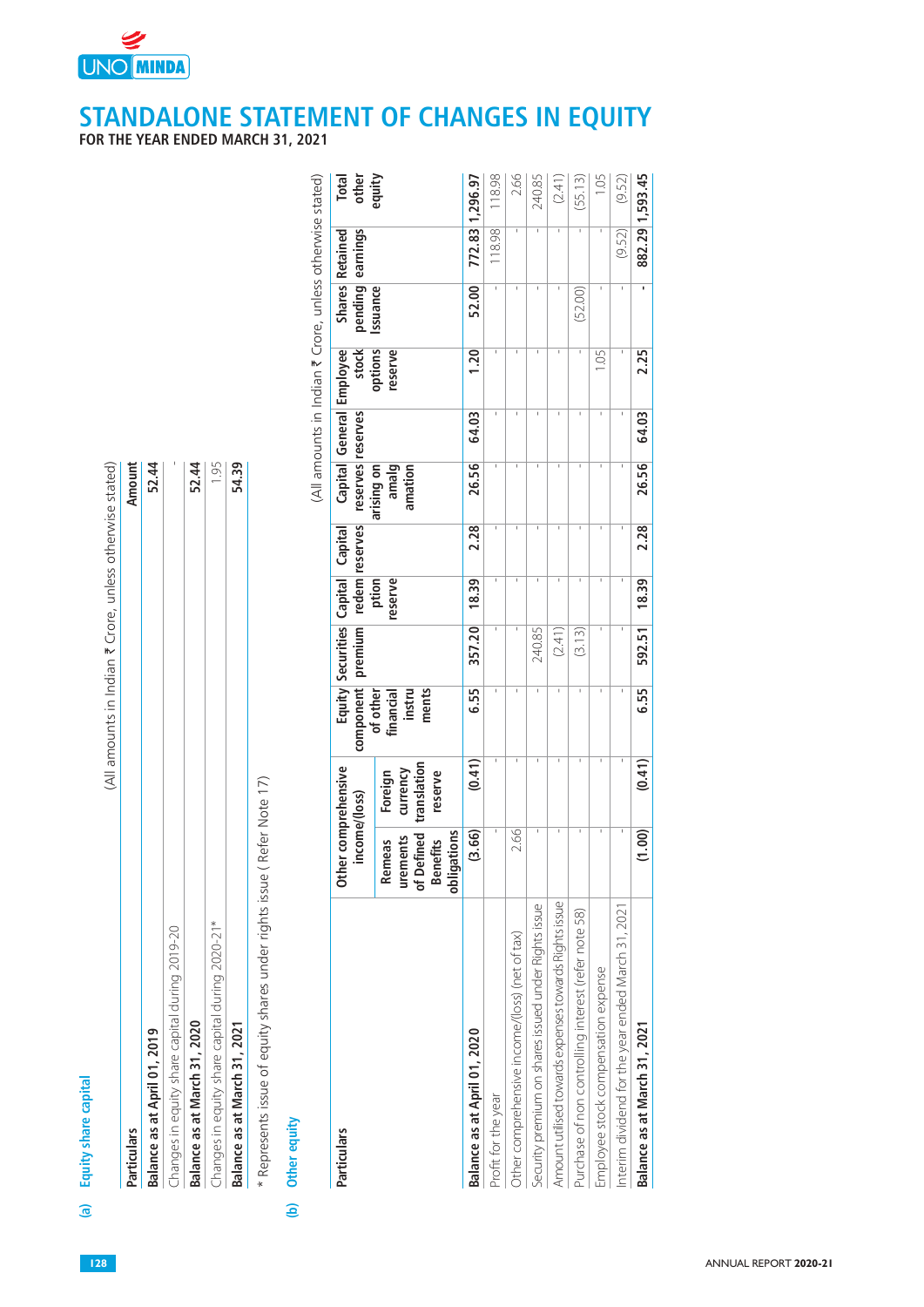| ars |  |
|-----|--|
|     |  |
|     |  |
| ē   |  |
|     |  |

| Particulars                                                                         |                                                                    | Other comprehensive<br>income/(loss)          | component<br>of other        | Equity Securities<br>premium | redem<br>Capital<br>ption | reserves<br>Capital | reserves reserves<br>arising | Capital General Employee |         | stock pending earnings<br>options Issuance | Shares Retained | other<br>equity<br>Total |
|-------------------------------------------------------------------------------------|--------------------------------------------------------------------|-----------------------------------------------|------------------------------|------------------------------|---------------------------|---------------------|------------------------------|--------------------------|---------|--------------------------------------------|-----------------|--------------------------|
|                                                                                     | urements of<br>obligations<br><b>Benefits</b><br>Remeas<br>Defined | translation<br>currency<br>Foreign<br>reserve | instru<br>ments<br>financial |                              | reserve                   |                     | on amalg<br>amation          |                          | reserve |                                            |                 |                          |
| Balance as at April 01, 2019 (as earlier published)                                 | (0.27)                                                             |                                               | 6.55                         | 357.20                       | 18.29                     | 2.28                | 26.56                        | 64.03                    |         |                                            | 715.18          | 1,189.82                 |
| Effect of business combination (refer note 58)                                      |                                                                    |                                               |                              |                              | 0.10                      |                     |                              |                          |         | 52.00                                      | (0.10)          | 52.00                    |
| Balance as at April 01, 2019                                                        | (0.27)                                                             |                                               | 6.55                         | 357.20                       | 18.39                     | 2.28                | 26.56                        | 64.03                    |         | 52.00                                      | 715.08          | 1,241.82                 |
| Transition impact of Ind AS 116 net of tax                                          |                                                                    |                                               |                              |                              |                           |                     |                              |                          |         |                                            | (0.52)          | (0.52)                   |
| Profit for the year                                                                 |                                                                    |                                               |                              | J.                           |                           |                     | J.                           |                          |         |                                            | 89.17           | 89.17                    |
| Other comprehensive income/(loss) (net of tax)                                      | (3.39)                                                             | (0.41)                                        |                              |                              |                           |                     |                              |                          |         |                                            |                 | (3.80)                   |
| Employee stock compensation expense                                                 |                                                                    |                                               |                              | J.                           |                           |                     | J.                           |                          | 07.1    |                                            |                 | 1.20                     |
| Final dividend for the year ended March 31, 2019                                    |                                                                    |                                               |                              |                              |                           |                     |                              |                          |         |                                            | (16.27)         | (16.27)                  |
| Interim dividend for the year ended March 31, 2020                                  |                                                                    |                                               |                              | ٠                            |                           |                     | ٠                            |                          |         |                                            | (10.49)         | (10.49)                  |
| Dividend distribution tax                                                           |                                                                    |                                               |                              | I                            |                           |                     | ٠                            |                          |         |                                            | (5.42)          | (5.42)                   |
| Credit of dividend distribution tax paid by subsidiaries<br>availed during the year |                                                                    |                                               |                              | J.                           |                           |                     | J.                           |                          |         | ı                                          | 1.62            | 1.62                     |
| Others                                                                              |                                                                    |                                               |                              |                              | I                         | ı                   |                              |                          |         | ı                                          | (0.34)          | (0.34)                   |
| Balance as at March 31, 2020                                                        | (3.66)                                                             | (0.41)                                        | 6.55                         | 357.20                       | 18.39                     | 2.28                | 26.56                        | 64.03                    | 1.20    | 52.00                                      |                 | 772.83 1,296.97          |

The notes referred to above form an integral part of the standalone financial statements The notes referred to above form an integral part of the standalone financial statements

Anand Kumar Minda<br>Director<br>DIN No. 00007964 For and on behalf of the Board of Directors of Minda Industries Limited As per our report of even date attached For and on behalf of the Board of Directors of **Minda Industries Limited** Nirmal K Minda As per our report of even date attached

# For **B S R & Co. LLP** Nirmal K Minda Anand Kumar Minda For B S R & Co. LLP

**1**COI Firm Registration No: 1012482 DIN No. 1012002-10122 DIN No. 00014972 DIN No. 00014942 DIN No. 00000-0002 D Chartered Accountants Chairman and Managing Director Director Chairman and Managing Director<br>DIN No. 00014942 Chartered Accountants<br>ICAI Firm Registration No: 101248W/W-100022

Sunil Bohra<br>Group CFO

Rajiv Goyal<br>Partner<br>Membership No. 094549

Place : Gurugram Place : Gurugram Date : June 13, 2021 Date : June 13, 2021

Place : Gurugram<br>Date : June 13, 2021

Place : Gurugram<br>Date : June 13, 2021

Tarun Kumar Srivastava<br>Company Secretary<br>Membership No. - A11994 Membership No. 094549 Membership No. - A11994 Rajiv Goyal Sunil Bohra Tarun Kumar Srivastava Pattner Group Company Secretary Secretary Secretary Secretary Secretary Secretary

## **STANDALONE STATEMENT OF CHANGES IN EQUITY FOR THE YEAR ENDED MARCH 31, 2021**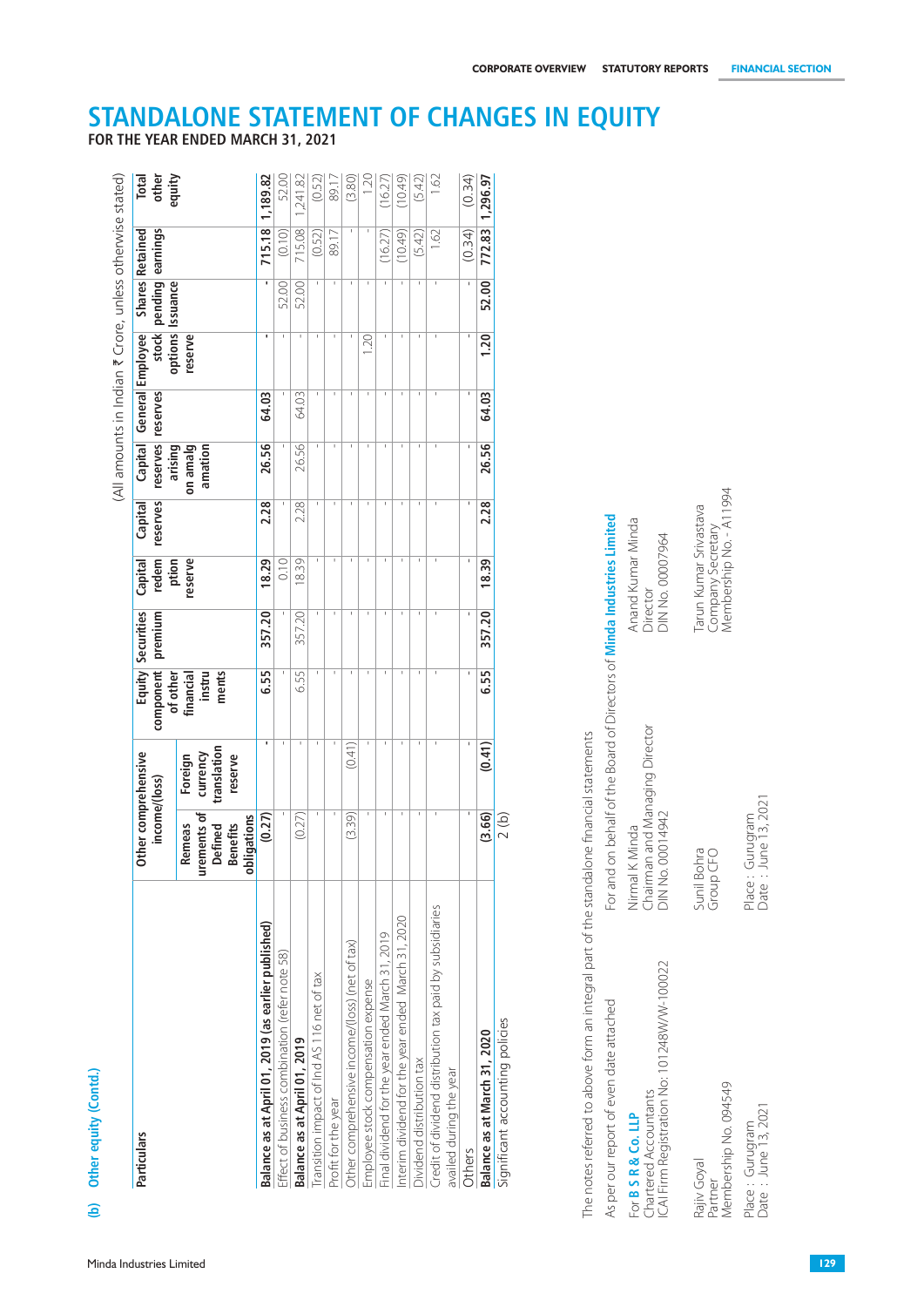

**FOR THE YEAR ENDED MARCH 31, 2021**

(All amounts in Indian  $\bar{\tau}$  Crore, unless otherwise stated)

#### **1. CORPORATE INFORMATION**

Minda Industries Limited is a public Company domiciled and headquartered in India. It was incorporated on September 16, 1992 under the Companies Act, 1956 and its shares are listed on the National Stock Exchange of India Limited and BSE Limited having its registered office at B64/1 Wazirpur, Industrial Area, Delhi-110052, India.

The Company is engaged in the business of manufacturing of auto components including auto electrical parts and its accessories and caters to both domestic and international markets.

#### **2. (A) BASIS OF PREPARATION**

#### **a. Statement of compliance**

The standalone financial statements have been prepared in accordance with Indian Accounting Standards (Ind AS) notified under the Companies (Indian Accounting Standards) Rules, 2015 (as amended from time to time) notified under Section 133 of Companies Act, 2013, (the 'Act') and other relevant provisions of the Act.

The standalone financial statements were authorised for issue by the Company's Board of Directors on June 13, 2021. Details of the Company's accounting policies are included in Note 2(b).

#### **b. Functional and presentation currency**

These standalone financial statements are presented in Indian Rupees  $(\bar{\tau})$ , which is also the Company's functional currency. All amounts have been rounded-off to the nearest Crores, unless otherwise indicated.

#### **c. Basis of measurement**

The standalone financial statements have been prepared on the historical cost basis except for the following items:

| (a | Certain financial<br>assets and liabilities<br>(including derivative<br>financial instruments) | Fair value                                                                                                 |
|----|------------------------------------------------------------------------------------------------|------------------------------------------------------------------------------------------------------------|
| (b | (asset)/liability                                                                              | Net defined benefit   Fair value of plan assets<br>less present value<br>of defined benefit<br>obligations |

#### **d. Use of estimates and judgements**

In preparing the standalone financial statements, management has made judgments, estimates and assumptions that affect the application of accounting policies and the reported amounts of assets, liabilities, income and expenses.

Actual results may differ from these estimates. Critical estimates and judgement

This note provides an overview of the areas that involved a higher degree of judgement or complexity, and of items which are more likely to be materially adjusted due to estimates and assumptions turning out to be different than those originally assessed. Detailed information about each of these estimates and judgements is included in relevant notes together with information about the basis of calculation for each affected line item in the standalone financial statements.

Areas involving critical estimates or judgements are:

- Estimation of current tax expense and payable  $-$ Note 44
- Estimation of fair value of unlisted securities Note 53
- Estimation of defined benefit obligation Note 43
- Recognition and measurement of provisions and contingencies: key assumptions about the likelihood and magnitude of an outflow of resources – Note 39
- Lease- Note 47
- Impairment of Financial Assets

Estimates and underlying assumptions are reviewed on an ongoing basis. Revisions to accounting estimates are recognized prospectively.

#### **e. Measurement of fair values**

A number of the Company's accounting policies and disclosures require measurement of fair values, for both financial and non-financial assets and liabilities.

Fair values are categorised into different levels in a fair value hierarchy based on the inputs used in the valuation techniques as follows.

- Level 1: quoted prices (unadjusted) in active markets for identical assets or liabilities.
- Level 2: inputs other than quoted prices included in Level 1 that are observable for the asset or liability, either directly (i.e. as prices) or indirectly (i.e. derived from prices).
- Level 3: inputs for the asset or liability that are not based on observable market data (unobservable inputs).

When measuring the fair value of an asset or a liability, the Company uses observable market data as far as possible. If the inputs used to measure the fair value of an asset or a liability fall into different levels of the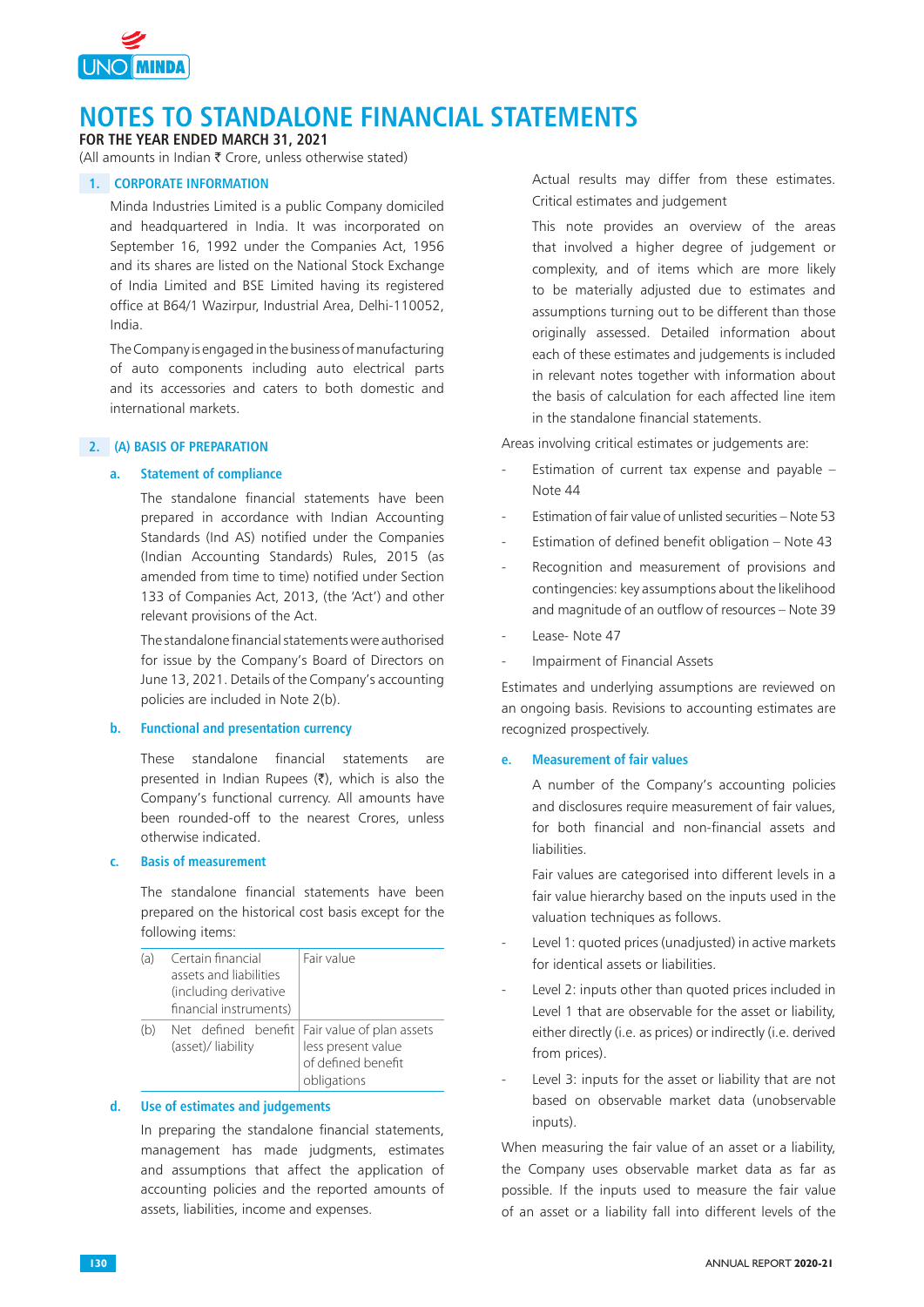#### **FOR THE YEAR ENDED MARCH 31, 2021**

(All amounts in Indian  $\bar{\tau}$  Crore, unless otherwise stated)

fair value hierarchy, then the fair value measurement is categorised in its entirety in the same level of the fair value hierarchy as the lowest level input that is significant to the entire measurement.

The Company recognises transfers between levels of the fair value hierarchy at the end of the reporting period during which the change has occurred.

Further information about the assumptions made in measuring fair values is included in the following notes:

- Note 48 share-based payment
- Note 53- fair value measurements

#### **2. (B) SIGNIFICANT ACCOUNTING POLICIES**

The accounting policies set out below have been applied consistently to the period presented in these standalone financial statements.

#### **a. Foreign currency transactions:**

Transactions in foreign currencies are initially recorded into the functional currency of the Company at the exchange rates at the dates of the transactions or an average rate if the average rate approximates the actual rate at the date of the transaction.

Monetary assets and liabilities denominated in foreign currencies are translated at the functional currency spot rate of exchange at the reporting date.

Non-monetary assets and liabilities that are measured at fair value in a foreign currency are translated using the exchange rate at the date when the fair value was determined. Non-monetary assets and liabilities that are measured based on historical cost in a foreign currency are translated using the exchange rate at the date of the initial transaction. Exchange differences are recognised in profit or loss, except exchange differences arising from the translation of the following items which are recognised in OCI

- equity investments at fair value through OCI (FVOCI);
- qualifying cash flow hedges to the extent that the hedges are effective.

#### **b. Financial instruments:**

#### **i. Initial Recognition and Measurement**

Trade receivables and debt securities issued are initially recognised when they are originated. All other financial assets and financial liabilities are initially recognised when the Company becomes a party to the contractual provisions

of the instrument.

A financial asset or financial liability is initially measured at fair value plus, for an item not at fair value through profit and loss (FVTPL), transaction costs that are directly attributable to its acquisition or issue.

#### **ii. Classification and subsequent measurement and gain and losses Financial assets**

On initial recognition, a financial asset is classified as measured at:

| Financial<br>Assets at<br><b>FVPL</b>       | These assets are subsequently<br>measured at fair value. Net<br>gains and losses, including any<br>interest or dividend income,<br>are recognized in profit or<br>loss.                                                                                                                                                                                           |
|---------------------------------------------|-------------------------------------------------------------------------------------------------------------------------------------------------------------------------------------------------------------------------------------------------------------------------------------------------------------------------------------------------------------------|
| Financial<br>Assets at<br>amortized<br>cost | These<br>assets<br>are subsequently<br>measured at amortized cost using<br>the effective<br>interest method.<br>The amortized cost is reduced<br>by impairment losses. Interest<br>income, foreign exchange gains<br>and losses and impairment are<br>recognized in profit or loss. Any<br>gains or loss or derecognition is<br>are recognized in profit or loss. |
| Debt<br>investments<br>at FVOCI             | These assets are subsequently<br>measured at fair value. Interest<br>income under effective interest<br>method, foreign exchange gains<br>and losses and impairment are<br>recognized in profit or loss.<br>Other income and net gains<br>and losses accumulated in OCI<br>are reclassified to profit or loss.                                                    |
| Equity<br>investments<br>at FVOCI           | These assets are subsequently<br>measured at fair value. Dividend<br>income are recognized in profit<br>or loss unless dividend clearly<br>represents a recovery of part<br>of cost of investment. Other<br>and<br>net gains<br>income<br>and<br>losses are recognized in<br>OCI<br>not reclassified<br>and<br>ി to<br>are<br>profit or loss.                     |

Financial assets are not reclassified subsequent to their initial recognition, except if and in the period the Company changes its business model for managing financial assets.

A financial asset is measured at amortised cost if it meets both of the following conditions and is not designated as at FVTPL:

the asset is held within a business model whose objective is to hold assets to collect contractual cash flows; and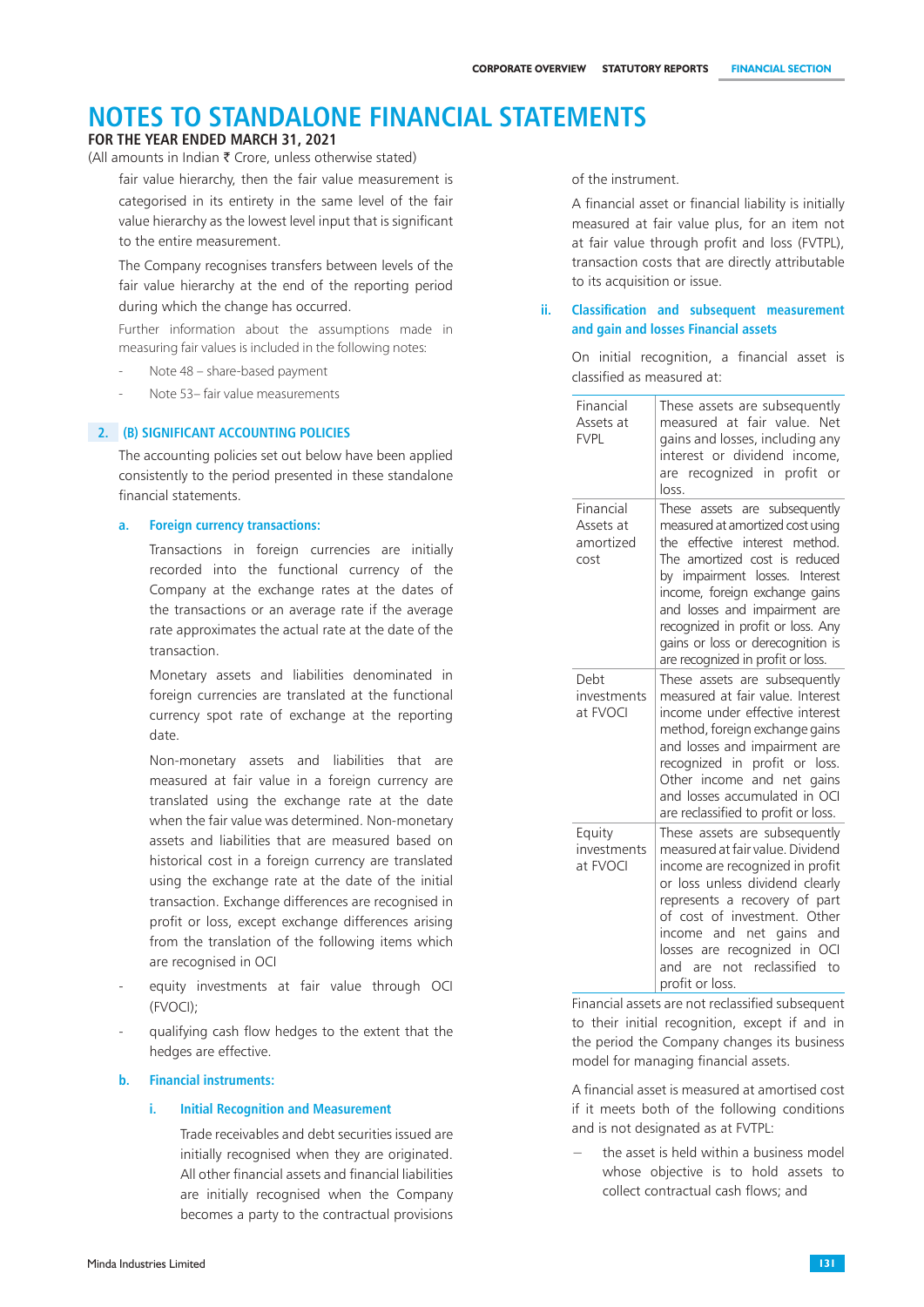

#### **FOR THE YEAR ENDED MARCH 31, 2021**

(All amounts in Indian  $\bar{\tau}$  Crore, unless otherwise stated)

the contractual terms of the financial asset give rise on specified dates to cash flows that are solely payments of principal and interest on the principal amount outstanding.

A debt investment is measured at FVOCI if it meets both of the following conditions and is not designated as at FVTPL:

- the asset is held within a business model whose objective is achieved by both collecting contractual cash flows and selling financial assets; and
- the contractual terms of the financial asset give rise on specified dates to cash flows that are solely payments of principal and interest on the principal amount outstanding.

On initial recognition of an equity investment that is not held for trading, the Company may irrevocably elect to present subsequent changes in the investment's fair value in OCI (designated as FVOCI – equity investment). This election is made on an investment-byinvestment basis.

#### Investments in Subsidiaries, Associates and Joint Ventures:

Investments in Subsidiaries, Associates and Joint Ventures are carried at cost less accumulated impairment losses, if any. Where an indication of impairment exists, the carrying amount of the investment is assessed and written down immediately to its recoverable amount. On disposal of investments in subsidiaries, associates and joint venture, the difference between net disposal proceeds and the carrying amounts are recognized in the Standalone Statement of Profit and Loss.

All financial assets not classified as measured at amortised cost or FVOCI as described above are measured at FVTPL. This includes all derivative financial assets. On initial recognition, the Company may irrevocably designate a financial asset that otherwise meets the requirements to be measured at amortised cost or at FVOCI as at FVTPL if doing so eliminates or significantly reduces an accounting mismatch that would otherwise arise.

Financial assets that are held for trading or are managed and whose performance is evaluated on a fair value basis are measured at FVTPL.

*Financial liabilities: Classification, subsequent measurement and gains and losses*

Financial liabilities are classified as measured at amortised cost or FVTPL. A financial liability is classified as at FVTPL if it is classified as held-for-trading, or it is a derivative or it is designated as such on initial recognition. Financial liabilities at FVTPL are measured at fair value and net gains and losses, including any interest expense, are recognised in profit or loss. Other financial liabilities are subsequently measured at amortised cost using the effective interest method. Interest expense and foreign exchange gains and losses are recognised in profit or loss. Any gain or loss on derecognition is also recognised in profit or loss.

#### **iii. Derecognition**

#### *Financial assets*

The Company derecognises a financial asset when the contractual rights to the cash flows from the financial asset expire, or it transfers the rights to receive the contractual cash flows in a transaction in which substantially all of the risks and rewards of ownership of the financial asset are transferred or in which the Company neither transfers nor retains substantially all of the risks and rewards of ownership and does not retain control of the financial asset.

If the Company enters into transactions whereby it transfers assets recognised on its balance sheet, but retains either all or substantially all of the risks and rewards of the transferred assets, the transferred assets are not derecognised.

#### *Financial liabilities*

The Company derecognises a financial liability when its contractual obligations are discharged or cancelled, or expire.

The Company also derecognises a financial liability when its terms are modified and the cash flows under the modified terms are substantially different. In this case, a new financial liability based on the modified terms is recognised at fair value. The difference between the carrying amount of the financial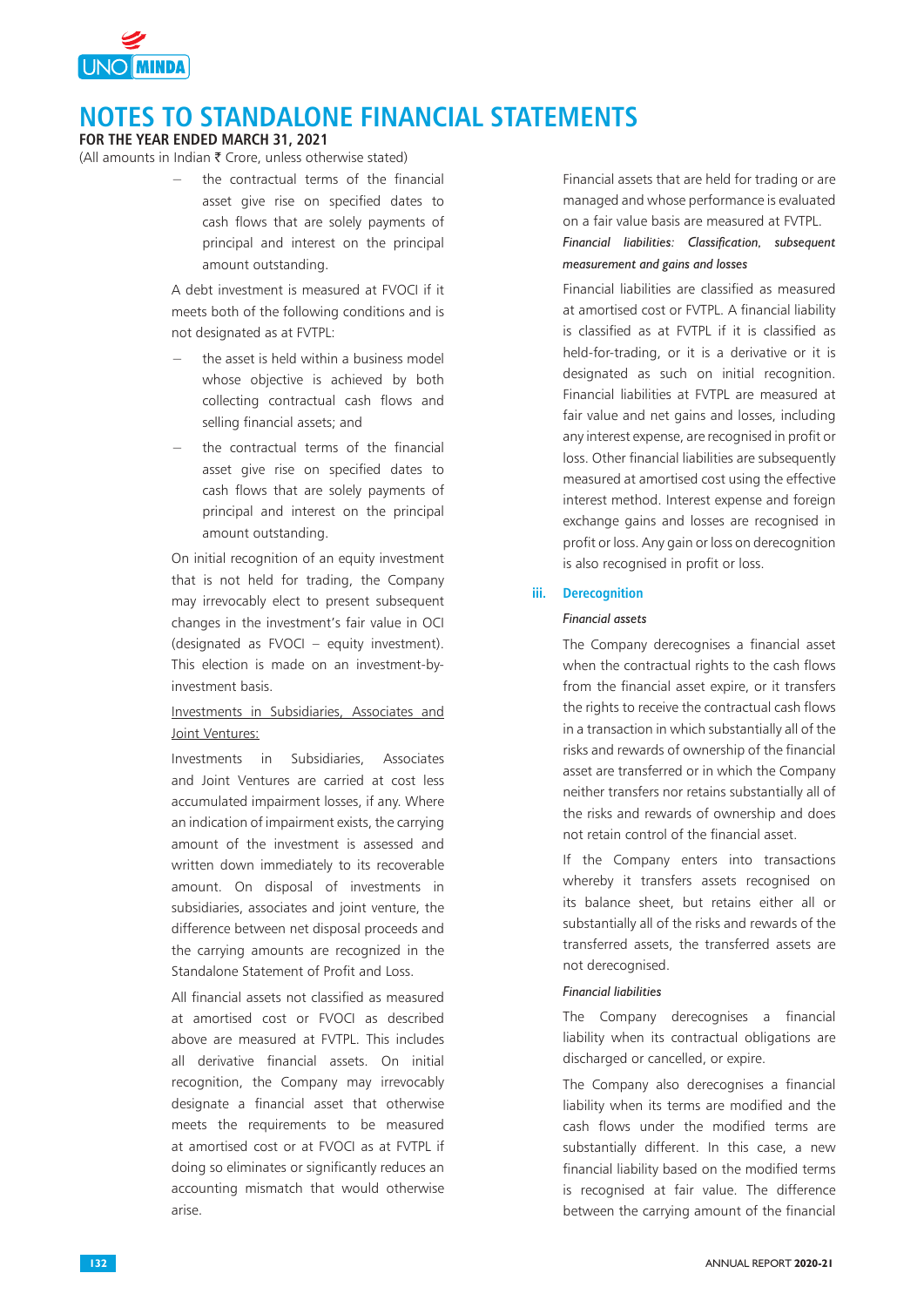#### **FOR THE YEAR ENDED MARCH 31, 2021**

(All amounts in Indian  $\bar{\tau}$  Crore, unless otherwise stated)

liability extinguished and the new financial liability with modified terms is recognised in profit or loss.

#### iv. Offsetting

Financial assets and financial liabilities are offset and the net amount presented in the balance sheet when, and only when, the Company currently has a legally enforceable right to set off the amounts and it intends either to settle them on a net basis or to realise the asset and settle the liability simultaneously.

#### v. Derivative financial instruments and hedge accounting

The Company holds derivative financial instruments to hedge its foreign currency and interest rate risk exposures. Embedded derivatives are separated from the host contract and accounted for separately if the host contract is not a financial asset and certain criteria are met.

Derivatives are initially measured at fair value. Subsequent to initial recognition, derivatives are measured at fair value, and changes therein are generally recognised in profit or loss.

#### vi. Financial quarantee contracts

The Company on a case to case basis elects to account for financial guarantee contracts as a financial instrument or as an insurance contract, as specified in Ind AS 109 on Financial Instruments and Ind AS 104 on Insurance Contracts. The Company has regarded all its financial guarantee contracts as insurance contracts. At the end of each reporting period the Company performs a liability adequacy test, (i.e. it assesses the likelihood of a payout based on current undiscounted estimates of future cash flows), and any deficiency is recognized in profit or loss.

#### vii. Compound financial instruments

Compound financial instruments issued by the Company comprise cumulative redeemable preference shares denominated in  $\bar{\tau}$  that are mandatorily redeemable at a fixed or determinable amount at a fixed or future date and the payment of dividends is discretionary. The liability component of a compound

financial instrument is initially recognised at the fair value of a similar liability that does not have an equity conversion option. The equity component is initially recognised at the difference between the fair value of the compound financial instrument as a whole and the fair value of the liability component. Any directly attributable transaction costs are allocated to the liability and equity components in proportion to their initial carrying amounts.

Subsequent to initial recognition, the liability component of a compound financial instrument is measured at amortised cost using the effective interest method. The equity component of a compound financial instrument is not remeasured subsequently.

Interest related to the financial liability is recognised in profit or loss (unless it qualifies for inclusion in the cost of an asset).

#### **c. Current versus non-current classification**

The Company presents assets and liabilities in the balance sheet based on current/non-current classification. An asset is treated as current when it is:

- (a) expected to be realised in, or is intended to be sold or consumed in Company's normal operating cycle;
- (b) held primarily for the purpose of being traded;
- (c) expected to be realised within twelve months after the reporting date; or
- (d) cash or cash equivalent unless restricted from being exchanged or used to settle a liability for at least twelve months after the reporting date.

All other assets are classified as non-current.

#### *A Liability is current when:*

- (a) it is expected to be settled in Company's normal operating cycle;
- (b) it is held primarily for the purpose of being traded;
- (c) it is due to be settled within twelve months after the reporting date; or
- (d) the Company does not have an unconditional right to defer settlement of the liability for at least twelve months after the reporting date.

All other liabilities are classified as non-current.

Deferred tax assets and liabilities are classified as non-current assets and liabilities.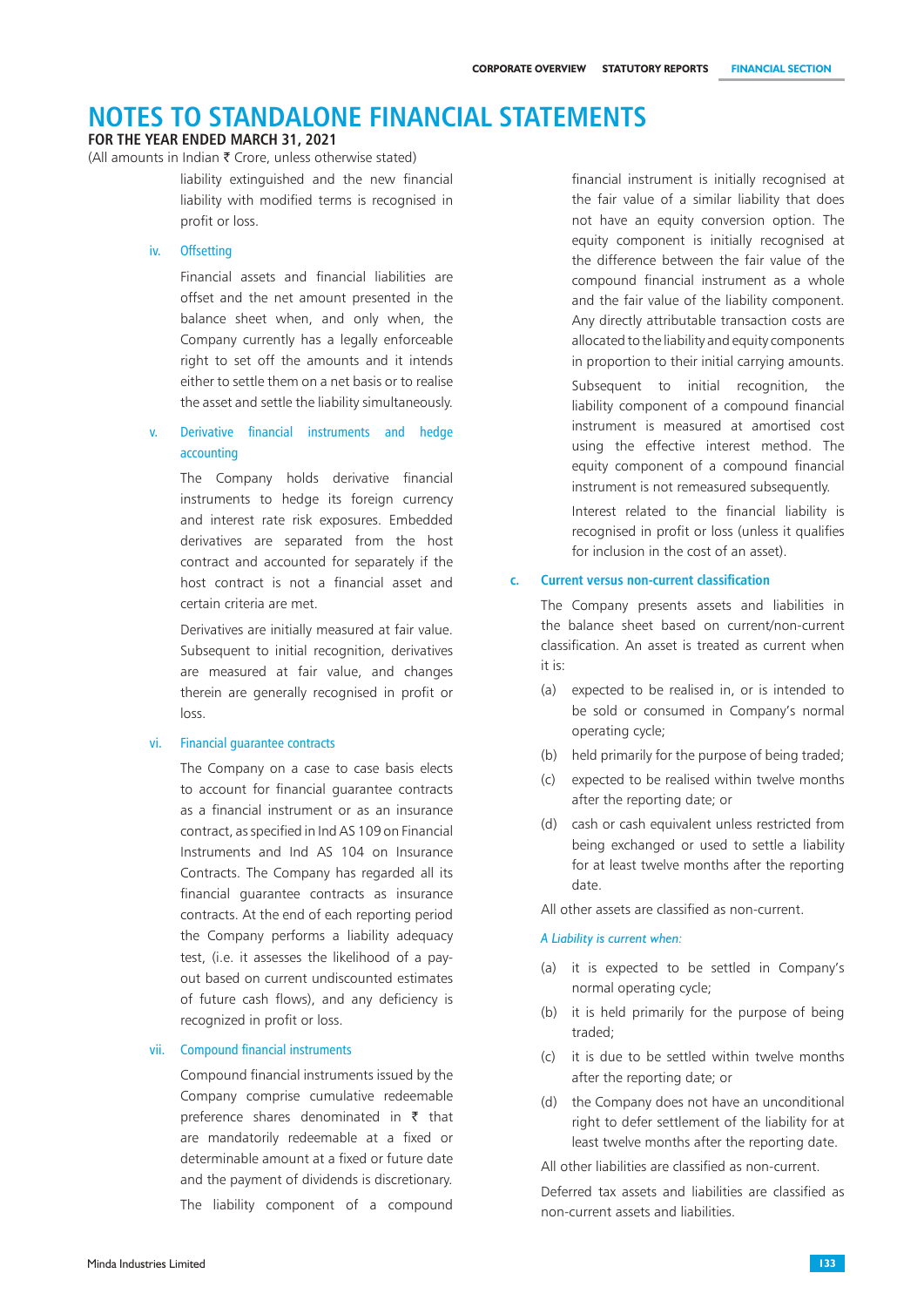

#### **FOR THE YEAR ENDED MARCH 31, 2021**

(All amounts in Indian  $\bar{\tau}$  Crore, unless otherwise stated)

#### *Operating cycle*

Operating cycle is the time between the acquisition of assets for processing and their realisation in cash or cash equivalents. The Company has identified twelve months as its operating cycle.

#### **d. Property, plant and equipment**

#### **i. Initial Recognition and Measurement**

 Items of property, plant and equipment are measured at cost, which includes capitalised borrowing costs, less accumulated depreciation and accumulated impairment losses, if any.

Cost of an item of property, plant and equipment comprises its purchase price, including import duties and non-refundable purchase taxes, after deducting trade discounts and rebates, any directly attributable cost of bringing the item to its working condition for its intended use and estimated costs of dismantling and removing the item and restoring the site on which it is located.

The cost of a self-constructed item of property, plant and equipment comprises the cost of materials and direct labour, any other costs directly attributable to bringing the item to working condition for its intended use, and estimated costs of dismantling and removing the item and restoring the site on which it is located.

If significant parts of an item of property, plant and equipment have different useful lives, then they are accounted for as separate items (major components) of property, plant and equipment.

Any gain or loss on disposal of an item of property, plant and equipment is recognised in profit or loss.

#### **ii. Subsequent expenditure**

Subsequent expenditure is capitalised only if it is probable that the future economic benefits associated with the expenditure will flow to the Company.

#### **iii. Depreciation**

Depreciation on plant and equipment, tools and dies and on other tangible property, plant and equipment is provided on SLM/ WDV basis, based on the rates as per useful life prescribed in Schedule II to the Companies

Act, 2013 except in the case of tools and dies, the useful life based on technical advice is 3 to 6 years.

Leasehold land and leasehold improvements are amortised on a straight line basis over the period of lease or their useful lives, whichever is shorter. Freehold land is not depreciated.

Depreciation on additions (disposals) is provided on a pro-rata basis i.e. from (upto) the date on which asset is ready for use (disposed off).

Depreciation method, useful lives and residual values are reviewed at each financial yearend and adjusted if appropriate. In case of a revision, the unamortized depreciable amount is charged over the revised remaining useful life.

Losses arising from retirement or gains or losses arising from disposal of fixed assets which are carried at cost are recognized in the Standalone Statement of Profit and Loss.

#### **e. Intangible assets**

Intangible assets that are acquired by the Company are measured initially at cost. After initial recognition, an intangible asset is carried at its cost less any accumulated amortization and accumulated impairment loss.

Subsequent expenditure is capitalised only when it increases the future economic benefits from the specific asset to which it relates.

Intangible assets are amortised in the Statement of Profit or Loss over their estimated useful lives, from the date that they are available for use based on the expected pattern of consumption of economic benefits of the asset. Accordingly, at present, these are being amortised on straight line basis. Intangible assets are amortised over the best estimate of the respective useful lives as under: -

- i) Technical know-how: Amortized over the period of 6 years or over the period of agreement, as applicable.
- ii) Computer software: Amortized over the period of 6 years.
- iii) Trademark: Amortized over the period of 10 years
- iv) Customer relationship: Amortized over the period of 10 years or over the period of agreement, as applicable.

Amortisation method, useful lives and residual values are reviewed at the end of each financial year and adjusted if appropriate. An intangible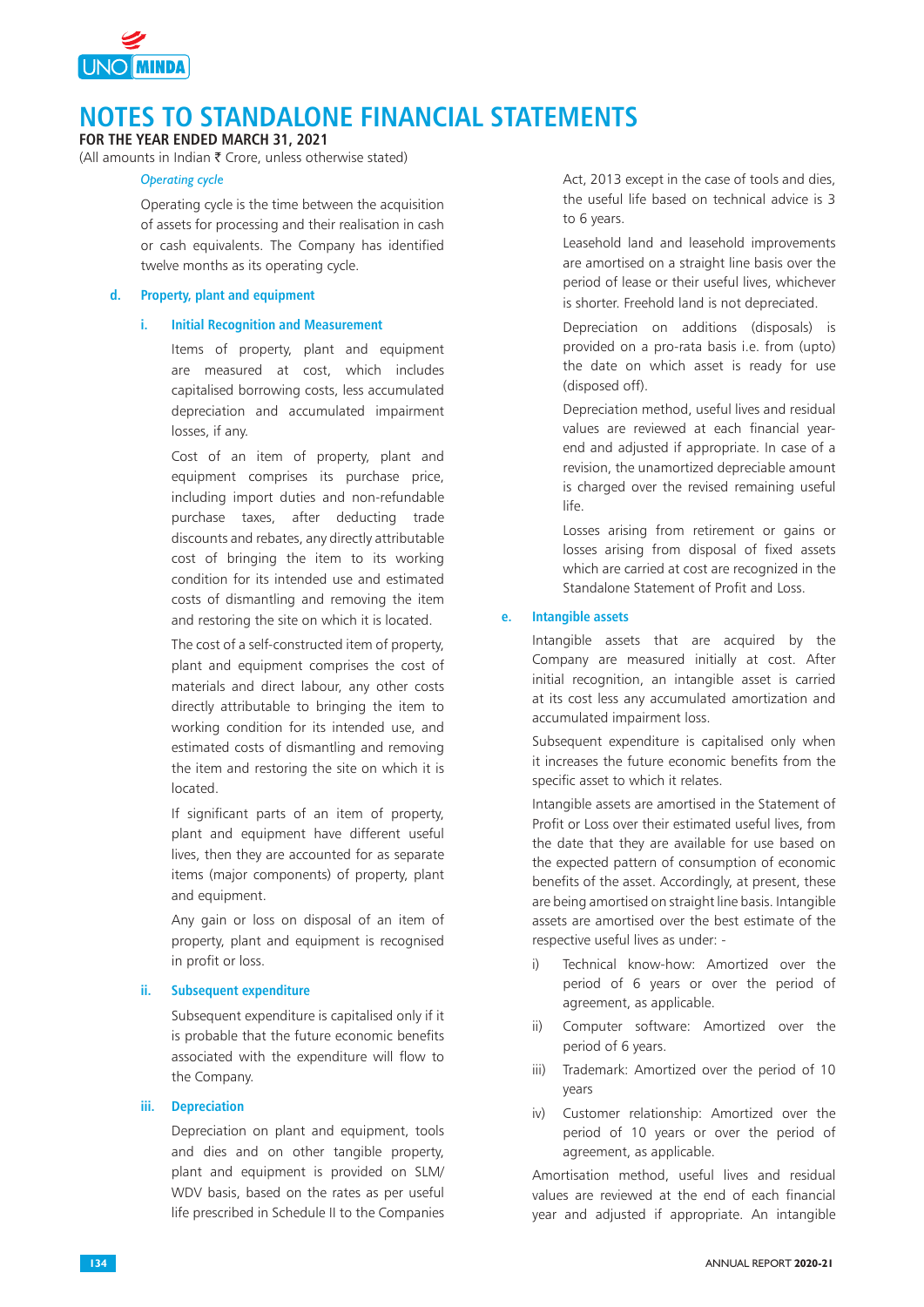#### **FOR THE YEAR ENDED MARCH 31, 2021**

(All amounts in Indian  $\bar{\tau}$  Crore, unless otherwise stated)

asset is derecognized on disposal or when no future economic benefits are expected from its use and disposal.

Losses arising from retirement and gains or losses arising from disposal of an intangible asset are measured as the difference between the net disposal proceeds and the carrying amount of the asset and are recognized in the Standalone Statement of Profit and Loss.

#### **Internally generated: Research and development**

- a) Expenditure on research activities is recognised in profit or loss as incurred.
- b) Development expenditure is capitalised as part of the cost of the resulting intangible asset only if the expenditure can be measured reliably, the product or process is technically and commercially feasible, future economic benefits are probable, and the Company intends to and has sufficient resources to complete development and to use or sell the asset. Otherwise, it is recognised in profit or loss as incurred. Subsequent to initial recognition, the asset is measured at cost less accumulated amortisation and any accumulated impairment losses.

#### **f. Impairment**

#### *i. Impairment of financial instruments*

The Company recognises loss allowances for expected credit losses on financial assets measured at amortised cost.

At each reporting date, the Company assesses whether financial assets carried at amortised cost are credit-impaired. A financial asset is 'credit-impaired' when one or more events that have a detrimental impact on the estimated future cash flows of the financial asset have occurred.

The Company measures loss allowances at an amount equal to lifetime expected credit losses. Lifetime expected credit losses are the expected credit losses that result from all possible default events over the expected life of a financial instrument. In all cases, the maximum period considered when estimating expected credit losses is the maximum contractual period over which the Company is exposed to credit risk.

When determining whether the credit risk of a financial asset has increased significantly since initial recognition and when estimating expected credit losses, the Company considers reasonable and supportable information that is relevant and available without undue cost or effort. This includes both quantitative and qualitative information and analysis, based on the Company's historical experience and informed credit assessment and including forward-looking information.

 The Company assumes that the credit risk on a financial asset has increased significantly if it is more than 30 days past due. The Company considers a financial asset to be in default when the financial asset is 90 days or more past due.

#### *Measurement of expected credit losses*

Expected credit losses are a probabilityweighted estimate of credit losses. Credit losses are measured as the present value of all cash shortfalls (i.e. the difference between the cash flows due to the Company in accordance with the contract and the cash flows that the Company expects to receive).

Presentation of allowance for expected credit losses in the balance sheet

Loss allowances for financial assets measured at amortised cost are deducted from the gross carrying amount of the assets.

#### *Write-off*

The gross carrying amount of a financial asset is written off (either partially or in full) to the extent that there is no realistic prospect of recovery. This is generally the case when the Company determines that the debtor does not have assets or sources of income that could generate sufficient cash flows to repay the amounts subject to the write-off. However, financial assets that are written off could still be subject to enforcement activities in order to comply with the Company's procedures for recovery of amounts due.

#### *ii. Impairment of non-financial assets*

The Company's non-financial assets, other than inventories and deferred tax assets, are reviewed at each reporting date to determine whether there is any indication of impairment.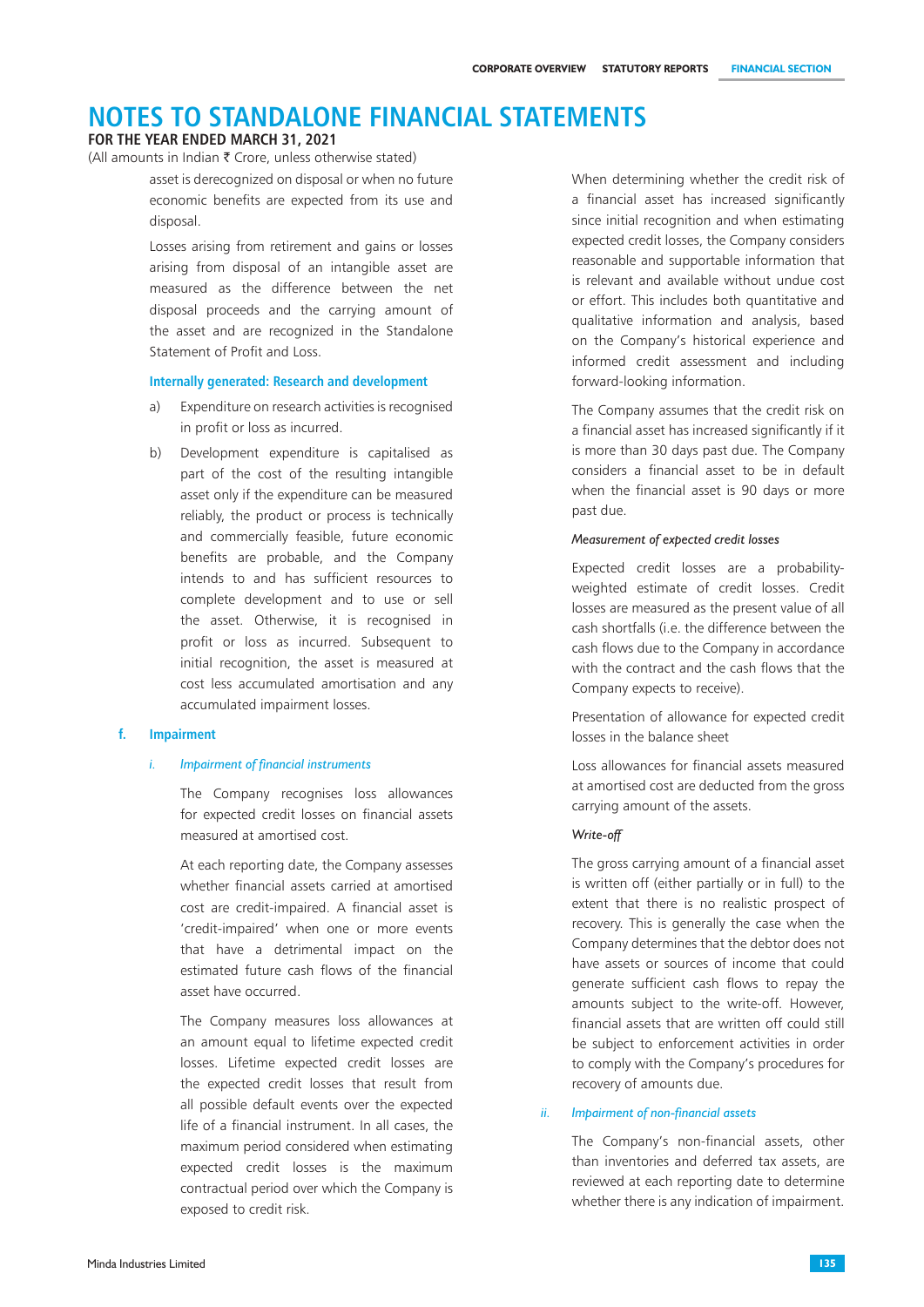

#### **FOR THE YEAR ENDED MARCH 31, 2021**

(All amounts in Indian  $\bar{\tau}$  Crore, unless otherwise stated)

If any such indication exists, then the asset's recoverable amount is estimated.

For impairment testing, assets that do not generate independent cash inflows are grouped together into cash- generating units (CGUs). Each CGU represents the smallest group of assets that generates cash inflows that are largely independent of the cash inflows of other assets or CGUs.

The recoverable amount of a CGU (or an individual asset) is the higher of its value in use and its fair value less costs to sell. Value in use is based on the estimated future cash flows, discounted to their present value using a pretax discount rate that reflects current market assessments of the time value of money and the risks specific to the CGU (or the asset).

An impairment loss is recognised if the carrying amount of an asset or CGU exceeds its estimated recoverable amount. Impairment losses are recognised in the Standalone Statement of Profit and Loss. Impairment loss recognised in respect of a CGU is allocated first to reduce the carrying amount of any goodwill allocated to the CGU, and then to reduce the carrying amounts of the other assets of the CGU (or group of CGUs) on a pro rata basis.

vAn impairment loss in respect of goodwill is not subsequently reversed. In respect of other assets for which impairment loss has been recognised in prior periods, the Company reviews at each reporting date whether there is any indication that the loss has decreased or no longer exists. An impairment loss is reversed if there has been a change in the estimates used to determine the recoverable amount. Such a reversal is made only to the extent that the asset's carrying amount does not exceed the carrying amount that would have been determined, net of depreciation or amortisation, if no impairment loss had been recognised.

#### **g. Non-current assets or disposal group held for sale**

Non-current assets, or disposal groups comprising assets and liabilities are classified as held for sale if it is highly probable that they will be recovered primarily through sale rather than through continuing use.

Such assets, or disposal groups, are generally measured at the lower of their carrying amount and fair value less costs to sell. Any resultant loss on a disposal group is allocated first to goodwill, and then to remaining assets and liabilities on pro rata basis, except that no loss is allocated to inventories, financial assets, deferred tax assets, and employee benefit assets, which continue to be measured in accordance with the Company's other accounting policies. Losses on initial classification as held for sale and subsequent gains and losses on re-measurement are recognised in profit or loss.

Once classified as held-for-sale, intangible assets, property and plant and equipment are no longer amortised or depreciated.

#### **h. Borrowing cost**

Borrowing costs are interest and other costs (including exchange differences relating to foreign currency borrowings to the extent that they are regarded as an adjustment to interest costs) incurred in connection with the borrowing of funds. Borrowing costs directly attributable to acquisition or construction of an asset which necessarily take a substantial period of time to get ready for their intended use are capitalised as part of the cost of that asset. Other borrowing costs are recognised as an expense in the period in which they are incurred.

#### **i. Leases**

#### (i) Determining whether a contract contains lease

At inception of a contract, the Company determines whether the contract is, or contains, a lease. The contract is, or contains, a lease if the contract conveys the right to control the use of an identified asset or assets for a period of time in exchange for consideration, even if that right is not explicitly specified in a contract.

At inception or on reassessment of a contract that contains lease component and one or more additional lease or non-lease components, the Company separates payments and other consideration required by the contract into those for each lease component on the basis of their relative stand-alone price and those for non-lease components on the basis of their relative aggregate stand-alone price. If the Company concludes that it is impracticable to separate the payments reliably, then rightof-use asset and Lease liability are recognised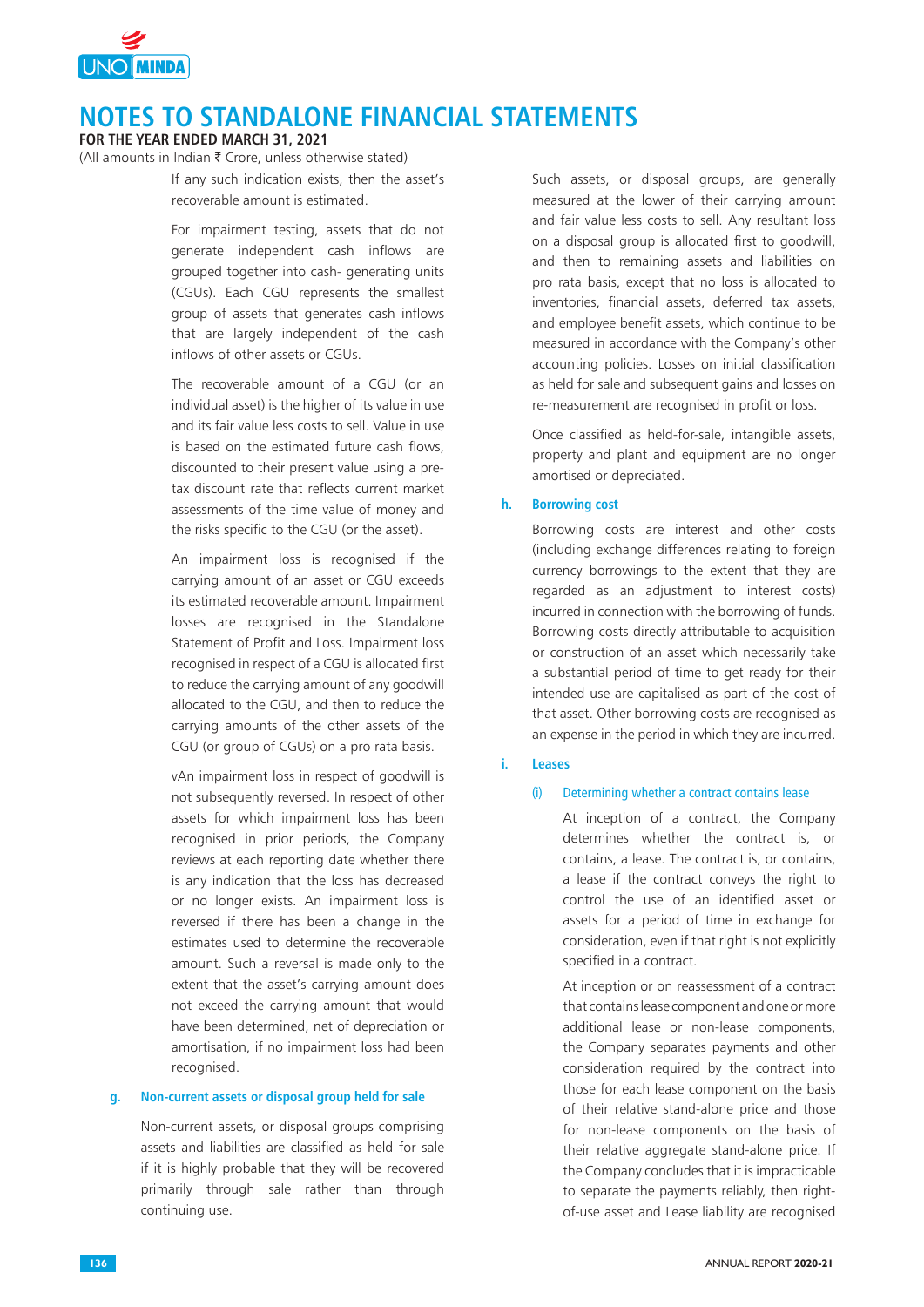#### **FOR THE YEAR ENDED MARCH 31, 2021**

(All amounts in Indian  $\bar{\tau}$  Crore, unless otherwise stated)

at an amount equal to the present value of future lease payments; subsequently the liability is reduced as payments are made and an imputed finance cost on the liability is recognised using the Company's incremental borrowing rate.

 The previous determination pursuant to Ind AS 17 and its 'Appendix C' of whether a contract is a lease has been maintained for existing contracts.

#### (ii) Company as a lessee

At inception, the Company assesses whether a contract is or contains a lease. This assessment involves the exercise of judgement about whether it depends on an identified asset, whether the Company obtains substantially all the economic benefits from the use of that asset, and whether the Company has the right to direct the use of that asset.

The Company has elected to separate lease and non-lease components of contracts, wherever possible.

The Company recognizes a right-of-use (ROU) asset and a lease liability at the transition date/ lease commencement date. The rightof-use asset is initially measured based on the present value of future lease payments, plus initial direct costs, and cost to dismantle and remove the underlying asset or to restore the underlying asset or the site on which it is located, and lease payments made at or before the commencement date, less any incentives received. The right-of-use asset is depreciated over the shorter of the lease term or the useful life of the underlying asset. The right-of-use asset is subject to testing for impairment if there is an indicator for impairment.

At the commencement date, Company measures the lease liability at the present value of the future lease payments that are not yet paid at that date discounted using interest rate implicit in the lease or, if that rate cannot be readily determined, the Company's incremental borrowing rate. Generally, the Company's uses its incremental borrowing rate as the discount rate. The lease liability is measured at amortised cost using the effective interest method. It is remeasured when there is a change in future lease payments arising from a change in an index or rate, if there is a change in the Company's estimate of

the amount expected to be payable under a residual value guarantee, or if the Company changes its assessment of whether it will exercise a purchase, extension or termination option. When the lease liability is remeasured in this way, a corresponding adjustment is made to the carrying amount of the right-ofuse asset, or is recorded in profit or loss if the carrying amount of the right-of-use asset has been reduced to zero.

Contingent rents payments are recognised as an expense in the period in which they are incurred. Lease payments generally include fixed payments and variable payments that depend on an index (such as an inflation index). When the lease contains an extension or purchase option that the Company considers reasonably certain to be exercised, the cost of the option is included in the lease payments.

The Company presents right-of-use assets that do not meet the definition of investment property and lease liabilities in separately from other assets/liabilities in the balance sheet.

The Company has elected not to recognize right-of-use assets and liabilities for leases where the total lease term is less than or equal to 12 months, or for leases of low value assets. The payments for such leases are recognized in the Standalone Statement of Profit and Loss on a straight-line basis over the lease term.

#### (iii) Company as a lessor

Leases in which the Company does not transfer substantially all the risks and rewards incidental to ownership of an underlying assets are classified as operating leases. Rental income from operating lease is recognised on a straight-line basis over the term of the relevant lease unless the payments are structured to increase in line with the general inflation to compensate for the lessor's expected inflationary cost increase. Initial direct costs incurred in negotiating and arranging an operating lease are added to the carrying amount of the leased asset and recognised over the lease term on the same basis as rental income. Contingent rents are recognised as revenue in the period in which they are earned.

Leases are classified as finance leases when substantially all of the risks and rewards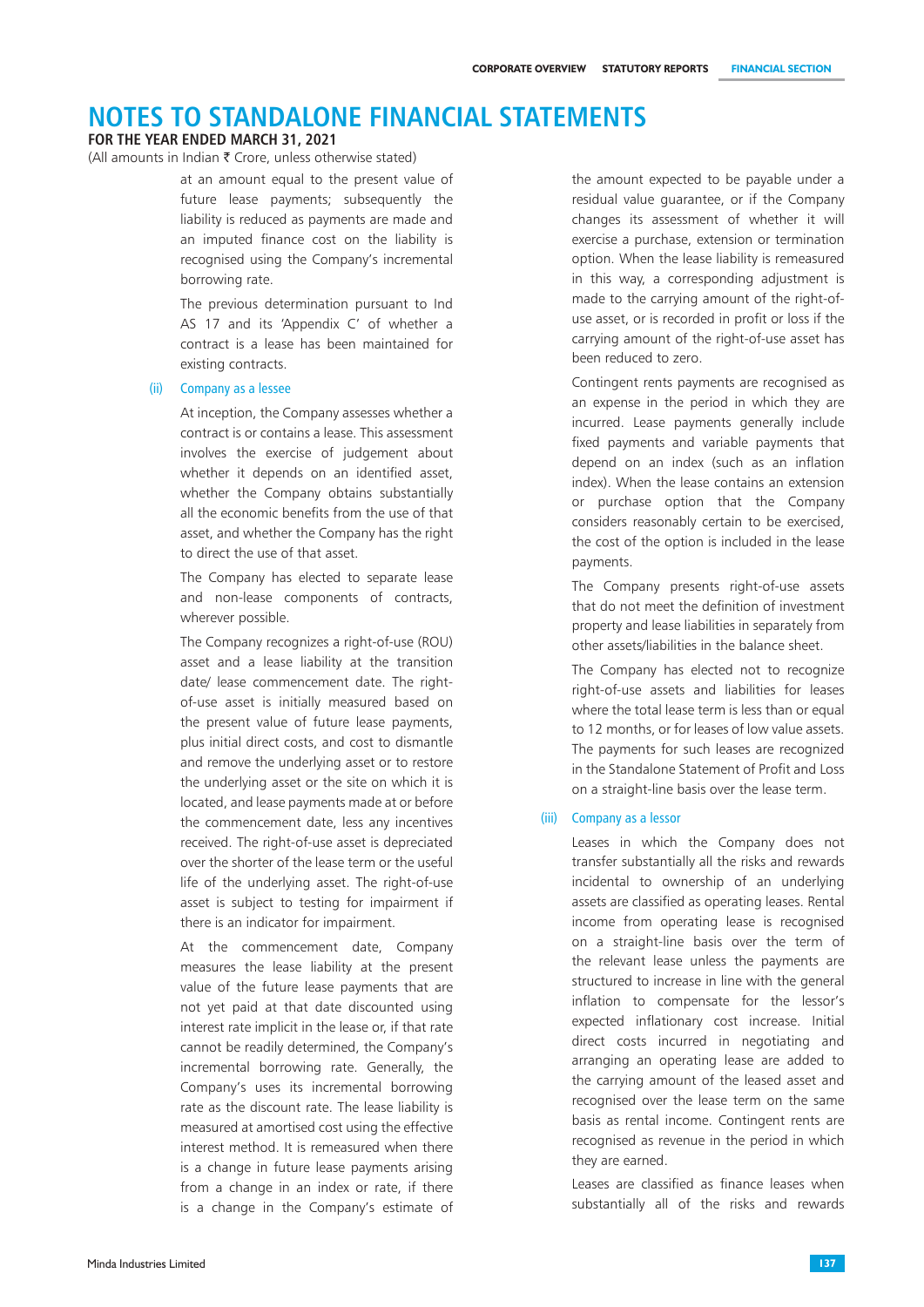

#### **FOR THE YEAR ENDED MARCH 31, 2021**

(All amounts in Indian  $\bar{\tau}$  Crore, unless otherwise stated)

incidental to ownership of underlying asset is transferred from the Company to the lessee. Amounts due from lessees under finance leases are recorded as receivables at the Company's net investment in the leases. Finance lease income is allocated to accounting periods so as to reflect a constant periodic rate of return on the net investment outstanding in respect of the lease.

#### **j. Inventories**

Inventories which comprise raw materials, work-inprogress, finished goods, stock-in-trade, stores and spares, and loose tools are carried at the lower of cost and net realisable value.

 Cost of inventories comprises all costs of purchase, costs of conversion and other costs incurred in bringing the inventories to their present location and condition.

In determining the cost, weighted average cost method is used. In the case of manufactured inventories and work in progress, fixed production overheads are allocated on the basis of normal capacity of production facilities.

Net realisable value is the estimated selling price in the ordinary course of business, less the estimated costs of completion and the estimated costs necessary to make the sale.

The net realisable value of work-in-progress is determined with reference to the selling prices of related finished products. Raw materials and other supplies held for use in the production of finished products are not written down below cost except in cases where material prices have declined and it is estimated that the cost of the finished products will exceed their net realisable value.

The comparison of cost and net realisable value is made on an item-by-item basis.

Inventories in transit are valued at cost.

Appropriate adjustments are made to the carrying value of damaged, slow moving and obsolete inventories based on management's current best estimate.

#### **k. Revenue recognition**

#### **(i) Revenue from contract with customer**

Revenue from contracts with customers is recognised when control of the goods or services are transferred to the customer at an amount that reflects the consideration to

which the Company expects to be entitled in exchange for those goods or services. The Company has generally concluded that it is the principal in its revenue arrangements, because it typically controls the goods or services before transferring them to the customer.

#### **Sale of goods (including moulds and scrap)**

Revenue from sale of goods is recognised at the point in time when control of the asset is transferred to the customer, generally on delivery of the equipment. The normal credit term is upto 90 days.

The Company considers whether there are other promises in the contract that are separate performance obligations to which a portion of the transaction price needs to be allocated (e.g., warranties, customer loyalty points). In determining the transaction price for the sale of equipment, the Company considers the effects of variable consideration, the existence of significant financing components, noncash consideration, and consideration payable to the customer (if any). Revenue is measured based on the transaction price, which is the consideration, adjusted for volume discounts, service level credits, performance bonuses, price concessions and incentives, if any, as specified in the contract with the customer. Revenue also excludes taxes collected from customers except for sales till June 30, 2017 where excise duty is included in the revenue.

#### **Variable Consideration**

If the consideration in a contract includes a variable amount, the Company estimates the amount of consideration to which it will be entitled in exchange for transferring the goods to the customers. Where customers are provided with discounts, rebates, etc., such discounts and rebates will give rise to variable consideration. The Company follows the most likely amount method in estimating the amount of variable consideration.

- (ii) Management fees, designing fees and service revenue is recognized on an accrual basis as and when the services are rendered in accordance with the terms of the underlying contract.
- (iii) Interest income is recognised using the effective interest method.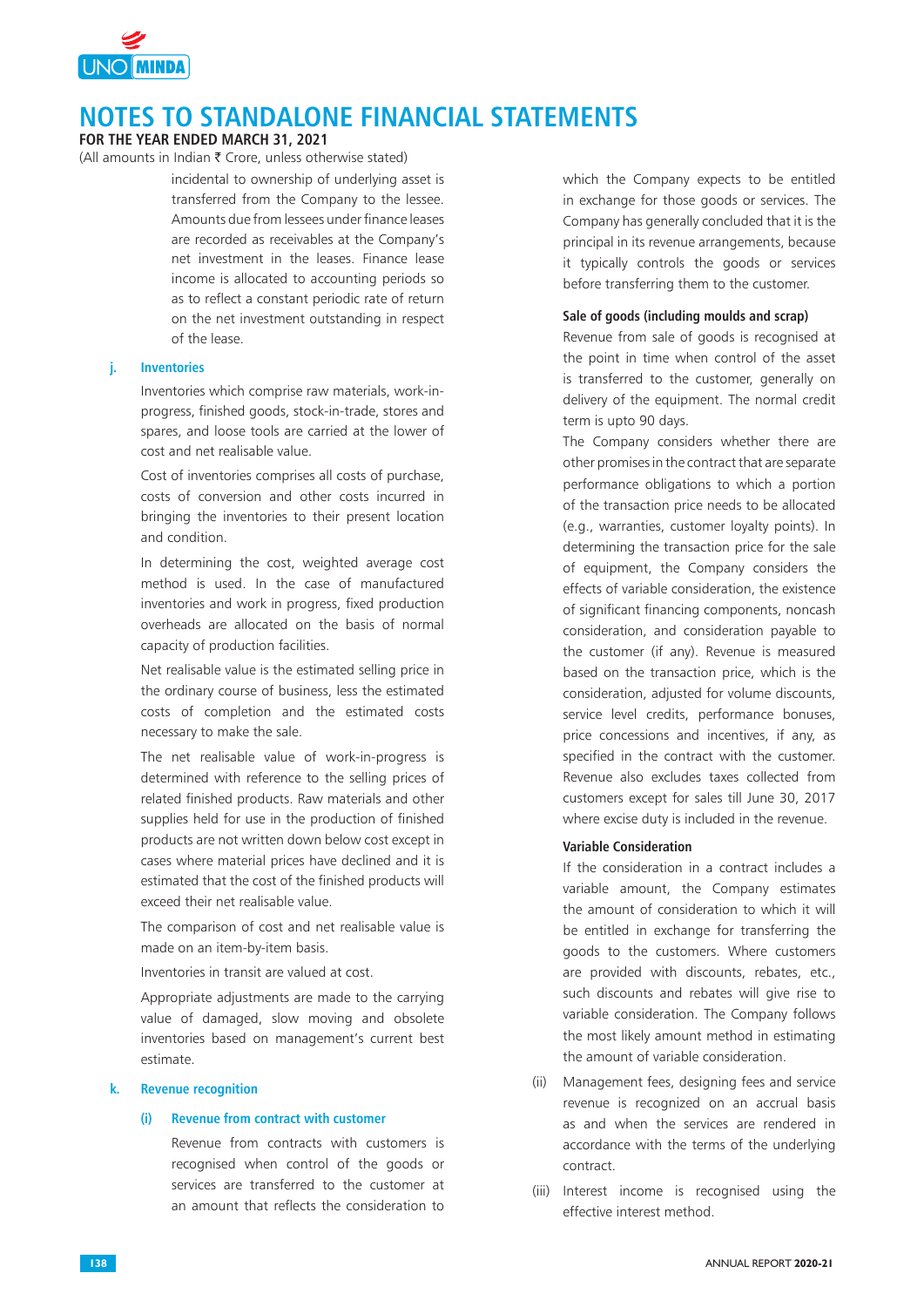#### **FOR THE YEAR ENDED MARCH 31, 2021**

(All amounts in Indian  $\bar{\tau}$  Crore, unless otherwise stated)

- (iv) Dividend income is recognised when the right to receive dividend is established.
- (v) Royalty income is recognised based on the terms of the underlying agreement.
- (vi) Claims lodged with insurance companies are accounted for on an accrual basis, to the extent these are measurable and the ultimate collection is reasonably certain.
- (vii) Export entitlement under Duty Entitlement Passbook Scheme ('DEPB') is recognized on accrual basis and when the right to entitlement has been established.
- (viii) Share of profit from partnership firms is recognized on accrual basis.

#### **Contract balances**

#### Contract assets

A contract asset is the right to consideration in exchange for goods or services transferred to the customer. If the Company performs by transferring goods or services to a customer before the customer pays consideration or before payment is due, a contract asset is recognised for the earned consideration that is conditional.

#### Trade receivables

A receivable represents the Company's right to an amount of consideration that is unconditional (i.e., only the passage of time is required before payment of the consideration is due). Refer to accounting policies of financial assets in section (b) Financial instruments – initial recognition and subsequent measurement.

#### Contract liabilities

A contract liability is the obligation to transfer goods or services to a customer for which the Company has received consideration (or an amount of consideration is due) from the customer. If a customer pays consideration before the Company transfers goods or services to the customer, a contract liability is recognised when the payment is made or the payment is due (whichever is earlier). Contract liabilities are recognised as revenue when the Company performs under the contract.

#### **l. Government grants**

Government grants are recognized where there is reasonable assurance that the grant will be received,

and all the attached conditions will be complied with. When the grant relates to an expense item, it is recognized as income on a systematic basis over the periods that the related costs, for which it is intended to compensate, are expensed. When the grant relates to an asset, it is recognized as income in equal amounts over the expected useful life of the related asset.

When the Company receives grants of non-monetary assets, the assets and the grant are recorded at fair value amounts and released to profit or loss over the expected useful life in a pattern of consumption of the benefit of the underlying asset. When loans or similar assistance are provided by Governments related institutions, with an interest rate below the current applicable market rate, the effect of this favourable interest is regarded as Government grant. The loan or assistance is initially recognized and measured at fair value and the Government grant is measured as the difference between the initial carrying value of the loan and the proceeds received. The loan is subsequently measured as per the accounting policy applicable to financial liabilities.

#### **m. Provisions (other than employee benefits)**

#### (i) General

A provision is recognized if, as a result of a past event, the Company has a present obligation (legal or constructive) that can be estimated reliably, and it is probable that an outflow of economic benefits will be required to settle the legal or contractual obligation. If the effect of time value of money is material, provisions are determined by discounting the expected future cash flows (representing the best estimate of the expenditure required to settle the present obligation at the balance sheet date) at a pre- tax rate that reflects the risks specific to the liability. When discounting is used, the increase in the provision due to the passage of time is recognized as a finance cost.

#### (ii) Warranties

Warranty costs are estimated on the basis of a technical evaluation and past experience. Provision is made for estimated liability in respect of warranty costs in the year of sale of goods and is included in the Standalone Statement of Profit and Loss. The estimates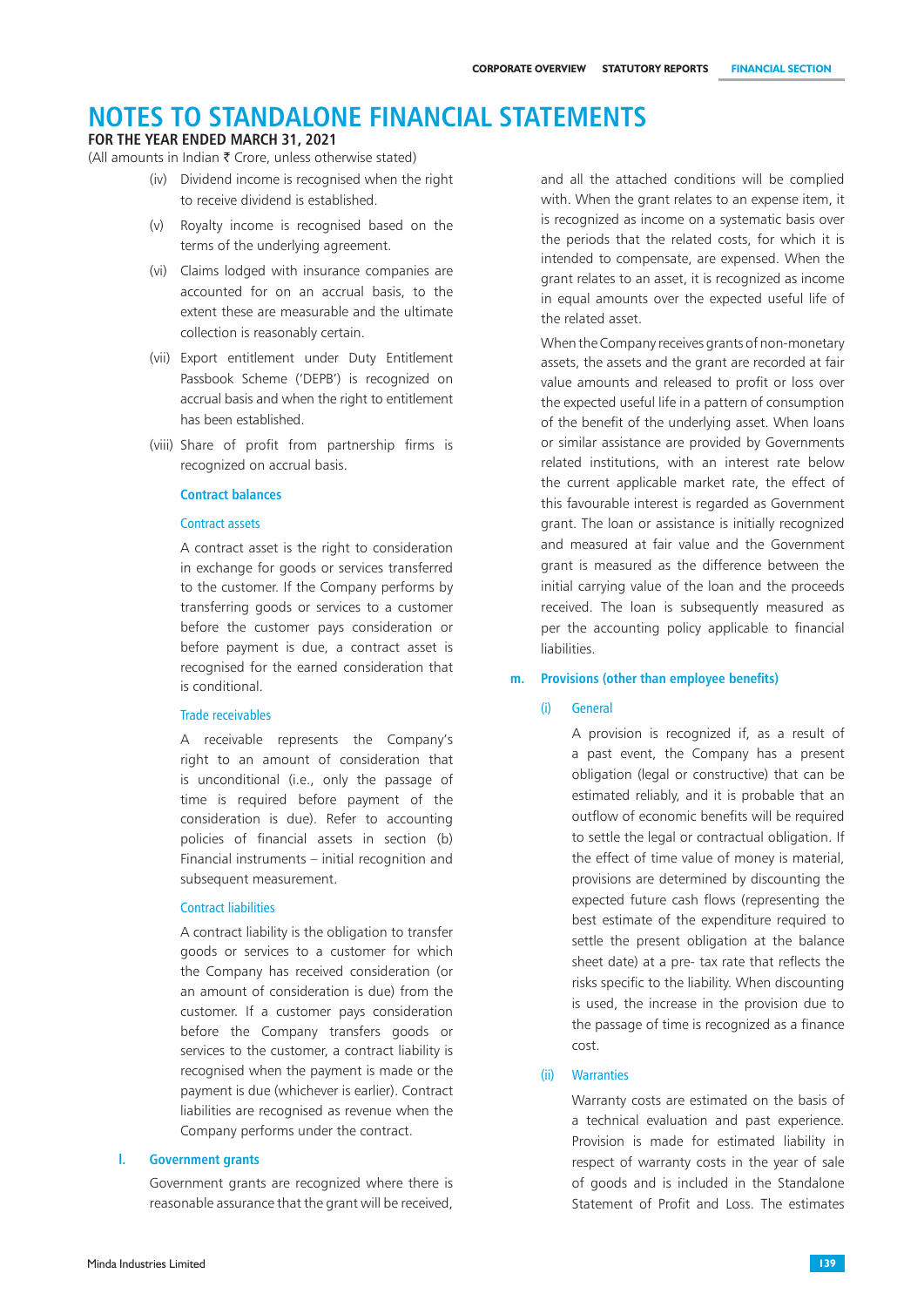

#### **FOR THE YEAR ENDED MARCH 31, 2021**

(All amounts in Indian  $\bar{\tau}$  Crore, unless otherwise stated)

used for accounting for warranty costs are reviewed periodically and revisions are made, as and when required.

#### **n. Retirement and other employee benefits**

#### *(i) Short term employee benefits*

Short-term employee benefit obligations are measured on an undiscounted basis and are expensed as the related service is provided. A liability is recognised for the amount expected to be paid e.g., under short-term cash bonus, if the Company has a present legal or constructive obligation to pay this amount as a result of past service provided by the employee, and the amount of obligation can be estimated reliably.

#### *(ii) Share-based payment transactions (Equity settled)*

The cost of equity-settled transactions is determined by the fair value at the date when the grant is made using an appropriate valuation model. That cost is recognised, together with a corresponding increase in employee stock option (ESOP) reserves in other equity, over the period in which the performance and/or service conditions are fulfilled in employee benefits expense.

The amount recognised as expense is based on the estimate of the number of awards for which the related service and non-market vesting conditions are expected to be met, such that the amount ultimately recognised as an expense is based on the number of awards that do meet the related service and nonmarket vesting conditions at the vesting date. For share-based payment awards with nonvesting conditions, the grant date fair value of the share-based payment is measured to reflect such conditions and there is no true-up for differences between expected and actual outcomes.

#### *(iii) Defined contribution plans*

A defined contribution plan is a postemployment benefit plan under which an entity pays specified contributions to a separate entity and has no obligation to pay any further amounts. The Company makes specified monthly contributions towards employee provident fund, employee's state insurance corporation and superannuation fund which is a defined contribution plan. The Company's contribution is recognized as

an expense in the Standalone Statement of Profit and Loss during the period in which the employee renders the related service.

Prepaid contributions are recognised as an asset to the extent that a cash refund or a reduction in future payments is available.

#### *(iv) Defined benefit plans*

The Company's gratuity benefit scheme is a defined benefit plan. The Company's net obligation in respect of a defined benefit plan is calculated by estimating the amount of future benefit that employees have earned in return for their service in the current and prior periods; that benefit is discounted to determine its present value. The fair value of plan assets is reduced from the gross obligation under the defined benefit plans, to recognise the obligation on net basis. The calculation of the Company's obligation is performed annually by a qualified actuary using the projected unit credit method.

Remeasurements of the net defined benefit liability, which comprise actuarial gains and losses, the return on plan assets (excluding interest), are recognised immediately in the balance sheet with a corresponding debit or credit to other equity through OCI in the period in which they occur. Remeasurements are not reclassified to profit or loss in subsequent period.

 The Company determines the net interest expense (income) on the net defined benefit liability (asset) for the period by applying the discount rate used to measure the defined benefit obligation at the beginning of the annual period to the then-net defined benefit liability (asset), taking into account any changes in the net defined benefit liability (asset) during the period as a result of contributions and benefit payments. Net interest expense and other expenses related to defined benefit plans are recognised in profit or loss.

When the benefits of a plan are changed or when a plan is curtailed, the resulting change in benefit that relates to past service ('past service cost' or 'past service gain') or the gain or loss on curtailment is recognised immediately in profit or loss. The Company recognises gains and losses on the settlement of a defined benefit plan when the settlement occurs.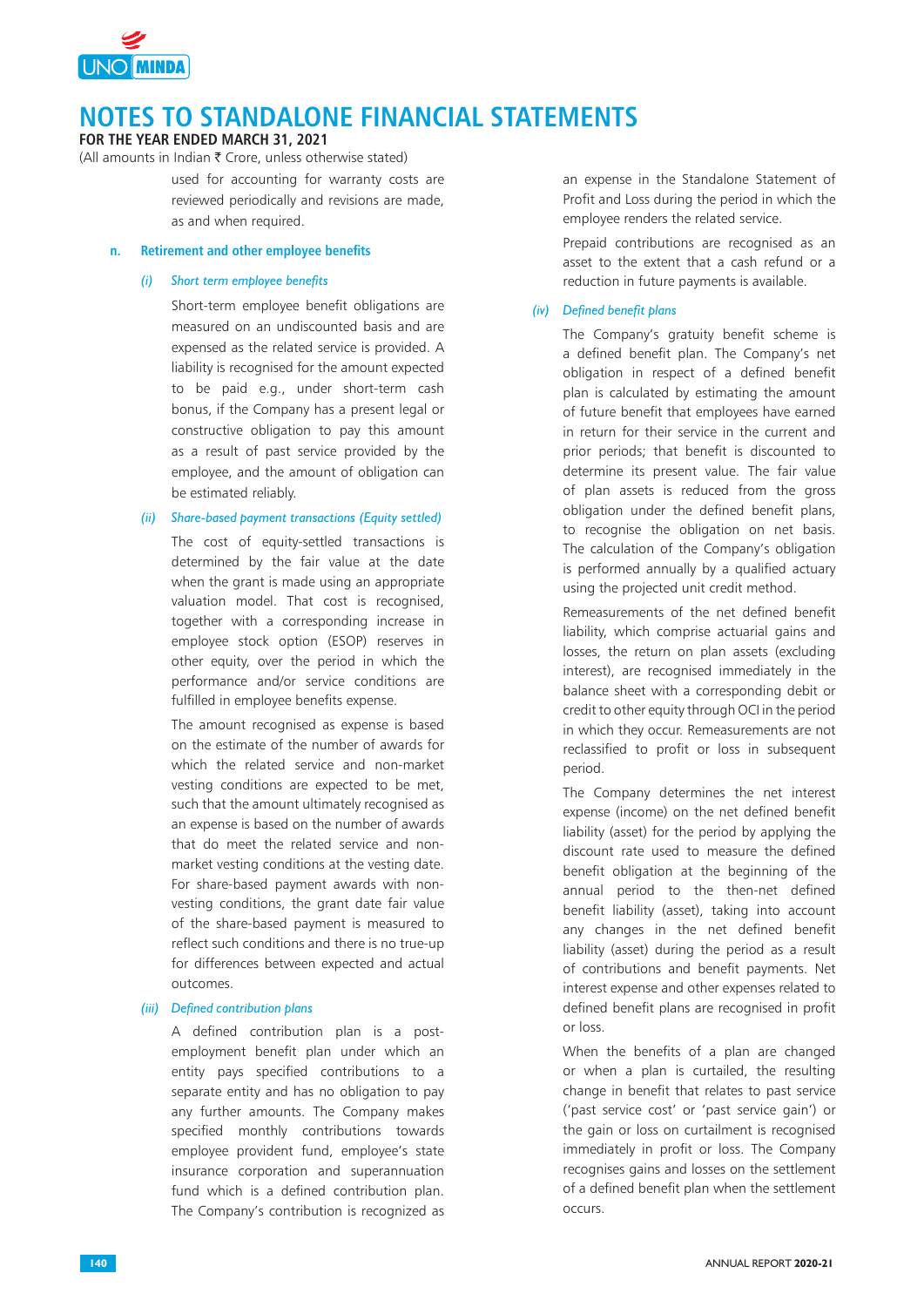#### **FOR THE YEAR ENDED MARCH 31, 2021**

(All amounts in Indian  $\bar{\tau}$  Crore, unless otherwise stated)

 The Company's gratuity fund is administered and managed by the Life Insurance Corporation of India ("LIC").

#### *(v) Other long term employee benefits Compensated absences*

The employees can carry-forward a portion of the unutilised accrued compensated absences and utilise it in future service periods or receive cash compensation on termination of employment. Since the compensated absences do not fall due wholly within twelve months after the end of the period in which the employees render the related service and are also not expected to be utilized wholly within twelve months after the end of such period, the benefit to such extent is classified as a long-term employee benefit. The Company records an obligation for such compensated absences in the period in which the employee renders the services that increase this entitlement. The obligation is measured on the basis of independent actuarial valuation using the projected unit credit method.

Actuarial gains and losses are recognized in the Standalone Statement of Profit and Loss.

#### *(vi) Termination benefits*

Termination benefits are expensed at the earlier of when the Company can no longer withdraw the offer of those benefits and when the Company recognizes costs for a restructuring. If benefits are not expected to be settled wholly within 12 months of the reporting date, then they are discounted.

#### **o. Income taxes**

Income tax comprises current and deferred tax. It is recognised in profit or loss except to the extent that it relates to an item recognised directly in equity or in other comprehensive income.

#### **(i) Current tax**

Current tax comprises the expected tax payable or receivable on the taxable income or loss for the year and any adjustment to the tax payable or receivable in respect of previous years. The amount of current tax reflects the best estimate of the tax amount expected to be paid or received after considering the uncertainty, if any, related to income taxes. It is measured using tax rates (and tax laws) enacted or substantively enacted by the reporting date.

Current tax assets and current tax liabilities are offset only if there is a legally enforceable right to set off the recognised amounts, and it is intended to realise the asset and settle the liability on a net basis or simultaneously.

Tax benefits of deductions earned on exercise of employee stock options in excess of compensation charged to income are credited to other comprehensive income.

#### **(ii) Deferred tax**

Deferred tax is recognised in respect of temporary differences between the carrying amounts of assets and liabilities for financial reporting purposes and the corresponding amounts used for taxation purposes. Deferred tax is also recognised in respect of carried forward tax losses and tax credits. Deferred tax is not recognised for:

- temporary differences arising on the initial recognition of assets or liabilities in a transaction that affects neither accounting nor taxable profit or loss at the time of the transaction;
- taxable temporary differences arising on the initial recognition of goodwill.

Deferred tax assets are recognised to the extent that it is probable that future taxable profits will be available against which they can be used. The existence of unused tax losses is strong evidence that future taxable profit may not be available. Therefore, in case of a history of recent losses, the Company recognises a deferred tax asset only to the extent that it has sufficient taxable temporary differences or there is convincing other evidence that sufficient taxable profit will be available against which such deferred tax asset can be realised. Deferred tax assets – unrecognised or recognised, are reviewed at each reporting date and are recognised/ reduced to the extent that it is probable/ no longer probable respectively that the related tax benefit will be realised.

Deferred tax is measured at the tax rates that are expected to apply to the period when the asset is realised or the liability is settled, based on the laws that have been enacted or substantively enacted by the reporting date.

The measurement of deferred tax reflects the tax consequences that would follow from the manner in which the Company expects, at the reporting date, to recover or settle the carrying amount of its assets and liabilities.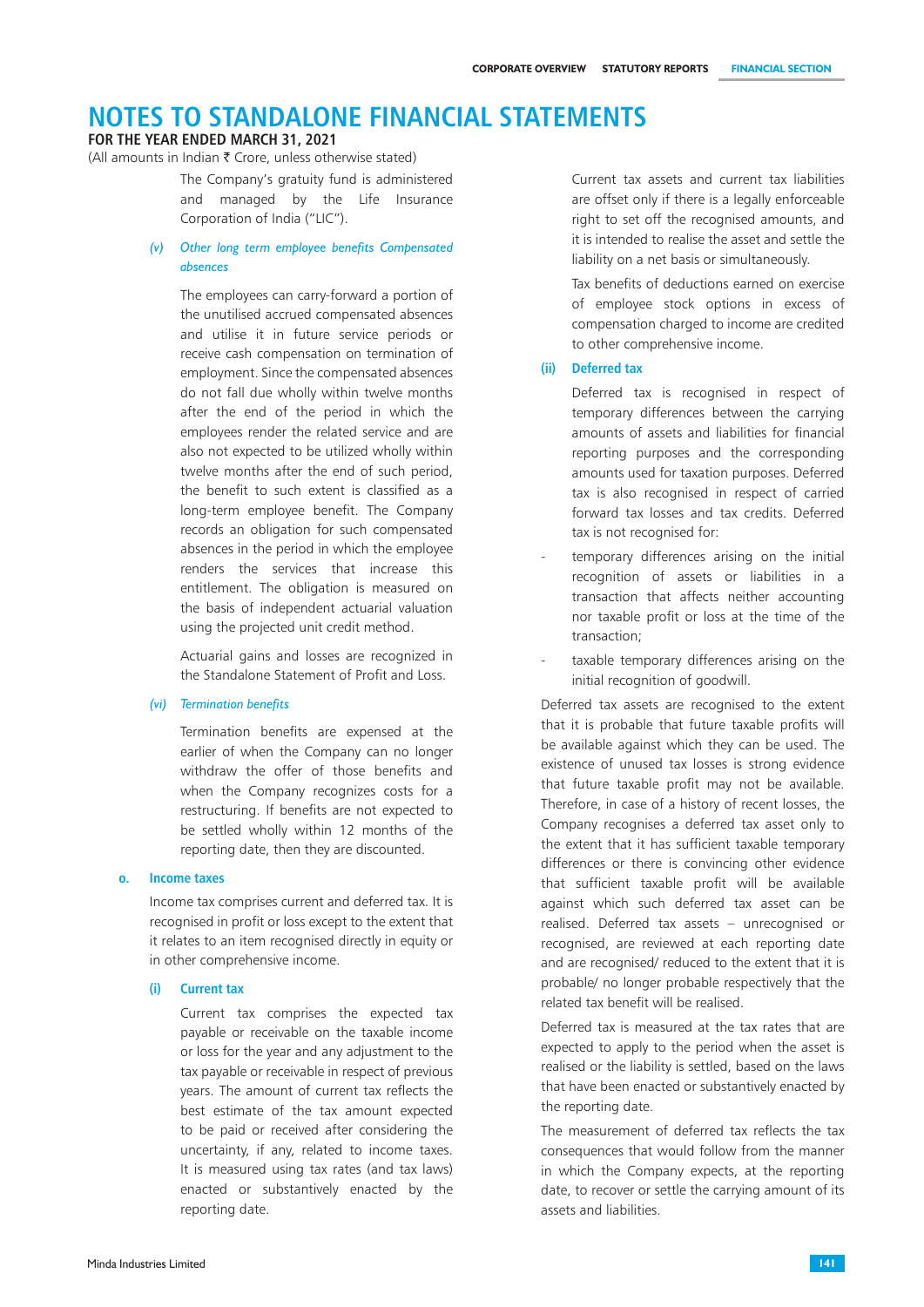

#### **FOR THE YEAR ENDED MARCH 31, 2021**

(All amounts in Indian  $\bar{\tau}$  Crore, unless otherwise stated)

Deferred tax assets and liabilities are offset if there is a legally enforceable right to offset current tax liabilities and assets, and they relate to income taxes levied by the same tax authority on the same taxable entity, or on different tax entities, but they intend to settle current tax liabilities and assets on a net basis or their tax assets and liabilities will be realised simultaneously.

Deferred tax in respect of timing differences which reverse after the tax holiday period is recognized in the year in which the timing differences originate.

 Minimum alternate tax (MAT) paid in a year is charged to the Standalone Statement of Profit and Loss as current tax for the year. The deferred tax asset is recognised for MAT credit available only to the extent that it is probable that the Company will pay normal income tax during the specified period, i.e., the period for which MAT credit is allowed to be carried forward. In the year in which the Company recognizes MAT credit as an asset, it is created by way of credit to the Standalone Statement of Profit and Loss and shown as part of deferred tax asset. The Company reviews the "MAT credit entitlement" asset at each reporting date and writes down the asset to the extent that it is no longer probable that it will pay normal tax during the specified period.

#### **p. Earnings per share**

Basic earnings per share is calculated by dividing the net profit or loss for the year attributable to equity shareholders by the weighted average number of equity shares outstanding during the year. The weighted average numbers of equity shares outstanding during the year are adjusted for events of bonus issue and share split that have changed the numbers of equity share outstanding, without a corresponding change in resources.

For the purpose of calculating diluted earnings per share, the net profit or loss for the year attributable to equity shareholders and the weighted average number of shares outstanding during the year are adjusted for the effects of all dilutive potential equity shares. The dilutive potential equity shares are deemed to be converted as of the beginning of the period, unless they have been issued at a later date.

#### **q. Cash and cash equivalents**

Cash and cash equivalents in the balance sheet comprise cash at banks and on hand and shortterm deposits with an original maturity of three months or less, which are subject to an insignificant risk of changes in value.

For the purpose of the statement of cash flows, cash and cash equivalents consist of cash and shortterm deposits, as defined above, net of outstanding bank overdrafts as they are considered an integral part of the Company's cash management.

#### **r. Cash dividend to equity holders**

The Company recognises a liability to make cash to equity holders when the distribution is authorised. and the distribution is no longer at the discretion of the Company. As per the corporate laws in India, a distribution is authorised when it is approved by the shareholders. A corresponding amount is recognised directly in equity. Interim dividends are recorded as a liability on the date of declaration by the Company's Board of Directors.

#### **s. Business Combination, Goodwill and intangible assets**

Business combinations, other than through common control transactions, are accounted for using the purchase (acquisition) method. The cost of an acquisition is measured as the fair value of the assets given, equity instruments issued and liabilities incurred or assumed at the date of exchange. The cost of acquisition also includes the fair value of any contingent consideration. Identifiable assets acquired and liabilities and contingent liabilities assumed in a business combination are measured initially at their fair value on the date of acquisition.

Business combinations through common control transactions are accounted on a pooling of interest method. Under pooling of interest method, the assets and liabilities of the combining entities are reflected at their carrying amounts, with adjustments only to harmonise accounting policies.

Goodwill is initially measured at cost, being the excess of the aggregate of the consideration transferred and the amount recognised for noncontrolling interests, and any previous interest held, over the net identifiable assets acquired and liabilities assumed. If the fair value of the net assets acquired is in excess of the aggregate consideration transferred, the Company re-assesses whether it has correctly identified all of the assets acquired and all of the liabilities assumed and reviews the procedures used to measure the amounts to be recognised at the acquisition date. If the re-assessment still results in an excess of the fair value of net assets acquired over the aggregate consideration transferred, then the gain is recognised in Other Comprehensive Income (OCI) and accumulated in other equity as capital reserve. However, if there is no clear evidence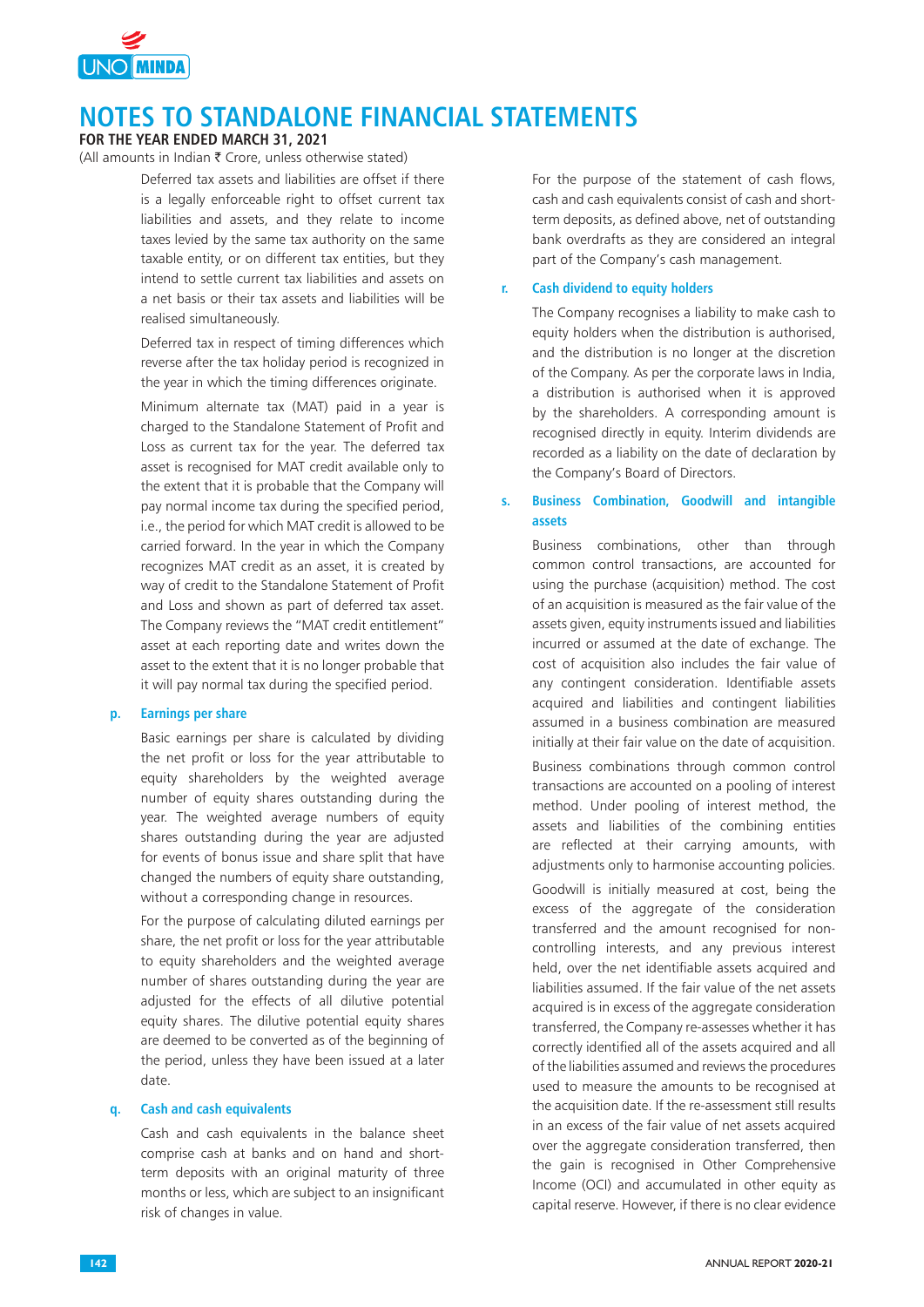#### **FOR THE YEAR ENDED MARCH 31, 2021**

(All amounts in Indian  $\bar{\tau}$  Crore, unless otherwise stated)

of bargain purchase, the entity recognises the gain directly in other equity as capital reserve, without routing the same through OCI. Consideration transferred includes the fair values of the assets transferred, liabilities incurred by the Company to the previous owners of the acquiree, and equity interests issued by the Company.

Consideration transferred also includes the fair value of any contingent consideration. Consideration transferred does not include amounts related to the settlement of pre-existing relationships. Any goodwill that arises on account of such business combination is tested annually for impairment.

Any contingent consideration is measured at fair value at the date of acquisition. If an obligation to pay contingent consideration that meets the definition of a financial instrument is classified as equity, then it is not re-measured and the settlement is accounted for within other equity. Otherwise, other contingent consideration is re-measured at fair value at each reporting date and subsequent changes in the fair value of the contingent consideration are recorded in the Standalone Statement of Profit and Loss. A contingent liability of the acquiree is assumed

in a business combination only if such a liability represents a present obligation and arises from a past event, and its fair value can be measured reliably. On an acquisition-by-acquisition basis, the Company recognises any non-controlling interest in the acquiree either at fair value or at the noncontrolling interest's proportionate share of the acquiree's identifiable net assets.

Transaction costs that the Company incurs in connection with a business combination, such as Stamp Duty for title transfer in the name of the Company, finder's fees, legal fees, due diligence fees and other professional and consulting fees, are expensed as incurred.

#### **t. Recently issued accounting pronouncements**

On March 24, 2021, the Ministry of Corporate Affairs (MCA) through a notification, amended Schedule III of the Companies Act, 2013. The amendments revise Division I, II and III of schedule III and are applicable from April 1, 2021. The Company is evaluating the effect of the amendments on its financial statements.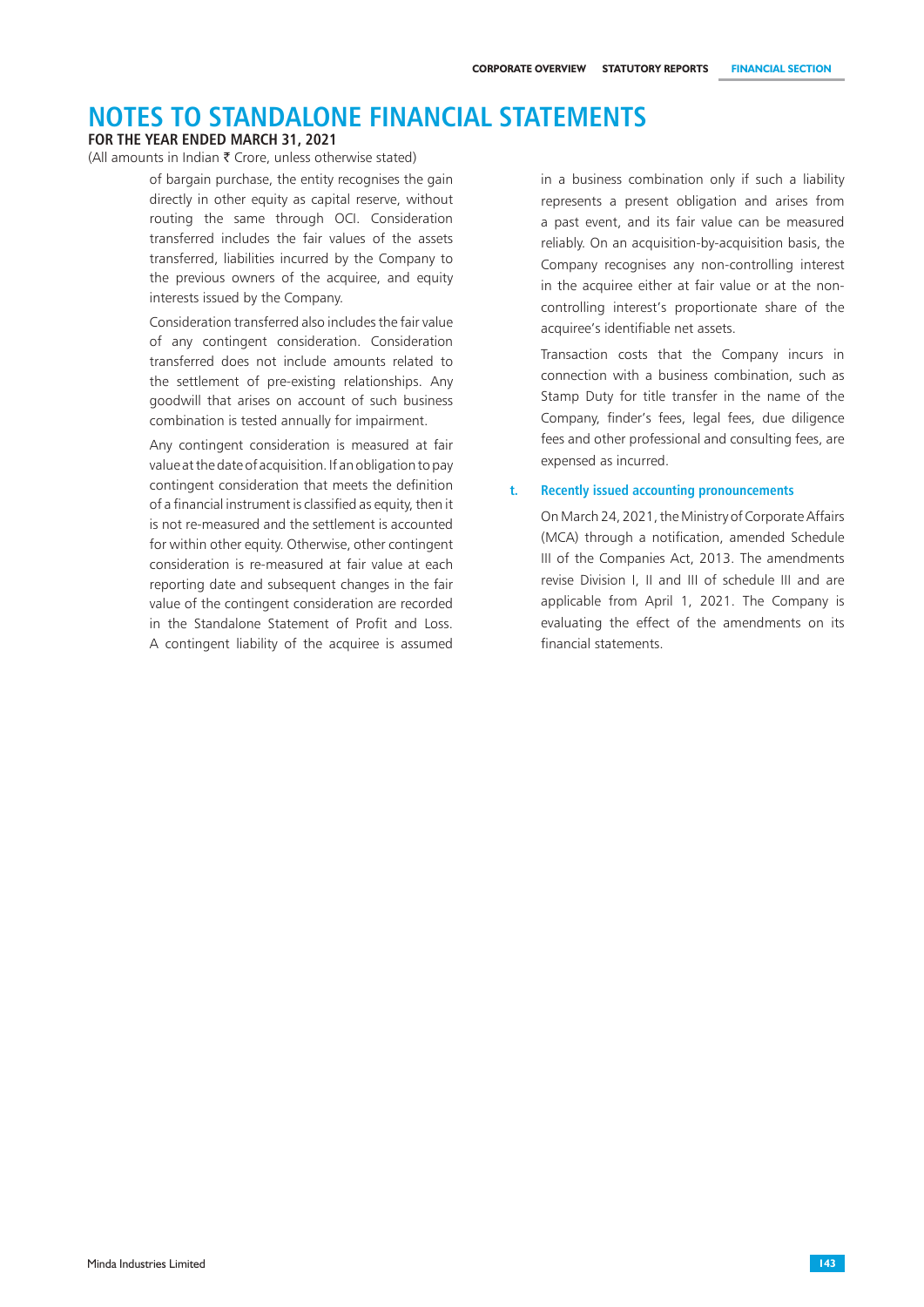

**FOR THE YEAR ENDED MARCH 31, 2021 (Contd.)**

## **3A. PROPERTY, PLANT AND EQUIPMENT:** (All amounts in Indian <sup>3</sup> Crore, unless otherwise

|                                                        |                          |                             |                  |                               |                                     |          |                            | (All amounts in Indian $\zeta$ Crore, unless otherwise stated) |              |
|--------------------------------------------------------|--------------------------|-----------------------------|------------------|-------------------------------|-------------------------------------|----------|----------------------------|----------------------------------------------------------------|--------------|
| <b>Particulars</b>                                     | Land-                    | Land-<br>Freehold Leasehold | <b>Buildings</b> | <b>Plant and</b><br>equipment | <b>Furniture</b><br>and<br>fixtures | Vehicles | <b>Office</b><br>equipment | <b>Computers</b>                                               | <b>Total</b> |
| <b>Gross carrying amount</b>                           |                          |                             |                  |                               |                                     |          |                            |                                                                |              |
| Balance as at April 01, 2019 (as                       | 87.81                    | 18.38                       | 144.83           | 574.27                        | 9.75                                | 11.76    | 9.33                       | 22.16                                                          | 878.29       |
| earlier published)                                     |                          |                             |                  |                               |                                     |          |                            |                                                                |              |
| Effect of business combination                         | 23.89                    |                             | 26.69            | 51.89                         | 0.81                                | 0.13     | 1.70                       | 0.10                                                           | 105.21       |
| (refer note 58)                                        |                          |                             |                  |                               |                                     |          |                            |                                                                |              |
| Balance as at April 01, 2019                           | 111.70                   | 18.38                       | 171.52           | 626.16                        | 10.56                               | 11.89    | 11.03                      | 22.26                                                          | 983.50       |
| Transition adjustment of Ind                           |                          | (18.38)                     |                  |                               |                                     |          |                            |                                                                | (18.38)      |
| AS 116 (refer note 3C)                                 |                          |                             |                  |                               |                                     |          |                            |                                                                |              |
| Additions                                              |                          |                             | 54.28            | 170.25                        | 2.44                                | 1.22     | 4.13                       | 3.12                                                           | 235.44       |
| Disposals/Adjustment                                   |                          |                             | 0.56             | 15.35                         |                                     | 0.78     | 0.30                       | 0.16                                                           | 17.15        |
| Transfer to assets held for sale                       |                          |                             | 2.12             | 0.27                          |                                     |          |                            |                                                                | 2.39         |
| (refer note 27)                                        |                          |                             |                  |                               |                                     |          |                            |                                                                |              |
| Balance as at March 31, 2020                           | 111.70                   |                             | 223.12           | 780.79                        | 13.00                               | 12.33    | 14.86                      | 25.22                                                          | 1,181.02     |
| Additions                                              |                          |                             | 62.06            | 283.78                        | 1.68                                | 0.66     | 1.23                       | 2.35                                                           | 351.76       |
| Disposals/Adjustment                                   |                          | $\overline{\phantom{a}}$    | 0.14             | 10.49                         | 0.16                                | 1.80     | 0.24                       | 0.70                                                           | 13.53        |
| Balance as at March 31, 2021                           | 111.70                   |                             | 285.04           | 1,054.08                      | 14.52                               | 11.19    | 15.85                      | 26.87                                                          | 1,519.25     |
| <b>Accumulated depreciation and</b>                    |                          |                             |                  |                               |                                     |          |                            |                                                                |              |
| impairment losses                                      |                          |                             |                  |                               |                                     |          |                            |                                                                |              |
| Balance as at April 01, 2019 (as                       |                          | 0.47                        | 16.17            | 209.84                        | 3.10                                | 3.71     | 3.41                       | 7.91                                                           | 244.61       |
| earlier published)                                     |                          |                             |                  |                               |                                     |          |                            |                                                                |              |
| Effect of business                                     |                          |                             |                  |                               |                                     |          |                            |                                                                |              |
| combination (refer note 58)                            |                          |                             |                  |                               |                                     |          |                            |                                                                |              |
| Balance as at April 01, 2019                           | $\overline{\phantom{0}}$ | 0.47                        | 16.17            | 209.84                        | 3.10                                | 3.71     | 3.41                       | 7.91                                                           | 244.61       |
| Transition adjustment of Ind<br>AS 116 (refer note 3C) |                          | (0.47)                      |                  |                               |                                     |          |                            |                                                                | (0.47)       |
| Depreciation for the year                              | $\overline{a}$           |                             | 9.80             | 102.96                        | 1.48                                | 1.68     | 2.65                       | 5.58                                                           | 124.15       |
| Disposals/Adjustment                                   |                          |                             | 0.31             | 8.19                          |                                     | 0.41     | 0.25                       | 0.13                                                           | 9.29         |
| Transfer to assets held for sale                       |                          |                             | 1.61             | 0.21                          |                                     |          |                            |                                                                | 1.82         |
| (refer note 27)                                        |                          |                             |                  |                               |                                     |          |                            |                                                                |              |
| Balance as at March 31, 2020                           |                          |                             | 24.05            | 304.40                        | 4.58                                | 4.98     | 5.81                       | 13.36                                                          | 357.18       |
| Depreciation for the year                              | $\overline{\phantom{a}}$ | $\overline{\phantom{a}}$    | 10.78            | 118.38                        | 1.51                                | 1.40     | 2.66                       | 5.54                                                           | 140.27       |
| Disposals/Adjustment                                   |                          |                             | 0.07             | 8.08                          | 0.11                                | 0.92     | 0.19                       | 0.61                                                           | 9.98         |
| Balance as at March 31, 2021                           |                          |                             | 34.76            | 414.70                        | 5.98                                | 5.46     | 8.28                       | 18.29                                                          | 487.47       |
| Carrying amounts (net)                                 |                          |                             |                  |                               |                                     |          |                            |                                                                |              |
| As at March 31, 2020                                   | 111.70                   | ÷                           | 199.07           | 476.39                        | 8.42                                | 7.35     | 9.05                       | 11.86                                                          | 823.84       |
| As at March 31, 2021                                   | 111.70                   |                             | 250.28           | 639.38                        | 8.54                                | 5.73     | 7.57                       | 8.58                                                           | 1,031.78     |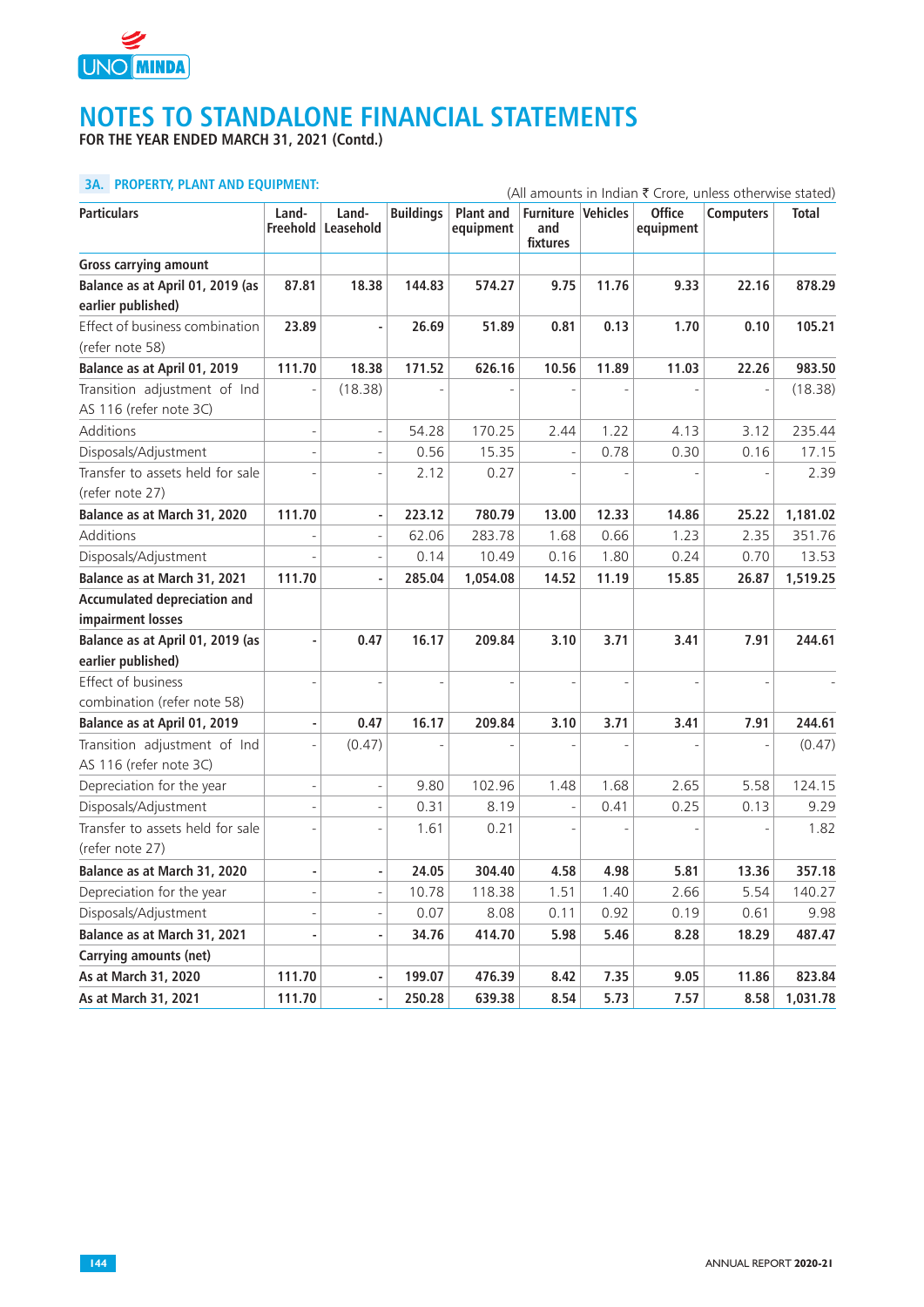**FOR THE YEAR ENDED MARCH 31, 2021 (Contd.)**

#### **3B. CAPITAL WORK-IN-PROGRESS:**

|                                                | (All amounts in Indian $\bar{\tau}$ Crore, unless otherwise stated) |                         |  |  |
|------------------------------------------------|---------------------------------------------------------------------|-------------------------|--|--|
| <b>Particulars</b>                             | As at<br>March 31, 2021                                             | As at<br>March 31, 2020 |  |  |
| <b>Opening Balance (as earlier published)</b>  | 199.64                                                              | 27.77                   |  |  |
| Effect of business combination (refer note 58) |                                                                     | 14.06                   |  |  |
| <b>Opening Balance</b>                         | 199.64                                                              | 41.83                   |  |  |
| Additions                                      | 211.23                                                              | 392.03                  |  |  |
| <b>Deletion</b>                                | (351.10)                                                            | (234.22)                |  |  |
| <b>Closing Balance</b>                         | 59.77                                                               | 199.64                  |  |  |

#### **3C. RIGHT-OF-USE ASSETS:**

|                                                     |                   |                 | (All amounts in Indian ₹ Crore, unless otherwise stated) |              |
|-----------------------------------------------------|-------------------|-----------------|----------------------------------------------------------|--------------|
| <b>Particulars</b>                                  | Leasehold<br>Land | <b>Building</b> | Plant &<br>machinery                                     | <b>Total</b> |
| Balance as at April 01, 2019                        |                   |                 |                                                          |              |
| Transition adjustment of Ind AS 116 (refer note 3A) | 18.38             | 22.56           | $\overline{\phantom{a}}$                                 | 40.94        |
| Effect of business combination (refer note 58)      | 39.49             |                 | $\overline{\phantom{a}}$                                 | 39.49        |
| Additions during the year                           | 22.14             | 6.40            | 0.50                                                     | 29.04        |
| Deductions/ Adjustments (net)                       |                   | 0.76            |                                                          | 0.76         |
| Transfer to assets held for sale (refer note 27)    | 6.97              |                 |                                                          | 6.97         |
| Balance as at March 31, 2020                        | 73.04             | 28.20           | 0.50                                                     | 101.74       |
| Additions during the year                           |                   |                 | 7.54                                                     | 7.54         |
| Deductions/ Adjustments (net)                       |                   | 2.33            |                                                          | 2.33         |
| Balance as at March 31, 2021                        | 73.04             | 25.87           | 8.04                                                     | 106.95       |
| <b>Accumulated depreciation</b>                     |                   |                 |                                                          |              |
| Balance as at March 31, 2019                        |                   |                 |                                                          |              |
| Transition adjustment of Ind AS 116 (refer note 3A) | 0.47              |                 |                                                          | 0.47         |
| Depreciation for the year                           | 0.63              | 5.87            | 0.42                                                     | 6.92         |
| Transfer to assets held for sale (refer note 27)    | 0.23              |                 |                                                          | 0.23         |
| Balance as at March 31, 2020                        | 0.87              | 5.87            | 0.42                                                     | 7.16         |
| Depreciation for the year                           | 0.72              | 5.97            | 1.62                                                     | 8.31         |
| Balance as at March 31, 2021                        | 1.59              | 11.84           | 2.04                                                     | 15.47        |
| Carrying amounts (net)                              |                   |                 |                                                          |              |
| As at March 31, 2020                                | 72.17             | 22.33           | 0.08                                                     | 94.58        |
| As at March 31, 2021                                | 71.45             | 14.03           | 6.00                                                     | 91.48        |

1. Carrying amount of Property, plant and equipment (included in above) pledged as securities for borrowings (refer note 18 and 22)

2. The amount of borrowing costs capitalised during the year ended March 31, 2021 was  $\bar{\tau}$  4.25 Crores (March 31, 2020: ₹12.15 Crores). The rate used to determine the amount of borrowing costs eligible for capitalisation was 8.30% (March 31, 2020: 8.67%) which is the effective interest rate.

- 3. Freehold land having carrying value as at March 31, 2021 ₹ 66.98 Crores (previous year ₹ 66.98 Crores) is pending for registration in the name of the Company.
- 4. Leasehold land having gross block as at March 31, 2021  $\bar{\tau}$  41.52 Crores (previous year  $\bar{\tau}$  41.52 Crores) and accumulated depreciation as at March 31, 2021  $\bar{\tau}$  2.54 Crores (previous year  $\bar{\tau}$  1.38 Crores) is pending for registration in the name of the Company. Further, leasehold land having gross block of  $\bar{\tau}$  6.97 Crores and accumulated depreciation of  $\bar{\tau}$  0.23 Crores was transferred to assets held for sale during the previous year. (also refer note 27)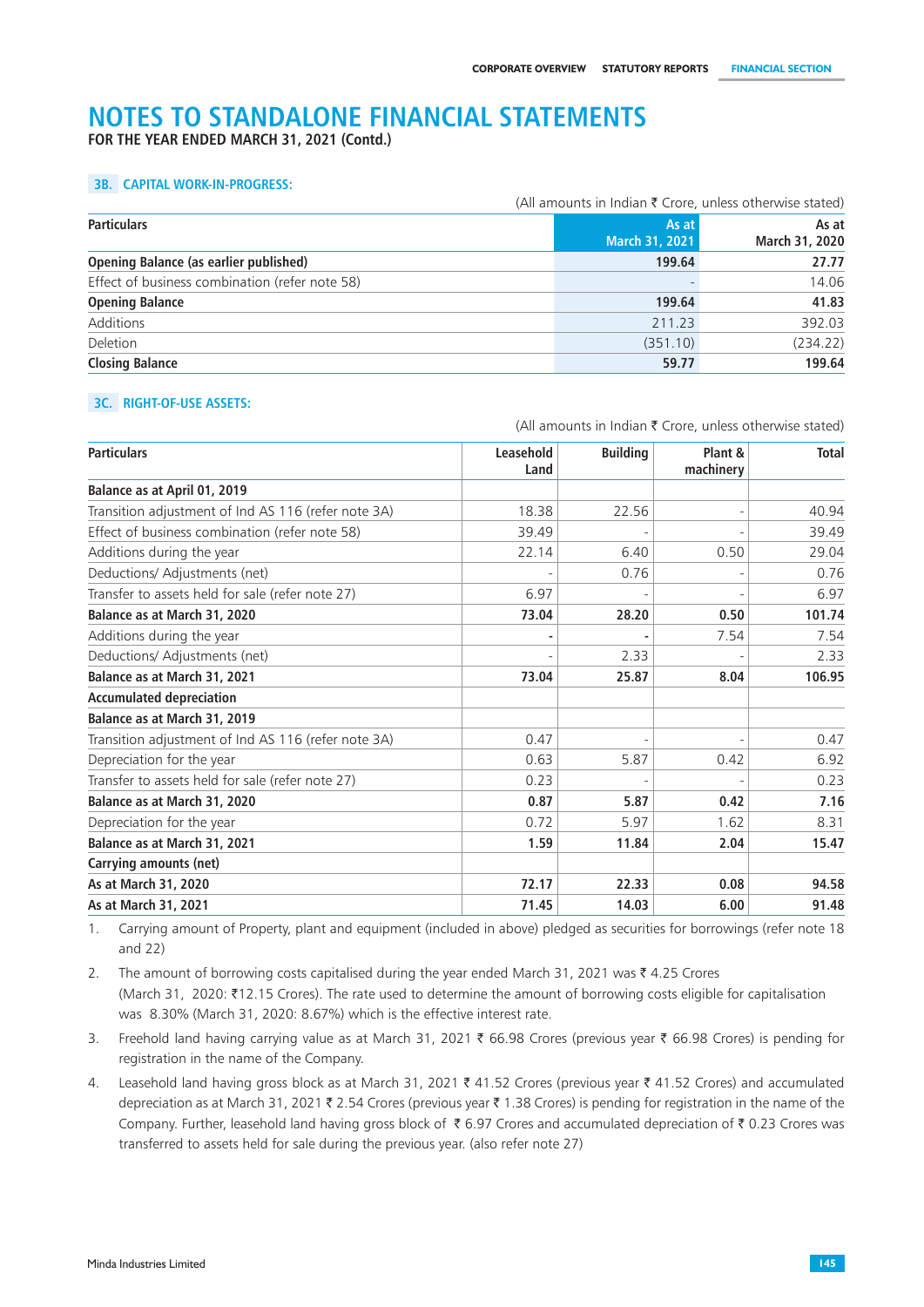

**FOR THE YEAR ENDED MARCH 31, 2021 (Contd.)**

#### **3D. INTANGIBLE ASSETS:**

| (All amounts in Indian $\bar{\tau}$ Crore, unless otherwise stated)                       |                |                             |                             |                             |                                 |        |  |
|-------------------------------------------------------------------------------------------|----------------|-----------------------------|-----------------------------|-----------------------------|---------------------------------|--------|--|
| <b>Particulars</b>                                                                        | Goodwill       |                             | Other intangible assets     |                             |                                 |        |  |
|                                                                                           |                | <b>Trade</b><br><b>Mark</b> | <b>Technical</b><br>Knowhow | Computer<br><b>Software</b> | <b>Customer</b><br>Relationship |        |  |
| <b>Gross carrying amount</b>                                                              |                |                             |                             |                             |                                 |        |  |
| Balance as at April 1, 2019 (as earlier published)                                        | 0.36           | 3.09                        | 44.40                       | 27.70                       | ÷,                              | 75.55  |  |
| Effect of business combination (refer note 58)                                            |                |                             | 0.02                        | 0.88                        | 51.10                           | 52.00  |  |
| Balance as at April 1, 2019                                                               | 0.36           | 3.09                        | 44.42                       | 28.58                       | 51.10                           | 127.55 |  |
| <b>Additions</b>                                                                          |                |                             | 22.74                       | 4.17                        | 11.50                           | 38.41  |  |
| Disposals/Adjustment                                                                      | 0.36           |                             | 0.22                        | 0.05                        |                                 | 0.63   |  |
| Balance as at March 31, 2020                                                              |                | 3.09                        | 66.94                       | 32.70                       | 62.60                           | 165.33 |  |
| <b>Additions</b>                                                                          |                |                             | 20.23                       | 2.70                        |                                 | 22.93  |  |
| Disposals/Adjustment                                                                      |                |                             | 1.74                        | 0.60                        |                                 | 2.34   |  |
| Balance as at March 31, 2021                                                              |                | 3.09                        | 85.44                       | 34.80                       | 62.60                           | 185.92 |  |
| Accumulated amortisation and impairment losses at<br>April 1, 2019 (as earlier published) | 0.11           | 1.73                        | 13.51                       | 8.14                        |                                 | 23.48  |  |
| Effect of business combination (refer note 58)                                            |                |                             |                             |                             |                                 |        |  |
| Accumulated amortisation and impairment losses at<br>April 1, 2019                        | 0.11           | 1.73                        | 13.51                       | 8.14                        | ä,                              | 23.48  |  |
| Amortisation for the year                                                                 | 0.06           | 0.35                        | 11.91                       | 5.72                        | 6.99                            | 25.03  |  |
| Disposals/Adjustment                                                                      | 0.17           |                             | 0.25                        | 0.03                        |                                 | 0.45   |  |
| Balance as at March 31, 2020                                                              |                | 2.07                        | 25.17                       | 13.83                       | 6.99                            | 48.06  |  |
| Amortisation for the year                                                                 |                | 0.26                        | 11.37                       | 5.54                        | 12.06                           | 29.27  |  |
| Disposals/Adjustment                                                                      |                |                             | 0.98                        | 0.56                        |                                 | 1.54   |  |
| Balance as at March 31, 2021                                                              | $\blacksquare$ | 2.33                        | 35.59                       | 18.81                       | 19.06                           | 75.79  |  |
| Carrying amount (net)                                                                     |                |                             |                             |                             |                                 |        |  |
| As at March 31, 2020                                                                      |                | 1.02                        | 41.77                       | 18.87                       | 55.61                           | 117.27 |  |
| As at March 31, 2021                                                                      | ٠              | 0.76                        | 49.84                       | 15.99                       | 43.54                           | 110.13 |  |

#### **3E. INTANGIBLE ASSET UNDER DEVELOPMENT:**

| JE. INTRONATURE RJJET VINDEN DEVERVI MENTI |                         | (All amounts in Indian ₹ Crore, unless otherwise stated) |  |
|--------------------------------------------|-------------------------|----------------------------------------------------------|--|
| <b>Particulars</b>                         | As at<br>March 31, 2021 | As at<br>March 31, 2020                                  |  |
| <b>Opening Balance</b>                     | 19.92                   | 18.28                                                    |  |
| Additions                                  | 21.14                   | 24.38                                                    |  |
| <b>Deletion</b>                            | (20.23)                 | (22.74)                                                  |  |
| <b>Closing Balance</b>                     | 20.83                   | 19.92                                                    |  |

## **3F. GOODWILL ON ACQUISITION:**

|                                                |                         | (All amounts in Indian $\bar{\tau}$ Crore, unless otherwise stated) |  |
|------------------------------------------------|-------------------------|---------------------------------------------------------------------|--|
| <b>Particulars</b>                             | As at<br>March 31, 2021 | As at<br>March 31, 2020                                             |  |
| <b>Opening Balance (as earlier published)</b>  | 31.39                   |                                                                     |  |
| Effect of business combination (refer note 58) |                         | 31.39                                                               |  |
| <b>Opening Balance</b>                         | 31.39                   | 31.39                                                               |  |
| Additions                                      |                         |                                                                     |  |
| Deletion                                       |                         |                                                                     |  |
| <b>Closing Balance</b>                         | 31.39                   | 31.39                                                               |  |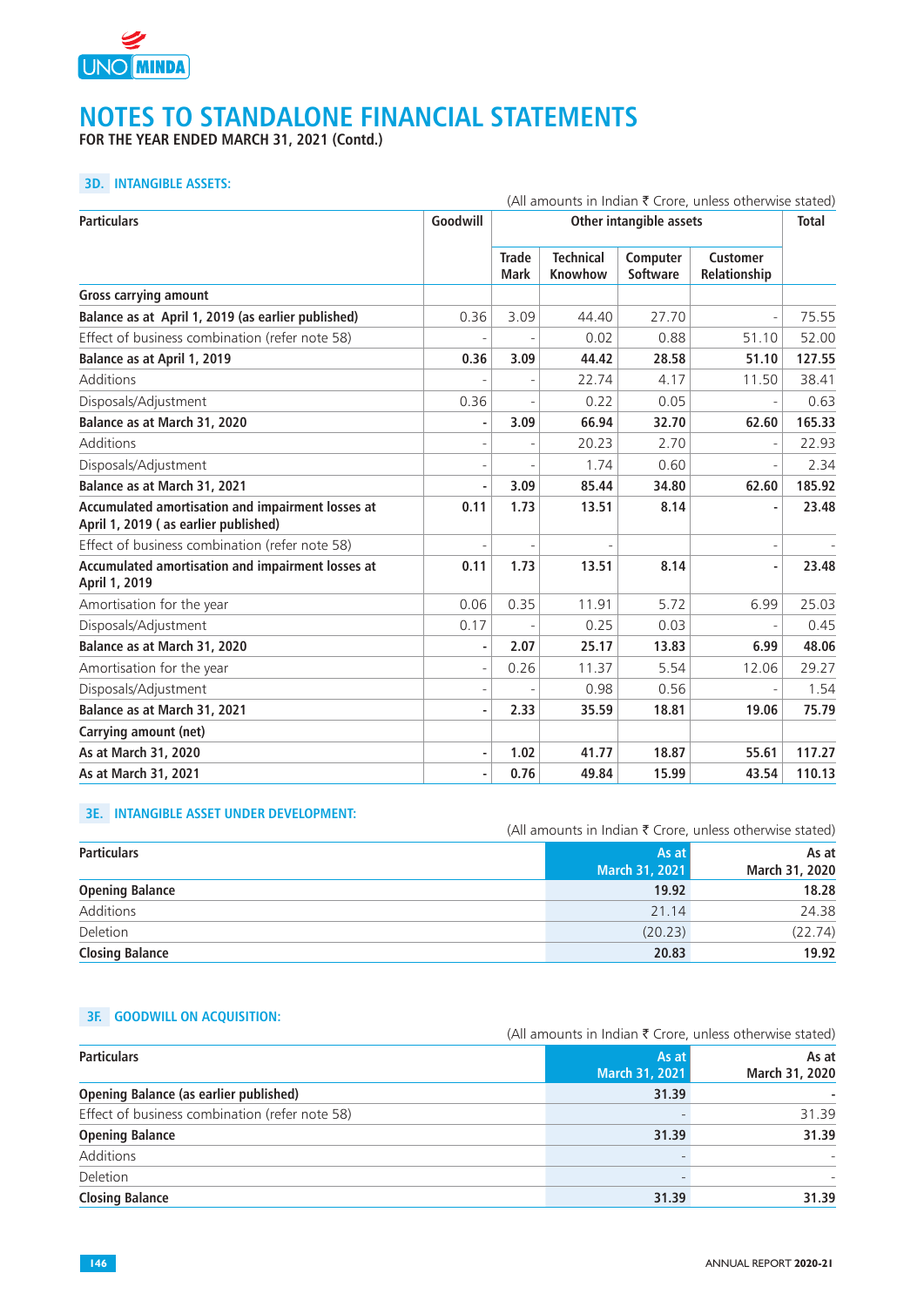**FOR THE YEAR ENDED MARCH 31, 2021 (Contd.)**

### **4. NON-CURRENT INVESTMENTS**

| (All amounts in Indian $\bar{\tau}$ Crore, unless otherwise stated) |                                                                                                                                                            |                         |                         |
|---------------------------------------------------------------------|------------------------------------------------------------------------------------------------------------------------------------------------------------|-------------------------|-------------------------|
|                                                                     | <b>Particulars</b>                                                                                                                                         | As at<br>March 31, 2021 | As at<br>March 31, 2020 |
|                                                                     | <b>Unquoted</b>                                                                                                                                            |                         |                         |
|                                                                     | Investments measured at cost                                                                                                                               |                         |                         |
|                                                                     | Equity instruments (fully paid up)                                                                                                                         |                         |                         |
| (i)                                                                 | <b>Subsidiaries</b>                                                                                                                                        |                         |                         |
|                                                                     | Minda Kyoraku Limited<br>- 41,918,600 equity shares (previous year- 41,918,600 equity shares ) of<br>₹ 10/- each, fully paid up                            | 47.81                   | 47.81                   |
|                                                                     | Minda Kosei Aluminum Wheel Private Limited<br>- 131,861,100 equity shares (previous year- 131,861,100 equity shares)<br>of ₹ 10/- each, fully paid up      | 131.86                  | 131.86                  |
|                                                                     | SAM Global Pte. Ltd<br>- 625,000 equity shares (previous year 625,000- equity shares) of \$1<br>each, fully paid up                                        | 32.92                   | 32.92                   |
|                                                                     | PT Minda Asean Automotive (Indonesia)<br>- 67,500 equity shares (previous year 67,500- equity shares) of \$10/-<br>each, fully paid up                     | 22.87                   | 22.87                   |
|                                                                     | Global Mazinkert, S.L.<br>- 2,781,991 equity shares (previous year 2,781,991- equity shares) of<br>€1 /-each, fully paid up                                | 41.26                   | 41.26                   |
|                                                                     | Minda Storage Batteries Private Limited<br>- 188,600,000 equity shares (previous year 188,600,000- equity shares)<br>of ₹ 10/- each, fully paid up         | 9.05                    | 9.05                    |
|                                                                     | Minda Katolec Electronics Services Private Limited<br>- 17,885,700 equity shares (previous year 7,685,700- equity shares) of<br>₹ 10/- each, fully paid up | 17.89                   | 7.69                    |
|                                                                     | Mindarika Private Limited<br>- 5,100,000 equity shares (previous year 5,100,000- equity shares) of<br>₹ 10/- each, fully paid up                           | 101.89                  | 101.89                  |
|                                                                     | MI Torica India Private Limited<br>- 5,400,000 equity shares (previous year- 5,400,000 equity shares ) of<br>₹ 10/- each, fully paid up                    | 8.44                    | 8.44                    |
|                                                                     | Minda TG Rubber Private Limited (Joint Venture w.e.f March15, 2021)<br>- Nil (previous year 25,766,730- equity shares) of ₹10/- each, fully<br>paid up     |                         | 25.81                   |
|                                                                     | <b>iSYS RTS GmbH</b><br>- 24,800 equity shares (previous year- 24,800 equity shares) of $\epsilon$ 1<br>each, fully paid up                                | 51.28                   | 51.28                   |
|                                                                     | Harita Fehrer Limited<br>- 10,250,000 equity shares (previous year- 10,250,000 equity shares)<br>of ₹ 10/- each, fully paid up                             | 263.60                  | 263.60                  |
| (ii)                                                                | Partnership firms**                                                                                                                                        |                         |                         |
|                                                                     | - Auto Component                                                                                                                                           | 4.14                    | 3.89                    |
|                                                                     | - YA Auto Industries                                                                                                                                       | 1.89                    | 2.82                    |
|                                                                     | - Yogendra Engineering                                                                                                                                     | 0.08                    | 0.08                    |
| (iii)                                                               | <b>Associates</b>                                                                                                                                          |                         |                         |
|                                                                     | Minda NexGenTech Limited<br>- 3,120,000 equity shares (previous year 3,120,000 equity shares) of<br>₹ 10/- each, fully paid up                             | 3.12                    | 3.12                    |
|                                                                     | Kosei Minda Aluminum Co Private Limited<br>- 28,737,371 equity shares (previous year 28,737,371 equity shares) of<br>₹ 10/- each, fully paid up            | 16.49                   | 16.49                   |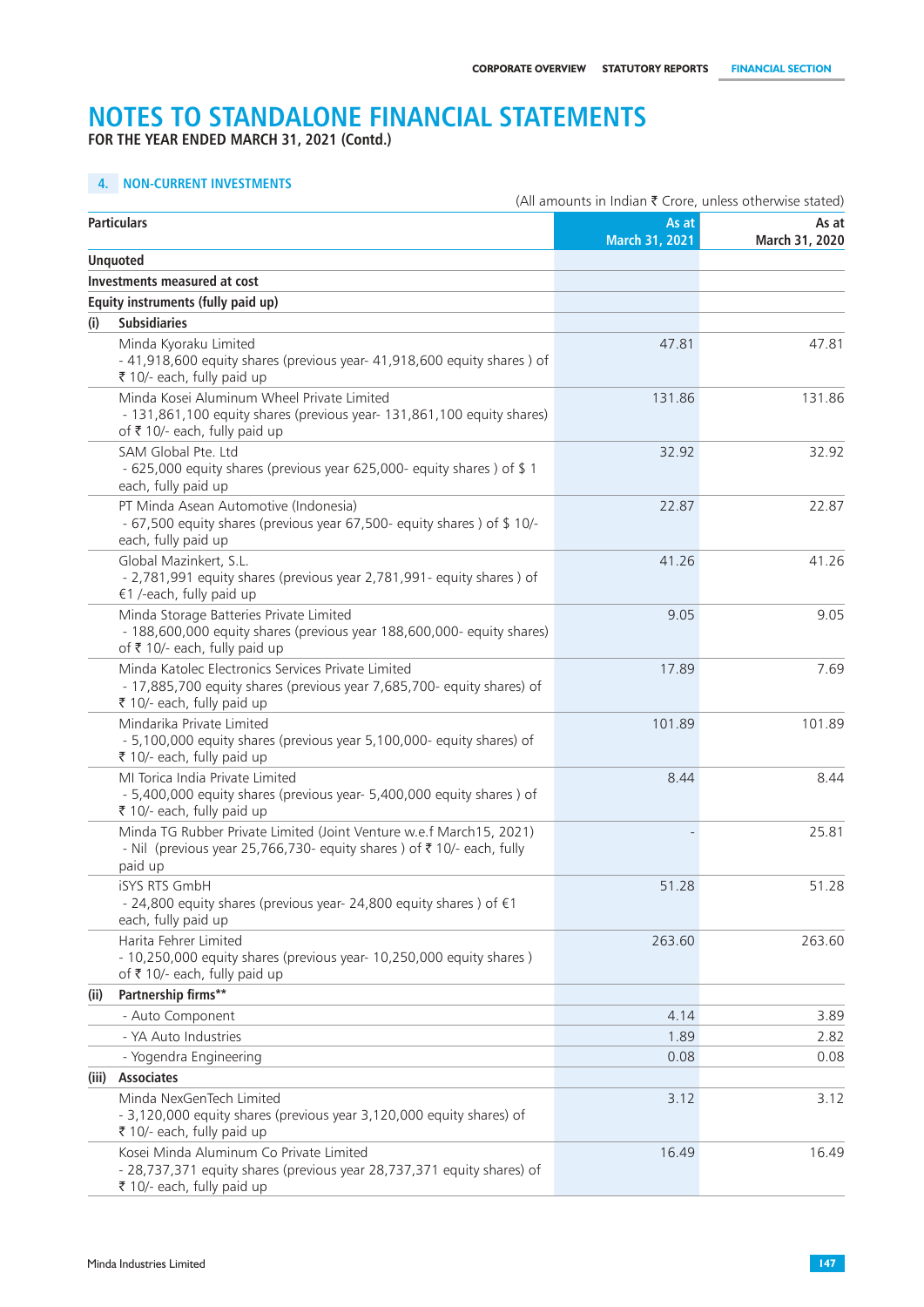

**FOR THE YEAR ENDED MARCH 31, 2021 (Contd.)**

|      | <b>Particulars</b>                                                                                                                                                                               | As at<br>March 31, 2021 | As at<br>March 31, 2020 |
|------|--------------------------------------------------------------------------------------------------------------------------------------------------------------------------------------------------|-------------------------|-------------------------|
| (iv) | Joint ventures                                                                                                                                                                                   |                         |                         |
|      | Minda Westport Technologies Limited (formerly known as Minda Emer<br>Technologies Limited)<br>- 2,725,000 equity shares (previous year 2,725,000 equity shares) of<br>₹ 10/- each, fully paid up | 2.73                    | 2.73                    |
|      | Roki Minda Co. Private Limited<br>- 40,924,800 equity shares (previous year 40,924,800 equity shares) of<br>₹ 10/- each, fully paid up                                                           | 43.08                   | 43.08                   |
|      | Minda TG Rubber Private Limited (Subsidiary upto 14 March 2021)<br>- 25,766,730 equity shares (previous year Nil) of ₹10/- each, fully paid up                                                   | 25.81                   |                         |
|      | Minda TTE Daps Private Limited<br>- 4,990,513 equity shares (previous year 4,990,513 equity shares) of<br>₹ 10/- each, fully paid up                                                             | 4.99                    | 4.99                    |
|      | Minda Onkyo India Private Limited<br>- 33,043,031 equity shares (previous year 19,500,000 equity shares) of<br>₹ 10/- each, fully paid up                                                        | 33.04                   | 19.50                   |
|      | Minda D-Ten India Private Limited<br>- 2,544,900 equity shares (previous year 2,544,900 equity shares) of<br>₹ 10/- each, fully paid up                                                          | 3.81                    | 3.81                    |
|      | Denso Ten Minda India Private Limited<br>- 35,525,000 equity shares (previous year 35,525,000 equity shares) of<br>₹ 10/- each, fully paid up                                                    | 22.29                   | 22.29                   |
|      | Kosei Minda Mould Private Limited<br>- 6,341,645 equity shares (previous year- 6,341,645 equity shares ) of<br>₹ 10/- each, fully paid up                                                        | 6.34                    | 6.34                    |
|      | Tokai Rika Minda India Private Limited<br>- 65,357,143 equity shares (previous year- Nil equity shares ) of ₹ 10/-<br>each, fully paid up                                                        | 65.48                   |                         |
|      | Toyoda Gosei Minda India Private Limited<br>- 243,780,000 equity shares (previous year- 210,320,000 equity shares)<br>of ₹ 10/- each, fully paid up                                              | 190.41                  | 156.95                  |
| (v)  | Investments measured at Fair value through profit and loss:                                                                                                                                      |                         |                         |
|      | <b>Equity instruments</b>                                                                                                                                                                        |                         |                         |
|      | Minda Industria E Comerico De Autopecsa Ltd<br>- 25,000 equity shares (previous year 25,000 equity shares) of Brazilian<br>\$1 each, fully paid up                                               | 0.07                    | 0.07                    |
|      | OPG Power Generation Private Limited<br>- 37,700 equity shares (previous year 37,700 equity shares) of ₹ 10/-<br>each, fully paid up                                                             | 0.04                    | 0.04                    |
|      | <b>Others</b>                                                                                                                                                                                    |                         |                         |
|      | Life Insurance Corporation of India, Mumbai                                                                                                                                                      | 0.73                    | 0.66                    |
|      | (Group annuity policy for Pension to employees)                                                                                                                                                  |                         |                         |
|      |                                                                                                                                                                                                  | 1,153.41                | 1,031.34                |
|      | Less: Other than temporary diminution in value of non-current<br>investments *                                                                                                                   |                         |                         |
|      | - Kosei Minda Aluminum Co Private Limited**                                                                                                                                                      | (8.29)                  | (8.29)                  |
|      | - Minda Industria E Comerico De Autopecsa Ltd                                                                                                                                                    | (0.07)                  | (0.07)                  |
|      | - Minda NexGenTech Limited                                                                                                                                                                       | (3.12)                  | (3.12)                  |
|      | -Minda Onkyo India Private Limited **                                                                                                                                                            | (5.01)                  |                         |
|      | -Minda TTE Daps Private Limited ***                                                                                                                                                              | (4.99)                  |                         |
|      |                                                                                                                                                                                                  | 1,131.93                | 1,019.86                |
|      |                                                                                                                                                                                                  | 1,131.93                | 1,019.86                |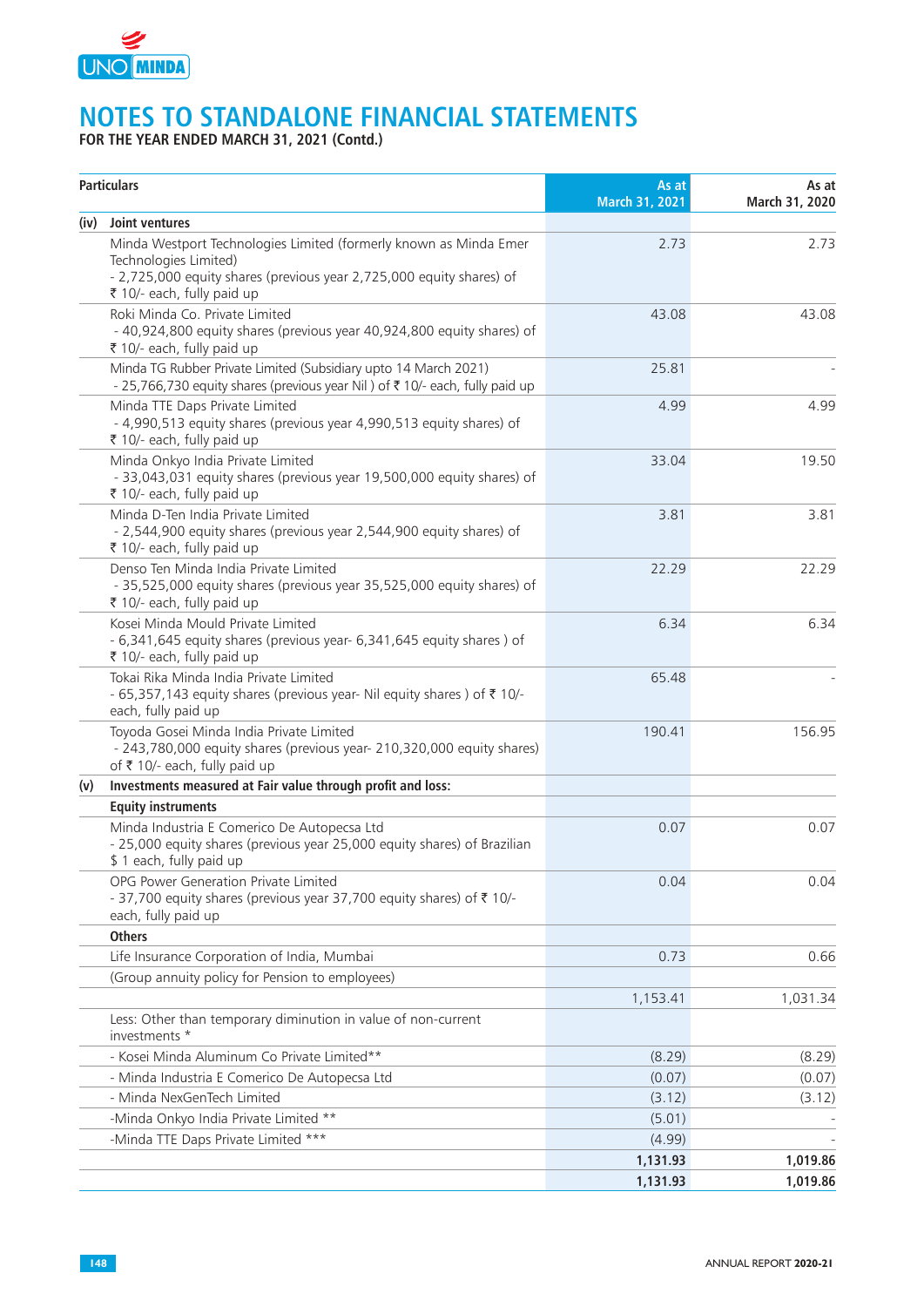**FOR THE YEAR ENDED MARCH 31, 2021 (Contd.)**

#### **Aggregate value of impairment in the value of invesments**

\* Aggregate provision for diminution of non-current investments is  $\bar{\xi}$  21.48 crores (March 31, 2020  $\bar{\xi}$  11.48 crores).

\*\* The Company is of the view that the operations of its each investee companies represent a single cash-generating unit ('CGU').The Company has identified the investments where indicators of impairment exists and performed an impairment assessment on those investments as at March 31, 2021 and March 31, 2020. The Company adjusts the carrying value of the investment for the consequential impairment loss, if any. The recoverable value was determined by Value in Use ('VIU') model. The recoverable amount was lower than the carrying value of the one CGU (Previous year one CGU) and this resulted in an impairment charge of  $\bar{\tau}$  5.01 crores (Previous year  $\bar{\tau}$  8.29 crores) recognised within 'Exceptional items'. The approach and key assumptions used to determine the CGU's VIU were as follows:

(All amounts in Indian  $\bar{\tau}$  Crore, unless otherwise stated)

| <b>Particulars</b>                                                                                                                                                                                                               | <b>As at March 31, 2021</b> | As at March 31, 2020 |
|----------------------------------------------------------------------------------------------------------------------------------------------------------------------------------------------------------------------------------|-----------------------------|----------------------|
| Terminal growth rate                                                                                                                                                                                                             | $4\%$                       | 4%                   |
| Weighted average cost of capital                                                                                                                                                                                                 | 13%                         | 15%                  |
| $\frac{1}{2}$ , and the contract of the contract of the contract of the contract of the contract of the contract of the contract of the contract of the contract of the contract of the contract of the contract of the contract |                             |                      |

\*As at March 31, 2021, Minda TTE Daps Private Limited has incurred consistent losses which resulted in erosion of net worth fully. Accordingly, an amount of  $\bar{\tau}$  4.99 crores is provided for.

\*\*Investment in Partnership Firms

| (All amounts in Indian ₹ Crore, unless otherwise stated) |                          |                                                |                                                |
|----------------------------------------------------------|--------------------------|------------------------------------------------|------------------------------------------------|
| <b>Partnership Firm</b>                                  | Name of the Partners     | Share in Profit (%)<br>As at<br>March 31, 2021 | Share in Profit (%)<br>As at<br>March 31, 2020 |
| Auto Component                                           | Minda Industries Limited | 48.90%                                         | 48.90%                                         |
|                                                          | Mr. Nirmal K. Minda      | 25.55%                                         | 25.55%                                         |
|                                                          | Ms. Pallak Minda         | 25.55%                                         | 25.55%                                         |
| YA Auto Industries                                       | Mrs. Suman Minda         | 36.50%                                         | 36.50%                                         |
|                                                          | Mr. Sanjeev Garg         | 12.50%                                         | 12.50%                                         |
|                                                          | Minda Industries Limited | 51.00%                                         | 51.00%                                         |
| Yogendra Engineering                                     | Minda Industries Limited | 48.90%                                         | 48.90%                                         |
|                                                          | Mr. Sanjeev Garg         | 12.50%                                         | 12.50%                                         |
|                                                          | Mrs. Suman Minda         | 38.60%                                         | 38.60%                                         |
| Total Capital of the firm                                |                          | <b>Amount</b>                                  | <b>Amount</b>                                  |
| Auto Component                                           |                          | 8.47                                           | 7.96                                           |
| YA Auto Industries                                       |                          | 3.70                                           | 5.53                                           |
| Yogendra Engineering                                     |                          | 0.16                                           | 0.16                                           |

#### **5. LOANS (NON-CURRENT)**

|                                                         | (All amounts in Indian $\bar{\tau}$ Crore, unless otherwise stated) |                         |                         |
|---------------------------------------------------------|---------------------------------------------------------------------|-------------------------|-------------------------|
| <b>Particulars</b>                                      |                                                                     | As at<br>March 31, 2021 | As at<br>March 31, 2020 |
| (Unsecured and considered good unless otherwise stated) |                                                                     |                         |                         |
| Security deposits                                       |                                                                     | 19.12                   | 17.02                   |
| Others                                                  |                                                                     | 0.80                    | 0.03                    |
|                                                         |                                                                     | 19.92                   | 17.05                   |

#### **6. OTHER FINANCIAL ASSETS (NON-CURRENT)**

(All amounts in Indian  $\bar{\tau}$  Crore, unless otherwise stated)

| <b>Particulars</b>                                                    | As at<br>March 31, 2021 | As at<br>March 31, 2020 |
|-----------------------------------------------------------------------|-------------------------|-------------------------|
| (Unsecured and considered good unless otherwise stated)               |                         |                         |
| Bank deposits (due to mature after 12 months from the reporting date) | 0.46                    | 0.27                    |
| Retention money with customers                                        | 1.65                    | 1.65                    |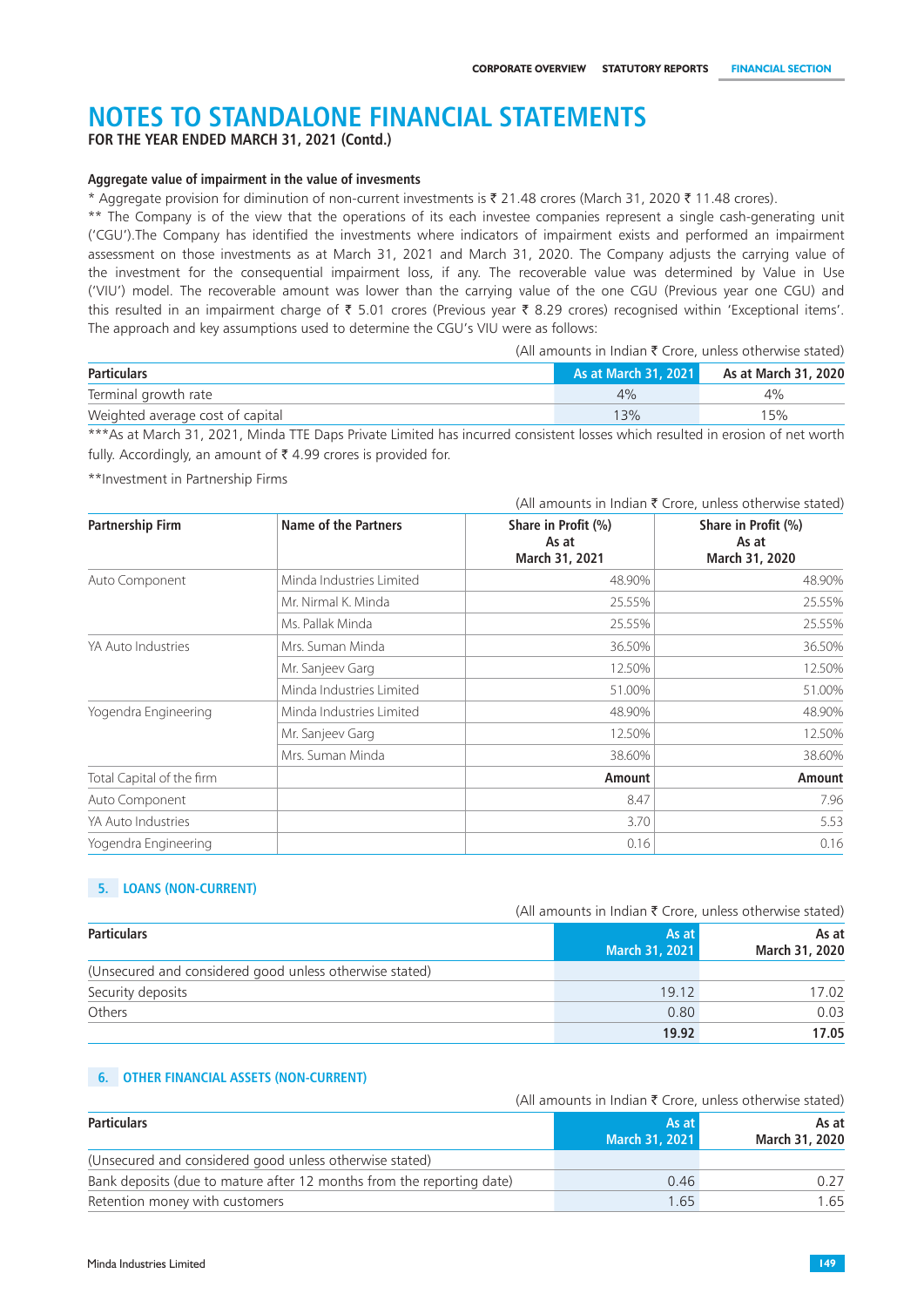

**FOR THE YEAR ENDED MARCH 31, 2021 (Contd.)**

| <b>Particulars</b> | As at I        | As at          |
|--------------------|----------------|----------------|
|                    | March 31, 2021 | March 31, 2020 |
| Security deposits  | 0.01           | 0.38           |
|                    | 2.12           | 2.30           |

### **7. INCOME TAX ASSETS (NET)**

|                              | (All amounts in Indian $\bar{\tau}$ Crore, unless otherwise stated) |                                |
|------------------------------|---------------------------------------------------------------------|--------------------------------|
| <b>Particulars</b>           | As at<br><b>March 31, 2021</b>                                      | As at<br><b>March 31, 2020</b> |
| Income Tax refund receivable | 20.64                                                               | 34.75                          |
|                              | 20.64                                                               | 34.75                          |

#### **8. OTHER NON-CURRENT ASSETS**

|                                                     | (All amounts in Indian $\bar{\tau}$ Crore, unless otherwise stated) |                         |
|-----------------------------------------------------|---------------------------------------------------------------------|-------------------------|
| <b>Particulars</b>                                  | As at<br>March 31, 2021                                             | As at<br>March 31, 2020 |
| (Unsecured considered good unless otherwise stated) |                                                                     |                         |
| Capital advances                                    | 18.78                                                               | 37.38                   |
| <b>Others</b>                                       |                                                                     | 0.11                    |
|                                                     | 18.78                                                               | 37.49                   |

#### **9. INVENTORIES**

(All amounts in Indian  $\bar{\tau}$  Crore, unless otherwise stated)

| <b>Particulars</b>                                                                        | As at<br>March 31, 2021 | As at<br>March 31, 2020 |
|-------------------------------------------------------------------------------------------|-------------------------|-------------------------|
| (At lower of cost and net realisable value, unless otherwise stated)                      |                         |                         |
|                                                                                           |                         |                         |
| Raw materials [Goods in transit ₹ 7.12 crores (₹ 4.83 crores as on March 31,<br>2020)     | 162.45                  | 120.01                  |
| Work-in-progress                                                                          | 47.52                   | 27.86                   |
| Finished goods [Goods in transit ₹ 30.15 crores (₹ 12.20 crores as on March<br>31, 2020)] | 53.54                   | 39.18                   |
| Stock-in-trade [Goods in transit ₹ 13.68 crores (₹ 1.98 crores as on March<br>31, 2020)]  | 65.67                   | 61.18                   |
| Stores and spares                                                                         | 21.43                   | 19.75                   |
| Loose tools                                                                               | 19.26                   | 16.82                   |
|                                                                                           | 369.87                  | 284.80                  |
|                                                                                           |                         |                         |
| Carrying amount of inventories (included in above) pledged as securities for              | 369.87                  | 284.80                  |
| borrowings and sanctioned limits (refer note 18 and 22)                                   |                         |                         |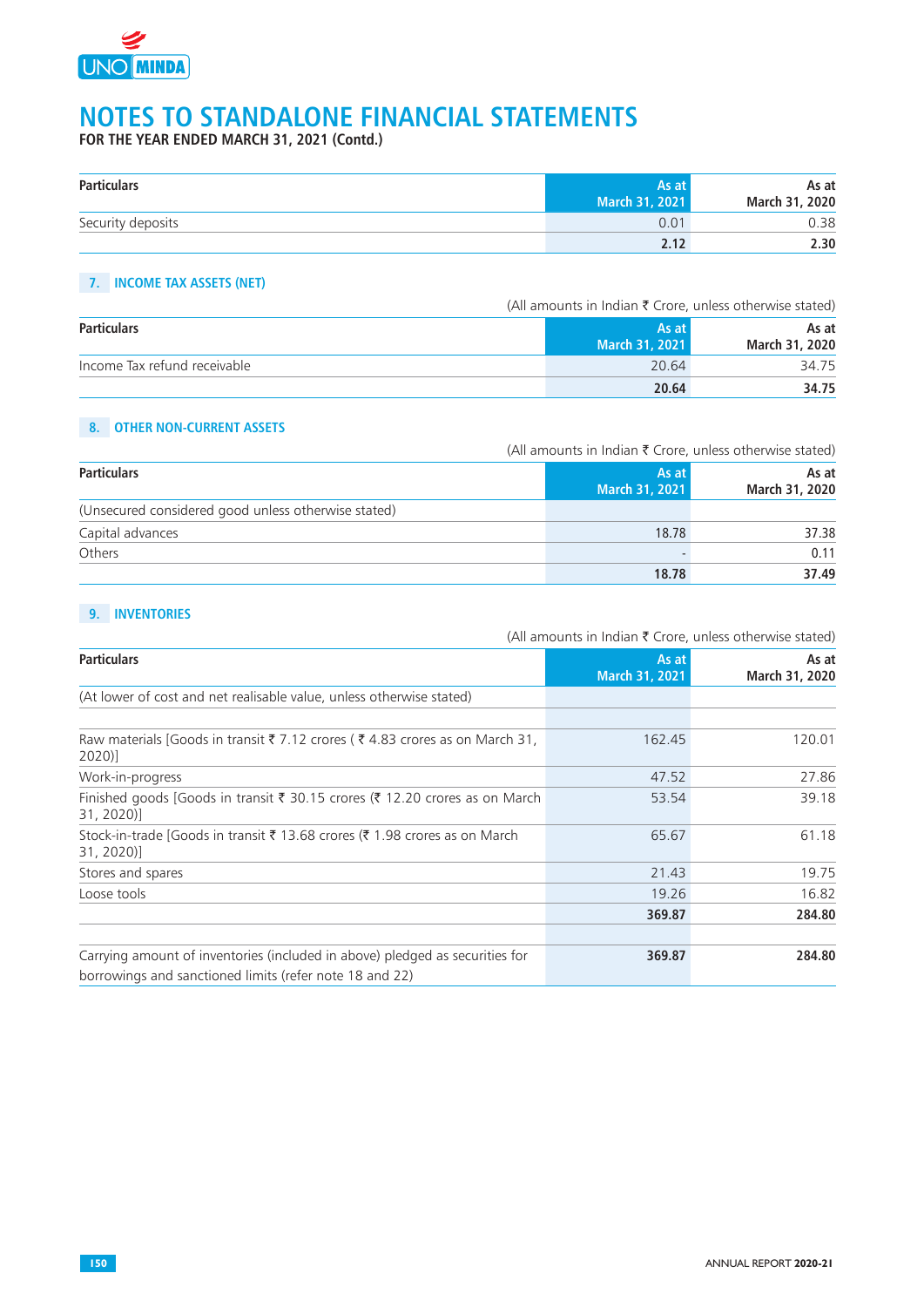**FOR THE YEAR ENDED MARCH 31, 2021 (Contd.)**

### **10. CURRENT INVESTMENTS**

|                                                                                   | (All amounts in Indian $\bar{\tau}$ Crore, unless otherwise stated) |                         |
|-----------------------------------------------------------------------------------|---------------------------------------------------------------------|-------------------------|
| <b>Particulars</b>                                                                | As at<br>March 31, 2021                                             | As at<br>March 31, 2020 |
| Investments measured at Fair value through profit and loss                        |                                                                     |                         |
| Investments in mutual funds (Unquoted)<br>(i)                                     |                                                                     |                         |
| <b>HDFC Liquid Fund</b>                                                           |                                                                     | 17.50                   |
| - Nil (Previous year 45,541.01 units)                                             |                                                                     |                         |
| (ii)<br>Investments in equity shares (Quoted)                                     |                                                                     |                         |
| TVS Motor Co Limted<br>- Nil (previous year 200,000) of ₹ 1/- each, fully paid up |                                                                     | 5.94                    |
|                                                                                   |                                                                     | 23.44                   |
| Aggregate amount of unquoted investments                                          |                                                                     | 17.50                   |
| Aggregate market value of quoted investments                                      |                                                                     | 5.94                    |
| Aggregate cost of unquoted investments                                            |                                                                     | 17.50                   |
| Aggregate cost of quoted investments                                              |                                                                     | 0.32                    |

### **11. TRADE RECEIVABLES**

|                                                                         |                         | (All amounts in Indian $\bar{\tau}$ Crore, unless otherwise stated) |
|-------------------------------------------------------------------------|-------------------------|---------------------------------------------------------------------|
| <b>Particulars</b>                                                      | As at<br>March 31, 2021 | As at<br>March 31, 2020                                             |
| (Unsecured, considered good unless otherwise stated)                    |                         |                                                                     |
| Trade receivables considered good- Unsecured *                          | 683.67                  | 539.45                                                              |
| Trade Receivables which have significant increase in credit risk        |                         |                                                                     |
| Trade receivables- credit impaired                                      | 7.83                    | 5.63                                                                |
|                                                                         | 691.50                  | 545.08                                                              |
| Less: Allowance for credit impaired                                     | (7.83)                  | (5.63)                                                              |
|                                                                         | 683.67                  | 539.45                                                              |
| The movement in change in allowance for expected credit loss and credit |                         |                                                                     |
| impairment                                                              |                         |                                                                     |
| Balance as at beginning of the year                                     | 5.63                    | 3.98                                                                |
| Addition in allowance for expected credit loss and credit impairment    | 2.20                    | 2.70                                                                |
| Utilisation/ written back                                               |                         | (1.05)                                                              |
| Balance as at the end of the year                                       | 7.83                    | 5.63                                                                |

\*Trade receivables includes ₹ 24.05 Crores (₹ 29.21 Crores as at March 31, 2020) due from private companies in which director of the Company is a director.

The companies' exposure to currency and liquidity risks related to the above financial assets is disclosed in Note 50.

### **12. CASH AND CASH EQUIVALENTS**

|                                                                  | (All amounts in Indian $\bar{\tau}$ Crore, unless otherwise stated) |                         |
|------------------------------------------------------------------|---------------------------------------------------------------------|-------------------------|
| <b>Particulars</b>                                               | As at<br><b>March 31, 2021</b>                                      | As at<br>March 31, 2020 |
| - Balances with banks                                            |                                                                     |                         |
| In current accounts                                              | 61.66                                                               | 109.55                  |
| In deposit accounts (with original maturity of 3 months or less) | 12.35                                                               | 15.10                   |
|                                                                  | 74.01                                                               | 124.65                  |
| - Cash on hand                                                   | 0.30                                                                | 0.61                    |
|                                                                  | 74.31                                                               | 125.27                  |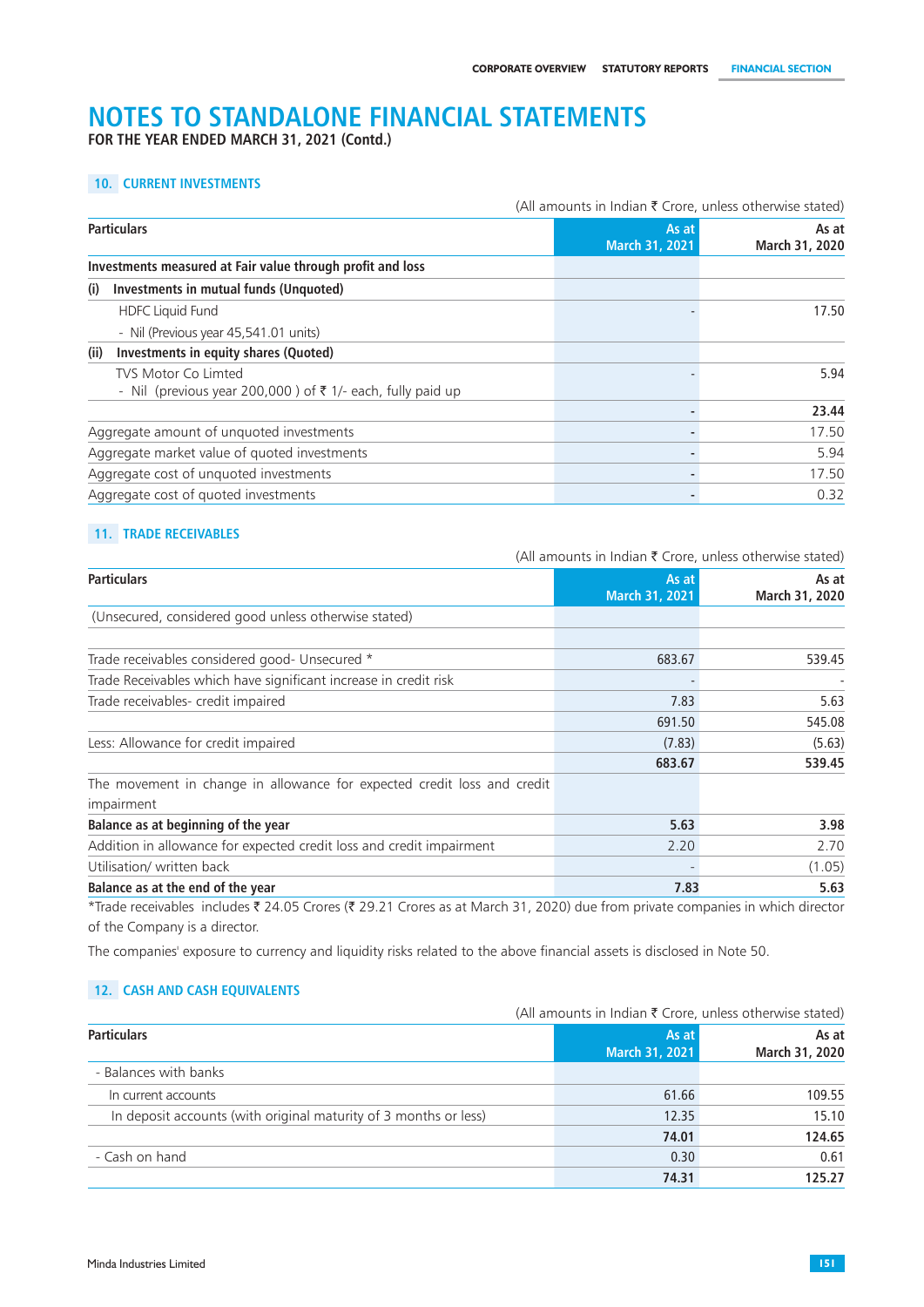

**FOR THE YEAR ENDED MARCH 31, 2021 (Contd.)**

### **13. BANK BALANCES OTHER THAN THOSE INCLUDED IN CASH AND CASH EQUIVALENTS ABOVE**

|                                                                            | (All amounts in Indian $\bar{\tau}$ Crore, unless otherwise stated) |                         |
|----------------------------------------------------------------------------|---------------------------------------------------------------------|-------------------------|
| <b>Particulars</b>                                                         | As at<br>March 31, 2021                                             | As at<br>March 31, 2020 |
| Bank deposits (due for realisation within 12 months of the reporting date) | 4.44                                                                | 12.72                   |
| Unpaid dividend accounts*                                                  | 0.72                                                                | 0.75                    |
|                                                                            | 5.16                                                                | 13.47                   |

\* Does not include any amount payable to Investor Education and Protection Fund

### **14. LOANS (CURRENT)**

|                                                         | (All amounts in Indian ₹ Crore, unless otherwise stated) |                         |
|---------------------------------------------------------|----------------------------------------------------------|-------------------------|
| <b>Particulars</b>                                      | As at<br><b>March 31, 2021</b>                           | As at<br>March 31, 2020 |
| (Unsecured and considered good unless otherwise stated) |                                                          |                         |
| Security deposits                                       | 0.17                                                     | 0.72                    |
| Loans to employees                                      |                                                          | 0.41                    |
| Others                                                  |                                                          | 0.57                    |
|                                                         | 0.17                                                     | 1.70                    |

### **15. OTHER FINANCIAL ASSETS (CURRENT)**

|                                                         | (All amounts in Indian ₹ Crore, unless otherwise stated) |                         |
|---------------------------------------------------------|----------------------------------------------------------|-------------------------|
| <b>Particulars</b>                                      | As at<br>March 31, 2021                                  | As at<br>March 31, 2020 |
| (Unsecured and considered good unless otherwise stated) |                                                          |                         |
| Interest accrued on bank deposits                       | 0.65                                                     | 0.78                    |
| Advances to employees                                   | 2.84                                                     | 2.69                    |
| Incentive receivable                                    | 2.67                                                     | 3.54                    |
| Forward contract receivable                             | 2.69                                                     | 7.56                    |
| Others                                                  | 2.77                                                     | 2.36                    |
|                                                         | 11.62                                                    | 16.93                   |

### **16. OTHER CURRENT ASSETS**

(All amounts in Indian  $\bar{\tau}$  Crore, unless otherwise stated)

| <b>Particulars</b>                                      | As at          | As at          |
|---------------------------------------------------------|----------------|----------------|
|                                                         | March 31, 2021 | March 31, 2020 |
| (Unsecured and considered good unless otherwise stated) |                |                |
| Prepaid expenses                                        | 11.48          | 6.07           |
| Advance to suppliers                                    |                |                |
| - Considered good                                       | 38.41          | 34.39          |
| - Considered doubtful                                   | 2.27           |                |
| Less: Provision for loss allowance                      | (2.27)         |                |
| Balances with government authorities                    |                |                |
| - Considered good                                       | 68.27          | 59.78          |
| - Considered doubtful                                   | 0.06           | 0.06           |
| Less: Provision for loss allowance                      | (0.06)         | (0.06)         |
| Others                                                  | 0.75           | 2.87           |
|                                                         | 118.91         | 103.11         |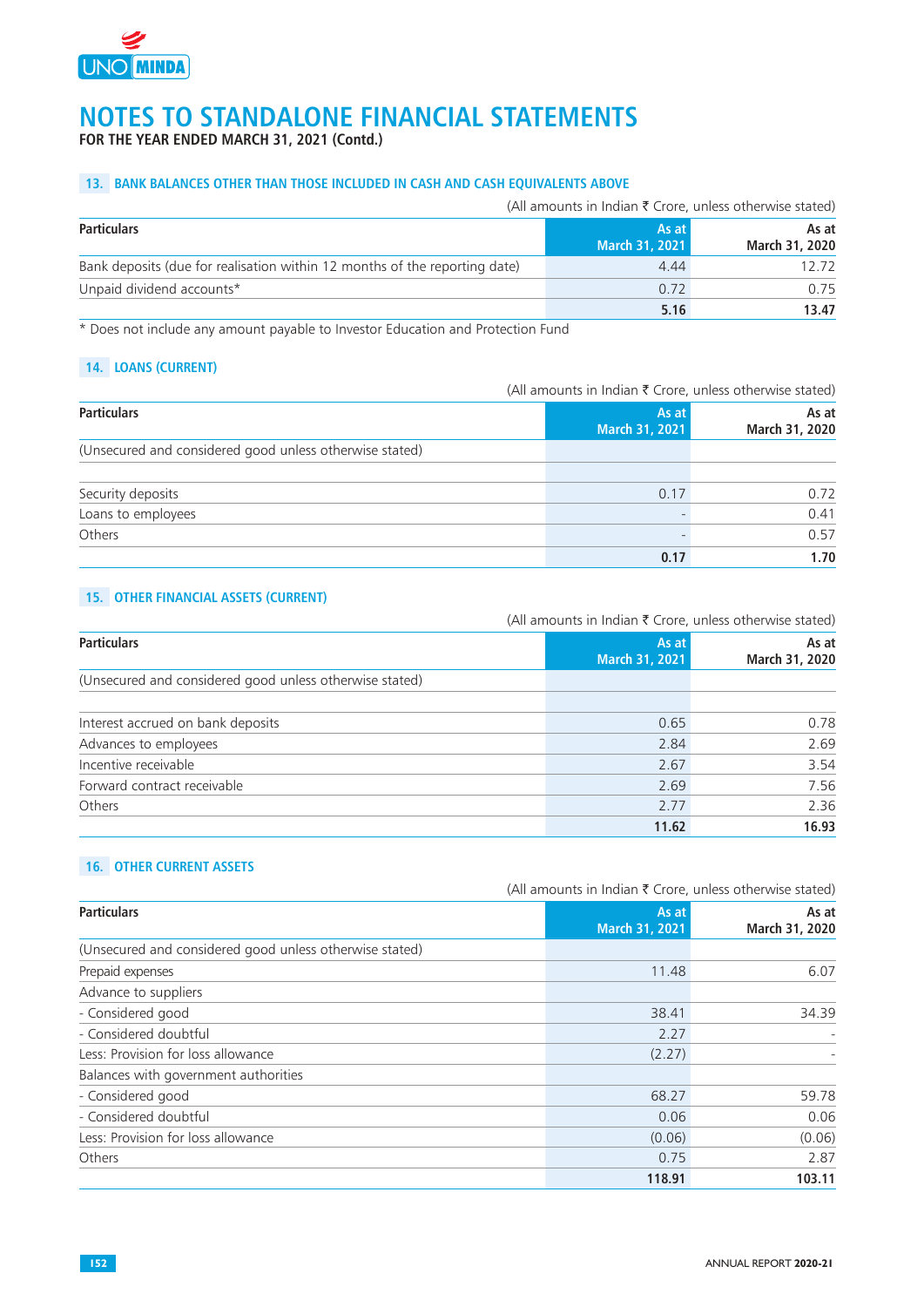**FOR THE YEAR ENDED MARCH 31, 2021 (Contd.)**

### **17(a) SHARE CAPITAL**

### **(I) AUTHORISED**

|                                                                                           | (All amounts in Indian ₹ Crore, unless otherwise stated) |                          |                         |               |  |
|-------------------------------------------------------------------------------------------|----------------------------------------------------------|--------------------------|-------------------------|---------------|--|
| <b>Particulars</b>                                                                        | As at<br>March 31, 2021                                  |                          | As at<br>March 31, 2020 |               |  |
|                                                                                           | <b>Number</b>                                            | <b>Amount</b>            | <b>Number</b>           | <b>Amount</b> |  |
| <b>Equity share capital</b>                                                               |                                                          |                          |                         |               |  |
| Equity shares of ₹ 2/- each with voting rights                                            | 65,07,53,000                                             |                          | 130.15 31,75,00,000     | 63.50         |  |
| Equity shares of $\bar{\tau}$ 10/- each with voting rights                                |                                                          |                          | 6,37,00,000             | 63.70         |  |
| Equity shares of ₹ 100/- each with voting rights                                          |                                                          | $\overline{\phantom{a}}$ | 2,95,060                | 2.95          |  |
| Equity shares of ₹ 10/- each with voting rights *#                                        | 1,70,46,000                                              | 17.05                    | 1,70,46,000             | 17.05         |  |
| Preference share capital                                                                  |                                                          |                          |                         |               |  |
| 9% Cumulative redeemable preference shares of ₹ 10/-<br>each (Class 'A')                  | 30,00,000                                                | 3.00                     | 30,00,000               | 3.00          |  |
| 3% Cumulative compulsorily convertible preference<br>shares of ₹ 2,187/- each (Class 'B') | 1,83,500                                                 | 40.13                    | 1,83,500                | 40.13         |  |
| 3% Cumulative redeemable preference shares of ₹10/-<br>each (Class 'C')                   | 35,00,000                                                | 3.50                     | 35,00,000               | 3.50          |  |
| 1% Non-cumulative fully convertible preference shares of<br>₹ 10/- each (Class 'D')       | 1,00,00,000                                              | 10.00                    | 1,00,00,000             | 10.00         |  |
| 8% Non-cumulative redeemable preference shares of<br>₹ 10/- each (Class 'E') *            | 2,75,00,000                                              | 27.50                    | 2,75,00,000             | 27.50         |  |
| 14% Non-cumulative Redeemable Preference shares of<br>₹ 10/- each*                        | 20,00,000                                                | 2.00                     | 20,00,000               | 2.00          |  |
| 13.5% Preference shares of ₹ 10/- each (Class 'A') *                                      | 2,000                                                    | 0.00                     | 2,000                   | 0.00          |  |
| 13.5% Preference shares of ₹ 100/- each (Class 'B') *                                     | 600                                                      | 0.01                     | 600                     | 0.01          |  |
| 2% Redeemable preference shares of ₹ 10/- each (Class 'C) *                               | 1,10,000                                                 | 0.11                     | 1,10,000                | 0.11          |  |
|                                                                                           | 71,40,95,100                                             | 233.45                   | 44,48,37,160            | 233.45        |  |

\* Represents effects of business combination (refer note 58)

# Formalities for conversion to  $\bar{z}$  2 per share completed subsequent to the year end

#### **(II) ISSUED, SUBSCRIBED AND FULLY PAID UP**

| (All amounts in Indian ₹ Crore, unless otherwise stated) |  |  |  |  |  |  |  |
|----------------------------------------------------------|--|--|--|--|--|--|--|
|----------------------------------------------------------|--|--|--|--|--|--|--|

| <b>Particulars</b>                                        | As at<br>March 31, 2021 |        | As at<br>March 31, 2020 |        |  |
|-----------------------------------------------------------|-------------------------|--------|-------------------------|--------|--|
|                                                           | <b>Number</b>           | Amount | <b>Number</b>           | Amount |  |
| <b>Equity share capital</b>                               |                         |        |                         |        |  |
| Equity shares of $\bar{\tau}$ 2/- each with voting rights | 27,19,28,704            |        | 54.39 26,22,16,965      | 52.44  |  |
|                                                           | 27,19,28,704            |        | 54.39 26,22,16,965      | 52.44  |  |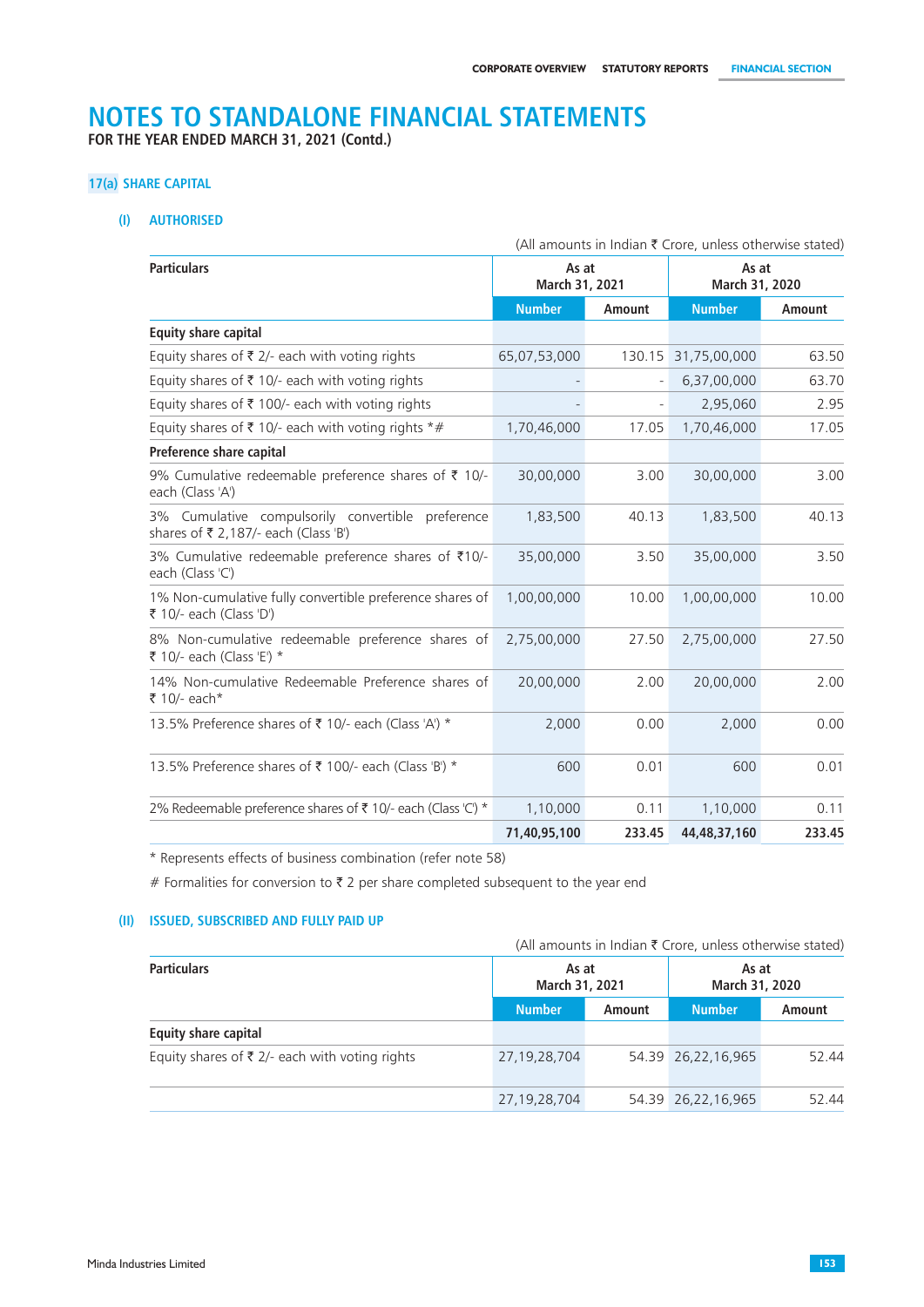

**FOR THE YEAR ENDED MARCH 31, 2021 (Contd.)**

**III) RECONCILIATION OF THE NUMBER OF SHARES AND AMOUNT OUTSTANDING AT THE BEGINNING AND AT THE END OF THE REPORTING PERIOD:**

|                                                                                       |                         |                         | (All amounts in Indian ₹ Crore, unless otherwise stated) |        |
|---------------------------------------------------------------------------------------|-------------------------|-------------------------|----------------------------------------------------------|--------|
| <b>Particulars</b>                                                                    | As at<br>March 31, 2021 | As at<br>March 31, 2020 |                                                          |        |
|                                                                                       | <b>Number</b>           | Amount                  | <b>Number</b>                                            | Amount |
| <b>Equity shares</b>                                                                  |                         |                         |                                                          |        |
| Balance at the beginning of the year                                                  | 26,22,16,965            |                         | 52.44 26,22,16,965                                       | 52.44  |
| Add: Increase in number of shares on account of Right<br>issue [Refer footnote (vii)] | 97.11.739               | 1.95                    |                                                          |        |
| Balance at the end of the year                                                        | 27,19,28,704            | 54.39                   | 26,22,16,965                                             | 52.44  |

#### **(IV) (I) RIGHTS, PREFERENCES AND RESTRICTIONS ATTACHED TO EQUITY SHARES**

The Company has only one class of issued equity shares capital having par value of  $\bar{\tau}$  2/- per share (March 31, 2020 ` 2/- per share). Each shareholder is entitled to one vote per share held. The dividend proposed by the Board of Directors is subject to the approval of the shareholders in the ensuing Annual General Meeting. In the event of liquidation, the equity shareholders are eligible to receive the remaining assets of the Company after distribution of all preferential assets, in proportion to their shareholding.

The Board at its meeting held on February 04, 2021, declared an interim dividend of  $\bar{\tau}$  0.35 per equity share i.e. 17.50% on 27,19,28,704 equity shares of  $\bar{\tau}$  2 each (previous year  $\bar{\tau}$  0.40/- per equity share). Further, the Board at its Meeting held on June 13, 2021, has recommended a final dividend of ` 0.50 per equity share i.e. 25.00% (Previous year NIL) for the financial year ended on March 31, 2021, subject to the approval of shareholders at the ensuing Annual General Meeting.

#### **(V) DETAILS OF SHAREHOLDERS HOLDING MORE THAN 5% SHARES IN THE COMPANY:**

(All amounts in Indian  $\bar{\tau}$  Crore, unless otherwise stated)

| <b>Particulars</b>                       | As at<br>March 31, 2021         |                                         | As at<br>March 31, 2020         |                                         |  |
|------------------------------------------|---------------------------------|-----------------------------------------|---------------------------------|-----------------------------------------|--|
| Class of shares /<br>Name of shareholder | <b>Number of</b><br>shares held | % holding in<br>that class of<br>shares | <b>Number of</b><br>shares held | % holding in<br>that class of<br>shares |  |
| Equity shares with voting rights         |                                 |                                         |                                 |                                         |  |
| Mr. Nirmal K Minda                       | 6,70,62,700                     | 24.66%                                  | 6,53,71,530                     | 24.93%                                  |  |
| Mrs. Suman Minda                         | 4,00,00,737                     | 14.71%                                  | 3.85.72.140                     | 14.71%                                  |  |
| Minda Investments Limited                | 6,69,44,957                     | 24.62%                                  | 6,38,50,140                     | 24.35%                                  |  |
| Matthews Asia Dividend Fund              | 1,36,19,268                     | 5.01%                                   | 1,39,29,676                     | 5.31%                                   |  |

**(vi)** Aggregate number and class of shares allotted as fully paid up pursuant to contract(s) without payment being received in cash for the period of five years immediately preceding the balance sheet date is 174,342,310.

**(vii)** On 11 August 2020, the Board of Directors of the Company approved issue of 9,711,739 fully paid up equity shares of face value of  $\bar{\tau}$  2 each (the "Rights Equity Shares") amounting to  $\bar{\tau}$  242.79 crores at a price of  $\bar{\tau}$  250 per Rights Equity Share (including securities premium of  $\bar{z}$  248 per Rights Equity Share), in the ratio of 1 Rights Equity Shares for every 27 existing fully paid-up shares held by the eligible equity shareholders as on 17 August 2020, the Record date. Further, on 15 September 2020, the Rights Issue Committee of the Board of Directors approved the allotment of Rights Equity Shares in relation to the said Rights Issue and consequently Rights issue shares were issued during the year. There is no deviation in use of proceeds from the objects stated in the Offer document for rights issue.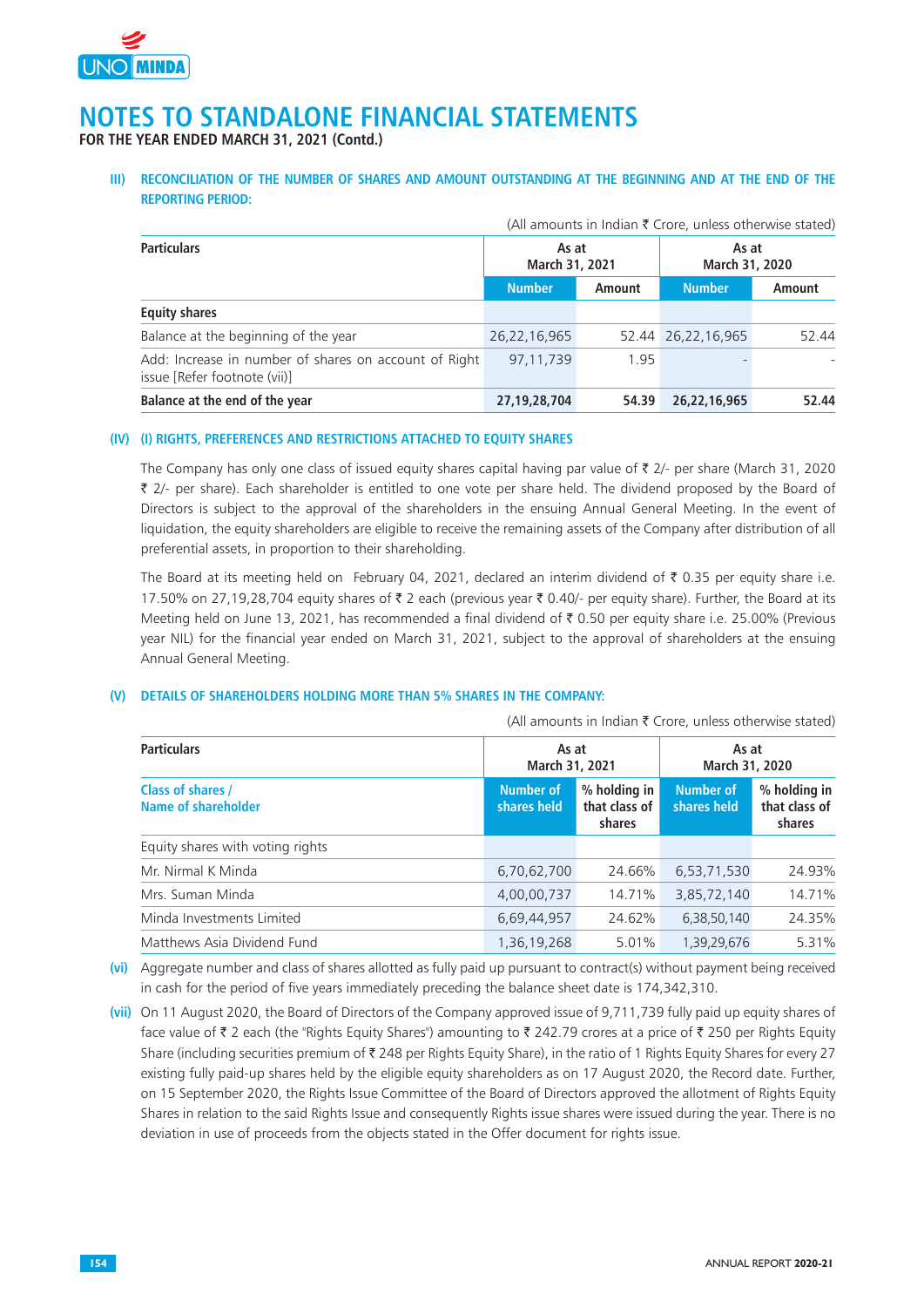| Particulars                                                                                                               | Other comprehensive<br>income/(loss)          |        | Equity<br>component                      | Securities<br>premium | Capital<br>redem | <b>Capital</b><br>reserves | reserves                       | reserves     | Capital General Employee<br>stock | <b>Shares</b><br>pending | Retained Total other<br>earnings | equity                    |
|---------------------------------------------------------------------------------------------------------------------------|-----------------------------------------------|--------|------------------------------------------|-----------------------|------------------|----------------------------|--------------------------------|--------------|-----------------------------------|--------------------------|----------------------------------|---------------------------|
| urements of<br>Defined<br><b>Benefits</b><br>Remeas                                                                       | translation<br>currency<br>reserve<br>Foreign |        | of other<br>instru<br>ments<br>financial |                       | ption<br>reserve |                            | arising on<br>amation<br>amalg |              | options<br>reserve                | <b>Issuance</b>          |                                  |                           |
| obligations<br>Balance as at March 31, 2020                                                                               | (3.66)                                        | (0.41) | 6.55                                     |                       |                  |                            |                                |              |                                   |                          |                                  |                           |
| Profit for the year                                                                                                       |                                               |        |                                          |                       |                  |                            |                                |              |                                   |                          |                                  |                           |
| Other comprehensive income/(loss) (net of tax)                                                                            | 2.66                                          |        |                                          | 357.20                | 18.39            | 2.28                       | 26.56                          | 64.03        | 1.20                              | 52.00                    | 772.83                           |                           |
| Security premium on shares issued under Rights issue                                                                      |                                               |        | $\mathbf{L}$                             |                       |                  | $\mathbf{I}$               |                                | $\mathbf{L}$ |                                   |                          | 118.98                           | 1,296.97                  |
| Amount utilised towards expenses towards Rights issue                                                                     |                                               |        | -                                        | 240.85                |                  | -                          |                                | - 1          |                                   |                          | - 1                              | 2.66<br>118.98            |
| Purchase of non controlling interest (refer note 58)                                                                      |                                               |        |                                          |                       |                  |                            |                                |              |                                   |                          |                                  | 240.85                    |
|                                                                                                                           | $\mathbf{I}$                                  |        |                                          | (2.41)                |                  |                            |                                | $\mathbf{I}$ |                                   |                          | <b>ILL 1</b>                     |                           |
|                                                                                                                           |                                               |        |                                          | (3.13)                |                  |                            |                                |              |                                   | (52.00)                  |                                  | (2.41)<br>(55.13)<br>1.05 |
| Interim dividend for the year ended March 31, 2021<br>Employee stock compensation expense<br>Balance as at March 31, 2021 | (0.00)                                        |        |                                          |                       |                  |                            | 26.56                          |              | 1.05                              | $\mathbf{I}$             | (9.52)                           | 1,593.45<br>(9.52)        |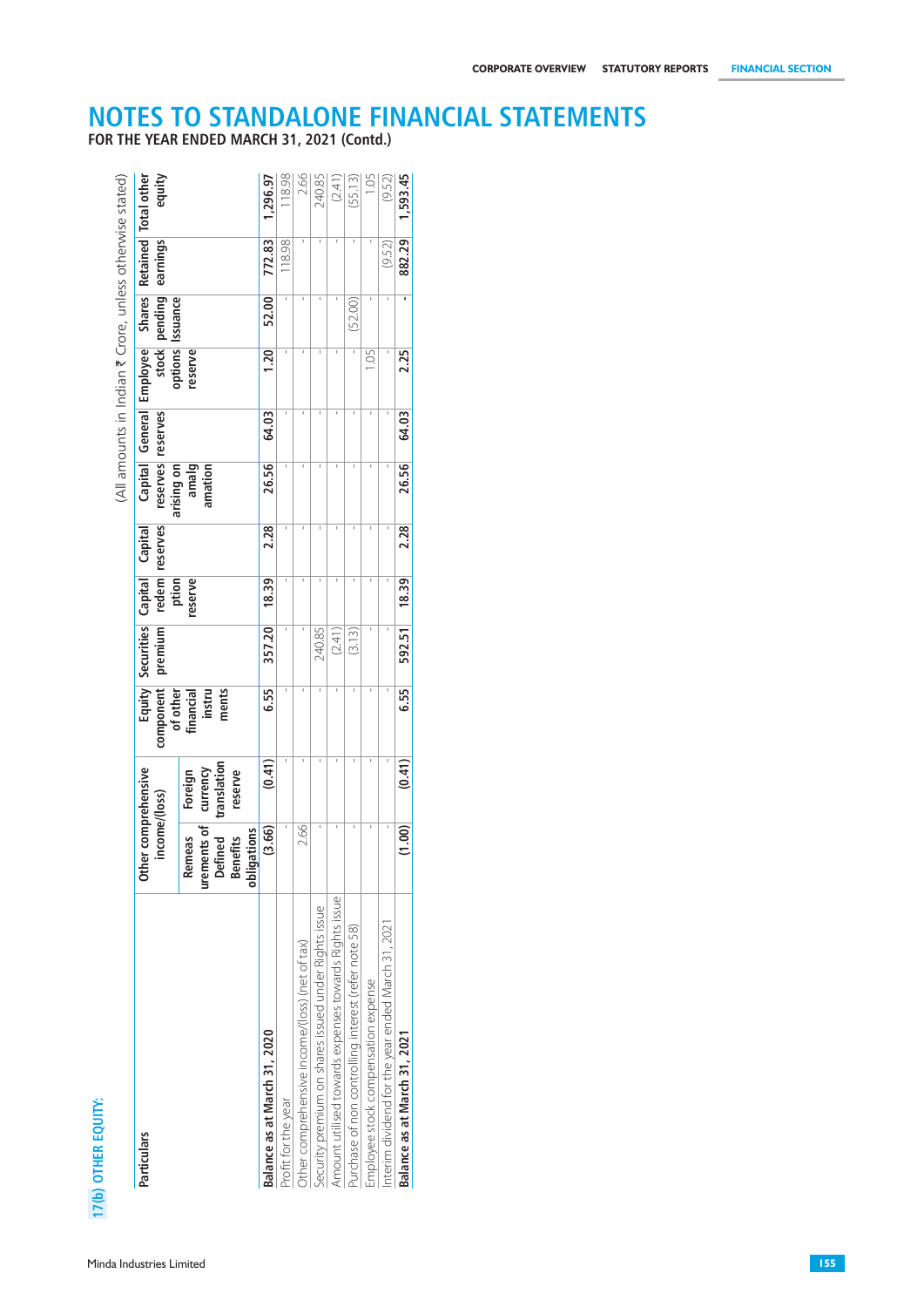

## **NOTES TO STANDALONE FINANCIAL STATEMENTS FOR THE YEAR ENDED MARCH 31, 2021 (Contd.)**

**UNO MINDA**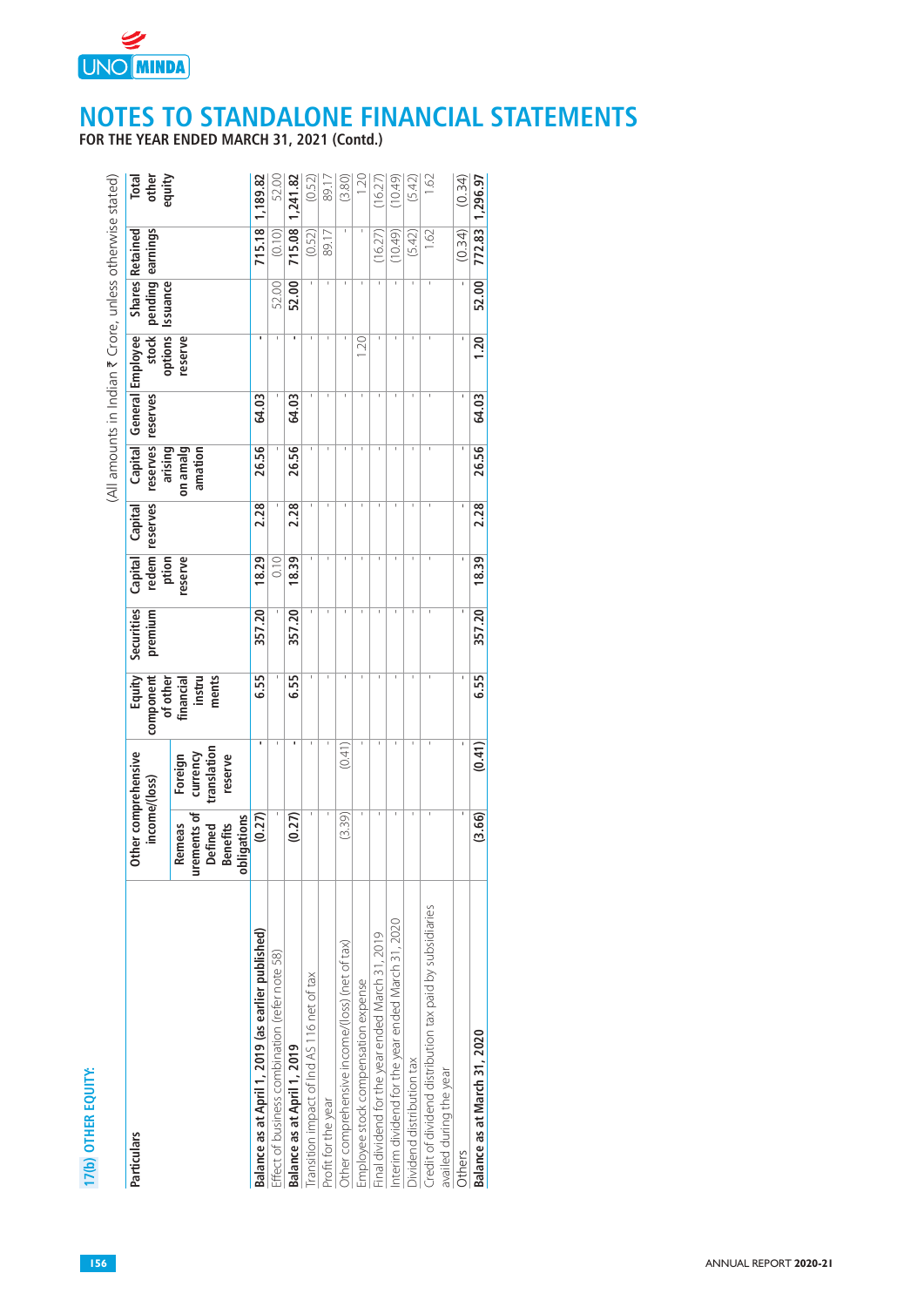**FOR THE YEAR ENDED MARCH 31, 2021 (Contd.)**

#### **17(b) OTHER EQUITY:**

#### **The Description of the nature and purpose of each reserve within other equity is as follows:**

- a) Securities premium: Securities premium is credited when shares are issued at premium. It is utilised in accordance with the provisions of the Companies Act 2013, to issue bonus shares, to provide for premium on redemption of shares or debentures, write-off equity related expenses like underwriting costs, etc.
- b) Capital redemption reserve: The capital redemption reserve is a non-distributable reserve and represents preference shares redeemed.
- c) General reserve: The Company appropriates apportion to general reserve out of profits voluntarily and the said reserve is available for payment of dividend to shareholders/ issue of bonus shares.
- d) Employee stock options reserve: The Company has share option schemes under which options to subscribe for the Company's shares have been granted to certain executives and senior employees. The reserve is used to recognise the value of equity settled stock options provided to employees, including key management personnel, as part of their remuneration. Refer to Note 48 for further details of these plans.
- e) Equity component of other financial instruments: Equity component of the other financial instruments is credited to other equity.
- f) Capital reserve arising on amalgamation

Reserve created on account of merger of subsidiaries is not available for distribution of dividend and expected to remain invested permanently.

- g) Foreign currency translation reserve: This reserve is created due to changes in historic rates and closing rates of assets and liabilities of foreign operations.
- h) Other comprehensive Income (OCI) amount pertaining to remeasurements of defined benefit liabilities/ (Asset) comprises actuarial gain & losses.
- i) Share pending issuance represents shares to be issued to a non-resident shareholder of transferor Company persuant to business combination (refer note 58)

### **17(c) DISTRIBUTION MADE**

|                                                                                                                       |                                | (All amounts in Indian ₹ Crore, unless otherwise stated |  |
|-----------------------------------------------------------------------------------------------------------------------|--------------------------------|---------------------------------------------------------|--|
| <b>Particulars</b>                                                                                                    | As at<br><b>March 31, 2021</b> | As at<br>March 31, 2020                                 |  |
| Cash dividends on equity shares declared and paid:                                                                    |                                |                                                         |  |
| Final dividend for the year ended on March 31, 2020 $\bar{\tau}$ Nil per share<br>(March 31, 2019 ₹ 0.65/- per Share) |                                | 17.04                                                   |  |
| Interim dividend for the year ended on March 31, 2021 ₹ 0.35 per share<br>(March 31, 2020 ₹ 0.40 per share)           | 9.52                           | 10.49                                                   |  |
| Dividend distribution tax on above (DDT)                                                                              |                                | 5.42                                                    |  |
|                                                                                                                       | 9.52                           | 32.95                                                   |  |
| <b>Proposed Dividends on equity shares:</b>                                                                           |                                |                                                         |  |
| Final dividend for the year ended on March 31, 2021 $\omega$ 0.50 per share<br>(March 31, 2020 $@$ ₹ Nil per share)   | 13.60                          |                                                         |  |
|                                                                                                                       | 13.60                          |                                                         |  |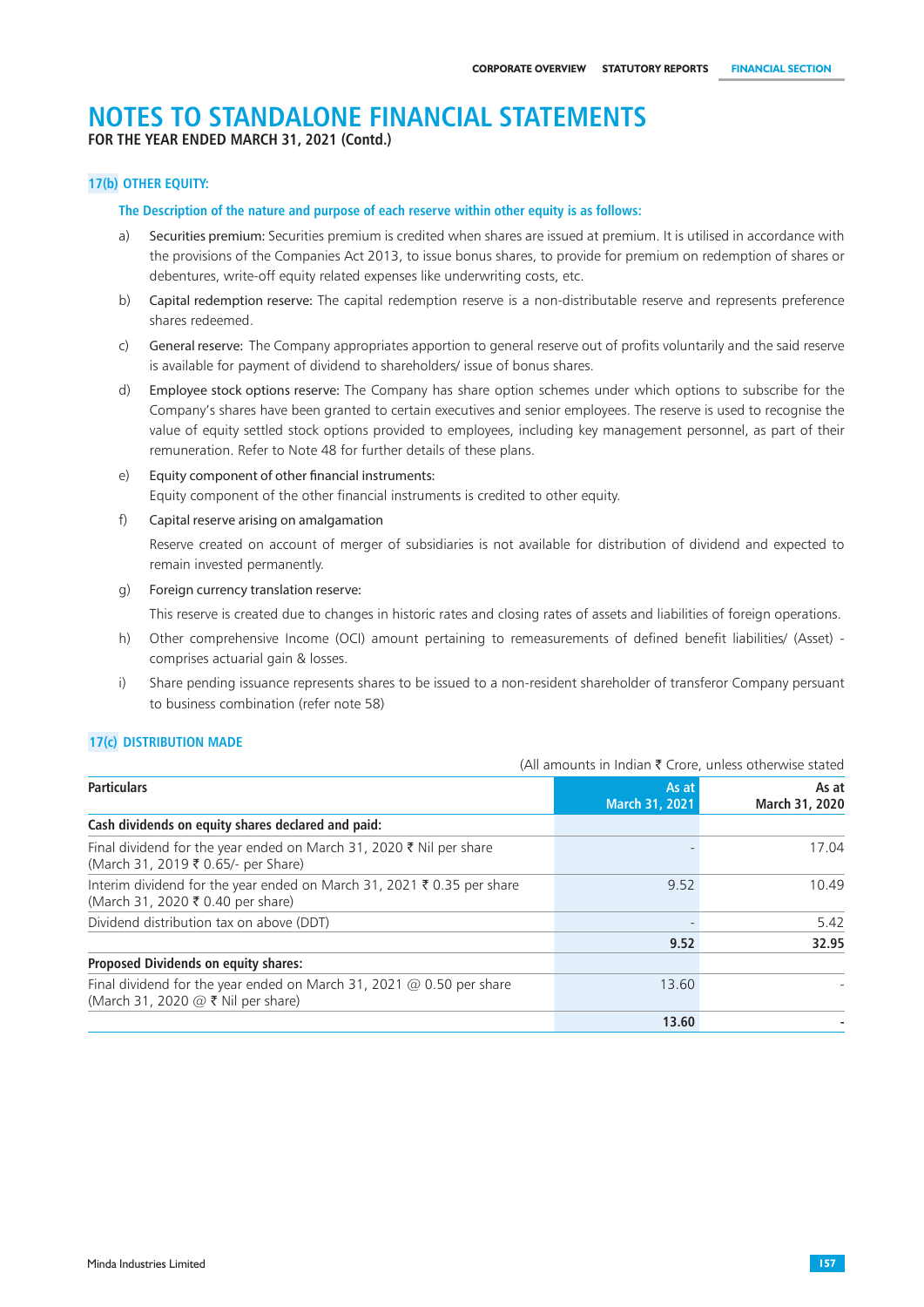

**FOR THE YEAR ENDED MARCH 31, 2021 (Contd.)**

### **18. NON-CURRENT BORROWINGS**

|                                                                  | (All amounts in Indian ₹ Crore, unless otherwise stated) |                         |  |
|------------------------------------------------------------------|----------------------------------------------------------|-------------------------|--|
| <b>Particulars</b>                                               | As at<br>March 31, 2021                                  | As at<br>March 31, 2020 |  |
| <b>Term loans</b>                                                |                                                          |                         |  |
| Secured                                                          |                                                          |                         |  |
| From banks                                                       | 404.30                                                   | 565.37                  |  |
| From others                                                      | 9.66                                                     | 26.73                   |  |
| Less: Current maturities of long term borrowings (refer note 24) | 121.50                                                   | 104.03                  |  |
|                                                                  | 292.46                                                   | 488.07                  |  |
| <b>Term loans</b>                                                |                                                          |                         |  |
| <b>Unsecured</b>                                                 |                                                          |                         |  |
| From banks                                                       | 12.00                                                    | 10.63                   |  |
| Less: Current maturities of long term borrowings (refer note 24) | 12.00                                                    | 8.64                    |  |
|                                                                  |                                                          | 1.99                    |  |
|                                                                  | 292.46                                                   | 490.06                  |  |

(All amounts in Indian  $\bar{\tau}$  Crore, unless otherwise stated)

|              | S.No Nature of security (including current<br>portion of term loan)                                                                                                                                                                                                                                                                                                         | Terms of repayment and rate of interest                                                                                                                                              | As at<br>March 31, 2021 | As at<br>March 31, 2020 |  |
|--------------|-----------------------------------------------------------------------------------------------------------------------------------------------------------------------------------------------------------------------------------------------------------------------------------------------------------------------------------------------------------------------------|--------------------------------------------------------------------------------------------------------------------------------------------------------------------------------------|-------------------------|-------------------------|--|
| $\mathbf{1}$ | Rupee term loan from HDFC Bank Total loan sanctioned amounting to<br>obtained by the Company is secured by:<br>charge on all movable property, plant and repayment in 7 equal semi-annual<br>and equipment of the Company<br>Immovable Fixed assets $\sim$ First Pari passu<br>charge on Immovable property, plant and<br>equipment of the Company. Collateral<br>Details - | ₹100 Crore having tenure of 60 Months<br>Movable Fixed assets $\sim$ First Pari passu including moratorium of 18 months<br>payable post moratorium<br>Rate of interest- HDFC 1Y MCLR | 75.00                   | 100.00                  |  |
|              | i)<br>Village Nawada, Fatehpur,<br>PO<br>Badda,<br>Sikandarpur<br>Manesar,<br>Gurgaon                                                                                                                                                                                                                                                                                       |                                                                                                                                                                                      |                         |                         |  |
|              | $\overline{ii}$<br>34-35 KM, GT Karnal Road, Village<br>Rasoi, Distt. Sonepat, Haryana                                                                                                                                                                                                                                                                                      |                                                                                                                                                                                      |                         |                         |  |
|              | Plot No ME-I and ME-II, Sector- 2A,<br>$\overline{III}$<br><b>IMT Manesar</b>                                                                                                                                                                                                                                                                                               |                                                                                                                                                                                      |                         |                         |  |
|              | Land & Bldg at Plot no. B-3, SIPCOT<br>iv)<br>Industrial Park at Pillaipakkam,<br>Vengadu Taluk, Sriperumpudur                                                                                                                                                                                                                                                              |                                                                                                                                                                                      |                         |                         |  |
|              | Plot No 5, Sector 10, Industrial Area,<br>(v)<br>IIE Pantnagar, Udham Singh Nagar,<br>Uttrakhand and                                                                                                                                                                                                                                                                        |                                                                                                                                                                                      |                         |                         |  |
|              | Plot No 5(A), Sector 10, Industrial<br>Vi)<br>Area, IIE Pantnagar, Udham Singh<br>Nagar, Uttrakhand.                                                                                                                                                                                                                                                                        |                                                                                                                                                                                      |                         |                         |  |
|              | Also, Negative Lien of                                                                                                                                                                                                                                                                                                                                                      |                                                                                                                                                                                      |                         |                         |  |
|              | i)<br>Property No. B-6, MIDC, Chakan<br>Industrial Area, Mahalunge, Taluka<br>Khed, measuring 9300 sq mt and<br>11970 sq mt                                                                                                                                                                                                                                                 |                                                                                                                                                                                      |                         |                         |  |
|              | $\overline{ii}$<br>Property No. B-1/5 MIDC, Chakan<br>Industrial Area, Mahalunge, Taluka<br>Khed, measuring 18022 sq mt.                                                                                                                                                                                                                                                    |                                                                                                                                                                                      |                         |                         |  |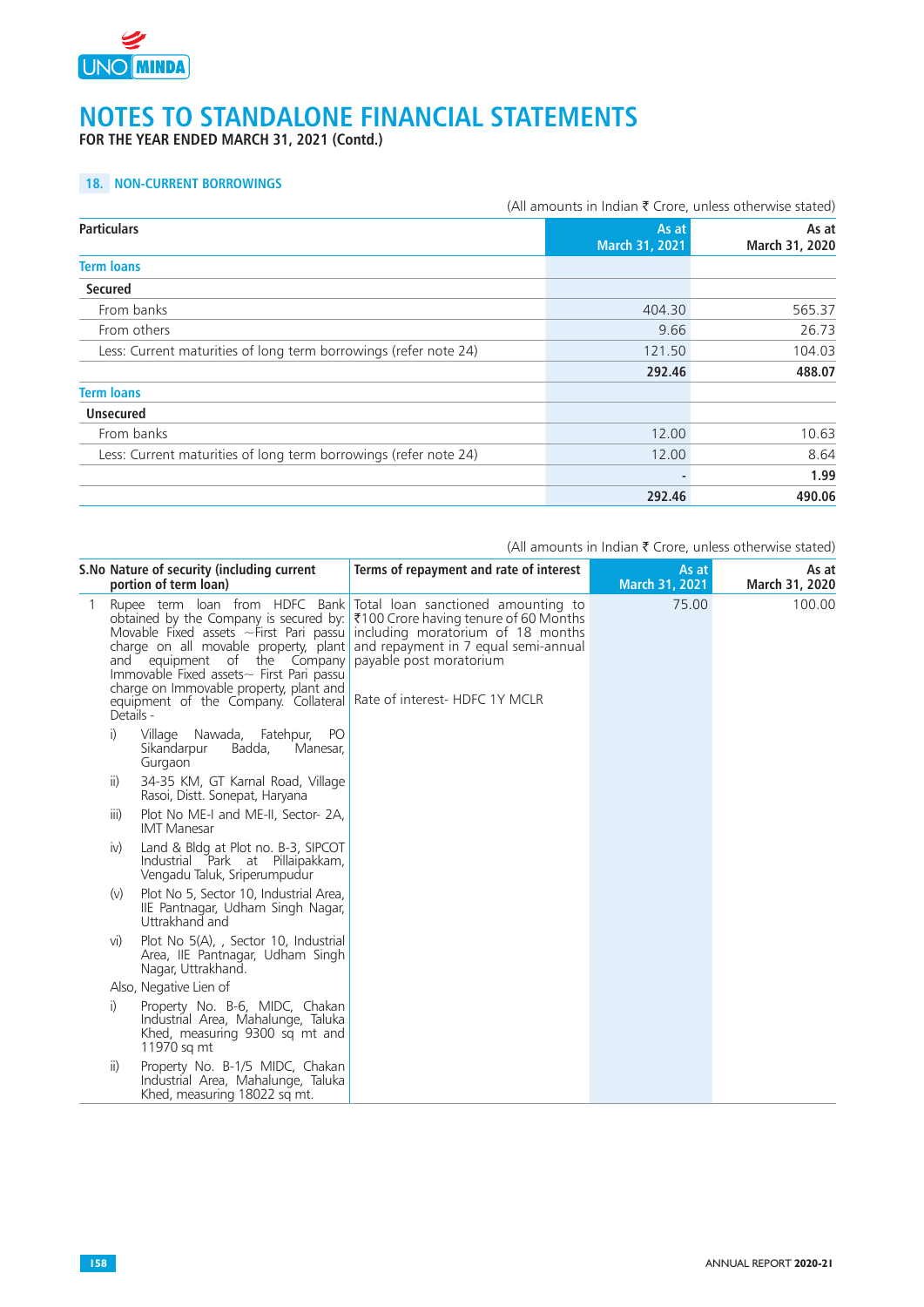|   |                 | S. No Nature of security (including current<br>portion of term loan)                                                                                                                                                                    | Terms of repayment and rate of interest                                                                                                                                                                                                                                                        | As at<br>March 31, 2021 | As at<br>March 31, 2020 |
|---|-----------------|-----------------------------------------------------------------------------------------------------------------------------------------------------------------------------------------------------------------------------------------|------------------------------------------------------------------------------------------------------------------------------------------------------------------------------------------------------------------------------------------------------------------------------------------------|-------------------------|-------------------------|
| 2 |                 | Rupee term loan from Axis Bank<br>obtained by the company is secured by:<br>First pari passu charge on the property,<br>plant and equipment of the Company<br>i.e. plant and machinery including land<br>& building as mentioned below: | Total loan sanctioned amounting to<br>₹85 Crore having tenure of 5 years<br>including moratorium of 6 months<br>and repayment in 20 equal quarterly<br>payable post moratorium                                                                                                                 |                         | 68.00                   |
|   | i)<br>ii)       | Village Nawada, Fatehpur, PO<br>Badda, Manesar,<br>Sikandarpur<br>Gurugram.<br>34-35 KM, GT Karnal Road, Village                                                                                                                        | Rate of interest- $3M MCLR + 10bps$                                                                                                                                                                                                                                                            |                         |                         |
|   | iii)            | Rasoi, Distt. Sonepat, Haryana.<br>Plot No.- 5, Sector-10, Industrial<br>Area, IIE Pant Nagar, Udham Singh                                                                                                                              |                                                                                                                                                                                                                                                                                                |                         |                         |
|   | $\mathsf{iv}$   | Nagar<br>Plot No 5(A), Sector 10, Industrial<br>Area, IIE Pantnagar, Udham Singh<br>Nagar, Uttrakhand.                                                                                                                                  |                                                                                                                                                                                                                                                                                                |                         |                         |
|   | V)              | Plot No ME-I and ME-II, Sector-<br>2A. IMT Manesar                                                                                                                                                                                      |                                                                                                                                                                                                                                                                                                |                         |                         |
|   | i)              | Negative Lien on :<br>Plot No. B-1/5, Chakan Industrial<br>Area, Nogoje, Taluka Khed, Pune                                                                                                                                              |                                                                                                                                                                                                                                                                                                |                         |                         |
|   | ii)             | B-6, MIDC Chakan Industrial Area,<br>Village Mahalunge, Taluka Khed,<br>Distt. Pune.                                                                                                                                                    |                                                                                                                                                                                                                                                                                                |                         |                         |
|   |                 | Second pari passu charge on the entire<br>current assets of the Company both<br>present and future.                                                                                                                                     |                                                                                                                                                                                                                                                                                                |                         |                         |
| 3 | below:          | External Commercial Borrowing from Total loan sanctioned<br>HSBC Bank by the Company is secured<br>Company i.e. plant and machinery<br>including land & building as mentioned                                                           | amounting<br>to USD 1 Crore having tenure of 60<br>by : First pari passu charge on the month including moratorium of 12<br>Property, Plant & Equipment of the months and repayment in 16 equal<br>quarterly payable post moratorium<br>Rate of interest- $3 \text{ M LIBOR} + 105 \text{ bps}$ | 45.94                   | 65.96                   |
|   | i)              | Village Nawada, Fatehpur, PO<br>Sikandarpur<br>Manesar,<br>Badda,<br>Gurugram.                                                                                                                                                          |                                                                                                                                                                                                                                                                                                |                         |                         |
|   | $\overline{ii}$ | 34-35 KM, GT Karnal Road, Village<br>Rasoi, Distt. Sonepat, Haryana.                                                                                                                                                                    |                                                                                                                                                                                                                                                                                                |                         |                         |
|   | iii)            | Plot No.- 5, Sector-10, Industrial<br>Area, IIE Pant Nagar, Udham Singh<br>Nagar                                                                                                                                                        |                                                                                                                                                                                                                                                                                                |                         |                         |
|   | iv)             | Plot No 5(A), Sector 10, Industrial<br>Area, IIE Pantnagar, Udham Singh<br>Nagar, Uttrakhand.                                                                                                                                           |                                                                                                                                                                                                                                                                                                |                         |                         |
|   | V)              | Plot No ME-I and ME-II, Sector-<br>2A, IMT Manesar                                                                                                                                                                                      |                                                                                                                                                                                                                                                                                                |                         |                         |
|   | vi)             | Plot no. B-3, SIPCOT Industrial Park<br>at Pillaipakkam, Vengadu Taluk,<br>Sriperumpudur                                                                                                                                                |                                                                                                                                                                                                                                                                                                |                         |                         |
|   |                 | Negative Lien on :                                                                                                                                                                                                                      |                                                                                                                                                                                                                                                                                                |                         |                         |
|   | i)              | Plot No. B-1/5, Chakan Industrial<br>Area, Nogoje, Taluka Khed, Pune                                                                                                                                                                    |                                                                                                                                                                                                                                                                                                |                         |                         |
|   | ii)             | B-6, MIDC Chakan Industrial Area,<br>Village Mahalunge, Taluka Khed,<br>Distt. Pune.                                                                                                                                                    |                                                                                                                                                                                                                                                                                                |                         |                         |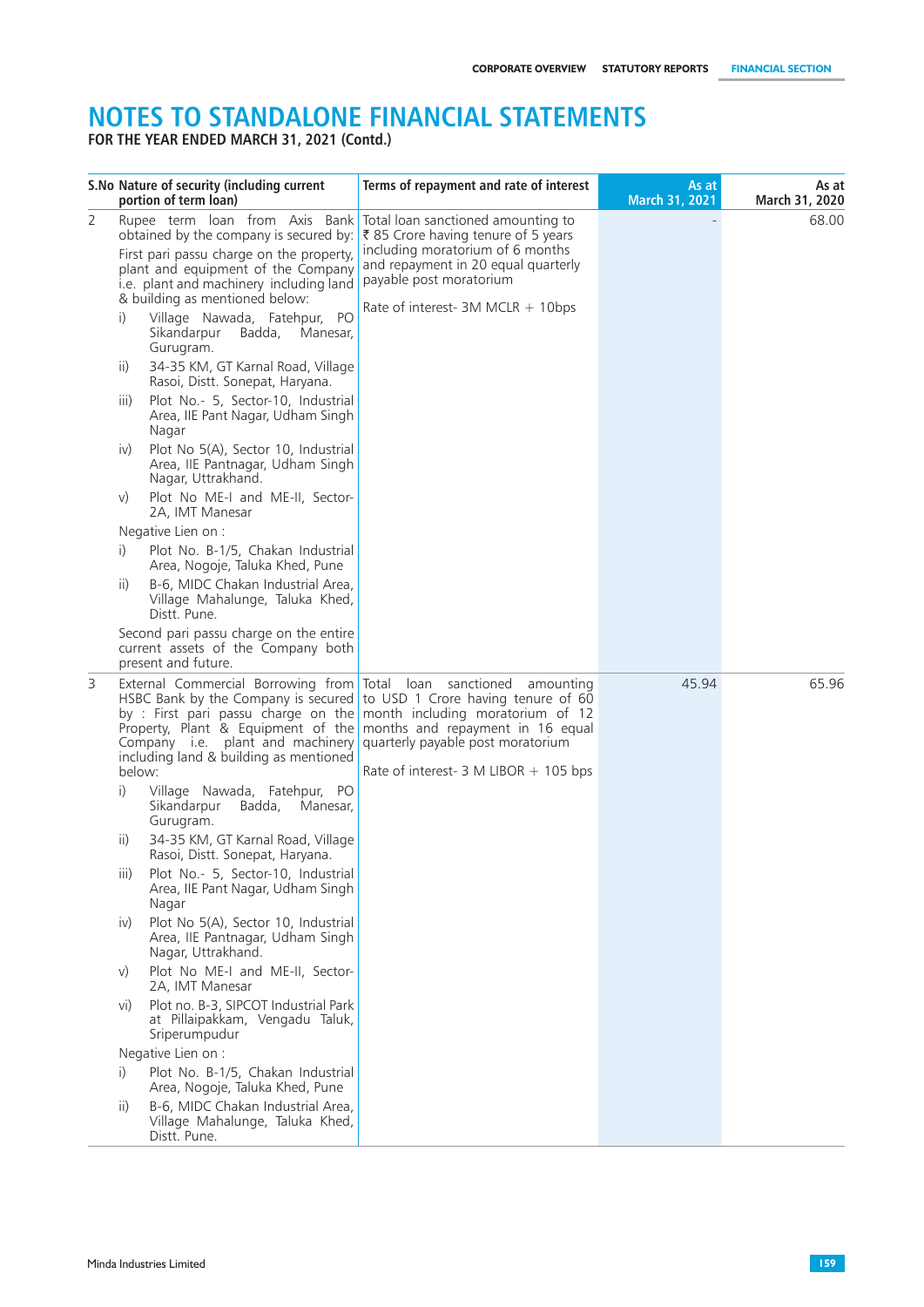

|   |                    | S. No Nature of security (including current<br>portion of term loan)                                                                                                                                                                                | Terms of repayment and rate of interest                                                                                                                                                                                       | As at<br>March 31, 2021 | As at<br>March 31, 2020 |
|---|--------------------|-----------------------------------------------------------------------------------------------------------------------------------------------------------------------------------------------------------------------------------------------------|-------------------------------------------------------------------------------------------------------------------------------------------------------------------------------------------------------------------------------|-------------------------|-------------------------|
| 4 | below:             | External Commercial Borrowing from<br>Citi Bank N.A. obtained by the Company<br>is secured by: First pari passu charge on<br>the property, plant and equipment of<br>the Company i.e. plant and machinery<br>including land & building as mentioned | Total loan sanctioned amounting to<br>USD 0.8 Crore having tenure of 5 Years<br>including moratorium of 12 months<br>and repayment in 17 equal quarterly<br>payable post moratorium<br>Rate of interest- $3$ M LIBOR + 90 bps | 32.53                   | 46.70                   |
|   | i)                 | Village Nawada, Fatehpur, PO<br>Sikandarpur<br>Badda,<br>Manesar,<br>Gurugram.                                                                                                                                                                      |                                                                                                                                                                                                                               |                         |                         |
|   | ii)                | 34-35 KM, GT Karnal Road, Village<br>Rasoi, Distt. Sonepat, Haryana.                                                                                                                                                                                |                                                                                                                                                                                                                               |                         |                         |
|   | $\overline{III}$ ) | Plot No.- 5, Sector-10, Industrial<br>Area, IIE Pant Nagar, Udham Singh<br>Nagar                                                                                                                                                                    |                                                                                                                                                                                                                               |                         |                         |
|   | $\mathsf{iv}$      | Plot No 5(A), Sector 10, Industrial<br>Area, IIE Pantnagar, Udham Singh<br>Nagar, Uttrakhand.                                                                                                                                                       |                                                                                                                                                                                                                               |                         |                         |
|   | V)                 | Plot No ME-I and ME-II, Sector-<br>2A, IMT Manesar                                                                                                                                                                                                  |                                                                                                                                                                                                                               |                         |                         |
| 5 |                    | External Commercial Borrowing from<br>HSBC Bank is secured by :                                                                                                                                                                                     | Total loan sanctioned amounting to<br>USD 1.50 Crore having tenure of 75                                                                                                                                                      | 110.26                  | 113.08                  |
|   |                    | First Parri Passu charge on entire block of<br>Movable property, plant and equipment<br>except those wherein lenders have<br>exclusive charge.                                                                                                      | month including moratorium of 15<br>months and repayment in 20 equal<br>quarterly payable post moratorium                                                                                                                     |                         |                         |
|   |                    | First Pari passu charge on Equitable<br>Mortgage at below locations:                                                                                                                                                                                | Rate of interest- 3 M LIBOR + 100 bps                                                                                                                                                                                         |                         |                         |
|   | i)                 | Village Nawada, Fatehpur, PO<br>Sikandarpur<br>Badda,<br>Manesar,<br>Gurugram.                                                                                                                                                                      |                                                                                                                                                                                                                               |                         |                         |
|   | $\overline{ii}$    | 34-35 KM, GT Karnal Road, Village<br>Rasoi, Distt. Sonepat, Haryana.                                                                                                                                                                                |                                                                                                                                                                                                                               |                         |                         |
|   | $\overline{III}$ ) | Plot No.- 5, Sector-10, Industrial<br>Area, IIE Pant Nagar, Udham Singh<br>Nagar                                                                                                                                                                    |                                                                                                                                                                                                                               |                         |                         |
|   | $\mathsf{iv}$      | Plot No 5(A), Sector 10, Industrial<br>Area, IIE Pantnagar, Udham Singh<br>Nagar, Uttrakhand.                                                                                                                                                       |                                                                                                                                                                                                                               |                         |                         |
|   | V)                 | Plot No ME-I and ME-II, Sector-<br>2A, IMT Manesar                                                                                                                                                                                                  |                                                                                                                                                                                                                               |                         |                         |
|   | vi)                | Plot no. B-3, SIPCOT Industrial Park<br>at Pillaipakkam, Vengadu Taluk,<br>Sriperumpudur                                                                                                                                                            |                                                                                                                                                                                                                               |                         |                         |
|   |                    | Negative Lien on :                                                                                                                                                                                                                                  |                                                                                                                                                                                                                               |                         |                         |
|   | i)                 | Plot No. B-1/5, Chakan Industrial<br>Area, Nogoje, Taluka Khed, Pune                                                                                                                                                                                |                                                                                                                                                                                                                               |                         |                         |
|   | ii)                | B-6, MIDC Chakan Industrial Area,<br>Village Mahalunge, Taluka Khed,<br>Distt. Pune.                                                                                                                                                                |                                                                                                                                                                                                                               |                         |                         |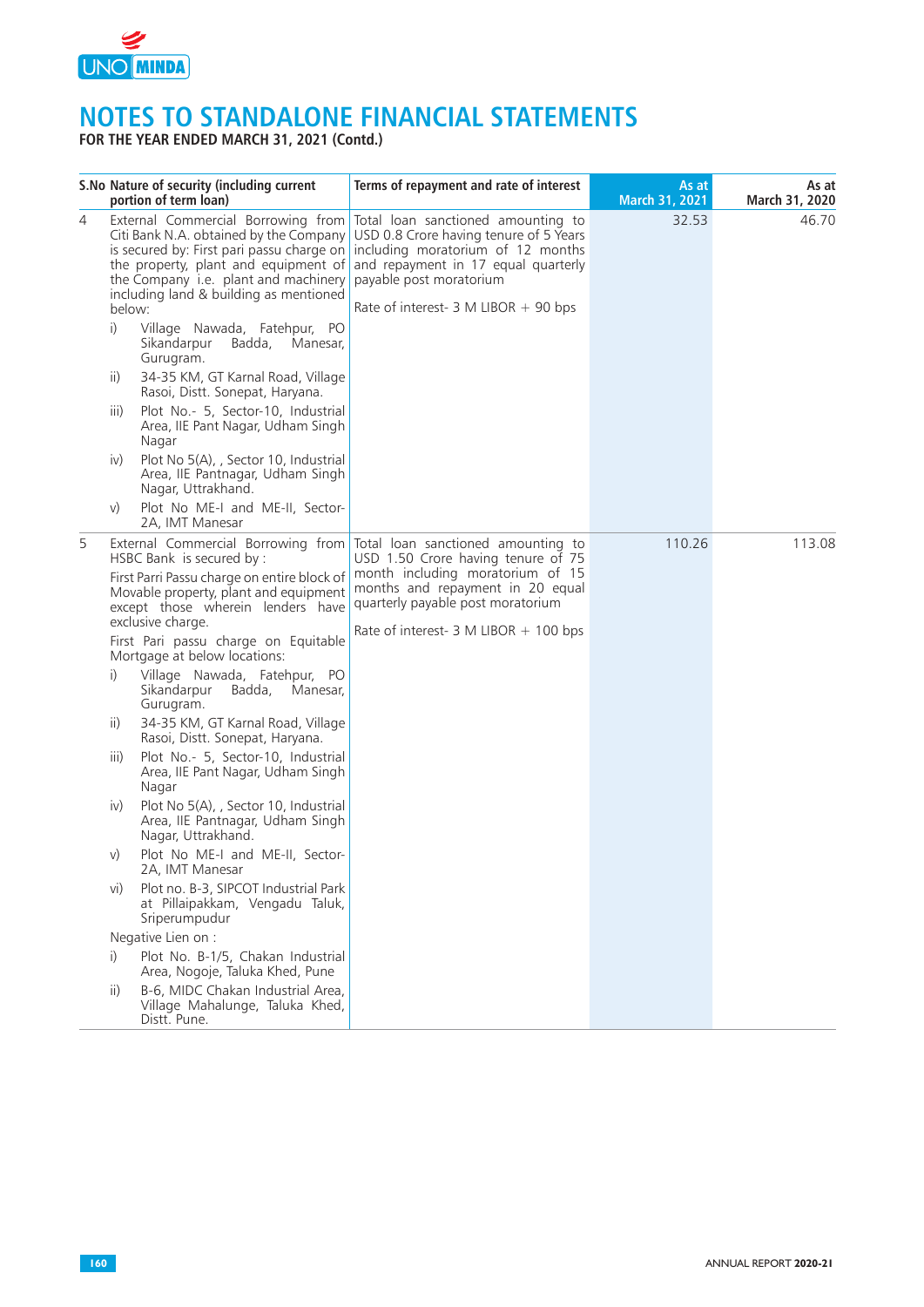|   |                 | S. No Nature of security (including current<br>portion of term loan)                                                                                                                                  | Terms of repayment and rate of interest                                                                                                                                                                                                                                 | As at<br><b>March 31, 2021</b> | As at<br>March 31, 2020 |
|---|-----------------|-------------------------------------------------------------------------------------------------------------------------------------------------------------------------------------------------------|-------------------------------------------------------------------------------------------------------------------------------------------------------------------------------------------------------------------------------------------------------------------------|--------------------------------|-------------------------|
| 6 |                 | External Commercial Borrowing from<br>Citi Bank is secured by : First pari passu<br>Company as below;                                                                                                 | Total loan sanctioned amounting to<br>USD 1.40 Crore having tenure of 5<br>charge on all movable and all immovable Years including moratorium of 18<br>property, plant and equipments of the months and repayment in 14 equal<br>quarterly installments post moratorium | 95.56                          | 105.54                  |
|   | i)              | Village Nawada, Fatehpur, PO<br>Sikandarpur<br>Badda,<br>Manesar,<br>Gurugram.                                                                                                                        | Rate of interest- $3$ M LIBOR + 75 bps                                                                                                                                                                                                                                  |                                |                         |
|   | $\overline{11}$ | 34-35 KM, GT Karnal Road, Village<br>Rasoi, Distt. Sonepat, Haryana.                                                                                                                                  |                                                                                                                                                                                                                                                                         |                                |                         |
|   | iii)            | Plot no. -5, Sector - 10, Industrial<br>Area, IIE Pant Nagar, Udham Singh<br>Nagar, Uttaranchal                                                                                                       |                                                                                                                                                                                                                                                                         |                                |                         |
|   | $\mathsf{iv}$   | Plot no. 5A, Sector - 10, Industrial<br>Area, IIE Pant Nagar, Udham Singh<br>Nagar, Uttaranchal.                                                                                                      |                                                                                                                                                                                                                                                                         |                                |                         |
|   | V)              | Plot No ME-I and ME-II, Sector 2A,<br>IMT Manesar, Gurugram.                                                                                                                                          |                                                                                                                                                                                                                                                                         |                                |                         |
|   | Vi)             | Plot no. B-3, SIPCOT Industrial Park<br>at Pillaipakkam, Vengadu Taluk,<br>Sriperumpudur                                                                                                              |                                                                                                                                                                                                                                                                         |                                |                         |
|   |                 | Negative Lien on :                                                                                                                                                                                    |                                                                                                                                                                                                                                                                         |                                |                         |
|   | i)              | Plot No. B-1/5, Chakan Industrial<br>Area, Nogoje, Taluka Khed, Pune                                                                                                                                  |                                                                                                                                                                                                                                                                         |                                |                         |
|   | $\overline{ii}$ | B-6, MIDC Chakan Industrial Area,<br>Village Mahalunge, Taluka Khed,<br>Distt.Pune.                                                                                                                   |                                                                                                                                                                                                                                                                         |                                |                         |
|   |                 | Second pari passu charge on all<br>present and future current assets of the<br>Company                                                                                                                |                                                                                                                                                                                                                                                                         |                                |                         |
| 7 |                 | obtained by the Company is secured by:<br>First pari passu charge on the property,<br>plant and equipment of the Company<br>i.e. plant and machinery including land<br>& building as mentinoed below: | Rupee term loan from Axis Bank Total loan sanctioned amounting to<br>₹ 38 Crore having tenure of 5.5 years<br>including moratorium of 18 months<br>and repayment in 16 equal quarterly<br>payable post moratorium                                                       | 30.00                          | 30.00                   |
|   | i)              | Village Nawada, Fatehpur, PO<br>Sikandarpur<br>Badda, Manesar,<br>Gurugram.                                                                                                                           | Rate of interest- $3 M MCLR + 10 bp$                                                                                                                                                                                                                                    |                                |                         |
|   | $\overline{ii}$ | 34-35 KM, GT Karnal Road, Village<br>Rasoi, Distt. Sonepat, Haryana.                                                                                                                                  |                                                                                                                                                                                                                                                                         |                                |                         |
|   | $\overline{ii}$ | Plot No.- 5, Sector-10, Industrial<br>Area, IIE Pant Nagar, Udham Singh<br>Nagar                                                                                                                      |                                                                                                                                                                                                                                                                         |                                |                         |
|   | iv)             | Plot No 5(A), Sector 10, Industrial<br>Area, IIE Pantnagar, Udham Singh<br>Nagar, Uttrakhand.                                                                                                         |                                                                                                                                                                                                                                                                         |                                |                         |
|   | V)              | Plot No ME-I and ME-II, Sector-2A,<br><b>IMT Manesar</b>                                                                                                                                              |                                                                                                                                                                                                                                                                         |                                |                         |
|   | Vi)             | Plot no. B-3, SIPCOT Industrial Park<br>at Pillaipakkam, Vengadu Taluk,<br>Sriperumpudur.                                                                                                             |                                                                                                                                                                                                                                                                         |                                |                         |
|   |                 | Negative Lien on :                                                                                                                                                                                    |                                                                                                                                                                                                                                                                         |                                |                         |
|   | i)              | Plot No. B-1/5, Chakan Industrial<br>Area, Nogoje, Taluka Khed, Pune                                                                                                                                  |                                                                                                                                                                                                                                                                         |                                |                         |
|   | ii)             | B-6, MIDC Chakan Industrial Area,<br>Village Mahalunge, Taluka Khed,<br>Distt. Pune.                                                                                                                  |                                                                                                                                                                                                                                                                         |                                |                         |
|   |                 | Second pari passu charge on the entire<br>current assets of the Company both<br>present and future.                                                                                                   |                                                                                                                                                                                                                                                                         |                                |                         |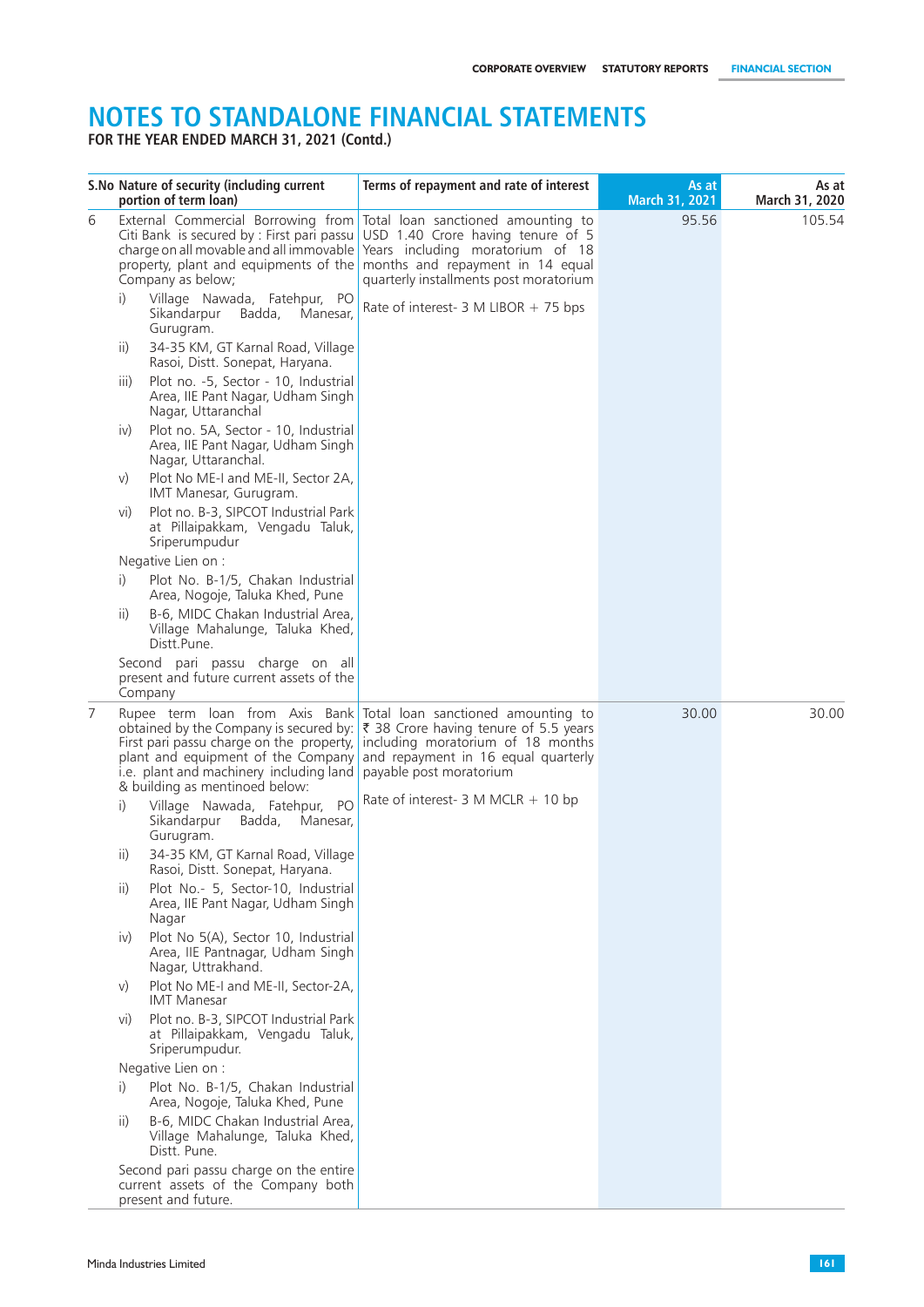

**FOR THE YEAR ENDED MARCH 31, 2021 (Contd.)**

|    | S. No Nature of security (including current<br>portion of term loan)                                                                                                                                                                                                                                                                                                                                                                   | Terms of repayment and rate of interest                                                                                                                                                                                                                                                                                                                                                                                                                                                                                 | As at<br>March 31, 2021 | As at<br>March 31, 2020 |
|----|----------------------------------------------------------------------------------------------------------------------------------------------------------------------------------------------------------------------------------------------------------------------------------------------------------------------------------------------------------------------------------------------------------------------------------------|-------------------------------------------------------------------------------------------------------------------------------------------------------------------------------------------------------------------------------------------------------------------------------------------------------------------------------------------------------------------------------------------------------------------------------------------------------------------------------------------------------------------------|-------------------------|-------------------------|
| 8  | Rupee term loan from Axis Bank is<br>secured by way of first paripassu<br>charge on present and future movable loan of $\bar{z}$ 15 Crores was availed in<br>assets of the Company (also refer note current year repayable in 24 quarterly<br>55).(Primary Security) and equitable<br>mortgage of land and building situated<br>at Chakan. (Pune),<br>Second charge by way of hypothecation<br>of entire current assets of the Company | $1 -$<br>Loan<br>Total<br>loan<br>sanctioned<br>amounting to ₹ 30 Crores of which<br>Instalments of ₹ 1.25 Crores each<br>starting after 12 months from the date<br>of first disbursement. Rate of interest :<br>MCLR $+1\%$ , currently 8.8% p.a.<br>Loan 2- Total<br>loan sanctioned<br>amounting to ₹ 22 Crores repayable<br>instalment of<br>20<br>guarterly<br>in.<br>₹ 1.10 Crores each starting after<br>6 months from the date of first<br>disbursement. Rate of interest: MCLR<br>$+1\%$ , currently 8.8% p.a. | 15.01                   | 36.09                   |
| 9  | Term loan from Bajaj Finance Limited Loan<br>obtained by the Company is secured<br>by exclusive charge by way of equitable<br>mortgage of land and building located from March 2020.<br>at Bahadurgarh (Haryana) of the<br>company                                                                                                                                                                                                     | sanctioned<br>amounting<br>to<br>₹ 28 Crores, repayable in 22 quarterly<br> instalments of ₹1.27 Crores starting<br>Rate of interest: 9% p.a.                                                                                                                                                                                                                                                                                                                                                                           | 9.66                    | 26.73                   |
| 10 | External commercial borrowings from Total loan sanctioned amounting<br>Banco Balbao Vijcaya Argentaria S.A.<br>(unsecured)                                                                                                                                                                                                                                                                                                             | to EUR 0.45 Crore, repayable in 20<br>quarterly instalments from July, 2016.<br>Rate of interest-1.79% p.a.                                                                                                                                                                                                                                                                                                                                                                                                             |                         | 10.63                   |
| 11 | Term Loan from Axis Bank (Unsecured)                                                                                                                                                                                                                                                                                                                                                                                                   | Bullet Repayment after 1 years from<br>date of respective drawdowns.<br>Repo Rate $+$ Spread 0.75%                                                                                                                                                                                                                                                                                                                                                                                                                      | 12.00                   |                         |
|    | <b>Total</b>                                                                                                                                                                                                                                                                                                                                                                                                                           |                                                                                                                                                                                                                                                                                                                                                                                                                                                                                                                         | 425.96                  | 602.73                  |

## **19. OTHER NON CURRENT FINANCIAL LIABILITIES**

|                                                                          | (All amounts in Indian ₹ Crore, unless otherwise stated) |                         |
|--------------------------------------------------------------------------|----------------------------------------------------------|-------------------------|
| <b>Particulars</b>                                                       | As at<br>March 31, 2021                                  | As at<br>March 31, 2020 |
| Deferred government grant                                                | 21.05                                                    | 18.35                   |
| Deferred payment liabilities                                             |                                                          |                         |
| - Deferred liability (unsecured)                                         | 5.55                                                     | 5.55                    |
| - Less: Current maturities of deferred payment liability (refer note 24) | 3.85                                                     | 3.06                    |
|                                                                          | 1.70                                                     | 2.49                    |
| Others                                                                   | 6.34                                                     | 0.02                    |
|                                                                          | 29.09                                                    | 20.86                   |

(All amounts in Indian  $\bar{\tau}$  Crore, unless otherwise stated)

| <b>Particulars</b>                                                                                                                                                                                                                    | Terms of repayment and rate of interest | As at<br>March 31, 2021 | As at<br>March 31, 2020 |
|---------------------------------------------------------------------------------------------------------------------------------------------------------------------------------------------------------------------------------------|-----------------------------------------|-------------------------|-------------------------|
| Deferred payment credit from HSIIDC Repayable in 10 half yearly instalment of<br>(Haryana State Industrial and Infrastructure $\bar{\zeta}$ 0.55 crore.<br>Development Corporation Ltd.) by the Rate of interest-12% p.a.<br>Company. |                                         | 5.55                    | 5.55                    |
| <b>Total</b>                                                                                                                                                                                                                          |                                         | 5.55                    | 5.55                    |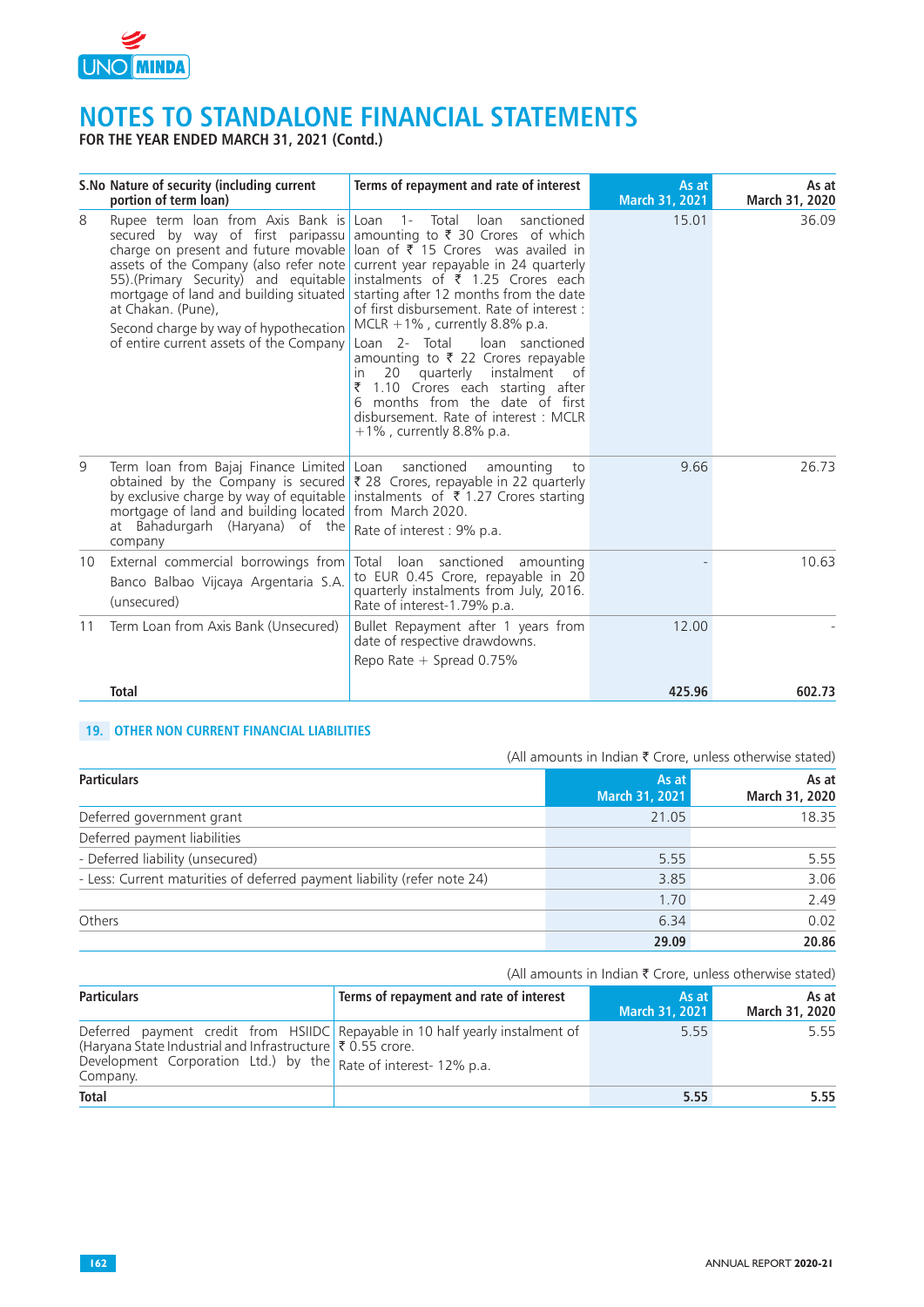**FOR THE YEAR ENDED MARCH 31, 2021 (Contd.)**

### **20. LONG-TERM PROVISIONS**

|                                        |                         | (All amounts in Indian ₹ Crore, unless otherwise stated) |  |  |
|----------------------------------------|-------------------------|----------------------------------------------------------|--|--|
| <b>Particulars</b>                     | As at<br>March 31, 2021 | As at<br>March 31, 2020                                  |  |  |
| Provision for employee benefits        |                         |                                                          |  |  |
| Gratuity (refer note 43)               | 45.47                   | 43.51                                                    |  |  |
| Compensated absences                   | 17.02                   | 14.09                                                    |  |  |
|                                        | 62.49                   | 57.60                                                    |  |  |
| <b>Others</b>                          |                         |                                                          |  |  |
| Provision for warranty (refer note 46) | 0.95                    | 0.77                                                     |  |  |
| Provision for Pension (refer note 43)  | 4.01                    | 4.03                                                     |  |  |
|                                        | 67.45                   | 62.40                                                    |  |  |

## **21. DEFERRED TAX LIABILITIES (NET)**

|                                                                                                                                        |                         | (All amounts in Indian ₹ Crore, unless otherwise stated) |  |
|----------------------------------------------------------------------------------------------------------------------------------------|-------------------------|----------------------------------------------------------|--|
| <b>Particulars</b>                                                                                                                     | As at<br>March 31, 2021 | As at<br>March 31, 2020                                  |  |
| <b>Deferred tax liabilities</b>                                                                                                        |                         |                                                          |  |
| Differences between written down value of Property, plant & equipment and<br>intangible assets as per Companies Act and Income Tax Act | 79.78                   | 73.27                                                    |  |
|                                                                                                                                        | 79.78                   | 73.27                                                    |  |
| Deferred tax assets                                                                                                                    |                         |                                                          |  |
| Provision for employee benefits                                                                                                        | 33.54                   | 28.35                                                    |  |
| Others                                                                                                                                 | 14.83                   | 19.70                                                    |  |
|                                                                                                                                        | 48.37                   | 48.05                                                    |  |
| Total (A)                                                                                                                              | 31.41                   | 25.22                                                    |  |
| - MAT credit entitlement (B)                                                                                                           | 13.54                   | 15.28                                                    |  |
| Deferred tax assets/ (liabilities)- Net (A-B)                                                                                          | 17.87                   | 9.94                                                     |  |

#### **Movement in deferred tax assets / (liabilities)**

(All amounts in Indian  $\bar{\tau}$  Crore, unless otherwise stated)

| <b>Particulars</b>                             | Property, plant &<br>equipments and<br>intangible assets | <b>Provision for</b><br>employee<br><b>benefits</b> | <b>Others</b> | <b>MAT</b> credit<br>entitlement | <b>Total</b> |
|------------------------------------------------|----------------------------------------------------------|-----------------------------------------------------|---------------|----------------------------------|--------------|
| As at April 01, 2019 (as earlier published)    | (33.72)                                                  | 22.01                                               | 2.11          | 18.33                            | 8.73         |
| Effect of business combination (refer note 58) | (25.24)                                                  | 1.42                                                | 1.25          | 3.28                             | (19.29)      |
| As at 01 April 01, 2019                        | (58.96)                                                  | 23.43                                               | 3.36          | 21.61                            | (10.56)      |
| (Charged)/credited:                            |                                                          |                                                     |               |                                  |              |
| to statement of profit or loss                 | (14.31)                                                  | 2.61                                                | 15.52         | (1.73)                           | 2.09         |
| to other comprehensive income                  |                                                          | 2.31                                                |               |                                  | 2.31         |
| Utilisation                                    |                                                          |                                                     |               | (4.77)                           | (4.77)       |
| Others                                         |                                                          | ٠                                                   | 0.82          | 0.17                             | 0.99         |
| As at March 31, 2020                           | (73.27)                                                  | 28.35                                               | 19.70         | 15.28                            | (9.94)       |
| (Charged)/credited:                            |                                                          |                                                     |               |                                  |              |
| to statement of profit or loss                 | (6.51)                                                   | 6.48                                                | (4.87)        | (11.84)                          | (16.74)      |
| to other comprehensive income                  |                                                          | (1.29)                                              |               |                                  | (1.29)       |
| Utilisation                                    |                                                          |                                                     |               |                                  |              |
| <b>Others</b>                                  |                                                          |                                                     |               | 10.10                            | 10.10        |
| As at March 31, 2021                           | (79.78)                                                  | 33.54                                               | 14.83         | 13.54                            | (17.87)      |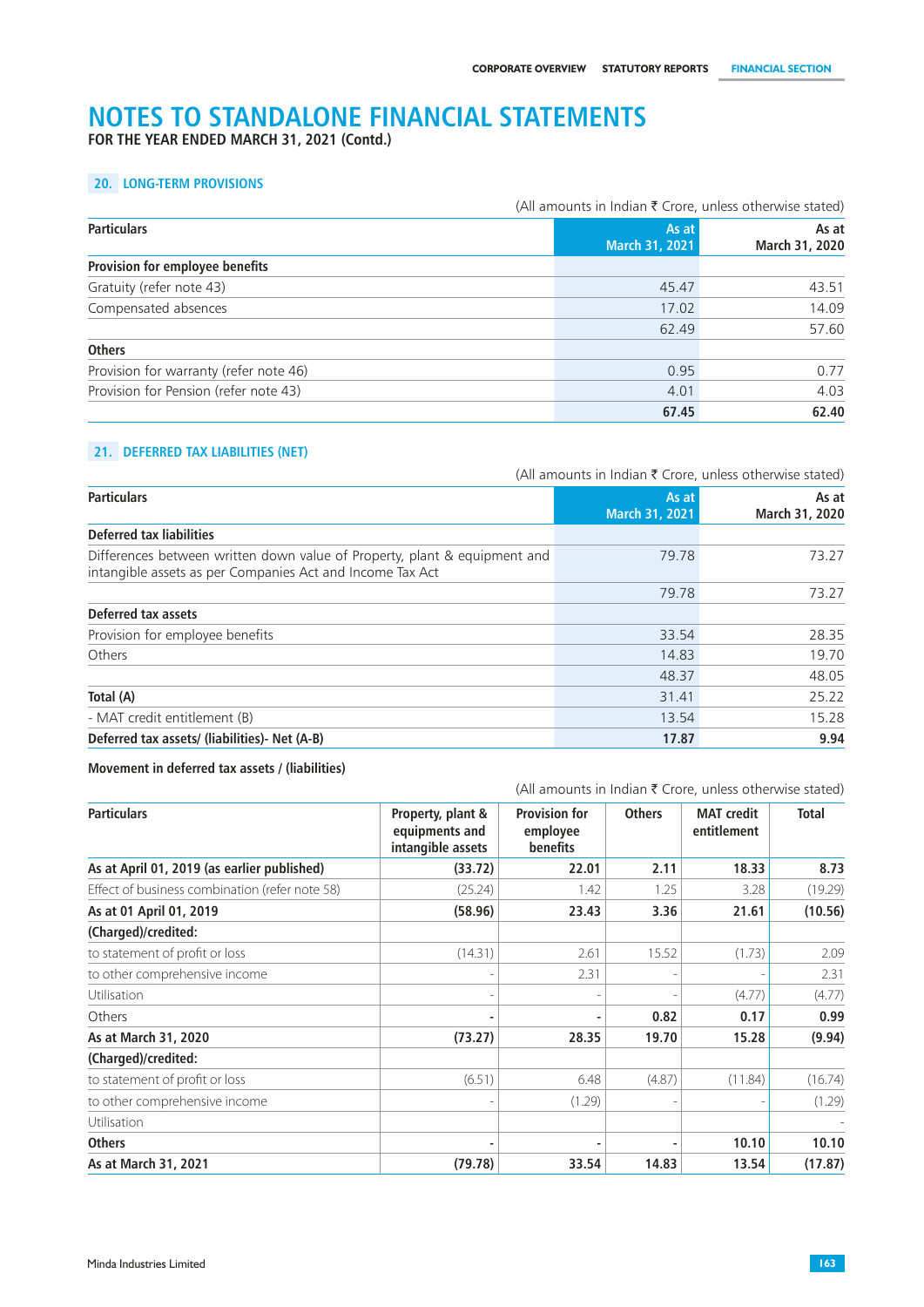

**FOR THE YEAR ENDED MARCH 31, 2021 (Contd.)**

### **22. SHORT-TERM BORROWINGS**

|                                                                 | (All amounts in Indian ₹ Crore, unless otherwise stated) |        |
|-----------------------------------------------------------------|----------------------------------------------------------|--------|
| <b>Particulars</b><br>As at<br>March 31, 2021<br>March 31, 2020 |                                                          |        |
| Loans repayable on demand                                       |                                                          |        |
| from banks (secured)*                                           | 81.96                                                    | 87.36  |
| from banks (unsecured)**                                        | 71.90                                                    | 6.06   |
| from others (unsecured)***                                      | 68.00                                                    | 35.00  |
|                                                                 | 221.86                                                   | 128.42 |

|                | S. No Bank Name (facility) Nature of security                                                                                                                                                                                                                                                                                                                                                                                                                                                                                                                                                                                                                                                                                                                                                                                                                                                                                                               | As at<br>March 31, 2021 | As at<br>March 31, 2020 |
|----------------|-------------------------------------------------------------------------------------------------------------------------------------------------------------------------------------------------------------------------------------------------------------------------------------------------------------------------------------------------------------------------------------------------------------------------------------------------------------------------------------------------------------------------------------------------------------------------------------------------------------------------------------------------------------------------------------------------------------------------------------------------------------------------------------------------------------------------------------------------------------------------------------------------------------------------------------------------------------|-------------------------|-------------------------|
|                | *Secured loan from Banks:                                                                                                                                                                                                                                                                                                                                                                                                                                                                                                                                                                                                                                                                                                                                                                                                                                                                                                                                   |                         |                         |
| 1              | "HDFC Bank (Cash Credit) is secured by:<br>First pari passu charge by way of hypothecation of entire current assets of the<br>Company, both present and future.<br>Second pari passu charge on property, plant and equipment of the Company as<br>per detailed below:<br>34-35 K.M. G.T. Karnal Road, Rasoi, Sonipat<br>a)<br>Immovable property at village Nawada Fatehpur, Manesar, Gurugram<br>b)<br>Plot no. 5, Sector - 10, Industrial Area, IIE Pant Nagar, Udham Singh<br>$\mathsf{C}$<br>Nagar, Uttaranchal.<br>Plot no. 5A, Sector - 10, Industrial Area, IIE Pant Nagar, Udham Singh<br>d)<br>Nagar, Uttaranchal.<br>Plot No ME-I and ME-II, Sector 2A, IMT Manesar, Gurugram.<br>e)<br>Negative lien on the following properties:<br>Property at B-6, MIDC, Chakan Industrial Area, Village mahalunge, Taluka<br>a)<br>Khed, Distt. Pune.<br>Property at B-1/5, MIDC Chakan Industrial Area, Village Nagoje, Taluka-<br>b)<br>Khed, Distt. Pune. | 33.25                   | 31.24                   |
| $\overline{2}$ | Citibank (Cash Credit) is secured by:<br>First pari passu charge by way of hypothecation of entire current assets of the<br>Company, both present and future.<br>Second pari passu charge on property, plant and equipment of the Company as<br>per detailed below:<br>34-35 K.M. G.T. Karnal Road, Rasoi, Sonipat<br>a)<br>Immovable property at village Nawada Fatehpur, Manesar, Gurugram<br>b)<br>Plot no. 5, Sector - 10, Industrial Area, IIE Pant Nagar, Udham Singh<br>$\mathsf{C}$<br>Nagar, Uttaranchal.<br>Plot no. 5A, Sector - 10, Industrial Area, IIE Pant Nagar, Udham Singh<br>d)<br>Nagar, Uttaranchal.<br>Plot No ME-I and ME-II, Sector 2A, IMT Manesar, Gurugram.<br>e)<br>Negative lien on the following properties:<br>Property at B-6, MIDC, Chakan Industrial Area, Village mahalunge, Taluka<br>a)<br>Khed, Distt. Pune.<br>b)<br>Property at B-1/5, MIDC Chakan Industrial Area, Village Nagoje, Taluka-<br>Khed, Distt. Pune.   | 14.00                   |                         |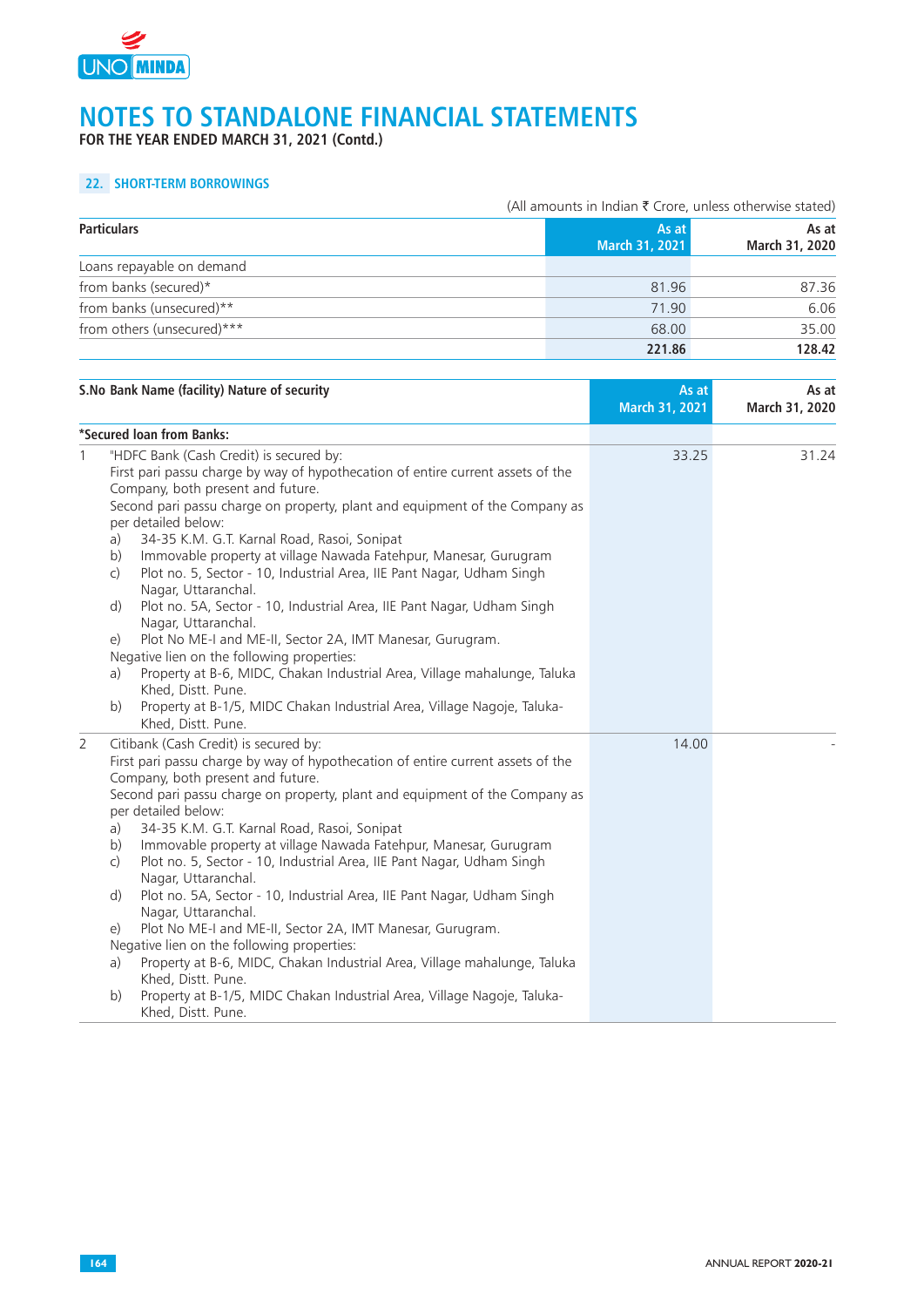|   |              | S.No Bank Name (facility) Nature of security                                                                                                                                                                                                                                       | As at<br>March 31, 2021 | As at<br>March 31, 2020 |
|---|--------------|------------------------------------------------------------------------------------------------------------------------------------------------------------------------------------------------------------------------------------------------------------------------------------|-------------------------|-------------------------|
| 3 |              | State Bank of India (Cash Credit) is secured by:<br>First pari passu charge by way of hypothecation of entire current assets of the<br>Company, both present and future.<br>Second pari passu charge on property, plant and equipment of the Company as<br>per detailed below:     | 10.70                   | 24.84                   |
|   | a)           | 34-35 K.M. G.T. Karnal Road, Rasoi, Sonipat                                                                                                                                                                                                                                        |                         |                         |
|   | b)           | Immovable property at village Nawada Fatehpur, Manesar, Gurugram                                                                                                                                                                                                                   |                         |                         |
|   | $\mathsf{C}$ | Plot no. 5, Sector - 10, Industrial Area, IIE Pant Nagar, Udham Singh Nagar,<br>Uttaranchal.                                                                                                                                                                                       |                         |                         |
|   | d)           | Plot no. 5A, Sector - 10, Industrial Area, IIE Pant Nagar, Udham Singh<br>Nagar, Uttaranchal.                                                                                                                                                                                      |                         |                         |
|   | e)           | Plot No ME-I and ME-II, Sector 2A, IMT Manesar, Gurugram.<br>Negative lien on the following properties:                                                                                                                                                                            |                         |                         |
|   | a)           | Property at B-6, MIDC, Chakan Industrial Area, Village mahalunge, Taluka<br>Khed, Distt. Pune.                                                                                                                                                                                     |                         |                         |
|   | b)           | Property at B-1/5, MIDC Chakan Industrial Area, Village Nagoje, Taluka-<br>Khed, Distt. Pune.                                                                                                                                                                                      |                         |                         |
| 4 |              | Canara Bank (Cash Credit) is secured by:<br>First pari passu charge by way of hypothecation of entire current assets of the<br>Company, both present and future.<br>Second pari passu charge on property, plant and equipment of the Company as<br>per detailed below:             | 6.25                    | 4.54                    |
|   | a)           | 34-35 K.M. G.T. Karnal Road, Rasoi, Sonipat                                                                                                                                                                                                                                        |                         |                         |
|   | b)           | Immovable property at village Nawada Fatehpur, Manesar, Gurugram                                                                                                                                                                                                                   |                         |                         |
|   | $\mathsf{C}$ | Plot no. 5, Sector - 10, Industrial Area, IIE Pant Nagar, Udham Singh<br>Nagar, Uttaranchal.                                                                                                                                                                                       |                         |                         |
|   | d)           | Plot no. 5A, Sector - 10, Industrial Area, IIE Pant Nagar, Udham Singh<br>Nagar, Uttaranchal.                                                                                                                                                                                      |                         |                         |
|   | e)           | Plot No ME-I and ME-II, Sector 2A, IMT Manesar, Gurugram.<br>Negative lien on the following properties:                                                                                                                                                                            |                         |                         |
|   | a)           | Property at B-6, MIDC, Chakan Industrial Area, Village mahalunge, Taluka<br>Khed, Distt. Pune.                                                                                                                                                                                     |                         |                         |
|   | b)           | Property at B-1/5, MIDC Chakan Industrial Area, Village Nagoje,<br>Taluka-Khed, Distt. Pune.                                                                                                                                                                                       |                         |                         |
|   |              | Standard Chartered Bank (Cash Credit) is secured by:<br>First pari passu charge by way of hypothecation of entire current assets of the<br>Company, both present and future.<br>Second pari passu charge on property, plant and equipment of the Company as<br>per detailed below: | 12.00                   | 0.50                    |
|   | a)           | 34-35 K.M. G.T. Karnal Road, Rasoi, Sonipat                                                                                                                                                                                                                                        |                         |                         |
|   | b)           | Immovable property at village Nawada Fatehpur, Manesar, Gurugram                                                                                                                                                                                                                   |                         |                         |
|   | $\mathsf{C}$ | Plot no. 5, Sector - 10, Industrial Area, IIE Pant Nagar, Udham Singh<br>Nagar, Uttaranchal.                                                                                                                                                                                       |                         |                         |
|   | d)           | Plot no. 5A, Sector - 10, Industrial Area, IIE Pant Nagar, Udham Singh<br>Nagar, Uttaranchal.                                                                                                                                                                                      |                         |                         |
|   | e)           | Plot No ME-I and ME-II, Sector 2A, IMT Manesar, Gurugram.<br>Negative lien on the following properties:                                                                                                                                                                            |                         |                         |
|   | f)           | Property at B-6, MIDC, Chakan Industrial Area, Village mahalunge, Taluka<br>Khed, Distt. Pune.                                                                                                                                                                                     |                         |                         |
|   | g)           | Property at B-1/5, MIDC Chakan Industrial Area, Village Nagoje,<br>Taluka-Khed, Distt. Pune.                                                                                                                                                                                       |                         |                         |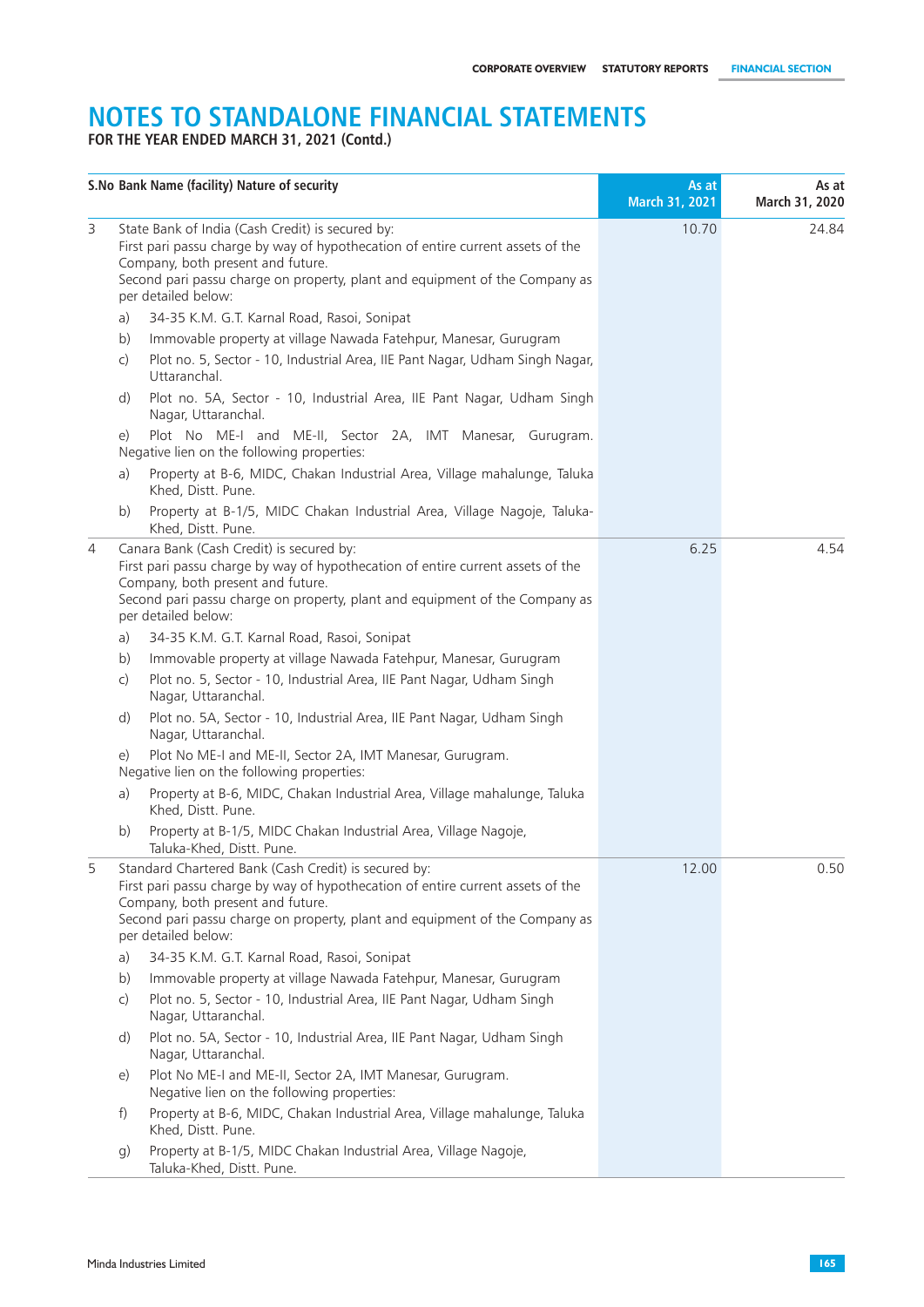

**FOR THE YEAR ENDED MARCH 31, 2021 (Contd.)**

|                |              | S. No Bank Name (facility) Nature of security                                                                                                                                                                                                                                                                                                                                                                      | As at<br>March 31, 2021 | As at<br>March 31, 2020 |
|----------------|--------------|--------------------------------------------------------------------------------------------------------------------------------------------------------------------------------------------------------------------------------------------------------------------------------------------------------------------------------------------------------------------------------------------------------------------|-------------------------|-------------------------|
| 6              |              | Axis Bank rate of interest: MCLR (3M) + 100 bps i.e. 9.50% pa.- obtained by the<br>Company is secured by:                                                                                                                                                                                                                                                                                                          |                         | 3.70                    |
|                | a)           | First charge by the way of hypothecation on the entire current assets of the<br>Company (Bawal & Hosur) both present & future.                                                                                                                                                                                                                                                                                     |                         |                         |
|                | b)           | First charge by the way of hypothecation on the entire moveable fixed<br>assets of the Company (Bawal & Hosur) both present & future.                                                                                                                                                                                                                                                                              |                         |                         |
|                | $\mathsf{C}$ | Equitable mortgage on land and building both present & future of Hosur<br>Plant situated at Upparapalli, Mathagondapalli, thally Road, Hosur,<br>Tamilnadu.India.                                                                                                                                                                                                                                                  |                         |                         |
|                | d)           | Equitable mortgage on land and building both present & future of Bawal<br>Plant situated at 323, Phase II/IV, Sector-3, Industrial Growth Centre, Bawal<br>Distt. Rewari, Haryana, India.                                                                                                                                                                                                                          |                         |                         |
|                | e)           | Hypothecation on all movable fixed assets (except vehicles) of the borrower<br>both present & future. Further secured by way of hypothecation on<br>borrower's entire stocks of raw materials, semi-finished and finished<br>goods, consumable, stores and spares and such other movables including<br>book-debts, bills whether documentary or clean, outstanding monies,<br>receivables both present and future. |                         |                         |
| $\overline{7}$ |              | Working capital and PCFC credit from Citi Bank N.A. is secured by                                                                                                                                                                                                                                                                                                                                                  |                         | 7.79                    |
|                | ₹ Nil. $)$   | Exclusive charge on all present and future stock and book debts of the Company.<br>(PCFC Loan in foreign currency ₹ Nil., Working capital loan Nil, Buyers credit                                                                                                                                                                                                                                                  |                         |                         |
|                |              | (March 31, 2020- PCFC Loan in foreign currency ₹ 4.60 crores., Working capital<br>loan ₹ Nil, Buyers credit ₹. 3.19 crore.)                                                                                                                                                                                                                                                                                        |                         |                         |
| 8              |              | Working Capital Demand Loan                                                                                                                                                                                                                                                                                                                                                                                        |                         | 14.75                   |
|                |              | Secured by a First Charge on entire current assets of the company, both present<br>and future                                                                                                                                                                                                                                                                                                                      |                         |                         |
|                |              | Primary security (for CC): First charge (hypothecation) on all the current assets<br>of the company including stock, work-in -progress, book debt (both current and<br>non-current), both present and future.                                                                                                                                                                                                      |                         |                         |
| 9              |              | Short term loan from HDFC Bank obtained by the company                                                                                                                                                                                                                                                                                                                                                             | 5.76                    |                         |
|                |              | Includes obligation against bills discounted and remaining unpaid as at year end                                                                                                                                                                                                                                                                                                                                   |                         |                         |
|                |              | **Unsecured Loan from Banks                                                                                                                                                                                                                                                                                                                                                                                        |                         |                         |
| $\mathbf{1}$   |              | Working capital loan from Kotak Mahindra Bank is repayable maximum within<br>90 days                                                                                                                                                                                                                                                                                                                               | 9.50                    |                         |
| 2              |              | Commercial Paper from Kotak Mahindra Bank                                                                                                                                                                                                                                                                                                                                                                          | 50.00                   |                         |
| 3              |              | Packing Credit loan from HDFC Bank                                                                                                                                                                                                                                                                                                                                                                                 | 12.40                   | 6.06                    |
|                |              | ***Unsecured Loan from Others                                                                                                                                                                                                                                                                                                                                                                                      |                         |                         |
| $\mathbf{1}$   |              | Working capital loan from Bajaj Finance Limited is repayable maximum within<br>60-180 days.                                                                                                                                                                                                                                                                                                                        | 68.00                   | 35.00                   |
|                | <b>Total</b> |                                                                                                                                                                                                                                                                                                                                                                                                                    | 221.86                  | 128.42                  |

### **23. TRADE PAYABLES**

(All amounts in Indian  $\bar{\tau}$  Crore, unless otherwise stated)

|     | <b>Particulars</b>                                                                     | As at<br>March 31, 2021 | As at<br>March 31, 2020 |
|-----|----------------------------------------------------------------------------------------|-------------------------|-------------------------|
|     | Trade payables                                                                         |                         |                         |
| (a) | Total outstanding dues of micro enterprises and small enterprises (refer<br>note $45)$ | 142.38                  | 80.20                   |
| (b) | Total outstanding dues of creditors other than micro and small enterprises*            | 637.90                  | 630.96                  |
|     |                                                                                        | 780.28                  | 711.16                  |

The Company's exposure to currency and liquidity risks related to the above financial liabilities is disclosed in Note 50.

\* Includes Acceptances amounting to  $\bar{\tau}$  Nil (previous year  $\bar{\tau}$  5.88 Crore)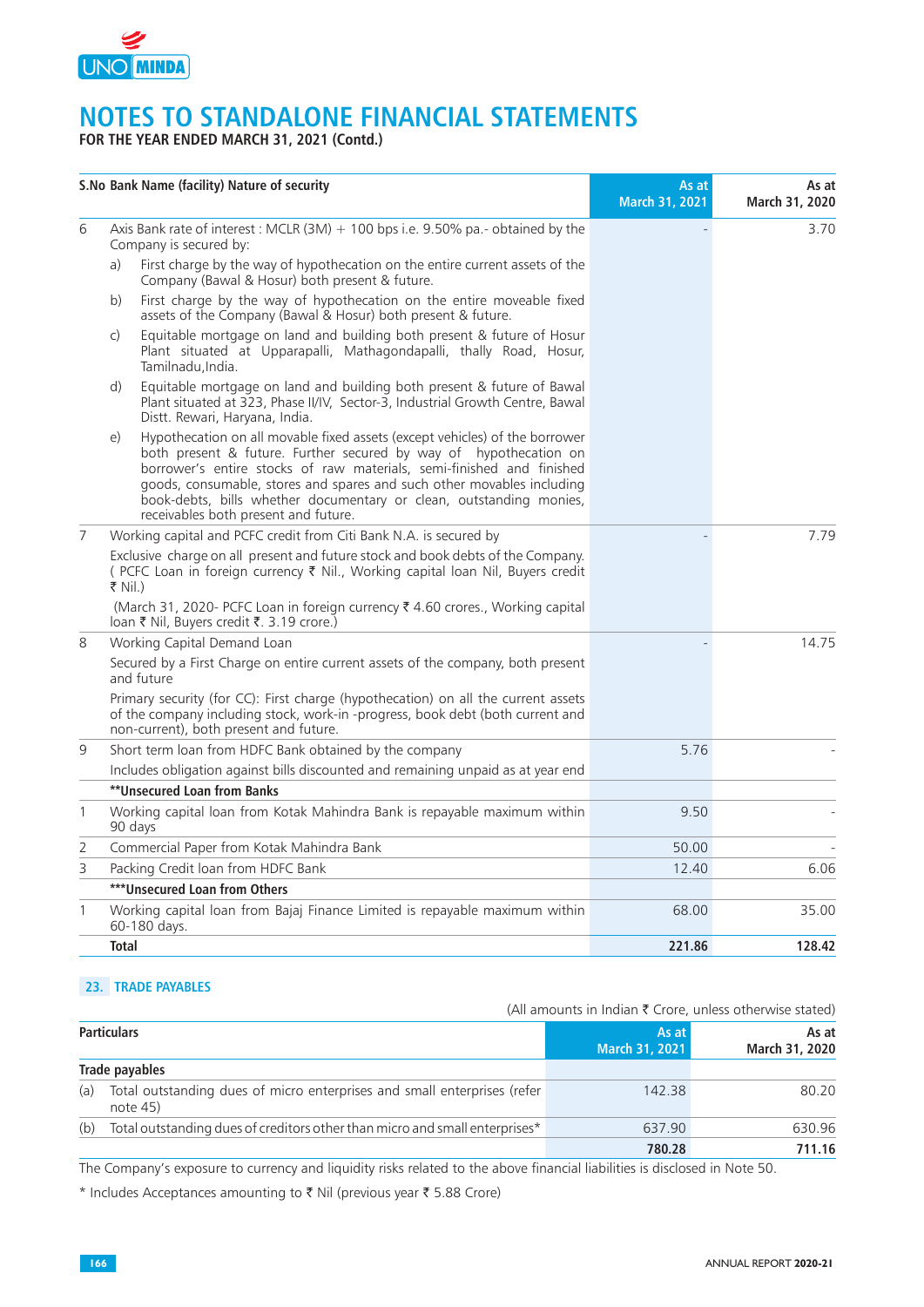**FOR THE YEAR ENDED MARCH 31, 2021 (Contd.)**

### **24. OTHER FINANCIAL LIABILITIES (CURRENT)**

|                                                                 | (All amounts in Indian $\bar{\tau}$ Crore, unless otherwise stated) |
|-----------------------------------------------------------------|---------------------------------------------------------------------|
| <b>Particulars</b>                                              | As at<br>As at<br>March 31, 2021<br>March 31, 2020                  |
| Current maturities of non-current borrowings (refer note 18)    | 112.67<br>133.50                                                    |
| Current portion of deferred payment liabilities (refer note 19) | 3.62<br>3.85                                                        |
| Interest accrued but not due on non-current borrowings          | 4.33<br>2.65                                                        |
| Payable for purchase consideration (refer note 58)              | 463.88<br>463.88                                                    |
| Unpaid dividend *                                               | 0.75<br>0.74                                                        |
| Capital creditors                                               | 12.47<br>16.00                                                      |
| Others                                                          |                                                                     |
| Trade/ security deposit received                                | 0.91<br>0.83                                                        |
| Payable to employees                                            | 14.50<br>16.99                                                      |
|                                                                 | 613.13<br>638.44                                                    |

\* Does not include any amount payable to Investor Education and Protection Fund

### **25. OTHER LIABILITIES (CURRENT)**

|                                             | (All amounts in Indian ₹ Crore, unless otherwise stated) |                         |
|---------------------------------------------|----------------------------------------------------------|-------------------------|
| <b>Particulars</b>                          | As at<br>March 31, 2021                                  | As at<br>March 31, 2020 |
| Advance from customers (contract liability) | 31.01                                                    | 47.35                   |
| Others                                      |                                                          |                         |
| - Derivative liability                      | 0.05                                                     | 0.23                    |
| - Statutory dues                            | 32.00                                                    | 30.14                   |
|                                             | 63.06                                                    | 77.72                   |

#### **26. SHORT-TERM PROVISIONS**

|                                                                 |       | (All amounts in Indian ₹ Crore, unless otherwise stated) |  |
|-----------------------------------------------------------------|-------|----------------------------------------------------------|--|
| <b>Particulars</b><br>As at<br>March 31, 2021<br>March 31, 2020 |       |                                                          |  |
| Provision for employee benefits                                 |       |                                                          |  |
| Gratuity (refer note 43)                                        | 3.17  | 3.50                                                     |  |
| Compensated absences                                            | 9.68  | 8.14                                                     |  |
|                                                                 | 12.85 | 11.64                                                    |  |
| <b>Others</b>                                                   |       |                                                          |  |
| Provision for warranty (refer note 46)                          | 7.72  | 5.47                                                     |  |
|                                                                 | 7.72  | 5.47                                                     |  |
|                                                                 | 20.57 | 17.11                                                    |  |

#### **27. ASSET HELD FOR SALE**

The Company is having a land under lease hold arrangement with Maharashtra Industrial Development Corporation for a period of 99 years. The Company has entered into sale agreement for disposal of said land as per the term and condition agreed.

Pursuant to the above, the said building have been reclassified from "Property, plant and equipment" to "Non-current assets held for sale" amounting to ₹ 0.75 crore and the said land has been reclassified from "Right-of-use assets" to "Noncurrent assets" held for sale amounting to  $\bar{z}$  6.74 crores at an agreeed sale value of  $\bar{z}$  8 Crores. Also, the Company has received advance amounting to  $\bar{\tau}$  4.34 crores which is disclosed separately in balance sheet as "Liabilities related to assets held for sale". Appropriate accounting for Gain on sale of property, plant and equipment will be carried out at the time of completion of sale transaction.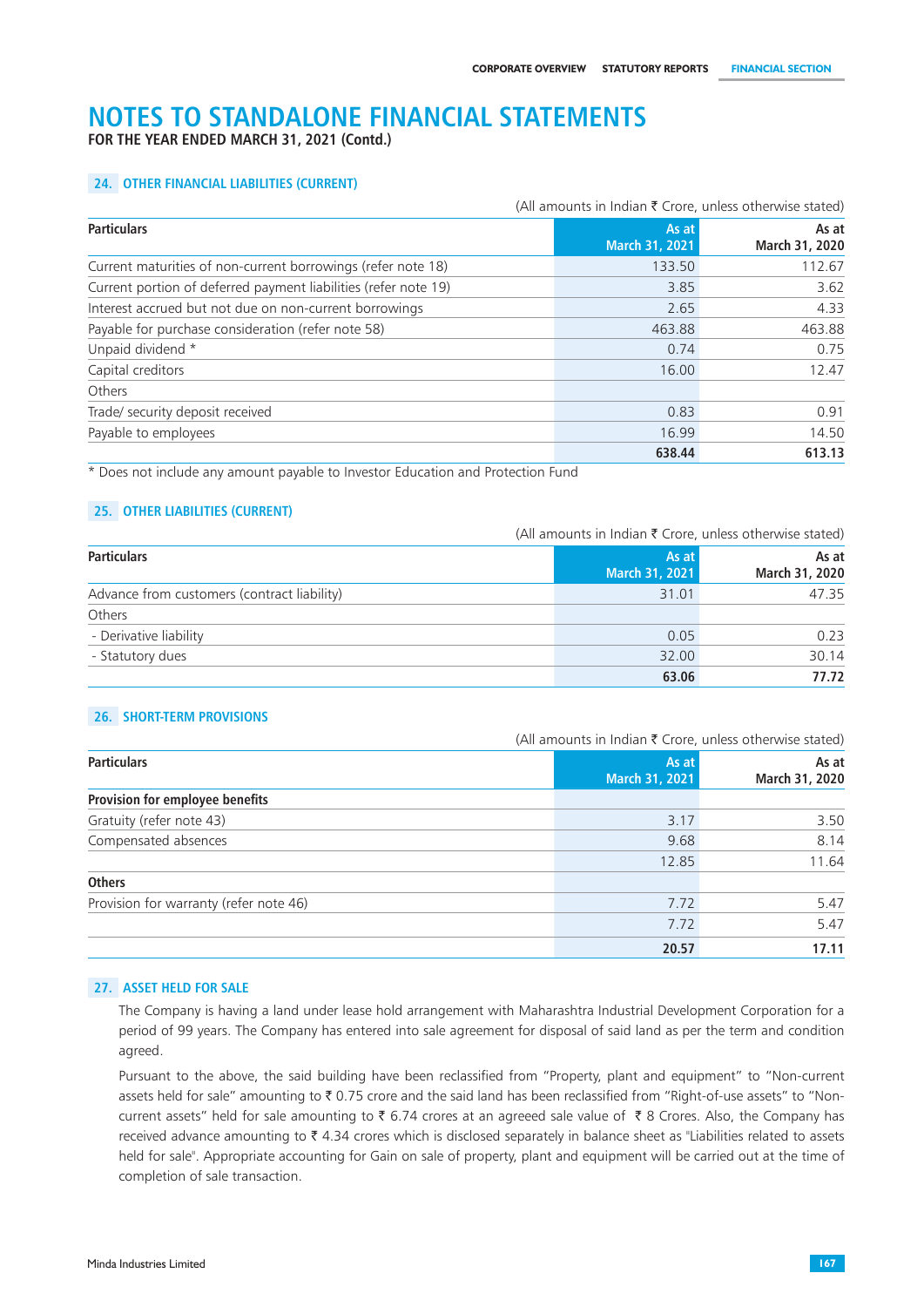

**FOR THE YEAR ENDED MARCH 31, 2021 (Contd.)**

### **28. REVENUE FROM OPERATIONS**

|                                      | (All amounts in Indian $\bar{\tau}$ Crore, unless otherwise stated) |                                      |
|--------------------------------------|---------------------------------------------------------------------|--------------------------------------|
| <b>Particulars</b>                   | For the year ended<br><b>March 31, 2021</b>                         | For the year ended<br>March 31, 2020 |
| Revenue from contract with customers |                                                                     |                                      |
| Sale of products                     | 3,524.32                                                            | 3,388.40                             |
| Sale of services                     | 113.56                                                              | 87.57                                |
| Other operating revenues             | 62.77                                                               | 48.74                                |
|                                      | 3,700.64                                                            | 3.524.72                             |

### **28.1. REVENUE BASED ON GEOGRAPHICAL LOCATION**

|                                                                                                    | (All amounts in Indian $\bar{\tau}$ Crore, unless otherwise stated) |          |
|----------------------------------------------------------------------------------------------------|---------------------------------------------------------------------|----------|
| For the year ended<br><b>Particulars</b><br>For the year ended<br>March 31, 2021<br>March 31, 2020 |                                                                     |          |
| Within India                                                                                       | 3,441.86                                                            | 3,343.93 |
| Outside India                                                                                      | 258.78                                                              | 180.79   |
|                                                                                                    | 3,700.64                                                            | 3.524.72 |

## **29. OTHER INCOME**

|                                                           | (All amounts in Indian ₹ Crore, unless otherwise stated) |                                      |
|-----------------------------------------------------------|----------------------------------------------------------|--------------------------------------|
| <b>Particulars</b>                                        | For the year ended<br><b>March 31, 2021</b>              | For the year ended<br>March 31, 2020 |
| Interest income on deposits                               | 1.99                                                     | 3.02                                 |
| Net gain on foreign currency fluctuations                 | 8.17                                                     | 0.09                                 |
| Net profit on sale of property, plant and equipment       | 4.47                                                     | 8.67                                 |
| Dividend income from non-current investments              | 19.98                                                    | 32.88                                |
| Share in profit from partnership firms                    | 8.50                                                     | 7.40                                 |
| Mark to market gain on forward contract                   | 0.56                                                     | 7.08                                 |
| Lease rent                                                | 1.89                                                     | 1.70                                 |
| Other non-operating income                                |                                                          |                                      |
| -Liabilities / provisions no longer required written back | 1.26                                                     | 0.33                                 |
| -Profit from sale of current investment                   | 4.30                                                     |                                      |
| -Miscellaneous income                                     | 3.50                                                     | 3.68                                 |
|                                                           | 54.62                                                    | 64.85                                |

### **30. COST OF MATERIALS CONSUMED**

|                                                                                 | (All amounts in Indian ₹ Crore, unless otherwise stated) |                                      |
|---------------------------------------------------------------------------------|----------------------------------------------------------|--------------------------------------|
| <b>Particulars</b>                                                              | For the year ended<br>March 31, 2021                     | For the year ended<br>March 31, 2020 |
| Raw materials (including purchased components and packing material<br>consumed) |                                                          |                                      |
| Opening balance                                                                 | 120.01                                                   | 134.43                               |
| Add: Purchases                                                                  | 2.036.84                                                 | 1,823.58                             |
| Less: Closing balance                                                           | 162.45                                                   | 120.01                               |
|                                                                                 | 1,994.40                                                 | 1,837.99                             |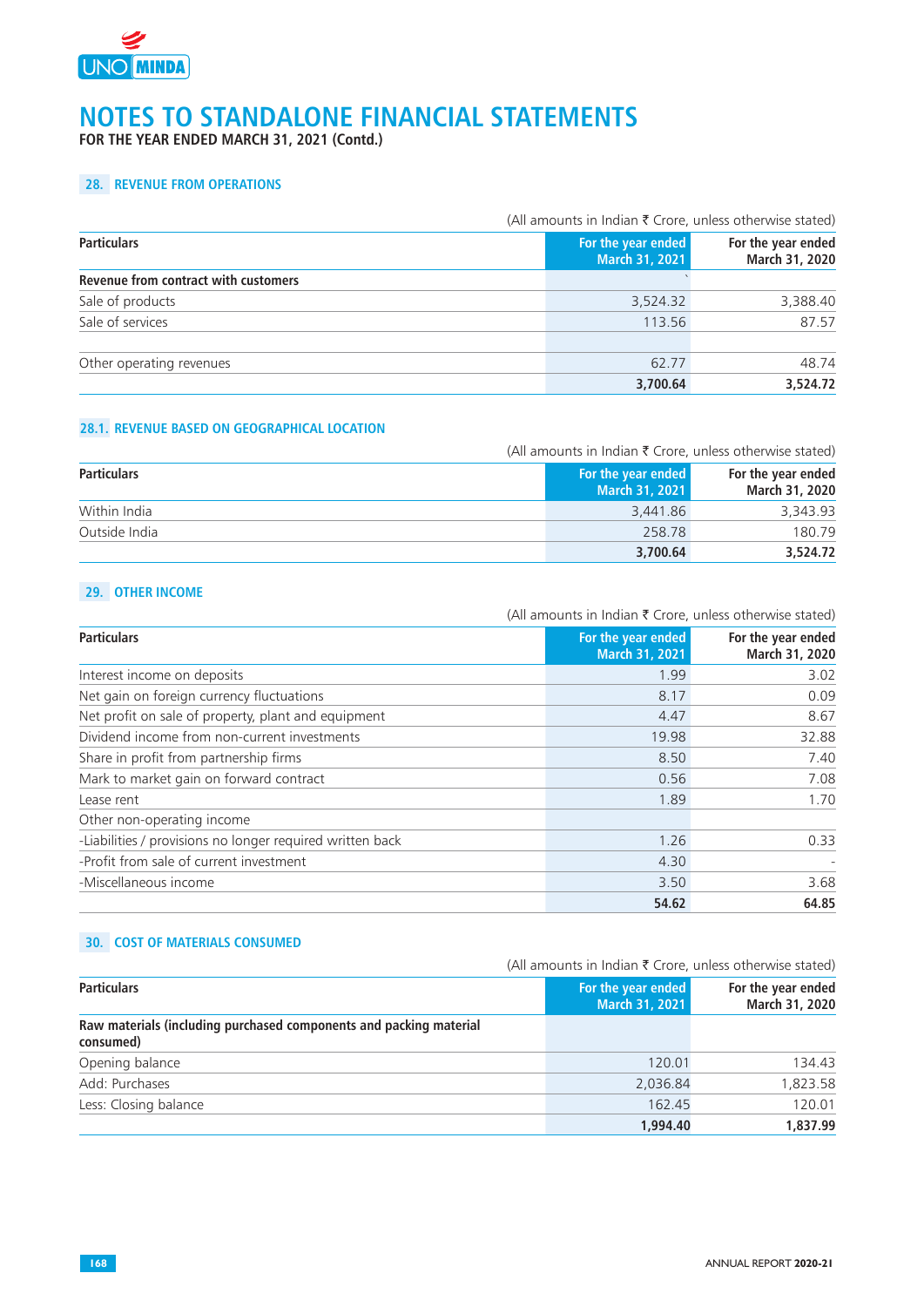**FOR THE YEAR ENDED MARCH 31, 2021 (Contd.)**

### **31. PURCHASES OF STOCK IN TRADE**

|                             | (All amounts in Indian $\bar{\tau}$ Crore, unless otherwise stated) |                                      |
|-----------------------------|---------------------------------------------------------------------|--------------------------------------|
| <b>Particulars</b>          | <b>For the year ended</b><br><b>March 31, 2021</b>                  | For the year ended<br>March 31, 2020 |
| Purchases of stock in trade | 465.47                                                              | 472.79                               |
|                             | 465.47                                                              | 472.79                               |

#### **32. CHANGES IN INVENTORIES OF FINISHED GOODS, STOCK IN TRADE AND WORK IN PROGRESS**

|                                     | (All amounts in Indian $\bar{\tau}$ Crore, unless otherwise stated) |                                      |
|-------------------------------------|---------------------------------------------------------------------|--------------------------------------|
| <b>Particulars</b>                  | <b>For the year ended</b><br>March 31, 2021                         | For the year ended<br>March 31, 2020 |
| Inventories at the end of the year: |                                                                     |                                      |
| $M = \frac{1}{2}$ $M = \frac{1}{2}$ | 17.5                                                                | 2700                                 |

| Work-in-progress                          | 47.52   | 27.86   |
|-------------------------------------------|---------|---------|
| Finished goods                            | 53.54   | 39.18   |
| Stock-in-trade                            | 65.67   | 61.18   |
|                                           | 166.73  | 128.22  |
| Inventories at the beginning of the year: |         |         |
| Work-in-progress                          | 27.86   | 31.72   |
| Finished goods                            | 39.18   | 46.65   |
| Stock-in-trade                            | 61.18   | 29.22   |
|                                           | 128.22  | 107.59  |
| Net (increase) / decrease in inventories  | (38.51) | (20.63) |

### **33. EMPLOYEE BENEFITS EXPENSE**

|                                                      | (All amounts in Indian $\bar{\tau}$ Crore, unless otherwise stated) |                                      |
|------------------------------------------------------|---------------------------------------------------------------------|--------------------------------------|
| <b>Particulars</b>                                   | For the year ended<br>March 31, 2021                                | For the year ended<br>March 31, 2020 |
| Salaries and wages                                   | 415.01                                                              | 406.22                               |
| Employees stock compensation expense (refer note 48) | 1.05                                                                | 1.01                                 |
| Contribution to provident and other funds            | 39.35                                                               | 38.26                                |
| Staff welfare expense                                | 28.64                                                               | 29.69                                |
|                                                      | 484.05                                                              | 475.18                               |

### **34. FINANCE COSTS**

|  |  |  |  |  |  |  | (All amounts in Indian ₹ Crore, unless otherwise stated) |  |
|--|--|--|--|--|--|--|----------------------------------------------------------|--|
|--|--|--|--|--|--|--|----------------------------------------------------------|--|

| <b>Particulars</b>                    | For the year ended<br>March 31, 2021 | For the year ended<br>March 31, 2020 |
|---------------------------------------|--------------------------------------|--------------------------------------|
| Interest expense on borrowings        | 34.66                                | 44.50                                |
| Interest expense on lease liabilities | 2.18                                 | 2.41                                 |
| Other borrowing costs                 | 1.69                                 | 2 1 1                                |
|                                       | 38.53                                | 49.02                                |

### **35. DEPRECIATION AND AMORTISATION EXPENSE**

|                                               | (All amounts in Indian $\bar{\tau}$ Crore, unless otherwise stated) |                                      |
|-----------------------------------------------|---------------------------------------------------------------------|--------------------------------------|
| <b>Particulars</b>                            | For the year ended<br><b>March 31, 2021</b>                         | For the year ended<br>March 31, 2020 |
| Depreciation on property, plant and equipment | 140.27                                                              | 124.15                               |
| Amortisation on intangible assets             | 29.27                                                               | 25.03                                |
| Depreciation on right-of-use assets           | 8.31                                                                | 6.92                                 |
|                                               | 177.85                                                              | 156.10                               |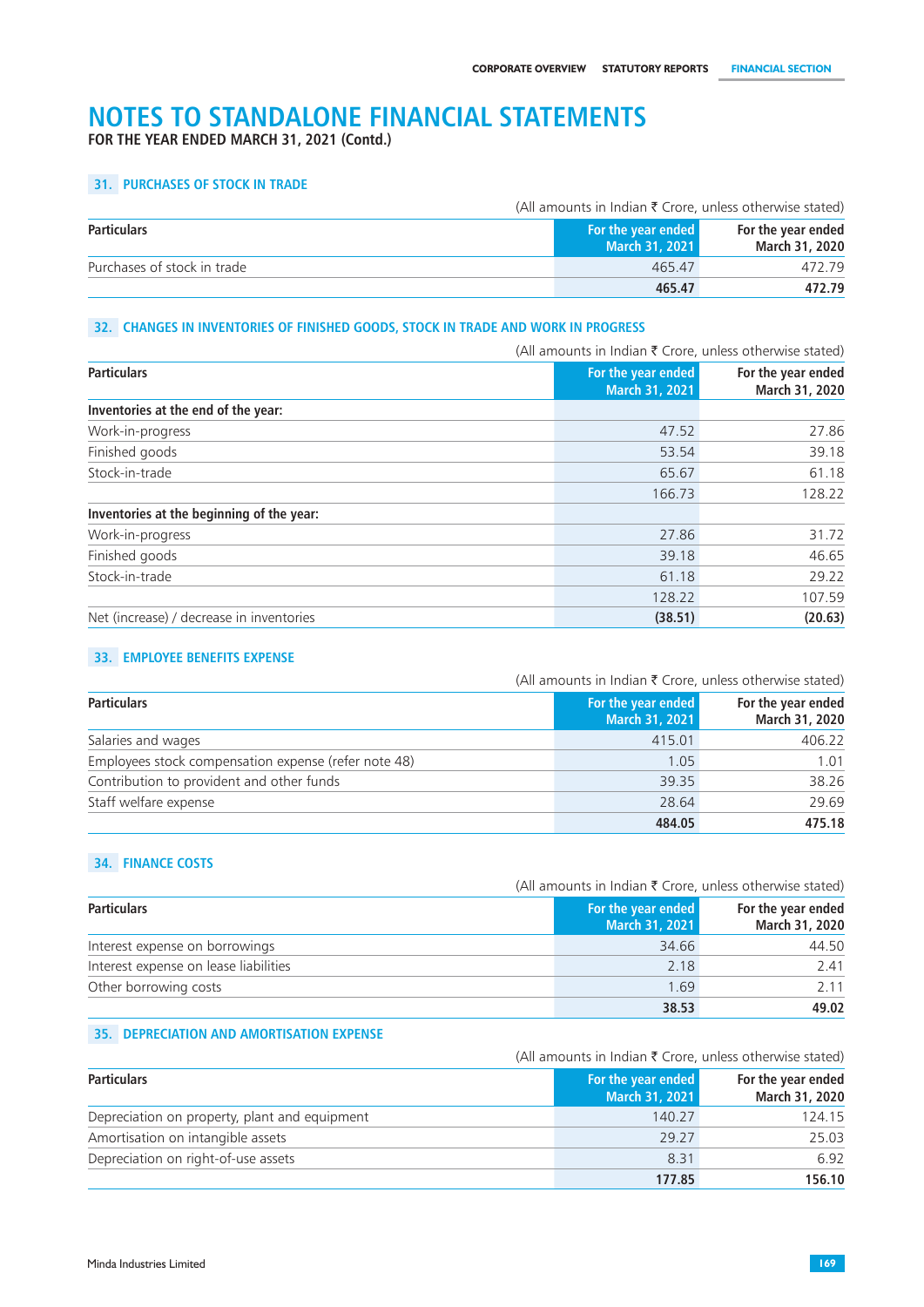

**FOR THE YEAR ENDED MARCH 31, 2021 (Contd.)**

## **36. OTHER EXPENSES**

|                                                                                             | (All amounts in Indian ₹ Crore, unless otherwise stated) |                                      |  |
|---------------------------------------------------------------------------------------------|----------------------------------------------------------|--------------------------------------|--|
| <b>Particulars</b>                                                                          | For the year ended<br><b>March 31, 2021</b>              | For the year ended<br>March 31, 2020 |  |
| Consumption of stores and spare parts                                                       | 60.23                                                    | 67.47                                |  |
| Power and fuel                                                                              | 81.56                                                    | 71.75                                |  |
| Rent (Refer note 47)                                                                        | 19.27                                                    | 24.41                                |  |
| Repairs and maintenance:                                                                    |                                                          |                                      |  |
| <b>Buildings</b>                                                                            | 9.75                                                     | 8.19                                 |  |
| Machinery                                                                                   | 22.72                                                    | 25.01                                |  |
| Others                                                                                      | 3.07                                                     | 3.19                                 |  |
| Rates and taxes                                                                             | 1.62                                                     | 2.25                                 |  |
| Travelling and conveyance                                                                   | 26.14                                                    | 40.86                                |  |
| Legal and professional charges*                                                             | 21.13                                                    | 24.78                                |  |
| Insurance                                                                                   | 5.10                                                     | 4.83                                 |  |
| Director's sitting fee                                                                      | 0.30                                                     | 0.29                                 |  |
| Advertisement and sales promotion                                                           | 10.21                                                    | 7.38                                 |  |
| Printing and stationery                                                                     | 2.02                                                     | 2.26                                 |  |
| Write off / Provision for doubtful trade and other receivables, loans and<br>advances (net) | 4.47                                                     | 2.70                                 |  |
| Corporate social responsibility expense and donations**                                     | 3.66                                                     | 4.84                                 |  |
| Mark to market loss on forward contract                                                     | 5.60                                                     |                                      |  |
| Warranty (refer note 46)                                                                    | 4.24                                                     | 6.61                                 |  |
| Job work charges                                                                            | 36.44                                                    | 39.66                                |  |
| Royalty expenses                                                                            | 3.81                                                     | 0.77                                 |  |
| Freight and other distribution overheads                                                    | 79.07                                                    | 59.49                                |  |
| Net change in fair value of investments measured at FVTPL                                   |                                                          | 3.55                                 |  |
| Property, plant and equipment scrapped/ written off                                         | 1.39                                                     | 0.81                                 |  |
| Net loss on foreign currency fluctuations                                                   |                                                          | 18.51                                |  |
| Miscellaneous expenses                                                                      | 54.23                                                    | 44.45                                |  |
|                                                                                             | 456.03                                                   | 464.06                               |  |
| Note:                                                                                       |                                                          |                                      |  |
| Includes payments to the Auditors (excluding taxes)                                         |                                                          |                                      |  |
| Statutory audit                                                                             | 1.36                                                     | 1.28                                 |  |
| Limited review                                                                              | 0.42                                                     | 0.46                                 |  |
| Certification and others                                                                    | 0.61                                                     | 0.38                                 |  |
| Reimbursement of expenses                                                                   | 0.09                                                     | 0.33                                 |  |
|                                                                                             | 2.48                                                     | 2.45                                 |  |
| Others (not included in payments to auditors above)#                                        |                                                          |                                      |  |
| Other services                                                                              | 0.85                                                     |                                      |  |
| Reimbursment of expenses                                                                    | 0.03                                                     |                                      |  |
|                                                                                             | 0.88                                                     |                                      |  |

# Included in Rights Issue expenses under other equity.

**\*\* Corporate social responsibility expenditure** 

|    |                                                                                                   | (All amounts in Indian $\bar{\tau}$ Crore, unless otherwise stated) |                                      |
|----|---------------------------------------------------------------------------------------------------|---------------------------------------------------------------------|--------------------------------------|
|    | <b>Particulars</b>                                                                                | For the year ended<br>March 31, 2021                                | For the year ended<br>March 31, 2020 |
| a) | Gross amount required to be spent by the Company during the year as<br>per Section 135 of the Act | 3.66                                                                | 4.84                                 |
| b) | Amount approved by the Board                                                                      | 3.66                                                                | 4.84                                 |
| C) | Actual amount spent during the year on:                                                           |                                                                     |                                      |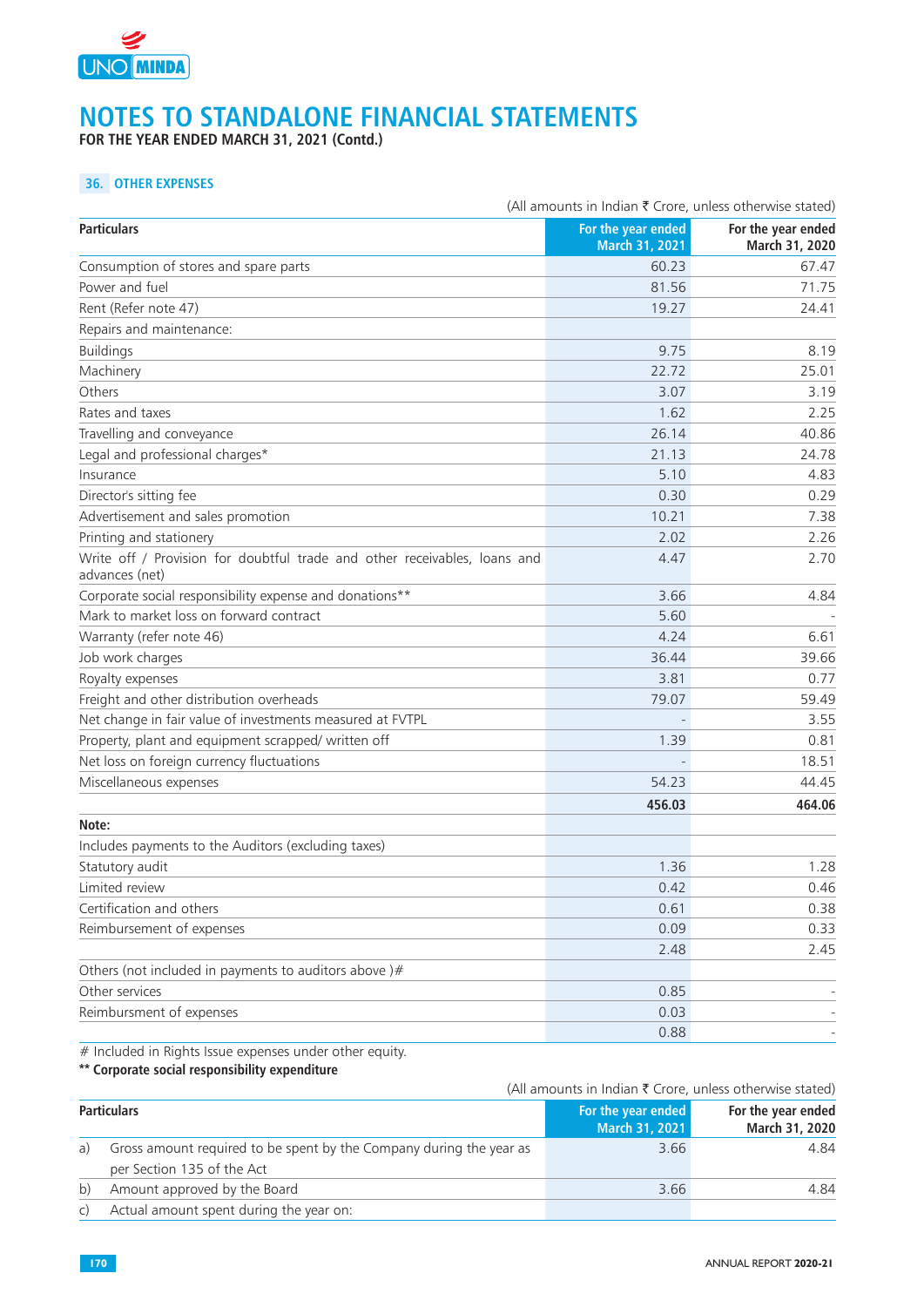**FOR THE YEAR ENDED MARCH 31, 2021 (Contd.)**

| <b>Particulars</b> |                                              | <b>For the year ended</b><br>March 31, 2021 | For the year ended<br>March 31, 2020 |
|--------------------|----------------------------------------------|---------------------------------------------|--------------------------------------|
|                    | Construction/acquisition of an asset         |                                             |                                      |
|                    | On purposes other than (i) above $#$<br>(ii) | 3.26                                        | 4.84                                 |
| d)                 | Unspent Amount provided for*                 | 0.40                                        |                                      |

The Company has transferred unspent amount to a separate bank account in terms of Section 135(5) of the Companies Act, 2013 on April, 30, 2021.

### **37. EXCEPTIONAL ITEMS**

(All amounts in Indian  $\bar{\tau}$  Crore, unless otherwise stated)

| <b>Particulars</b>                                           | For the year ended<br>March 31, 2021 | For the year ended<br>March 31, 2020 |
|--------------------------------------------------------------|--------------------------------------|--------------------------------------|
| Acquisition / amalgamation related expenses *                |                                      | 33.36                                |
| Impairment of investment in Associate Company (refer note 4) |                                      | 8.29                                 |
| Impairment of investment in Joint Venture (refer note 4)     | 10.00                                |                                      |
| Impairment of property, plant and equipment                  |                                      | 1.10                                 |
|                                                              | 10.00                                | 42.75                                |

\*includes acquisition related cost and stamp duty

#### **38. EARNINGS PER SHARE**

|                                                                                      | (All amounts in Indian $\bar{\tau}$ Crore, unless otherwise stated) |                                      |
|--------------------------------------------------------------------------------------|---------------------------------------------------------------------|--------------------------------------|
| <b>Particulars</b>                                                                   | For the year ended<br>March 31, 2021                                | For the year ended<br>March 31, 2020 |
| Net profit after tax as per Standalone Statement of Profit and loss                  | 118.98                                                              | 89.17                                |
| Weighted average number of Equity Shares (in Nos.):                                  |                                                                     |                                      |
| - Basic                                                                              | 26,73,78,821                                                        | 26,22,16,965                         |
| - Diluted                                                                            | 27,86,87,216                                                        | 27,47,86,257                         |
| Basic earnings per share in rupees (Face value $\bar{\tau}$ 2 per share) (In rupees) | 4.45                                                                | 3.40                                 |
| Diluted earnings per share in rupees (Face value ₹ 2 per share) (In rupees)          | 4.27                                                                | 3.25                                 |
| Calculation of weighted average number of shares                                     |                                                                     |                                      |
| For basic earnings per share                                                         |                                                                     |                                      |
| Opening balance of equity shares                                                     | 26,22,16,965                                                        | 26,22,16,965                         |
| Issued during the year                                                               | 97,11,739                                                           |                                      |
| Closing balance of equity shares                                                     | 27, 19, 28, 704                                                     | 26,22,16,965                         |
| Weighted average number of equity share                                              | 26,73,78,821                                                        | 26,22,16,965                         |
| For diluted earnings per share                                                       |                                                                     |                                      |
| No. of Equity Shares (weighted average)                                              | 26,73,78,821                                                        | 26,22,16,965                         |
| Dilution of equity                                                                   | 1,13,08,395                                                         | 1,25,69,292                          |
| Weighted average number of equity share                                              | 27,86,87,216                                                        | 27,47,86,257                         |

#### **39. CONTINGENT LIABILITIES**

(a) Claims made against the Company not acknowledged as debts (including interest, wherever applicable):

|                                                  |                         | (All amounts in Indian $\bar{\tau}$ Crore, unless otherwise stated) |
|--------------------------------------------------|-------------------------|---------------------------------------------------------------------|
| <b>Particulars</b>                               | As at<br>March 31, 2021 | As at<br>March 31, 2020                                             |
| Income tax matters *                             | 9.30                    | 10.92                                                               |
| Excise / Sales tax / Service tax / GST matters** | 10.51                   | 11.12                                                               |
| Others                                           | 1.48                    | 1.48                                                                |
| <b>Total</b>                                     | 21.29                   | 23.51                                                               |

\* The Company has ongoing disputes with income tax authorities relating to tax treatment of certain items. These mainly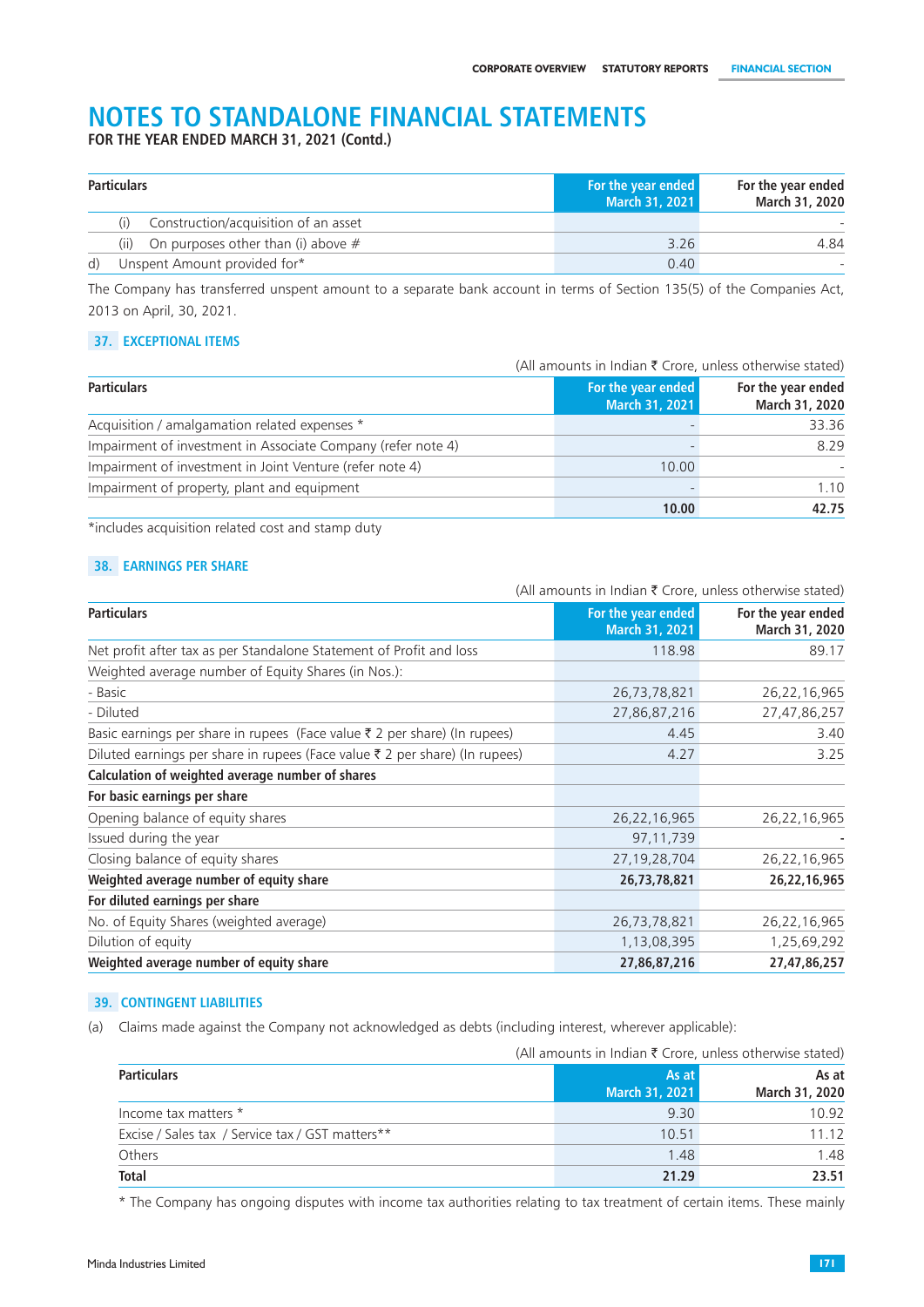

**FOR THE YEAR ENDED MARCH 31, 2021 (Contd.)**

include disallowed expenses, the tax treatment of certain expenses claimed by the Company as deductions and the computation of, or eligibility of, the Company's use of certain tax incentives or allowances. The Company has a right of appeal to the Commissioner of Income Tax (Appeals), or CIT (A), the Dispute Resolution Panel, or DRP, and to the Income Tax Appellate Tribunal, or ITAT, against adverse decisions by the assessing officer, DRP or CIT (A), as applicable. The income tax authorities have similar rights of appeal to the ITAT against adverse decisions by the CIT (A) or DRP. The Company has a further right of appeal to the High Court or the Hon'ble Supreme Court against adverse decisions by the appellate authorities for matters involving substantial question of law. The income tax authorities have similar rights of appeal. As at March 31, 2021, there are pending disputes amounting to  $\bar{\tau}$  9.30 crores (Previous year  $\bar{\tau}$  10.92 crores).

\*\* Includes show cause demand on applicability of excise duty on designs provided by the customer  $\bar{\zeta}$  4.43 crores (Previous vear  $\bar{\bar{\xi}}$  4.43 crores).

Future cash outflows in respect of the above would be determinable on finalization of judgments /decisions pending with various forums / authorities.

- (b) Corporate guarantees given by the Company and outstanding as at March 31, 2021 amounting to  $\bar{\tau}$  130.73 crores (` 131.81 crores as on March 31, 2020) in respect of loans taken by related parties. Further, the Company has also provided 'letter of comfort' amounting to  $\bar{z}$  16.36 crores (previous year  $\bar{z}$  16.36 crore as on March 31, 2020) in respect of loans taken by related party from banks.
- (c) Liability of customs duty towards export obligation undertaken by the Company under "Export Promotion Capital Goods Scheme (EPCG)" amounting to ₹ 6.60 crores (₹ 9.90 crores as on March 31, 2020).

As per the EPCG terms and conditions, Company needs to export  $\bar{\tau}$  39.59 crores ( $\bar{\tau}$  59.40 crores as on March 31, 2020) i.e. 6 times of duty saved on import of Capital goods on FOB basis within a period of 6 years. If the Company does not export goods in prescribed time, then the Company may have to pay interest and penalty thereon.

- (d) The Hon'ble Supreme Court of India ("SC") by their order dated February 28, 2019, set out the principles based on which allowances paid to the employees should be identified for inclusion in basic wages for the purposes of computation of Provident Fund contribution. Subsequently, a review petition against this decision is pending before the SC for disposal. Further, there are interpretative challenges and considerable uncertainty, including estimating the amount retrospectively Pending the outcome of the review petition and directions from the EPFO, the impact for past periods, if any, is not ascertainable reliably and consequently no financial effect has been provided for in the standalone financial statements
- (e) The Company has given letter of support to Minda Storage Batteries Private Limited, Minda Katolec Electronics Services Private Limited, Global Mazinkert S.L., iSYS RTS, GmbH, Kosei Minda Mould Private Limited and Minda Onkyo India Private Limited considering the financial situation of these companies.

#### **40. CAPITAL AND OTHER COMMITMENTS (NET OF ADVANCE)**

- a) Estimated amount of contracts remaining to be executed on account of capital and other commitments (net of advance and not provided for as at March 31, 2021 aggregates to  $\bar{\tau}$  12.40 crores (March 31, 2020:  $\bar{\tau}$  48.54 crores).
- b) Estimated amount of investment to be made as per government incentive scheme is  $\bar{\xi}$  199.34 crores ( $\bar{\xi}$  318.94 crores as at March 31, 2020).
- **41.** During the year 2002-03, the Director, Town and Country Planning, Chandigarh issued a demand notice on the Company amounting to  $\bar{\zeta}$  0.39 crore towards revised CLU (change of land use) charges for the land situated at Village Nawada Fatehpur, P.O. Sikanderpur Badda, Gurugram, and Haryana (Manesar land). The Company paid ₹ 0.02 crore and had also filed a Special Leave Petition (SLP) with the Hon'ble Supreme Court of India, basis which a leave had been granted. Further, the Company had deposited  $\bar{\tau}$  0.09 crore as under protest with the authorities. During the previous years, the Company had filed a writ petition with the High Court of Punjab and Haryana in order to cancel the demand notice and obtain a stay on the balance demand. Further, the Company had withdrawn the petition and accordingly had asked Town and Country Planning, Chandigarh to review and waive of the liability of remaining balance of  $\bar{\tau}$  0.28 crore and the interest thereon amounting to  $\bar{\tau}$  0.50 crore (previous year  $\bar{\tau}$  0.47 crore) towards revised CLU charges after adjusting the amount of  $\bar{\tau}$  0.11 crore paid earlier.

The Company had applied for grant of license under 'Affordable Housing Policy- 2013' on the land measuring 5 acres in Manesar land and paid scrutiny fee (non-refundable) amounting to  $\bar{\tau}$  0.03 crore in this respect, which was received during the earlier year. The Company had paid ₹ 0.43 crore towards CLU charges during the previous year. The Company had further applied for grant of similar license on additional land measuring 5 acres in Manesar land.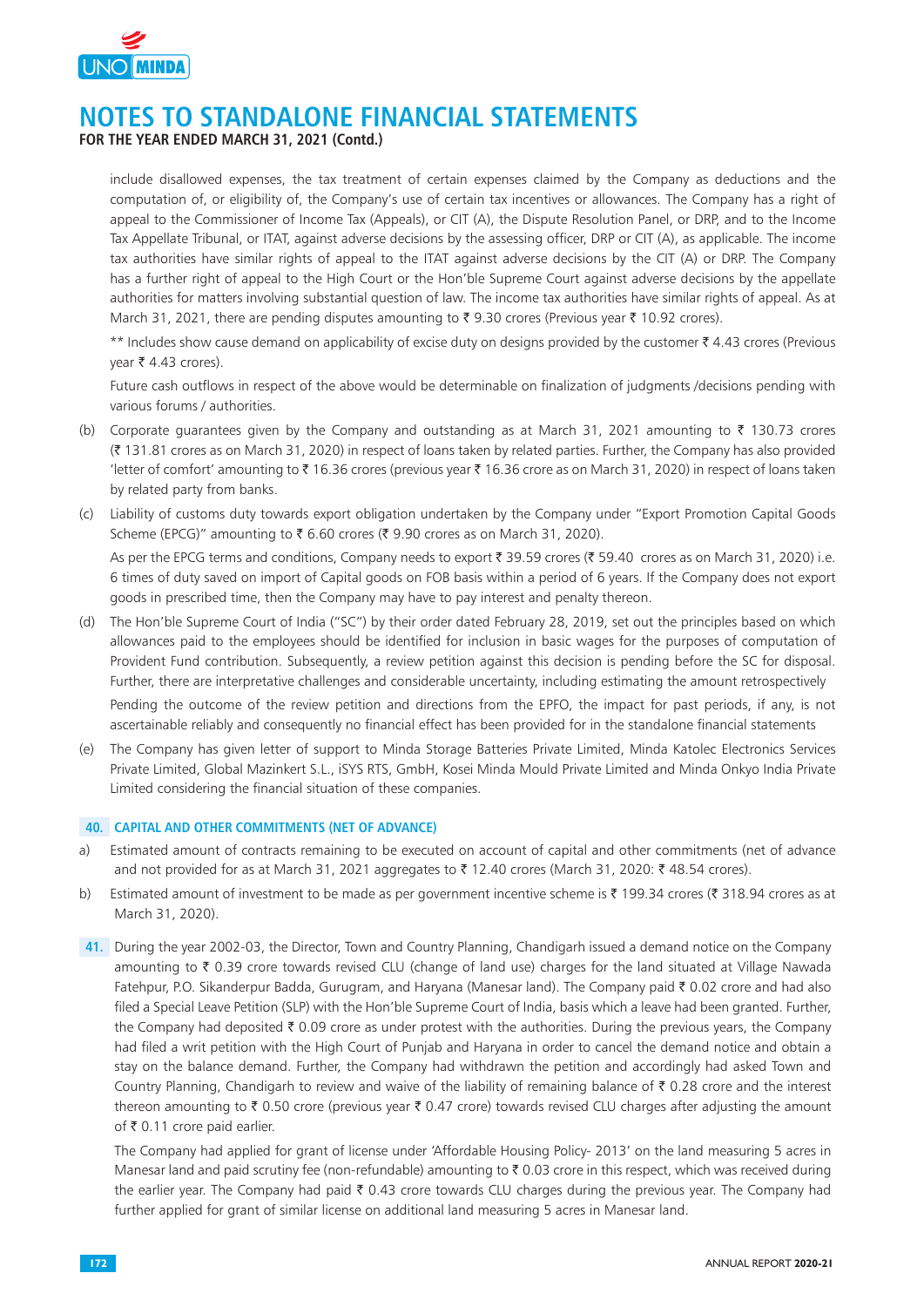**FOR THE YEAR ENDED MARCH 31, 2021 (Contd.)**

During the previous year, the Company had applied for migration of license received under 'Affordable Housing Policy-2013' admeasuring 5 acres to "Deen Dayal Awas Yojna Scheme" of the Government and withdrawn other pending applications. Further, the Company had applied for Manesar land admeasuring 10 acres (including share of a subsidiary "Mindarika Private Limited") under "Deen Dayal Awas Yojna Scheme" and paid application money of ₹ 0.92 Crores.

During the previous year, the Company had considered the option of re-locating the manufacturing units from Sector 81, Gurgaon to Bawal, Dharuhera, IMT Manesar, Farrukhnagar. The Company considered factors such as price, distance and convenience of employees and other stake holders' and was of the view that shifting to Farrukhnagar would be a suitable option. In this respect, the Company had approached certain related parties who had land admeasuring 14.37 acres in Farrukhnagar, Haryana (which is close to existing Manesar plant) and took land on lease for 99 years at a lump-sum rent of ` 0.05 Crores for entire tenure. The Company will apply CLU (change of land use from agricultural to industrial) for Farrukhnagar land. Post approval of CLU, the Company will cancel the lease and purchase the land at fair market price as determined by registered valuer.

#### **42. SEGMENT INFORMATION**

As per Ind AS 108 Operating Segment, segment information has been provided under notes to Consolidated Financial **Statements** 

#### **43. DISCLOSURE PURSUANT TO IND AS 19 ON "EMPLOYEE BENEFITS"**

#### **A. Defined benefit plan**

### **Define benefit includes**

The Company operates following defined benefit obligations:

- a) Defined benefit plans such as gratuity and
- b) Pension for its eligible employees,

The Company provides for gratuity for employees in India as per the Payment of Gratuity Act, 1972 (as amended). Employees in continous service for period of 5 years are eligible for gratuity. The amount of gratuity payable on retirement/ termination is the employees last drawn basic salary per month computed propotionety for 15 days salary multiplied for the number of completed years of service.

#### **(i) Risk exposure**

#### **Inherent risk**

These plans are defined benefit in nature which is sponsored by the Company and hence it underwrites all the risks pertaining to the plan. In particular, this exposes the Company to actuarial risk such as adverse salary growth, change in demographic experience, inadequate return on underlying plan assets. This may result in an increase in cost of providing these benefits to employees in future. Since the benefits are lump sum in nature, the plan is not subject to any longevity risks.

#### **Salary inflation risk**

Higher than expected increases in salary will increase the defined benefit obligation.

#### **Demographic risk**

This is the risk of variability of results due to unsystematic nature of decrements that include mortality, withdrawal, disability and retirement. The effect of these decrements on the defined benefit obligation is not straight forward and depends upon the combination of salary increase, discount rate and vesting criteria. It is important not to overstate withdrawals because in the financial analysis the retirement benefit of a short career employee typically costs less per year as compared to a long service employee.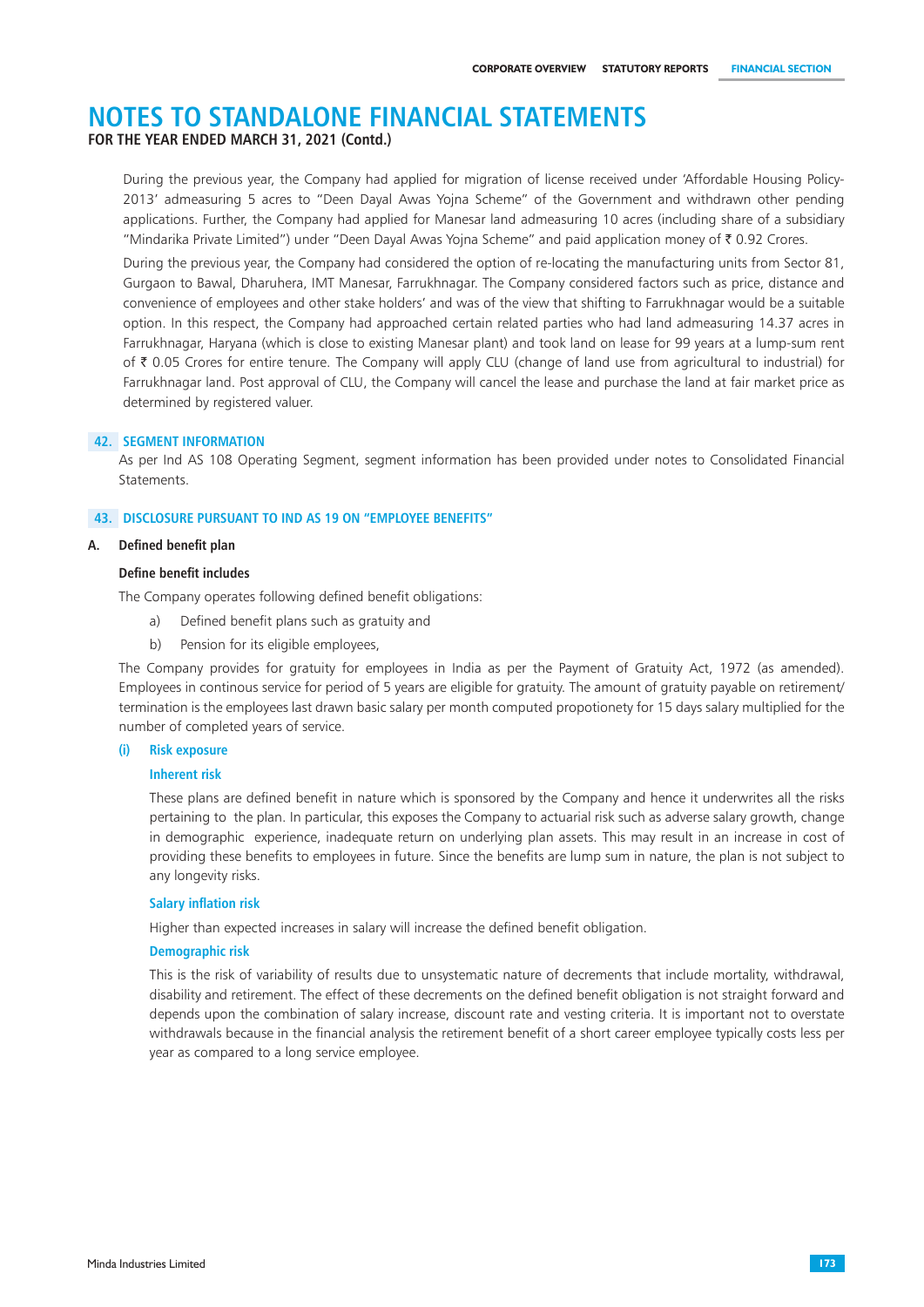

**FOR THE YEAR ENDED MARCH 31, 2021 (Contd.)**

#### **(II) CHANGES IN DEFINED BENEFIT OBLIGATION:**

|                                                             |                             |                             |                             | (All amounts in Indian ₹ Crore, unless otherwise stated) |  |
|-------------------------------------------------------------|-----------------------------|-----------------------------|-----------------------------|----------------------------------------------------------|--|
| <b>Particulars</b>                                          |                             | <b>Pension Benefits</b>     |                             | <b>Gratuity Benefits</b>                                 |  |
|                                                             | For the year<br>ended March | For the year<br>ended March | For the year<br>ended March | For the year<br>ended March                              |  |
|                                                             | 31, 2021                    | 31, 2020                    | 31, 2021                    | 31, 2020                                                 |  |
| Present value of obligation as at the beginning of the year | 4.03                        | 3.33                        | 57.74                       | 43.73                                                    |  |
| Current service cost                                        |                             |                             | 7.09                        | 6.66                                                     |  |
| Interest cost                                               | 0.30                        | 0.22                        | 3.94                        | 3.38                                                     |  |
| Re-measurement / Actuarial (gain) or loss:                  |                             |                             |                             |                                                          |  |
| - change in demographic assumptions                         |                             |                             |                             |                                                          |  |
| - change in financial assumptions                           | (0.17)                      | 0.57                        | (0.22)                      | 5.92                                                     |  |
| - experience variance                                       | (0.15)                      | (0.09)                      | (3.40)                      | (0.70)                                                   |  |
| - others                                                    |                             |                             |                             |                                                          |  |
| Past service cost                                           |                             |                             |                             |                                                          |  |
| Benefits paid                                               |                             |                             | (3.82)                      | (2.17)                                                   |  |
| Transfer in/(out) liability                                 |                             |                             | (0.70)                      | 0.91                                                     |  |
| Present value of obligation as at the end of year           | 4.01                        | 4.03                        | 60.63                       | 57.73                                                    |  |
| - Long term                                                 | 4.01                        | 4.03                        | 57.46                       | 54.23                                                    |  |
| - Short term                                                |                             |                             | 3.17                        | 3.50                                                     |  |

### **(iii) Changes in the fair value of plan assets:**

The Company is maintaining its gratuity fund with L.I.C. through Gratuity Trust.

|                                                        | (All amounts in Indian $\bar{\tau}$ Crore, unless otherwise stated) |                                         |                                         |                                         |
|--------------------------------------------------------|---------------------------------------------------------------------|-----------------------------------------|-----------------------------------------|-----------------------------------------|
| <b>Particulars</b>                                     |                                                                     | <b>Pension Benefits</b>                 | <b>Gratuity Benefits</b>                |                                         |
|                                                        | For the year<br>ended March<br>31, 2021                             | For the year<br>ended March<br>31, 2020 | For the year<br>ended March<br>31, 2021 | For the year<br>ended March<br>31, 2020 |
| Fair value of plan assets at the beginning of the year |                                                                     |                                         | 10.72                                   | 10.76                                   |
| Return on plan assets/ Investment income               |                                                                     |                                         | 0.76                                    | 0.79                                    |
| Actuarial gain/loss for the year                       |                                                                     |                                         | 0.08                                    | 0.05                                    |
| Employer contributions                                 |                                                                     |                                         | 0.98                                    |                                         |
| Benefits paid                                          |                                                                     |                                         | (0.55)                                  | (0.88)                                  |
| Fair value of plan assets at the end of the year       |                                                                     |                                         | 11.99                                   | 10.72                                   |

#### **(iv) The amounts recognised in the standalone balance sheet are as follows:**

|                                                              | (All amounts in Indian $\bar{\tau}$ Crore, unless otherwise stated) |                              |             |                              |
|--------------------------------------------------------------|---------------------------------------------------------------------|------------------------------|-------------|------------------------------|
| <b>Particulars</b>                                           |                                                                     | <b>Pension Benefits</b>      |             | <b>Gratuity Benefits</b>     |
|                                                              |                                                                     | For the year<br>For the year |             | For the year<br>For the year |
|                                                              | ended March                                                         | ended March                  | ended March | ended March                  |
|                                                              | 31, 2021                                                            | 31, 2020                     | 31, 2021    | 31, 2020                     |
| Present value of obligation as at the end of the year        | (4.01)                                                              | (4.03)                       | (60.63)     | (57.73)                      |
| Fair value of plan assets as at the end of the year          |                                                                     |                              | 11.99       | 10.72                        |
| Unfunded status                                              | (4.01)                                                              | (4.03)                       | (48.64)     | (47.01)                      |
| Net asset/(liability) recognized in standalone balance sheet | (4.01)                                                              | (4.03)                       | (48.64)     | (47.01)                      |

#### **(v) Expenses recognised in the standalone statement of profit and loss:**

| (All amounts in Indian $\bar{\tau}$ Crore, unless otherwise stated) |                             |              |                                         |                             |
|---------------------------------------------------------------------|-----------------------------|--------------|-----------------------------------------|-----------------------------|
| <b>Particulars</b>                                                  | <b>Pension Benefits</b>     |              | <b>Gratuity Benefits</b>                |                             |
|                                                                     | For the year<br>ended March | For the year | For the year<br>ended March ended March | For the year<br>ended March |
|                                                                     | 31, 2021                    | 31, 2020     | 31, 2021                                | 31, 2020                    |
| Current service cost                                                |                             |              | 7.09                                    | 6.66                        |
| Interest cost                                                       | 0.30                        | 0.22         | 3.94                                    | 3.38                        |
| Return on investment                                                |                             |              | (0.76)                                  | (0.79)                      |
| Expenses recognized in the standalone statement of profit and loss  | 0.30                        | 0.22         | 10.27                                   | 9.25                        |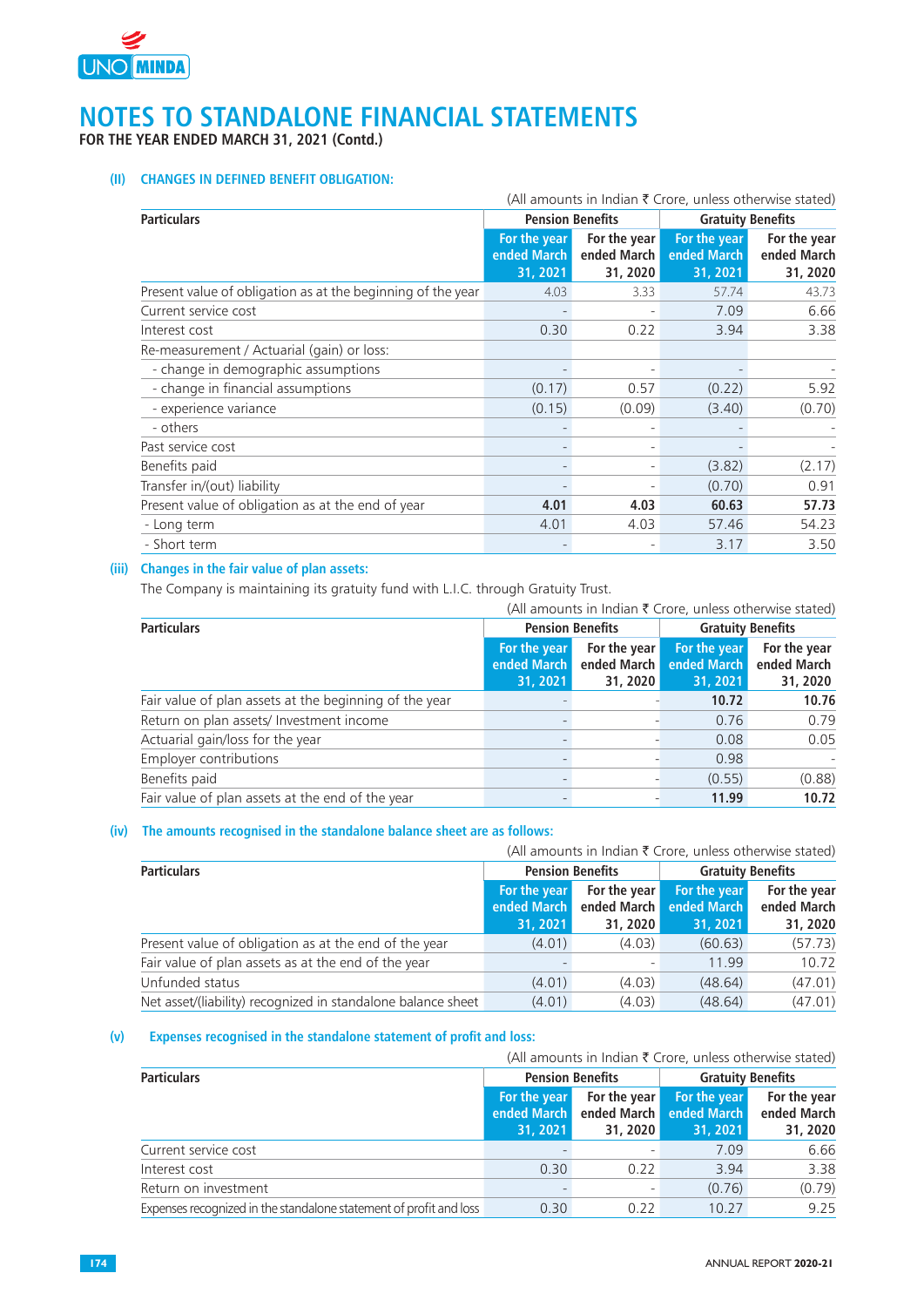**FOR THE YEAR ENDED MARCH 31, 2021 (Contd.)**

#### **(vi) Re-measurements recognised in other comprehensive income (OCI):**

| (All amounts in Indian $\bar{\tau}$ Crore, unless otherwise stated)             |                             |                             |                             |                             |
|---------------------------------------------------------------------------------|-----------------------------|-----------------------------|-----------------------------|-----------------------------|
| <b>Particulars</b>                                                              |                             | <b>Pension Benefits</b>     | <b>Gratuity Benefits</b>    |                             |
|                                                                                 | For the year<br>ended March | For the year<br>ended March | For the year<br>ended March | For the year<br>ended March |
|                                                                                 | 31, 2021                    | 31, 2020                    | 31, 2021                    | 31, 2020                    |
| Actuarial (gains) / losses                                                      |                             |                             |                             |                             |
| - change in demographic assumptions                                             |                             |                             |                             |                             |
| - change in financial assumptions                                               | (0.17)                      | 0.57                        | (0.22)                      | 5.92                        |
| - experience variance (i.e. Actual experience vs assumptions)                   | (0.16)                      | (0.09)                      | (3.40)                      | (0.70)                      |
| Components of defined benefit costs recognised in other<br>comprehensive income | (0.33)                      | 0.48                        | (3.62)                      | 5.21                        |

#### **(vii) Maturity profile of defined benefit obligation:**

Weighted Average duration (based on discounted cash flows): 14 Years

| ((All amounts in Indian $\bar{\tau}$ Crore, unless otherwise stated) |                                         |                                         |                                         |                                         |  |
|----------------------------------------------------------------------|-----------------------------------------|-----------------------------------------|-----------------------------------------|-----------------------------------------|--|
| <b>Particulars</b>                                                   | <b>Pension Benefits</b>                 |                                         |                                         | <b>Gratuity Benefits</b>                |  |
|                                                                      | For the year<br>ended March<br>31, 2021 | For the year<br>ended March<br>31, 2020 | For the year<br>ended March<br>31, 2021 | For the year<br>ended March<br>31, 2020 |  |
| Within 1 year                                                        | 0.27                                    | 0.34                                    | 3.17                                    | 3.94                                    |  |
| 2 to 5 years                                                         | 0.97                                    | 0.86                                    | 11.37                                   | 10.00                                   |  |
| 6 to 10 years                                                        | 1.94                                    | 1.79                                    | 22.75                                   | 20.87                                   |  |
| More than 10 years                                                   | 11.19                                   | 11.20                                   | 131.35                                  | 130.49                                  |  |

#### **(viii) Principal actuarial assumptions at the balance sheet date are as follows:**

#### **a) Economic assumptions:**

The principal assumptions are the discount rate and salary growth rate. The discount rate is generally based upon the market yields available on Government bonds at the accounting date with a term that matches that of the liabilities and the salary growth rate taking account of inflation, seniority, promotion and other relevant factors on long term basis. (All amounts in Indian  $\bar{x}$  Crore, unless otherwise stated)

|                                               | (All amounts in Indian $\zeta$ Crore, unless otherwise stated) |                                         |                                         |                                         |
|-----------------------------------------------|----------------------------------------------------------------|-----------------------------------------|-----------------------------------------|-----------------------------------------|
| <b>Particulars</b><br><b>Pension Benefits</b> |                                                                | <b>Gratuity Benefits</b>                |                                         |                                         |
|                                               | For the year<br>ended March<br>31, 2021                        | For the year<br>ended March<br>31, 2020 | For the year<br>ended March<br>31, 2021 | For the year<br>ended March<br>31, 2020 |
| Discount rate                                 | 5.91%                                                          | 6.28%                                   |                                         | $6.80\% - 6.94\% - 6.64\% - 6.85\%$     |
| Future salary increase                        | 5.50%                                                          | 5.50%                                   |                                         | $5.50\% - 8.00\% - 5.50\% - 8.00\%$     |
| Expected return on plan assets                |                                                                |                                         | 8.00%                                   | 8.00%                                   |

#### **b) Demographic assumptions:**

|      |                        | (All amounts in Indian $\bar{\tau}$ Crore, unless otherwise stated) |                                         |                                         |                                         |
|------|------------------------|---------------------------------------------------------------------|-----------------------------------------|-----------------------------------------|-----------------------------------------|
|      | <b>Particulars</b>     |                                                                     | <b>Pension Benefits</b>                 | <b>Gratuity Benefits</b>                |                                         |
|      |                        | For the year<br>ended March<br>31, 2021                             | For the year<br>ended March<br>31, 2020 | For the year<br>ended March<br>31, 2021 | For the year<br>ended March<br>31, 2020 |
| i)   | Retirement Age (Years) | 58.00                                                               | 58.00                                   | 58.00                                   | 58.00                                   |
| ii)  | Mortality Table        | "IALM<br>$(2012 - 14)$ "                                            |                                         | "IALM<br>$(2012 - 14)$ "                | "IALM<br>$(2012 - 14)$ "                |
| iii) | Ages                   | Withdrawal<br>Rate $(\%)$                                           |                                         | Withdrawal<br>Rate $(\%)$               |                                         |
|      | Up to 30 years         | 3.00                                                                | 3.00                                    | 3.00                                    | 3.00                                    |
|      | From 31 to 44 years    | 2.00                                                                | 2.00                                    | 2.00                                    | 2.00                                    |
|      | Above 44 years         | 1.00                                                                | 1.00                                    | 1.00                                    | 1.00                                    |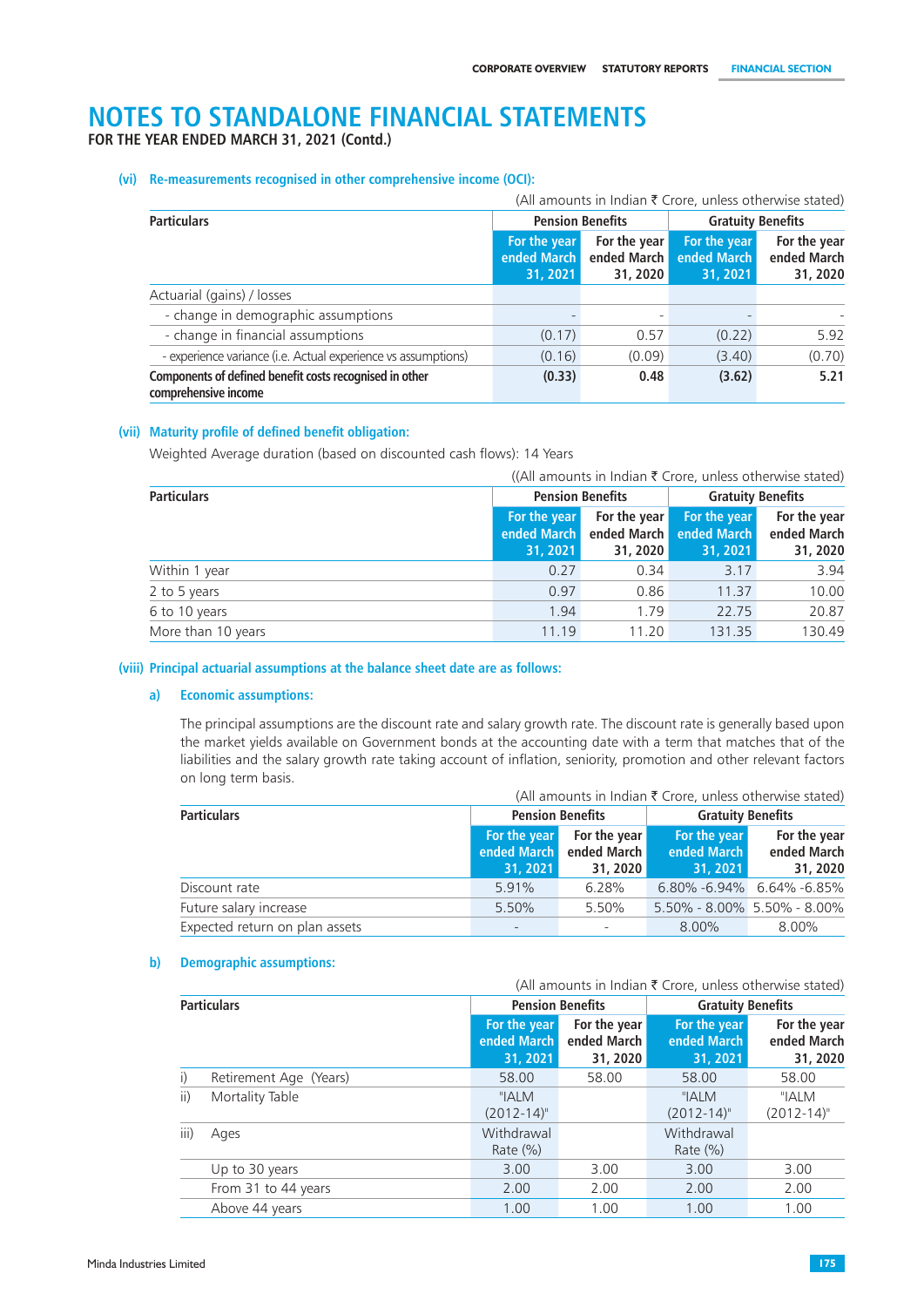

**FOR THE YEAR ENDED MARCH 31, 2021 (Contd.)**

#### **(ix) Sensitivity analysis for significant assumptions:**

Increase/(Decrease) on present value of defined benefits obligation at the end of the year

| (All amounts in Indian $\bar{\tau}$ Crore, unless otherwise stated) |                                         |                                         |                                         |                                         |
|---------------------------------------------------------------------|-----------------------------------------|-----------------------------------------|-----------------------------------------|-----------------------------------------|
| <b>Pension Benefits</b><br><b>Particulars</b>                       |                                         |                                         | <b>Gratuity Benefits</b>                |                                         |
|                                                                     | For the year<br>ended March<br>31, 2021 | For the year<br>ended March<br>31, 2020 | For the year<br>ended March<br>31, 2021 | For the year<br>ended March<br>31, 2020 |
| 1% increase in discount rate                                        | (0.53)                                  | (0.60)                                  | (53.56)                                 | (46.96)                                 |
| 1% decrease in discount rate                                        | 0.73                                    | 0.57                                    | 68.56                                   | 61.05                                   |
| 1% increase in salary escalation rate                               | 0.67                                    | 0.75                                    | 67.61                                   | 60.07                                   |
| 1% decrease in salary escalation rate                               | (0.62)                                  | (0.49)                                  | (54.12)                                 | (47.55)                                 |
| 50% increase in attrition rate                                      | (0.60)                                  | (0.52)                                  | (59.88)                                 | (52.48)                                 |
| 50% decrease in attrition rate                                      | 0.61                                    | 0.53                                    | 60.86                                   | 53.39                                   |
| 10% increase in mortality rate                                      | (0.60)                                  | (0.53)                                  | (60.35)                                 | (52.87)                                 |
| 10% decrease in mortality rate                                      | 0.60                                    | 0.53                                    | 60.36                                   | 52.88                                   |

#### **(x) Enterprise best estimate of contribution during the next year is**

| (All amounts in Indian $\bar{\tau}$ Crore, unless otherwise stated) |  |        |
|---------------------------------------------------------------------|--|--------|
| <b>Particulars</b>                                                  |  | Amount |
| Gratuity                                                            |  | 55.69  |

#### **B. Defined contribution plan**

An amount of  $\bar{\tau}$  17.10 Crores (previous year  $\bar{\tau}$  18.87 Crores) for the year, has been recognized as an expense in respect of the Company's contribution towards Provident Fund, deposited with the Government authorities and has been included under employee benefits expense in the Statement of Profit and Loss. An amount of  $\bar{\tau}$  0.49 Crores (previous year  $\bar{\tau}$  0.51 Crores) for the year, has been recognized as an expense in respect of the Company's contribution towards Superannuation Fund, and has been included under employee benefits expense in the Statement of Profit and Loss. Further an amount of  $\bar{\tau}$  1.85 Crores (previous year  $\bar{\tau}$  1.92 Crores) for the year, has been recognized as an expense in respect of the Company's contribution towards ESI Fund, and has been included under employee benefits expense in the Statement of Profit and Loss.

### **44. INCOME TAXES**

#### **Reconciliation of effective tax rate:**

|                                                                               | (All amounts in Indian $\bar{\tau}$ Crore, unless otherwise stated) |                                      |
|-------------------------------------------------------------------------------|---------------------------------------------------------------------|--------------------------------------|
| <b>Particulars</b>                                                            | For the year ended<br>March 31, 2021                                | For the year ended<br>March 31, 2020 |
| Profit before income tax expense (inclusive of other comprehensive<br>income) | 171.38                                                              | 106.21                               |
| Tax at India's tax rate of 34.944% (previous year 34.944%)                    | 59.89                                                               | 37.11                                |
| Tax effect of amount due to exempt income                                     | (9.94)                                                              |                                      |
| Tax on foreign dividend                                                       |                                                                     | (3.79)                               |
| Weighted deduction for expenditure incurred on research and<br>development    |                                                                     | (11.48)                              |
| Others                                                                        | (0.19)                                                              | (1.01)                               |
| Income tax expense (inclusive of other comprehensive income tax<br>component) | 49.76                                                               | 20.83                                |

**45.** The Ministry of Micro, Small and Medium Enterprises has issued an Office Memorandum dated 26 August 2008 which recommends that the Micro and Small Enterprises should mention in their correspondence with their customers the Entrepreneurs Memorandum number as allocated after filing of the said Memorandum. Accordingly, the disclosures in below respect of the amounts payable to such enterprises as at the year-end has been made based on information received and available with the Company.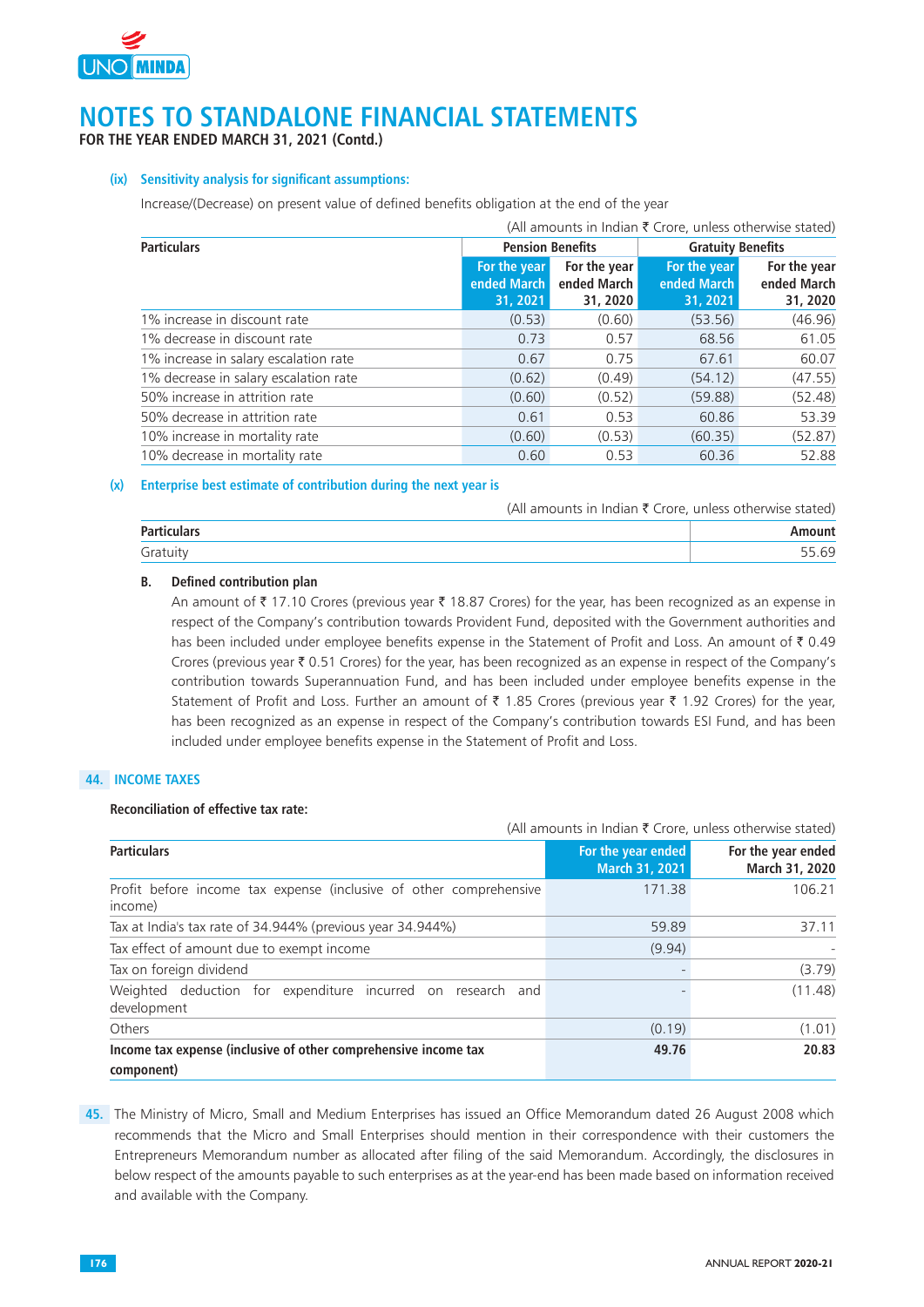**FOR THE YEAR ENDED MARCH 31, 2021 (Contd.)**

| (All amounts in Indian $\bar{\tau}$ Crore, unless otherwise stated)                                                                                                                                                                                                             |                |                |
|---------------------------------------------------------------------------------------------------------------------------------------------------------------------------------------------------------------------------------------------------------------------------------|----------------|----------------|
| <b>Particulars</b>                                                                                                                                                                                                                                                              | March 31, 2021 | March 31, 2020 |
| The amounts remaining unpaid to micro and small suppliers as at the<br>end of the year                                                                                                                                                                                          |                |                |
| - Principal                                                                                                                                                                                                                                                                     | 141.76         | 79.91          |
| - Interest                                                                                                                                                                                                                                                                      | 0.62           | 0.29           |
| The amount of interest paid by the buyer as per the Micro Small and<br>Medium Enterprises Development Act, 2006 (MSMED Act 2006)                                                                                                                                                | 0.82           | 0.04           |
| The Amounts of the payments made to micro and small suppliers beyond<br>the appointed day during the year                                                                                                                                                                       | 68.10          | 184.77         |
| The amount of interest due and payable for the period of delay in making<br>payment (which have been paid but beyond the appointed day during<br>the year) but without adding the interest specified under the MSMED<br>Act 2006                                                | 0.18           | 1.57           |
| The amount of interest accrued and remaining unpaid at the end of the year                                                                                                                                                                                                      | 0.33           | 1.86           |
| The amount of further interest remaining due and payable even in the<br>succeeding years, until such date when the interest dues as above are<br>actually paid to the small enterprise, for the purpose of disallowance as a<br>deductible expenditure under the MSMED Act 2006 | 0.03           |                |

### **46. PROVISION FOR CONTINGENCIES**

#### **Warranty**

The Company has made warranty provision on account of sale of products with warranty clause. These provisions are based on management's best estimate and past trends. Actual expenses for warranty are charged directly against the provision. Un-utilised provision is reversed on expiry of the warranty period. The movement of the provision is as follows:

|                                     | (All amounts in Indian $\bar{\tau}$ Crore, unless otherwise stated) |                         |
|-------------------------------------|---------------------------------------------------------------------|-------------------------|
| <b>Particulars</b>                  | As at<br>March 31, 2021                                             | As at<br>March 31, 2020 |
| Balance as at beginning of the year | 6.24                                                                | 4.25                    |
| Add: Provision made during the year | 4.24                                                                | 6.61                    |
| Less: Utilized during the year      | (1.81)                                                              | (4.62)                  |
| Balance as at the end of the year   | 8.67                                                                | 6.24                    |
| Non-current                         | 0.95                                                                | 0.77                    |
| Current                             | 7.72                                                                | 5.47                    |

### **47. LEASE**

(i) Amount recognised in Balance sheet:

The balance sheet shows the following amount related to leases :

|                     | (All amounts in Indian ₹ Crore, unless otherwise stated) |                         |
|---------------------|----------------------------------------------------------|-------------------------|
| <b>Particulars</b>  | As at<br><b>March 31, 2021</b>                           | As at<br>March 31, 2020 |
| Right of use assets |                                                          |                         |
| Leasehold land      | 71.45                                                    | 72.17                   |
| Builidng            | 14.03                                                    | 22.33                   |
| Plant and Machinery | 6.00                                                     | 0.08                    |
| <b>Total</b>        | 91.48                                                    | 94.58                   |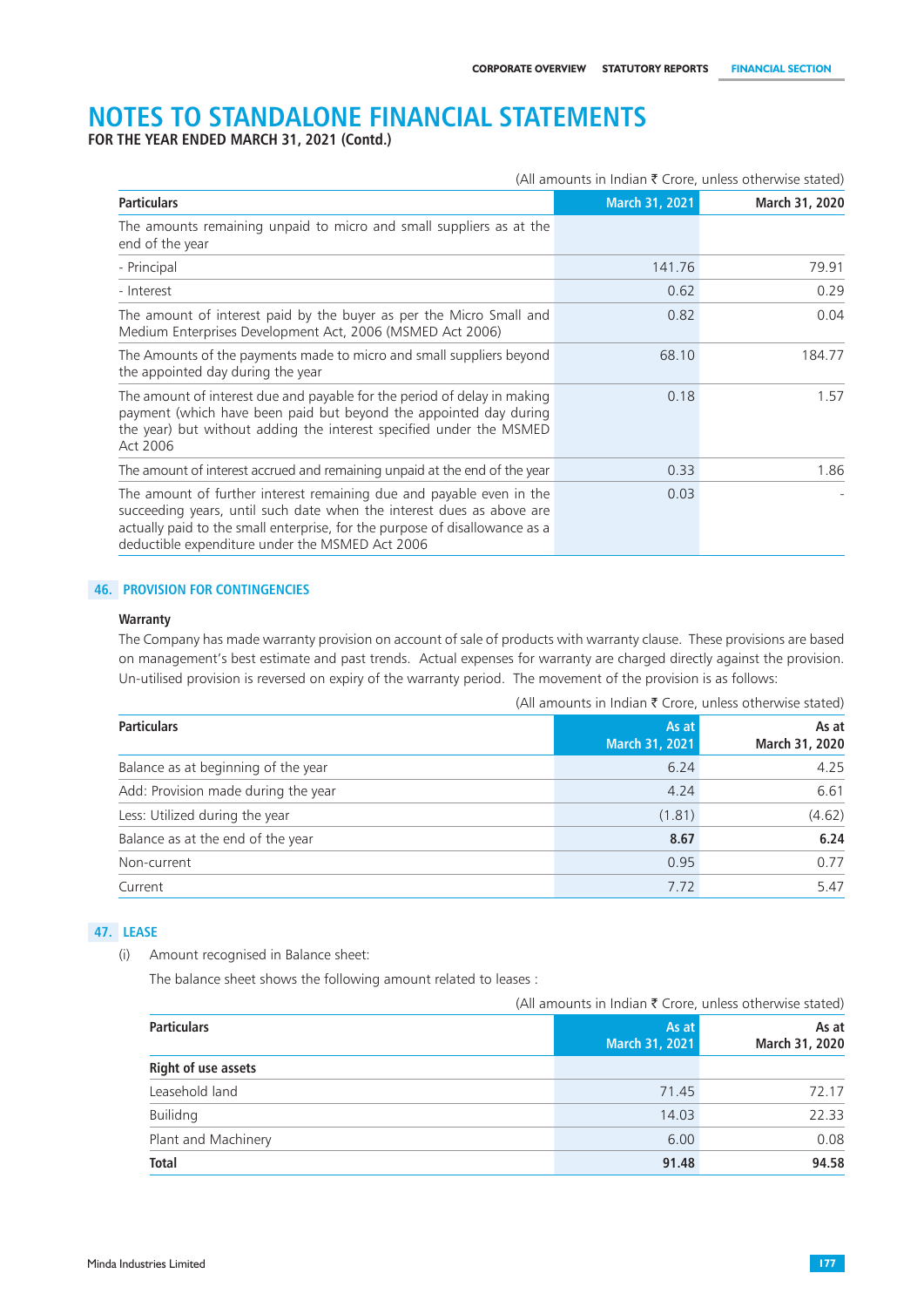

**FOR THE YEAR ENDED MARCH 31, 2021 (Contd.)**

The following is the break-up of current and non-current lease liabilities:

| (All amounts in Indian ₹ Crore, unless otherwise stated) |                         |                         |
|----------------------------------------------------------|-------------------------|-------------------------|
| <b>Particulars</b>                                       | As at<br>March 31, 2021 | As at<br>March 31, 2020 |
| Current lease liabilities                                | 6.62                    | 7.15                    |
| Non-current lease liabilities                            | 16.94                   | 22.36                   |
| <b>Total</b>                                             | 23.56                   | 29.51                   |

The maturity analysis of lease liabilities are disclosed in note 50

The movement in lease liablities is as follows:

|                                                |                         | (All amounts in Indian ₹ Crore, unless otherwise stated) |  |
|------------------------------------------------|-------------------------|----------------------------------------------------------|--|
| <b>Particulars</b>                             | As at<br>March 31, 2021 | As at<br>March 31, 2020                                  |  |
| Balance at the beginning                       | 29.51                   |                                                          |  |
| Transition adjustment of Ind AS 116            |                         | 22.56                                                    |  |
| Effect of business combination (refer note 58) |                         | 1.69                                                     |  |
| Addition during the year                       | 7.53                    | 6.91                                                     |  |
| Deletion/ Adjustment during the year           | (7.99)                  | (0.24)                                                   |  |
| Finance cost accrued during the year           | 2.18                    | 2.41                                                     |  |
| Payment of lease liabilities                   | (7.67)                  | (3.82)                                                   |  |
| <b>Balance at the end</b>                      | 23.56                   | 29.51                                                    |  |

#### (ii) Amount recognised in the statement of Profit and loss :

The statement of Profit and loss shows the following amount related to leases :

|                                            | (All amounts in Indian $\bar{\tau}$ Crore, unless otherwise stated) |                         |
|--------------------------------------------|---------------------------------------------------------------------|-------------------------|
| <b>Particulars</b>                         | As at<br>March 31, 2021                                             | As at<br>March 31, 2020 |
| Depreciation charge of right of use assets |                                                                     |                         |
| Leasehold land                             | 0.72                                                                | 0.63                    |
| <b>Builidng</b>                            | 5.97                                                                | 5.87                    |
| Plant and Machinery                        | 1.62                                                                | 0.42                    |
| <b>Total</b>                               | 8.31                                                                | 6.92                    |

Expense related to Short term leases:

(All amounts in Indian  $\bar{\tau}$  Crore, unless otherwise stated)

| <b>Particulars</b>           | <b>For the year ended</b><br>March 31, 2021 | For the year ended<br>March 31, 2020 |
|------------------------------|---------------------------------------------|--------------------------------------|
| Rent expense (refer note 36) | 19 27                                       | 24.41                                |

(iii) Lease commitments are the undiscounted future cash out flows from the lease contracts which are recorded in the measurement of lease liabilities. These include potential future payments related to leases with term less than twelve months and leases of low value assets.

| (All amounts in Indian ₹ Crore, unless otherwise stated) |  |
|----------------------------------------------------------|--|
|----------------------------------------------------------|--|

| <b>Particulars</b>                | As at          | As at          |
|-----------------------------------|----------------|----------------|
|                                   | March 31, 2021 | March 31, 2020 |
| Payable within one year           | 6.49           | 6.50           |
| Payable between one to five years | 8.24           | 8.08           |
| Payable after five years          | 47.26          | 43.89          |
| <b>Total</b>                      | 61.99          | 58.47          |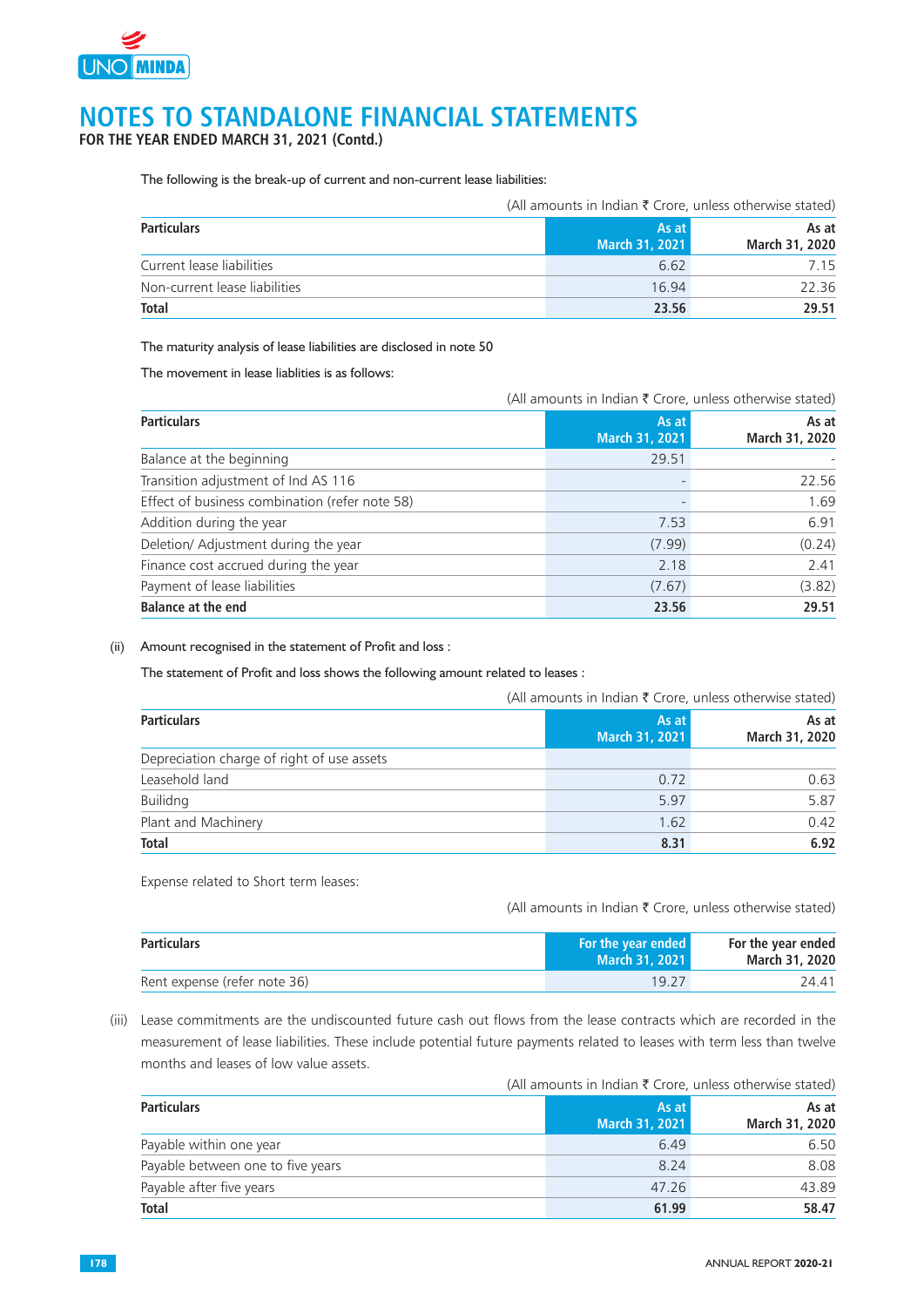**FOR THE YEAR ENDED MARCH 31, 2021 (Contd.)**

#### **48. SHARE BASED PAYMENTS**

#### **(a) UNO Minda Employee Stock Option Scheme – 2019**

"The shareholders of the Company had approved the UNO Minda Employee Stock Option Scheme – 2019 (herein referred as UNOMINDA ESOS-2019) through postal ballot resolution dated March 25, 2019.

During the previous year, the NRC had approved and granted options to Eligible Employees of the Company and its Subsidiaries.The plan envisaged grant of stock options to eligible employees at market price in accordance with Securities and Exchange Board of India (Share Based Employee Benefits) Regulations, 2014."

This scheme provided for conditional grant of stock options at nominal value to eligible employees as determined by the Nomination and Remuneration Committee from time to time. The vesting conditions under this scheme include the Company achieving the target market capitalisation. The maximum number of equity shares to be granted under the scheme shall not exceed 7,866,500 options. The scheme is monitored and supervised by the Nomination and Remuneration Committee of the Board of Directors in compliance with the provisions of Securities and Exchange

Board of India (Share Based Employee Benefits) Regulations, 2014 and amendments thereof from time to time.

| <b>Particulars</b>                                                  | <b>Scheme Name</b>          |
|---------------------------------------------------------------------|-----------------------------|
| <b>Scheme</b>                                                       | <b>Minda Employee Stock</b> |
|                                                                     | <b>Option Scheme 2019</b>   |
| Year                                                                | 2019-20                     |
| Date of Grant                                                       | May 16, 2019 &              |
|                                                                     | January 28, 2021            |
| No. of options granted                                              | 10,12,259                   |
| Vesting conditions                                                  | Achieving target of         |
|                                                                     | market capitalisation       |
|                                                                     | of the Company on or        |
|                                                                     | before May 31, 2022         |
| Exercise period                                                     | 2 Year from the date        |
|                                                                     | of vesting                  |
| Exercise price $(\overline{\tau})$ per share                        | $325/-$                     |
| Fair value of the option on the date of grant $(\bar{x})$ per share | $41.31/-$                   |

#### **No. of Share outstanding at year end for Minda Employee Stock Option Scheme 2019**

(All amounts in Indian  $\bar{\xi}$  Crore, unless otherwise stated) **Particulars As at March 31, 2021 As at March 31, 2020** Outstanding at the beginning of the year 10,12,259 - 10,12,259 Granted during the year **88,325.00** 10,12,259 Forfeited/ Expired during the year 25,272.00 Exercised during the year\*  $-$ Exercisable at the end of the year - - Outstanding at the end of the year 10,12,259

#### **Fair valuation**

The fair value of options has been done by an independent merchant banker on the date of grant using the Binomial Model.

Weighted average exercise price during the year  $(\vec{\tau})$  per share NA NA NA NA NA

#### **The following assumptions were used for calculation of fair value of grants:**

| (All amounts in Indian ₹ Crore, unless otherwise stated) |  |
|----------------------------------------------------------|--|
|----------------------------------------------------------|--|

| <b>Particulars</b>                                                                   |         |
|--------------------------------------------------------------------------------------|---------|
| Risk-free interest rate (%)                                                          | 7.13%   |
| Expected life of options (years) [(year to vesting) $+$ (contractual option term)/2] | 4 years |
| Expected volatility (%)                                                              | 41%     |
| Dividend yield                                                                       | 0.63%   |
| Share Price as on grant date                                                         | $318/-$ |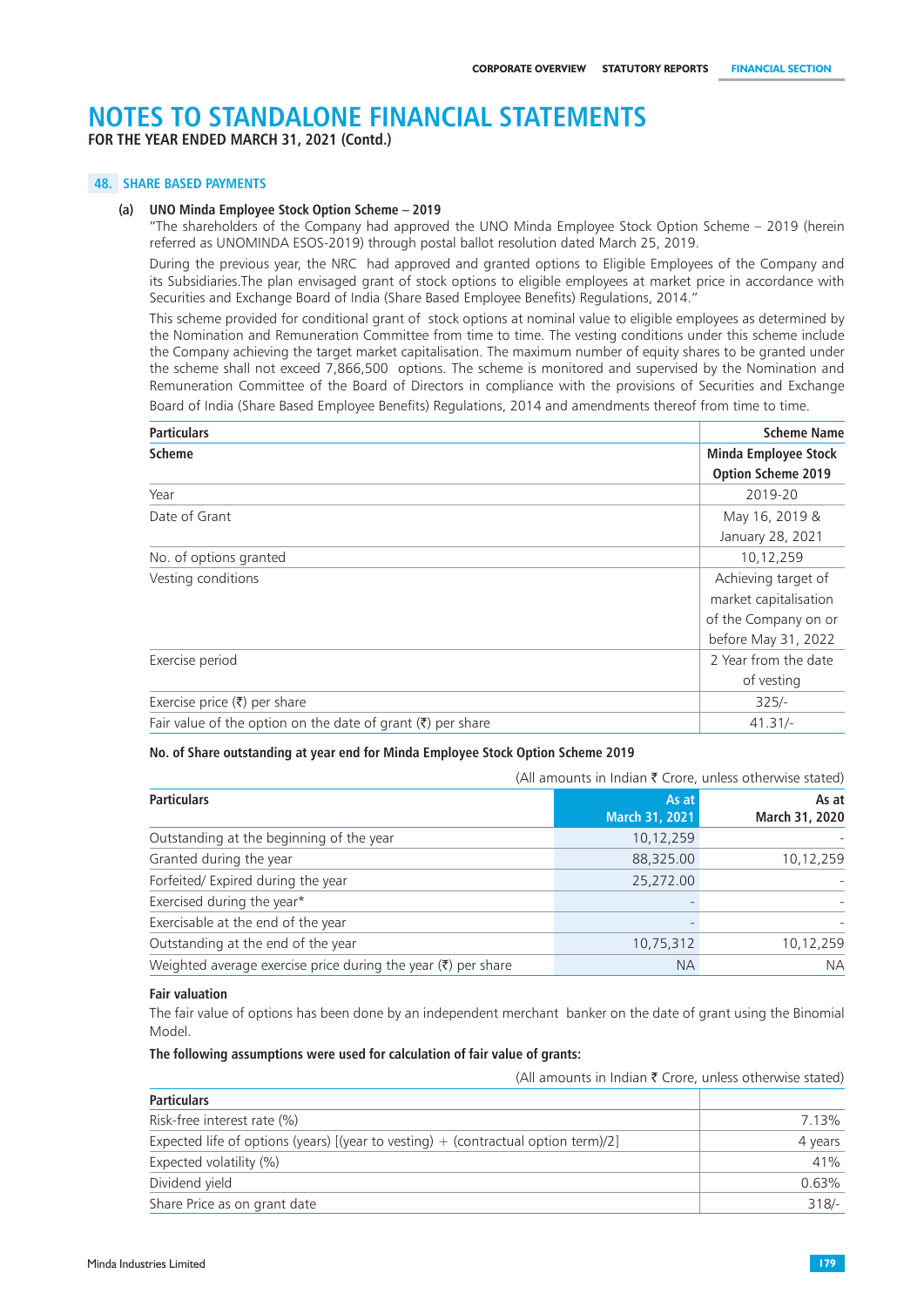

The Risk free rate being considered for the calculation is the interest rate applicable for a maturity equal to the expected life of the options based on the zero-coupon yield curve for Government Securities or 10 years Government bonds. Volatility calculation is a measure of the amount by which a price has fluctuated or is expected to fluctuate during the period.The measure volatility is used in option- pricing model is the annualised standard deviation of the continuously compounded rate of the return of the stock over a period of time. The dividend yield for the year is derived by dividing the dividend for the period with the current market price.

**49.** The Company has established a comprehensive system of maintenance of information and documents as required by the transfer pricing legislation under section 92-92F of the Income Tax Act, 1961. Since the law requires existence of such information and documentation to be contemporaneous in nature, the Company is in the process of updating the documentation for the transactions entered into with the associated enterprises during the financial year and expects such records to be in existence latest by due date as required under the law. The management is of the opinion that its transactions with the associated enterprises are at arm's length so that the aforesaid legislation will not have any impact on the financial statements, particularly on the amount of tax expense and that of provision for taxation.

#### **50. FINANCIAL RISK MANAGEMENT OBJECTIVES**

The Company as an active supplier for the automobile industry expose its business and products to various market risks, credit risk and liquidity risk. The Company's decentralised management structure with the main activities in the plants make necessary organised risk management system. The regulations, instructions, implementation rules and in particular, the regular communication throughout the tightly controlled management process consisting of planning, controlling and monitoring collectively form the risk management system used to define, record and minimise operating, financial and strategic risks. Below notes explain the sources of risks in which the Company is exposed to and how it manages the risks:

#### **a) Market risk**

Market risk is the risk that the fair value of future cash flows of a financial instrument will fluctuate because of changes in market prices. Market prices comprises three types of risk: currency rate risk, interest rate risk and price risks, such as equity price risk and commodity price risk. The sensitivity analyses in the following sections relate to the position as at March 31 2021. The analyses exclude the impact of movements in market variables on; the carrying values of gratuity and other post-retirement obligations; provisions; and the non-financial assets and liabilities.

#### **(i) Foreign currency risk**

The Company's risk management policy is to hedge a part of its estimated foreign currency exposure in respect of forecast sales and purchases. The Company uses forward exchange contracts and currency options to hedge its currency risk.

| <b>Nature of contracts</b>                     | Currency<br><b>Hedged</b> | Outstanding<br><b>Foreign Currency</b><br>amount as at<br>March 31, 2021* | <b>Amount</b><br>(₹) | Outstanding<br><b>Foreign Currency</b><br>amount as at<br>March 31, 2020* | <b>Amount</b><br>$(\overline{\zeta})$ |
|------------------------------------------------|---------------------------|---------------------------------------------------------------------------|----------------------|---------------------------------------------------------------------------|---------------------------------------|
| Forward exchange contracts (Trade Receivables) | <b>USD</b>                | 29,73,193                                                                 | 21.85                | 12,05,163                                                                 | 9.09                                  |
| Forward exchange contracts (Trade Receivables) | EURO                      | 3,90,000                                                                  | 3.36                 |                                                                           |                                       |
| Forward exchange contracts (Trade Payables)    | <b>USD</b>                |                                                                           |                      | 9,79,400                                                                  | 7.38                                  |
| Currency options (to hedge the ECB loan)       | <b>USD</b>                | 1,06,75,100                                                               | 78.43                | 1,49,45,140                                                               | 112.67                                |
| Currency options (to hedge the ECB loan)       | EURO                      |                                                                           |                      | 6,40,000                                                                  | 5.32                                  |

\* Foreign currency figures in absolute

 $(\Delta \parallel \Delta \text{m}_0)$  and  $\Delta \text{m}_0$  in  $\Delta \text{m}_0$  in  $\Delta \text{m}_0$  and  $\Delta \text{m}_0$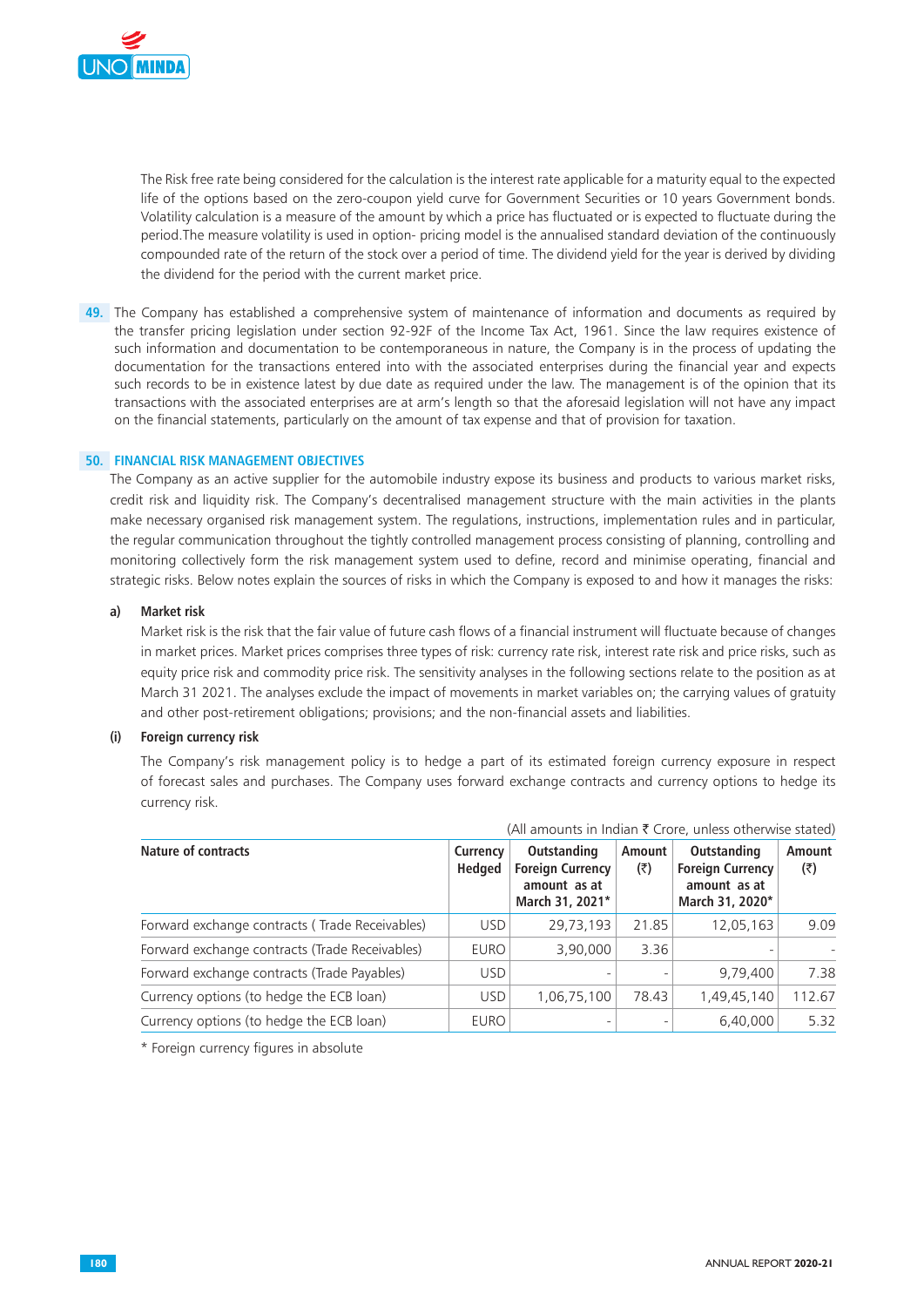**FOR THE YEAR ENDED MARCH 31, 2021 (Contd.)**

### **Particulars of un-hedged foreign currency exposure**

|                                   |                               |                         |               |                                                   | (All amounts in Indian ₹ Crore, unless otherwise stated) |               |
|-----------------------------------|-------------------------------|-------------------------|---------------|---------------------------------------------------|----------------------------------------------------------|---------------|
|                                   |                               | As at March 31, 2021    |               |                                                   | As at March 31, 2020                                     |               |
| Currency                          | <b>Foreign</b><br>currency in | Exchange<br>rate (in ₹) | <b>Amount</b> | Foreign<br>currency<br>Amount in<br><b>Crores</b> | Exchange<br>rate (in ₹)                                  | <b>Amount</b> |
| <b>Trade receivables</b>          |                               |                         |               |                                                   |                                                          |               |
| <b>USD</b>                        | 0.74                          | 73.50                   | 54.09         | 0.35                                              | 75.39                                                    | 26.24         |
| <b>EUR</b>                        | 0.23                          | 86.10                   | 19.96         | 0.24                                              | 83.05                                                    | 19.68         |
| JPY                               | 4.51                          | 0.66                    | 2.99          | 0.56                                              | 0.70                                                     | 0.39          |
| GBP                               | 0.00                          | 100.95                  | 0.02          | 0.00                                              | 93.08                                                    | 0.09          |
| Trade payable & Capital creditors |                               |                         |               |                                                   |                                                          |               |
| <b>USD</b>                        | 0.82                          | 73.50                   | 60.28         | 0.57                                              | 75.39                                                    | 43.07         |
| JPY                               | 0.28                          | 0.66                    | 0.19          | 7.38                                              | 0.70                                                     | 5.14          |
| <b>EUR</b>                        | 0.11                          | 86.10                   | 9.25          | 0.09                                              | 83.05                                                    | 7.57          |
| <b>TWD</b>                        | 0.04                          | 2.57                    | 0.10          | 0.05                                              | 2.24                                                     | 0.12          |
| GBP                               | 0.00                          | 100.95                  | 0.09          |                                                   |                                                          |               |
| <b>SEK</b>                        | 0.00                          | 8.38                    | 0.02          | $\overline{a}$                                    |                                                          |               |
| <b>Advance to vendors</b>         |                               |                         |               |                                                   |                                                          |               |
| EUR                               | 0.01                          | 86.10                   | 1.00          | 0.00                                              | 83.05                                                    | 0.04          |
| <b>USD</b>                        | 0.15                          | 73.50                   | 11.38         | 0.25                                              | 75.39                                                    | 18.52         |
| GBP                               |                               | 100.95                  | $\mathcal{L}$ | 0.00                                              | 93.08                                                    | 0.02          |
| <b>JPY</b>                        | 0.45                          | 0.66                    | 0.30          | 0.02                                              | 0.70                                                     | 0.02          |
| <b>Advance from customers</b>     |                               |                         |               |                                                   |                                                          |               |
| <b>USD</b>                        | 0.01                          | 73.50                   | 0.99          | 0.01                                              | 75.39                                                    | 0.43          |
| <b>EUR</b>                        | 0.00                          | 86.10                   | 0.26          |                                                   | 83.05                                                    |               |
| <b>Bank balances</b>              |                               |                         |               |                                                   |                                                          |               |
| <b>TWD</b>                        | 0.03                          | 2.57                    | 0.09          | 0.00                                              | 2.24                                                     | 0.01          |
| <b>USD</b>                        | 0.01                          | 73.50                   | 1.08          | 0.07                                              | 75.39                                                    | 5.39          |
| <b>JPY</b>                        | 0.06                          | 0.66                    | 0.04          | 3.30                                              | 0.70                                                     | 2.30          |
| <b>EUR</b>                        |                               | 86.10                   |               | 0.03                                              | 83.05                                                    | 2.90          |
| <b>Borrowings</b>                 |                               |                         |               |                                                   |                                                          |               |
| <b>USD</b>                        | 2.80                          | 73.50                   | 205.81        | 2.96                                              | 75.39                                                    | 222.91        |
| <b>EUR</b>                        |                               | 86.10                   |               | 0.10                                              | 83.05                                                    | 7.95          |

### **Foreign currency risk sensitivity**

The following tables demonstrate the sensitivity to a reasonably possible change in currency exchange rates, with all other variables held constant. The impact on the Company profit before tax is due to changes in the fair value of monetary assets and liabilities.  $\overline{A}$ l amounts in Indian  $\overline{A}$  Crore, unless otherwise stated)

|                                   |                             |        |                      | (All amounts in Indian ₹ Crore, unless otherwise stated) |
|-----------------------------------|-----------------------------|--------|----------------------|----------------------------------------------------------|
| Exposure gain/(loss)              | <b>As at March 31, 2021</b> |        | As at March 31, 2020 |                                                          |
| <b>Particulars</b>                | Change $+1\%$ Change -1%    |        | Change $+1\%$        | Change -1%                                               |
| <b>Trade receivables</b>          |                             |        |                      |                                                          |
| <b>USD</b>                        | 0.54                        | (0.54) | 0.26                 | (0.26)                                                   |
| <b>EUR</b>                        | 0.20                        | (0.20) | 0.20                 | (0.20)                                                   |
| <b>JPY</b>                        | 0.03                        | (0.03) | 0.00                 | (0.00)                                                   |
| GBP                               | 0.00                        | (0.00) | 0.00                 | (0.00)                                                   |
| Trade payable & Capital creditors |                             |        |                      |                                                          |
| <b>USD</b>                        | (0.60)                      | 0.60   | (0.43)               | 0.43                                                     |
| JPY                               | (0.00)                      | 0.00   | (0.05)               | 0.05                                                     |
| <b>EUR</b>                        | (0.09)                      | 0.09   | (0.08)               | 0.08                                                     |
| <b>TWD</b>                        | (0.00)                      | 0.00   | (0.00)               | 0.00                                                     |
| <b>Advance to vendors</b>         |                             |        |                      |                                                          |
| <b>EUR</b>                        | 0.01                        | (0.01) | 0.00                 | (0.00)                                                   |
| <b>USD</b>                        | 0.11                        | (0.11) | 0.19                 | (0.19)                                                   |
| GBP                               |                             |        | 0.00                 | (0.00)                                                   |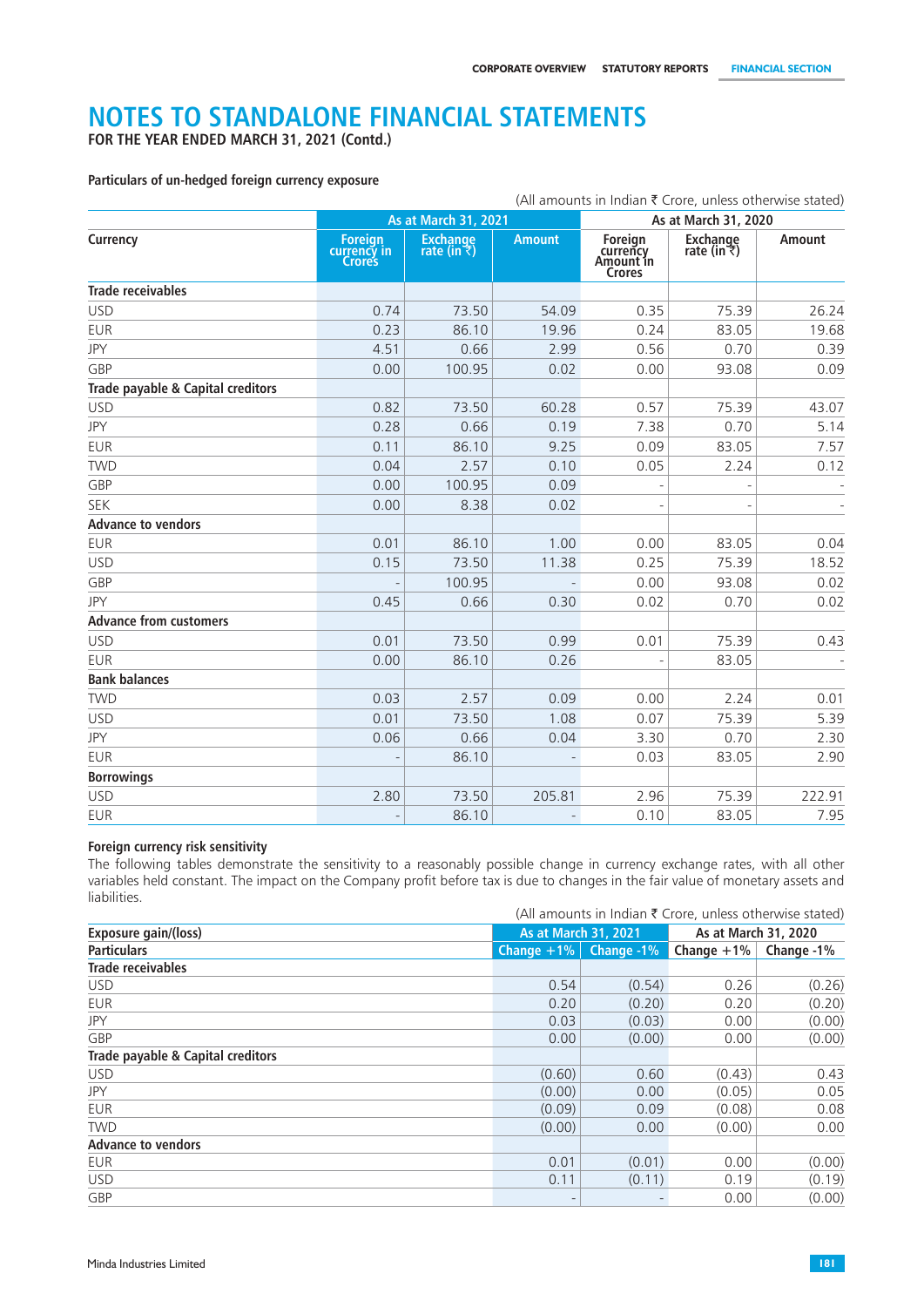

**FOR THE YEAR ENDED MARCH 31, 2021 (Contd.)**

| Exposure gain/(loss)          | <b>As at March 31, 2021</b> |                          | As at March 31, 2020 |                          |
|-------------------------------|-----------------------------|--------------------------|----------------------|--------------------------|
| <b>Particulars</b>            | Change $+1\%$               | Change -1%               | Change $+1\%$        | Change -1%               |
| JPY                           | 0.00                        | (0.00)                   | 0.00                 | (0.00)                   |
| <b>Advance from customers</b> |                             |                          |                      |                          |
| <b>USD</b>                    | (0.01)                      | 0.01                     | (0.00)               | 0.00                     |
| <b>EUR</b>                    | (0.00)                      | 0.00                     |                      | $\overline{\phantom{a}}$ |
| <b>Bank balances</b>          |                             |                          |                      |                          |
| <b>TWD</b>                    | 0.00                        | (0.00)                   | 0.00                 | (0.00)                   |
| <b>USD</b>                    | 0.01                        | (0.01)                   | 0.05                 | (0.05)                   |
| JPY                           | 0.00                        | (0.00)                   | 0.02                 | (0.02)                   |
| <b>EUR</b>                    |                             | $\overline{\phantom{a}}$ | 0.03                 | (0.03)                   |
| <b>Borrowings</b>             |                             |                          |                      |                          |
| <b>USD</b>                    | (2.06)                      | 2.06                     | (2.23)               | 2.23                     |
| <b>EUR</b>                    |                             | $\overline{\phantom{a}}$ | (0.08)               | 0.08                     |

#### **(ii) Interest rate risk**

"Interest rate risk is the risk that the fair value or future cash flows of a financial instrument will fluctuate because of changes in market interest rates. The Company's main interest rate risk arises from long-term borrowings with variable rates, which exposes the Company to cash flow interest rate risk. During March 31, 2021 and March 31, 2020, the Company's borrowings at variable rate were mainly denominated in INR, EURO and USD.

The Company's fixed rate borrowings are carried at amortised cost."

The exposure of the Company's borrowing to interest rate changes at the end of the reporting period are as follows:

|                          | (All amounts in Indian $\bar{\tau}$ Crore, unless otherwise stated) |                         |
|--------------------------|---------------------------------------------------------------------|-------------------------|
| <b>Particulars</b>       | As at<br>March 31, 2021                                             | As at<br>March 31, 2020 |
| Variable rate borrowings | 420.19                                                              | 669.42                  |
| Fixed rate borrowings    | 227.63                                                              | 61.73                   |
| Total                    | 647.82                                                              | 731.15                  |

#### **Sensitivity analysis**

For floating rate liabilities, the analysis is prepared assuming the amount of the liability outstanding at the end of the reporting period was outstanding for the whole year.

(All amounts in Indian  $\bar{\tau}$  Crore, unless otherwise stated)

| <b>Particulars</b> | Impact on profit before tax          |                                      |
|--------------------|--------------------------------------|--------------------------------------|
|                    | For the year ended<br>March 31, 2021 | For the year ended<br>March 31, 2020 |
| Increase by 0.5%   | (2.10)                               | (3.35)                               |
| Decrease by 0.5%   | 2.10                                 | 3.35                                 |

#### **(iii) Commodity price risks**

Fluctuation in commodity price in market affects directly or indirectly the price of raw material and components used by the Company. The Company sells its products mainly to auto makers (Original Equipment Manufacturer) whereby there is a regular negotiation / adjustment of prices on the basis of changes in commodity prices.

#### **b) Liquidity Risk**

Liquidity risk is the risk that the Company may not be able to meet its present and future cash and collateral obligations without incurring unacceptable losses. The Company's objective is to, at all times maintain optimum levels of liquidity to meet its cash and collateral requirements. The Company closely monitors its liquidity position and deploys a robust cash management system. It maintains adequate sources of financing including loans from banks at an optimised cost.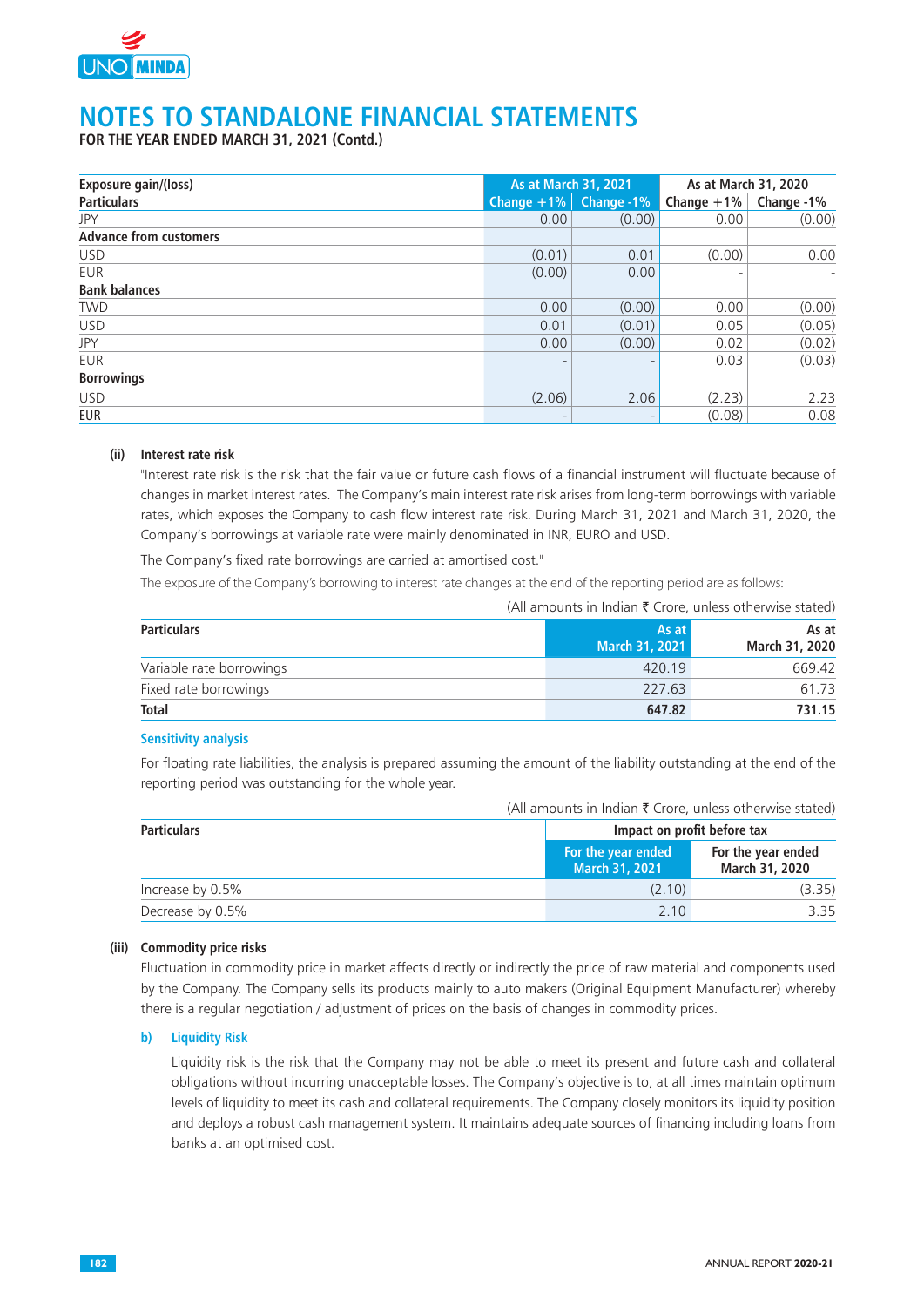**FOR THE YEAR ENDED MARCH 31, 2021 (Contd.)**

**(i) The table below summarises the maturity profile of the Company's financial liabilities based on contractual undiscounted payments.**

|                             |           |           | (All amounts in Indian ₹ Crore, unless otherwise stated) |              |
|-----------------------------|-----------|-----------|----------------------------------------------------------|--------------|
| As at March 31, 2021        | 0-1 Years | 1-5 Years | More than 5<br>Years                                     | <b>Total</b> |
| <b>Borrowings</b>           | 355.36    | 292.46    |                                                          | 647.82       |
| Lease liabilities           | 6.62      | 1.53      | 15.41                                                    | 23.56        |
| Trade payable               | 780.28    |           |                                                          | 780.28       |
| Other financial liabilities | 504.94    | 29.09     | -                                                        | 534.03       |
| As at March 31, 2020        |           |           |                                                          |              |
| <b>Borrowings</b>           | 241.09    | 463.69    | 26.37                                                    | 731.15       |
| Lease liabilities           | 7.15      | 3.92      | 18.44                                                    | 29.51        |
| Trade payable               | 711.16    |           |                                                          | 711.16       |
| Other financial liabilities | 500.46    | 20.86     |                                                          | 521.32       |

#### **(ii) Financing arrangements**

The Company had access to the following undrawn borrowing facilities at the end of the reporting period.

| (All amounts in Indian ₹ Crore, unless otherwise stated) |  |  |  |  |  |  |  |  |  |  |  |
|----------------------------------------------------------|--|--|--|--|--|--|--|--|--|--|--|
|----------------------------------------------------------|--|--|--|--|--|--|--|--|--|--|--|

| <b>Particulars</b>                                            | As at          | As at          |
|---------------------------------------------------------------|----------------|----------------|
|                                                               | March 31, 2021 | March 31, 2020 |
| Floating rate                                                 | As per Note 22 | As per Note 22 |
| - Expiring within one year (cash credit and other facilities) | 254.84         | 237.94         |

#### **c) Credit risk**

"Credit risk is the risk of financial loss to the Company if a customer or counterparty to a financial instrument fails to meet its contractual obligations towards the Company and arises principally from the Company's receivables from customers and deposits with banking institutions. The maximum amount of the credit exposure is equal to the carrying amounts of these receivables.

The Company has developed guidelines for the management of credit risk from trade receivables. The Company's primary customers are major automobile manufacturers (OEMs) with good credit ratings. All clients are subjected to credit assessments as a precautionary measure, and the adherence of all clients to payment due dates is monitored on an on-going basis, thereby practically eliminating the risk of default. The Company has deposited liquid funds at various banking institutions. No impairment loss is considered necessary in respect of fixed deposits that are with recognised commercial banks and are not past due over past years."

#### **51. RELATED PARTY DISCLOSURES**

**(i) (a) Related parties where control exists:** 

 **"Subsidiaries (including step down subsidiaries) "** Minda Kosei Aluminum Wheel Private Limited Minda TG Rubber Private Limited (upto March 14, 2021) Minda Kyoraku Limited PT Minda Asean Automotive PT Minda Trading (Stepdown subsidiary) SAM Global Pte. Limted Minda Korea Co. Limted (Stepdown subsidiary w.e.f. June 18, 2020) Minda Industries Vietnam Company Limited (Stepdown subsidiary) Minda Delvis GmbH (Stepdown subsidiary)\* Delvis GmbH (Stepdown subsidiary)\* Delvis Products (Stepdown subsidiary) Delvis Solutions (Stepdown subsidiary)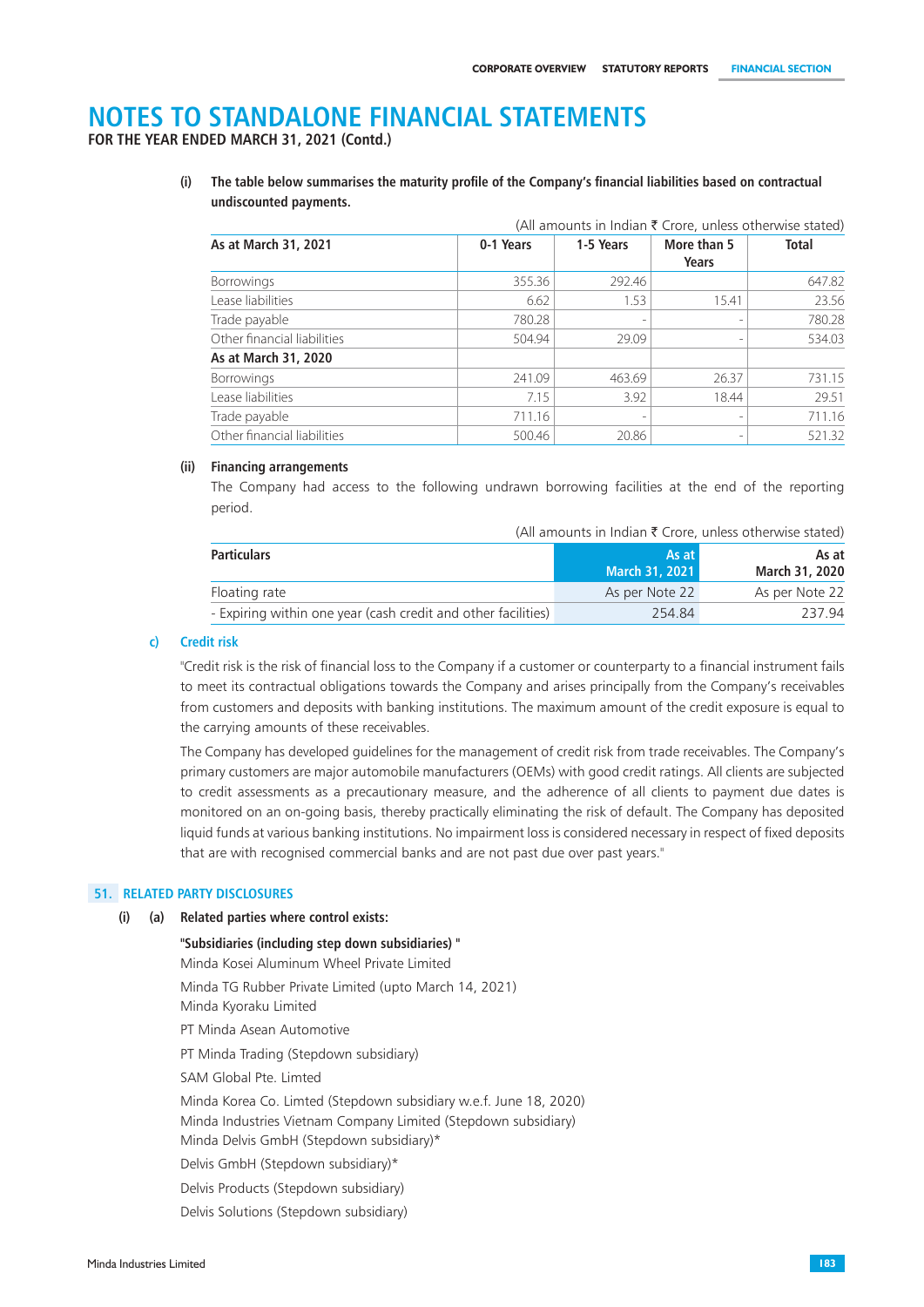

### **FOR THE YEAR ENDED MARCH 31, 2021 (Contd.)**

Global Mazinkert S.L.

- Clarton Horn, Spain (Stepdown subsidiary) Clarton Horn Maroc SARL (Stepdown subsidiary) Clarton Horn, Signalakustic GmbH (Stepdown subsidiary) Clarton Horn, Mexico S. De R. L. De C.V. (Stepdown subsidiary) Light & Systems Technical Centre S.L. Spain (Stepdown subsidiary) Minda Storage Batteries Private Limited Mindarika Private Limited Minda Katolec Electronics Services Private Limited MI Torica India Private Limited MITIL Polymer Pvt Limited (Stepdown subsidiary) iSYS RTS, GmbH Harita Fehrer Limited \* During the year, Minda Germany GmbH and Delvis GmbH has been amalgamated. The name of Minda Germany GmbH has been renamed to Minda Delvis GmbH. **Partnership firm**  YA Auto Industries (firm)
- **(i) (b) Other related parties with whom transactions have taken place during the year/ previous year and the nature of related party relationship:**

#### **Associates**

Minda NexGenTech Limited

Kosei Minda Aluminum Company Private Limited

#### **Partnership firms**

Auto Component (Firm)

Yogendra Engineering (Firm)

#### **Joint ventures (jointly controlled entities)**

Minda Westport Technologies Limited (formerly known as Minda Emer Technologies Limited)

Roki Minda Co. Private Limited

Rinder Riduco, S.A.S. Columbia (Stepdown Joint Venture of Global Mazinkert)

Minda TTE Daps Private Limited (formerly Minda Daps Private Limited)

Minda Onkyo India Private Limited

Minda D-Ten India Private Limited

Denso Ten Minda India Private Limited

Toyoda Gosei Minda India Private Limited

Kosei Minda Mould Private Limited

Minda TG Rubber Private Limited (w.e.f. 15 March 2021)

Tokai Rika Minda India Private Limited (w.e.f. 24 March 2021)

#### **Key management personnel**

Mr. Nirmal K. Minda

{Chairman and Managing Director('CMD')}

Mr. Anand K. Minda (Director)

Mr. Alok Dutta (Independent Director - Uptill 16 May 2019)

Mr. Satish Sekhri (Independent Director)

Mr. Chandan Chowdhury (Independent Director - w.e.f 07 August 2019)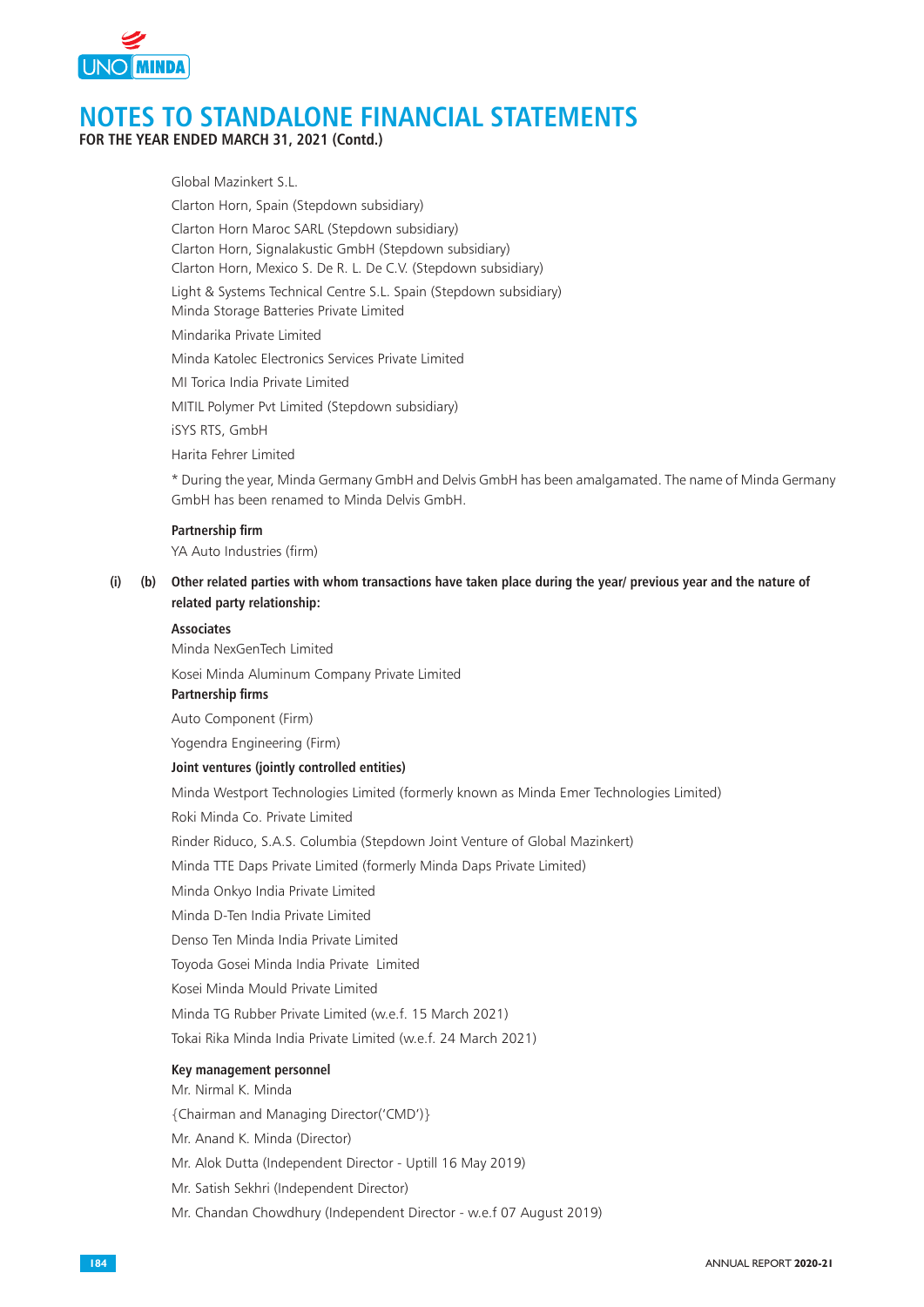### **FOR THE YEAR ENDED MARCH 31, 2021 (Contd.)**

Mr. Krishan Kumar Jalan (Independent Director -w.e.f 16 May 2019)

- Ms. Praveen Tripathi (Independent Director)
- Ms. Paridhi Minda (Executive Director )
- Mr. Sunil Bohra (CFO)
- Mr. Tarun Kumar Srivastava ( Company Secretary)

#### **Relatives of key management personnel**

Mrs. Suman Minda (wife of CMD)

- Ms. Paridhi Minda (Director of MIL and daughter of CMD )
- Ms. Pallak Minda (daughter of CMD)
- Mr. Vivek Jindal (son-in-law of CMD)
- Mr. Amit Minda (Son of KMP)

#### **Other entities over which key management personnel and their relatives are able to exercise significant influence**

Minda Investments Limited Minda International Limited Minda Infrastructure LLP Minda Industries Firm Singhal Fincap Ltd Samaira Engineering (Firm) S.M.Auto Industries (Firm) Shankar Moulding Ltd. Minda Nabtesco Automotive Private Limited Minda I Connect Private Limited Minda Projects Limited SN Castings Limited Minda Industries Limited Gratuity Scheme Trust Minda Industries Limited Managerial Superannuation Scheme Trust Minda Spectrum Advisory Limited Minda Mindpro Limited Moga Devi Charitable Trust Suman Nirmal Minda Charitable Trust Shree Aumji Habitation Pvt. Ltd Shree Aumji Real Estate SEZ Pvt. Ltd Shree Aumji Construction Pvt. Ltd Spectrum Techno Construction Pvt. Ltd Shree Aumji Buildwell Pvt. Ltd Shree Aumji Promoters & Builders Pvt. Ltd Shree Aumji Buildtech Pvt. Ltd

Midway Infrastructure Pvt. Ltd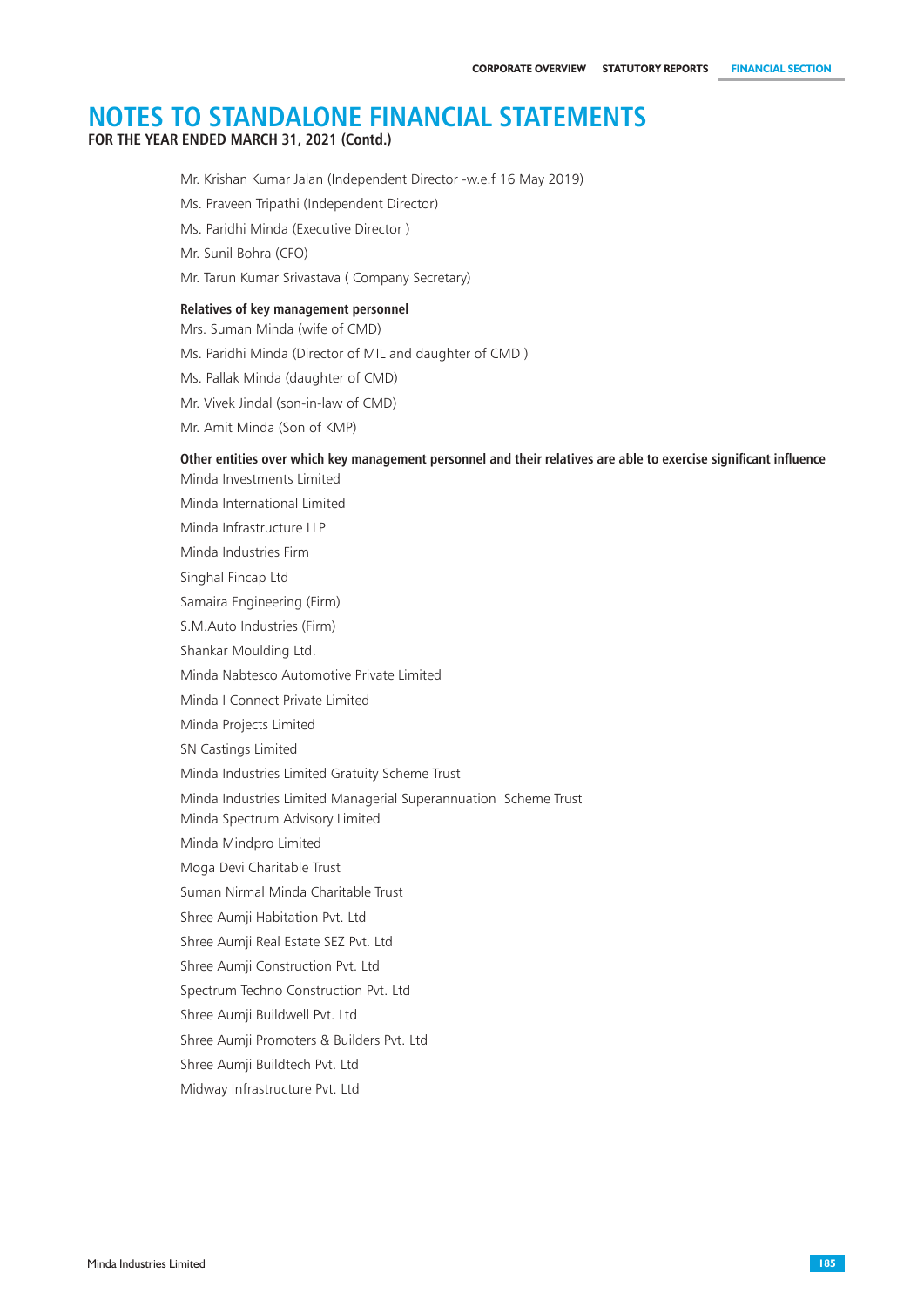| Summary of transactions / balances with related parties                                    |                 | Entities where<br>control exists | Associates (including<br>where Company has<br>significant influence)<br>partnership firms |                   | Joint venture<br>companies |               | relatives are able to<br>personnel and their<br>exercise significant<br>key management<br>influence                        | Entities over which | Key management<br>personnel and<br>relatives             |           |
|--------------------------------------------------------------------------------------------|-----------------|----------------------------------|-------------------------------------------------------------------------------------------|-------------------|----------------------------|---------------|----------------------------------------------------------------------------------------------------------------------------|---------------------|----------------------------------------------------------|-----------|
| Transactions during the year                                                               | March 31,       | March 31,                        | March $31$ ,                                                                              | March 31,         | March 31,                  | March 31,     | March 31,                                                                                                                  |                     | March 31, March 31, March 31,                            |           |
|                                                                                            | 2021            | 2020                             | 2021                                                                                      | 2020              | 202                        | 2020          | 2021                                                                                                                       | 2020                | 2021                                                     | 2020      |
| Purchase of products<br>Sale of products                                                   | 355.28<br>71.91 | 293.30<br>73.91                  | 0.48<br>83.17                                                                             | 68.12<br>0.68     | 26.10<br>14.40             | 6.16<br>37.33 | 192.92<br>19.92                                                                                                            | 16.93<br>185.11     | $\mathbf{I}$                                             |           |
| Sale of Property, plant & equipment                                                        | 5.24            | 2.48                             |                                                                                           |                   |                            |               | 0.07                                                                                                                       |                     | $\mathbb{L}$                                             |           |
| Purchase of property, plant & equipment                                                    | 13.44           | 13.76                            |                                                                                           |                   |                            | 0.10          | 18.00                                                                                                                      | 104.45              |                                                          |           |
| Services rendered                                                                          | 59.19           | 59.25                            | 0.01                                                                                      | 0.33              | 15.85                      | 9.69          | 0.68                                                                                                                       | 0.96                |                                                          |           |
| Services received                                                                          | 16.75           | 13.31                            | 0.71                                                                                      |                   | 0.19                       |               | 21.16                                                                                                                      | 19.22               | 1.94                                                     | 1.76      |
| Remuneration*                                                                              |                 |                                  |                                                                                           |                   |                            |               |                                                                                                                            |                     | 11.50                                                    | 8.06      |
| Dividend income from non-current investments<br>Interest paid                              | 17.42           | 0.93<br>30.09<br>$\mathbf I$     | $\mathbf I$<br>2.56                                                                       | 2.72              | $\mathbf{I}$               |               | $\mathbb{L}$                                                                                                               | 0.42                |                                                          |           |
| Share in profit from partnership firms                                                     | 4.49            | 4.10                             | 4.01                                                                                      | 3.30              | $\mathbf{I}$               |               |                                                                                                                            |                     | $\mathbf{I}$                                             |           |
| Royalty received                                                                           | 6.22            | 8.57                             | 1.06                                                                                      |                   | $\mathbf{I}$               |               | 0.84                                                                                                                       |                     | $\mathbf{I}$                                             |           |
| Purchase of shares / Investment in (Drawing from)<br>Dividend paid on equity share capital | 4.78            | (3.69)                           | (3.70)                                                                                    | (3.19)            | 89.89                      | 7.50          | 22.59<br>2.53                                                                                                              | 7.88                | 3.72                                                     | 11.58     |
| partnership firm                                                                           |                 |                                  |                                                                                           |                   |                            |               |                                                                                                                            |                     |                                                          |           |
| Repayment of Unsecured loan                                                                |                 | 15.25<br>$\mathbf{1}$            |                                                                                           |                   |                            |               | $\mathbf{I}$                                                                                                               | 28.00               |                                                          |           |
| Guarantee / Letter of comfort given during the year                                        |                 | 131.81<br>$\mathbf{I}$           | $\mathsf I$                                                                               |                   | $\mathbf{I}$               |               |                                                                                                                            |                     | $\mathbb{L}$                                             |           |
|                                                                                            |                 |                                  |                                                                                           |                   |                            |               |                                                                                                                            |                     | (All amounts in Indian ₹ Crore, unless otherwise stated) |           |
| Particulars                                                                                |                 | Entities where<br>control exists | Associates (including<br>where Company has<br>significant influence)                      | partnership firms | Joint venture<br>companies |               | relatives are able to<br>personnel and their<br>Entities over which<br>exercise significant<br>key management<br>influence |                     | Key management<br>personnel and<br>relatives             |           |
| Balance as at year end                                                                     | March 31,       | March 31,                        | March 31,                                                                                 | March 31,         | March 31,                  | March 31,     | March 31,                                                                                                                  | March 31,           | March 31,                                                | March 31, |
| Balance outstanding-Receivable                                                             | 43.37<br>2021   | 30.98<br>2020                    | 2021                                                                                      | 0.15<br>2020      | 10.55<br>2021              | 8.78<br>2020  | 16.77<br>2021                                                                                                              | 13.11<br>2020       | 2021                                                     | 2020      |
| Balance outstanding-payable                                                                | 82.32           | 58.97                            | 12.65                                                                                     | 8.94              |                            | 1.06          | 36.11                                                                                                                      | 29.72               | 4.50                                                     |           |
| Guarantee / Letter of comfort outstanding                                                  | 147.09          | 148.17                           |                                                                                           |                   |                            |               |                                                                                                                            |                     |                                                          |           |

| ł<br>í<br>'<br>١       |
|------------------------|
|                        |
| こうこう こうこうしょう<br>-<br>J |
| )<br>)<br>J<br>ļ       |
| )<br>)<br>roro<br>l    |
| t                      |
|                        |
| מרוחמ                  |
|                        |
| 211212                 |

| Particulars                               | Entities where<br>control exists |        | significant influence) | Associates (including<br>where Company has<br>partnership firms | companies | loint venture | personnel and their<br><b>Entiles over which</b><br>exercise significant<br>key management<br>influence | elatives are able to | Key management<br>personnel and<br>relatives                                                        |      |
|-------------------------------------------|----------------------------------|--------|------------------------|-----------------------------------------------------------------|-----------|---------------|---------------------------------------------------------------------------------------------------------|----------------------|-----------------------------------------------------------------------------------------------------|------|
| Balance as at year end                    |                                  |        |                        |                                                                 |           |               |                                                                                                         |                      | March 31, March 31, March 31, March 31, March 31, March 31, March 31, March 31, March 31, March 31, |      |
|                                           | 2021                             | 2020   | 2021                   |                                                                 | 2021      | $\sim 2020$   | <b>Age</b>                                                                                              | 2020                 | 2021                                                                                                | 2020 |
| Balance outstanding-Receivable            | 43.37                            | 30.98  |                        | 0.15                                                            | 10.55     | 8.78          | 16.77                                                                                                   | 13.11                |                                                                                                     |      |
| Balance outstanding-payable               | 82.32                            | 58.97  | 12.65                  | 8.94                                                            |           | $\frac{8}{1}$ | 36.11                                                                                                   | 29.72                | 4.50                                                                                                |      |
| Guarantee / Letter of comfort outstanding | 47.09                            | 148.17 |                        |                                                                 |           |               |                                                                                                         |                      |                                                                                                     |      |
|                                           |                                  |        |                        |                                                                 |           |               |                                                                                                         |                      |                                                                                                     |      |



## **NOTES TO STANDALONE FINANCIAL STATEMENTS FOR THE YEAR ENDED MARCH 31, 2021 (Contd.)**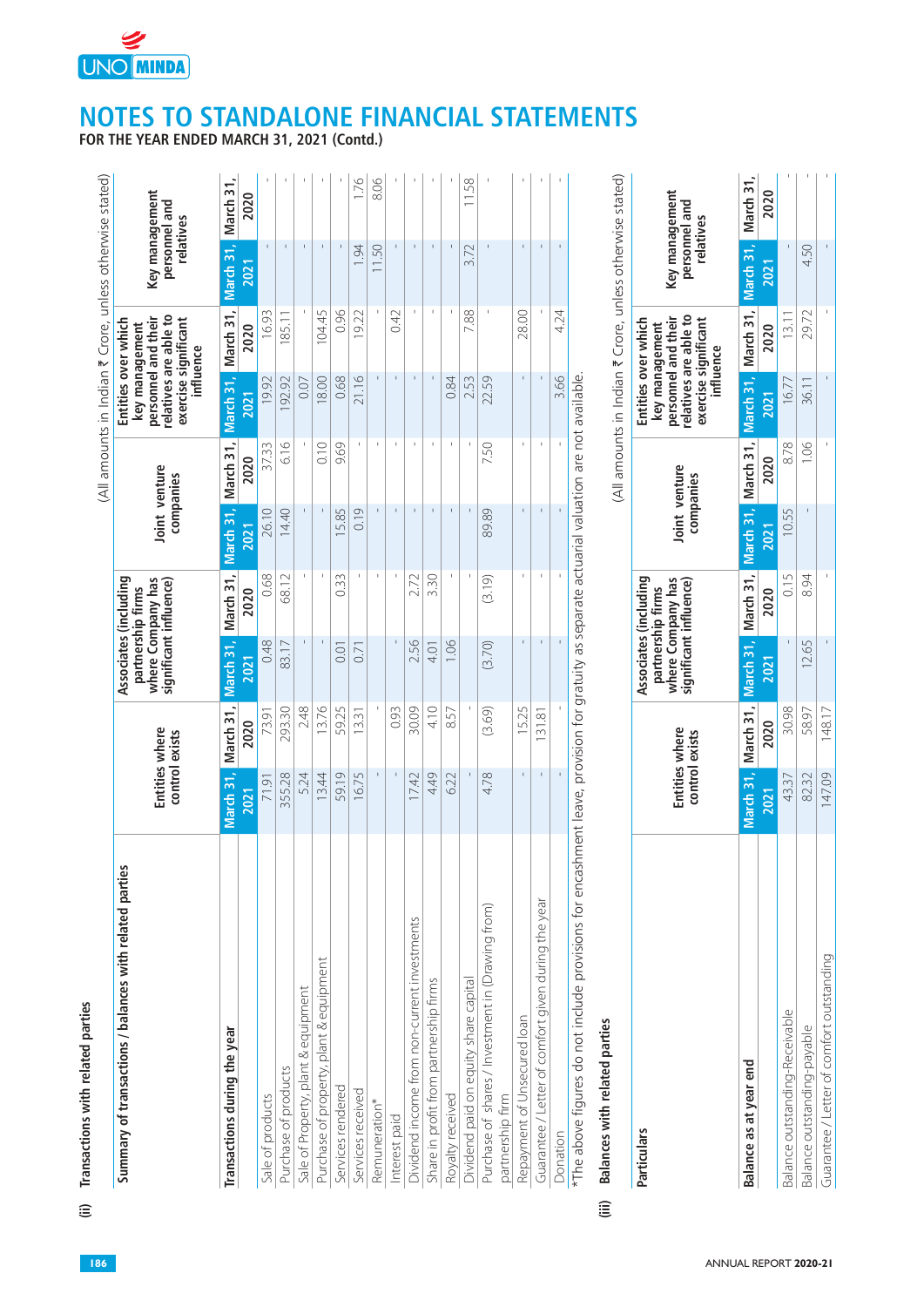**FOR THE YEAR ENDED MARCH 31, 2021 (Contd.)**

# **(iv) Material transactions with related parties for the year ended March 31, 2021**

| (All amounts in Indian $\bar{\tau}$ Crore, unless otherwise stated) |                                              |               |
|---------------------------------------------------------------------|----------------------------------------------|---------------|
| <b>Related party</b>                                                | <b>Nature of transaction</b>                 | <b>Amount</b> |
| Transactions during the year                                        |                                              |               |
| Clarton Horn                                                        | Sale of goods                                | 29.48         |
| Toyoda Gosei Minda India Private Limited                            | Sale of goods                                | 22.56         |
| Minda I Connect Private Limited                                     | Sale of goods                                | 17.55         |
| Minda Katolec Electronics Services Private<br>Limited               | Sale of goods                                | 12.04         |
| Samaira Engineering                                                 | Purchase of goods                            | 123.80        |
| MITIL Polymer Private Limited                                       | Purchase of goods                            | 110.85        |
| Auto Components                                                     | Purchase of goods                            | 83.17         |
| Minda Storage Batteries Private. Limited                            | Purchase of goods                            | 65.75         |
| YA Auto Industries                                                  | Purchase of goods                            | 65.74         |
| Minda Katolec Electronics Services Private<br>Limited               | Sale of property, plant and equipment        | 2.18          |
| Mindarika Private. Limited                                          | Sale of property, plant and equipment        | 2.10          |
| Minda Industries Vietnam Company<br>I imited                        | Sale of property, plant and equipment        | 0.76          |
| Minda Infrastructure LLP                                            | Purchase of property, plant and<br>equipment | 17.97         |
| Light & Systems Technical Center                                    | Purchase of property, plant and<br>equipment | 11.72         |
| Minda Kosei Aluminum Wheel Private<br>Limted                        | Services rendered                            | 18.19         |
| PT Minda Asean Automotive                                           | Services rendered                            | 8.73          |
| Mindarika Private. Limited                                          | Services rendered                            | 12.61         |
| Minda Investments Limited                                           | Services received                            | 14.68         |
| Light & Systems Technical Center                                    | Services received                            | 9.60          |
| Minda Projects Limted                                               | Services received                            | 4.54          |
| PT Minda Asean Automotive                                           | Royalty                                      | 4.56          |
| Minda Industries Vietnam Company                                    | Royalty                                      | 1.01          |
| Auto Components                                                     | Royalty                                      | 1.06          |
| Denso Ten Minda India Private Limited                               | Dividend received                            | 2.15          |
| PT Minda Asean Automotive                                           | Dividend received                            | 12.92         |
| Mindarika Private Limited                                           | Dividend received                            | 3.34          |
| Auto Component (Firm)                                               | Share of profits                             | 4.01          |
| YA Auto Industries                                                  | Share of profits                             | 4.49          |
| Minda Investments Limited                                           | Dividend paid                                | 2.14          |
| Mr Nirmal K Minda                                                   | Dividend paid                                | 2.19          |
| Mrs Suman Minda                                                     | Dividend paid                                | 1.30          |
| Minda Onkyo Private Limited                                         | Investment in shares                         | 13.54         |
| Minda Katolec Electronics Services Private<br>Limited               | Investment in shares                         | 10.00         |
| Toyoda Gosei Minda India Private Limited                            | Investment in shares                         | 33.46         |
| Tokai Rika Minda India Private Limited                              | Investment in shares                         | 42.89         |
| Suman Nirmal Minda Charitable Trust                                 | Donation                                     | 3.66          |
| Minda Finance Limited                                               | Acquisition of shares in Joint Venture       | 22.59         |
| Balance as at year end                                              |                                              |               |
| Harita Fehrer Limited                                               | Payable                                      | 32.06         |
| MITIL Polymer Private Limited                                       | Payable                                      | 25.18         |
| Samaira Engineering                                                 | Payable                                      | 17.28         |
| Minda I Connect Private Limited                                     | Receivables                                  | 16.04         |
| Minda Kosei Aluminum Wheel Private<br>Limted                        | Receivables                                  | 13.46         |
| Clarton Horn                                                        | Receivables                                  | 7.80          |
| Minda Delvis Gmbh                                                   | Guarantee                                    | 130.73        |
| PT Minda Asean Automotive                                           | Guarantee                                    | 16.36         |
|                                                                     |                                              |               |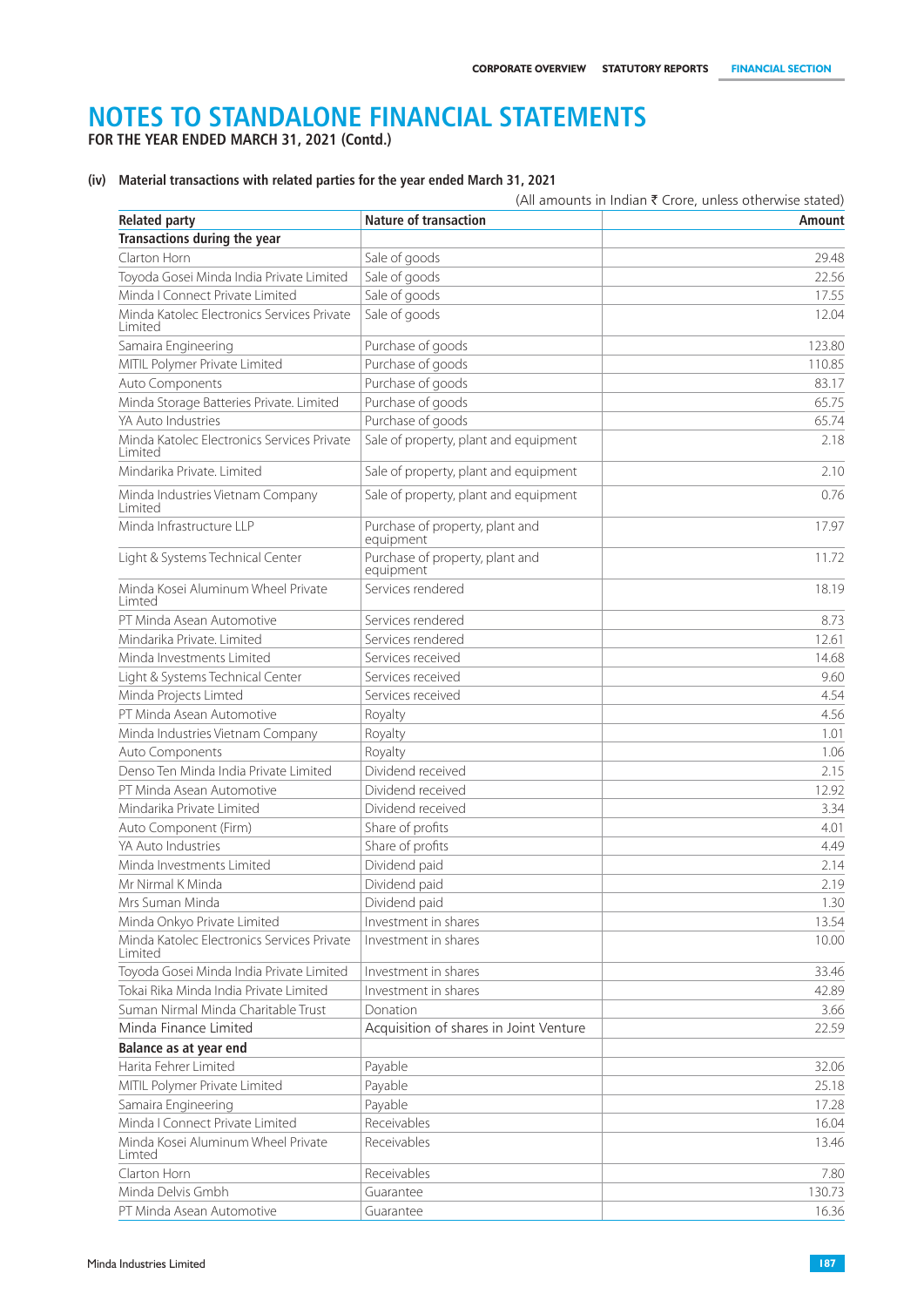

**FOR THE YEAR ENDED MARCH 31, 2021 (Contd.)**

# **Material transactions with related parties for the year ended March 31, 2020**

| (All amounts in Indian ₹ Crore, unless otherwise stated) |                                              |        |
|----------------------------------------------------------|----------------------------------------------|--------|
| <b>Related party</b>                                     | <b>Nature of transaction</b>                 | Amount |
| Transactions during the year                             |                                              |        |
| Clarton Horn, Spain (Stepdown subsidiary)                | Sale of goods                                | 29.87  |
| Toyoda Gosei Minda India Private Limited                 | Sale of goods                                | 27.89  |
| Minda I Connect Private Limited                          | Sale of goods                                | 15.04  |
| <b>SN Castings Limited</b>                               | Sale of goods                                | 17.21  |
| MITIL Polymer Private Limited                            | Purchase of goods                            | 130.66 |
| YA Auto                                                  | Purchase of goods                            | 61.47  |
| Auto Component (Firm)                                    | Purchase of goods                            | 68.05  |
| Samaira Engineering (Firm)                               | Purchase of goods                            | 128.34 |
| Minda Industries Vietnam Company<br>Limited              | Sale of property, plant and equipment        | 1.85   |
| PT Minda Asean Automotive                                | Sale of property, plant and equipment        | 0.63   |
| Light & Systems Technical Centre S.L. Spain              | Purchase of property, plant and<br>equipment | 13.38  |
| Minda Projects Limited                                   | Purchase of property, plant and<br>equipment | 47.67  |
| Minda Infrastructure LLP                                 | Purchase of property, plant and<br>equipment | 56.71  |
| Minda Kosei Aluminum Wheel Private<br>Limited            | Services rendered                            | 15.80  |
| Mindarika Private Limited                                | Services rendered                            | 18.69  |
| Light & Systems Technical Centre S.L. Spain              | Services received                            | 9.15   |
| Minda Investments Limited                                | Services received                            | 16.08  |
| Minda Projects Limited                                   | Services received                            | 2.61   |
| Minda Storage Batteries Private Limited                  | Interest Paid                                | 0.93   |
| Singhal Fincap Limted                                    | Interest Paid                                | 0.42   |
| PT Minda Asean Automotive                                | Royalty                                      | 6.55   |
| Minda Industries Vietnam Company                         | Royalty                                      | 1.52   |
| Sam Global Pte Limited                                   | Dividend received                            | 14.27  |
| PT Minda Asean Automotive                                | Dividend received                            | 7.46   |
| Mindarika Private Limited                                | Dividend received                            | 6.25   |
| Auto Component (Firm)                                    | Share of profits                             | 3.30   |
| YA Auto Industries                                       | Share of profits                             | 4.10   |
| Minda Investments Limited                                | Dividend paid                                | 6.70   |
| Mr Nirmal K Minda                                        | Dividend paid                                | 6.86   |
| Mrs Suman Minda                                          | Dividend paid                                | 4.05   |
| Minda Onkyo Private Limited                              | Investment in shares                         | 7.50   |
| Minda Storage Batteries Private Limited                  | Unsecured loan paid                          | 15.25  |
| Singhal Fincap Limted                                    | Unsecured loan paid                          | 28.00  |
| Minda Delvis Gmbh                                        | Guarantee                                    | 131.81 |
| Suman Nirmal Minda Charitable Trust                      | Donation                                     | 4.24   |
| Balance as at year end                                   |                                              |        |
| MITIL Polymer Private Limited                            | Payable                                      | 27.50  |
| Harita Fehrer Limited                                    | Payable                                      | 11.98  |
| Auto Component                                           | Payable                                      | 8.94   |
| Samaira Engineering (Firm)                               | Payable                                      | 19.29  |
| Clarton Horn, Spain                                      | Receivables                                  | 12.44  |
| Minda I Connect Private Limited                          | Receivables                                  | 12.53  |
| Minda Storage Batteries Private Limited.                 | Receivables                                  | 0.46   |
| Minda Kosei Aluminum Wheel Private Limited               | Receivables                                  | 8.79   |
| Minda Delvis Gmbh                                        | Guarantee                                    | 131.81 |
| PT Minda Asean Automotive                                | Guarantee                                    | 16.36  |
|                                                          |                                              |        |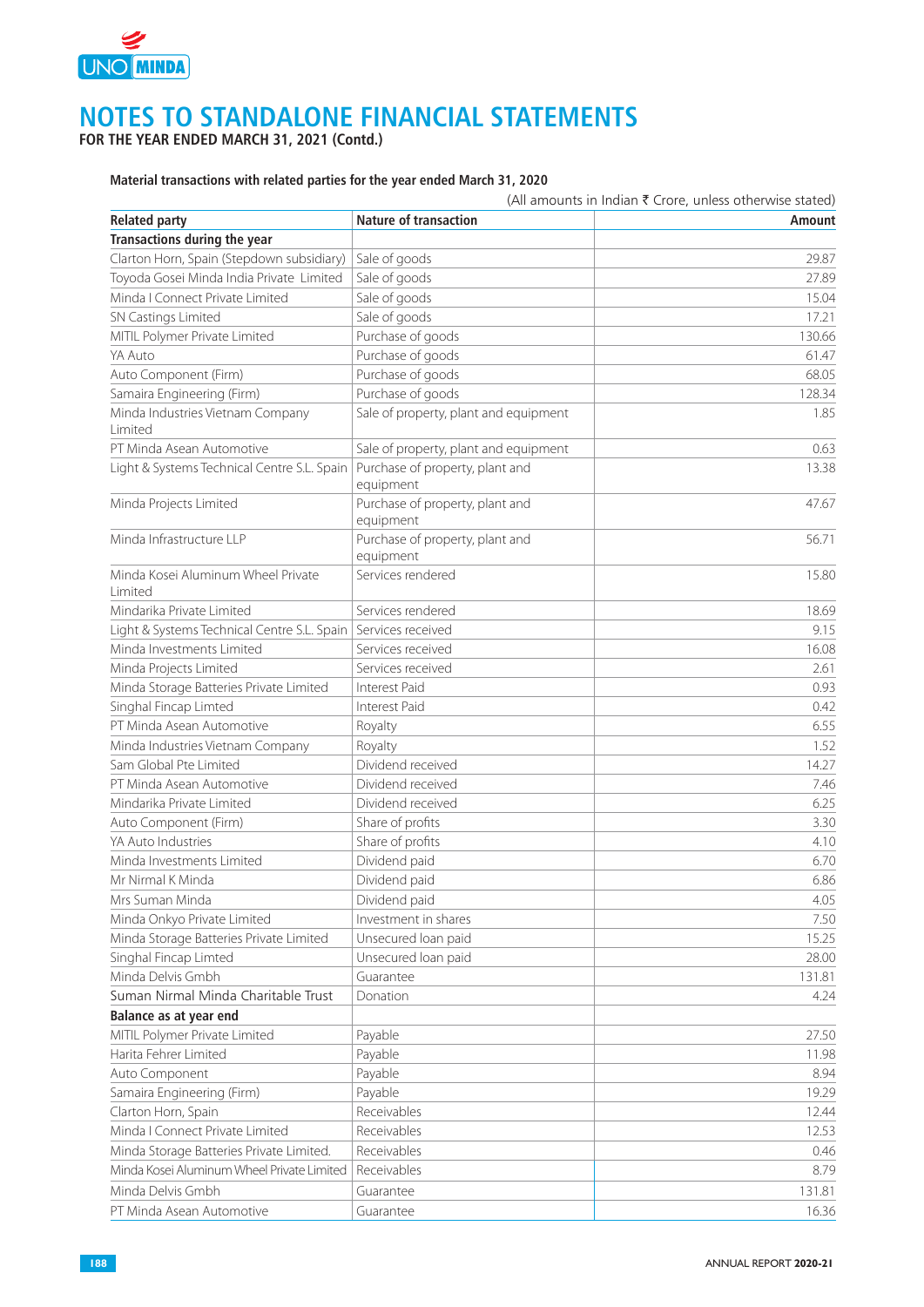**FOR THE YEAR ENDED MARCH 31, 2021 (Contd.)**

### **(v) Key managerial personnel compensation**

**Remuneration to Chairman & Managing Director (i.e. Mr. Nirmal K Minda)\***

|                     | (All amounts in Indian $\bar{\tau}$ Crore, unless otherwise stated) |                                      |
|---------------------|---------------------------------------------------------------------|--------------------------------------|
| <b>Particulars</b>  | For the year ended<br>March 31, 2021                                | For the year ended<br>March 31, 2020 |
| Short Term Benefit  | 2.29                                                                | 2.30                                 |
| Commission          | 4.50                                                                | 0.40                                 |
| Others - Allowances | 0.30                                                                | 0.24                                 |
| <b>Total</b>        | 7.09                                                                | 2.94                                 |

#### **Remuneration to Independent Directors**

|                         |                                      | (All amounts in Indian $\bar{\tau}$ Crore, unless otherwise stated) |  |
|-------------------------|--------------------------------------|---------------------------------------------------------------------|--|
| <b>Particulars</b>      | For the year ended<br>March 31, 2021 | For the year ended<br>March 31, 2020                                |  |
| Sitting Fees            |                                      |                                                                     |  |
| Mr. Alok Dutta          |                                      | 0.01                                                                |  |
| Mr. Satish Sekhri       | 0.09                                 | 0.09                                                                |  |
| Ms. Praveen Tripathi    | 0.08                                 | 0.08                                                                |  |
| Mr. Krishan Kumar Jalan | 0.09                                 | 0.08                                                                |  |
| Mr. Chandan Chowdhury   | 0.04                                 | 0.02                                                                |  |
| <b>Total</b>            | 0.30                                 | 0.28                                                                |  |

#### **Remuneration to Key Managerial other than MD/WTD\***

|                                                | (All amounts in Indian $\bar{\tau}$ Crore, unless otherwise stated) |                                      |
|------------------------------------------------|---------------------------------------------------------------------|--------------------------------------|
| <b>Particulars</b>                             | For the year ended<br><b>March 31, 2021</b>                         | For the year ended<br>March 31, 2020 |
| Short Term Benefit                             |                                                                     |                                      |
| Mr. Sunil Bohra (Chief Financial Officer)      | 3.46                                                                | 3.78                                 |
| Mr. Tarun Kumar Srivastava (Company Secretary) | 0.23                                                                | 0.24                                 |
| Ms. Paridhi Minda                              | 0.50                                                                | 0.57                                 |
| Others - Allowances                            |                                                                     |                                      |
| Mr. Sunil Bohra (Chief Financial Officer)      | 0.17                                                                | 0.20                                 |
| Mr. Tarun Kumar Srivastava (Company Secretary) | 0.01                                                                | 0.02                                 |
| Ms. Paridhi Minda                              | 0.03                                                                | 0.04                                 |
| <b>Total</b>                                   | 4.40                                                                | 4.84                                 |

\*The above remuneration excludes provision for gratuity and leave benefits as separate actuarial valuation is not available.

## **52. CAPITAL MANAGEMENT**

The Company's objectives when managing capital is to safeguard their ability to continue as a going concern, so that they can continue to provide returns for shareholders and benefits for other stakeholders, and maintain an optimal capital structure to reduce the cost of capital.

Consistent with others in the industry, the Company monitors Net Debt to EBITDA ratio i.e. Net debt (total borrowings net of cash and cash equivalents) divided by EBITDA (Profit before tax and exceptional items plus depreciation and amortisation expense plus finance costs minus other income). The Company's strategy is to ensure that the Net Debt to EBITDA is managed at an optimal level considering the above factors. The Net Debt to EBITDA ratios are as follows:

|                    | (All amounts in Indian $\bar{\tau}$ Crore, unless otherwise stated) |                                |
|--------------------|---------------------------------------------------------------------|--------------------------------|
| <b>Particulars</b> | As at I<br>March 31, 2021                                           | As at<br><b>March 31, 2020</b> |
| Net Debt           | 573.51                                                              | 605.88                         |
| EBITDA             | 339.19                                                              | 295.33                         |
| Net Debt to EBITDA | 1.69                                                                | 2.05                           |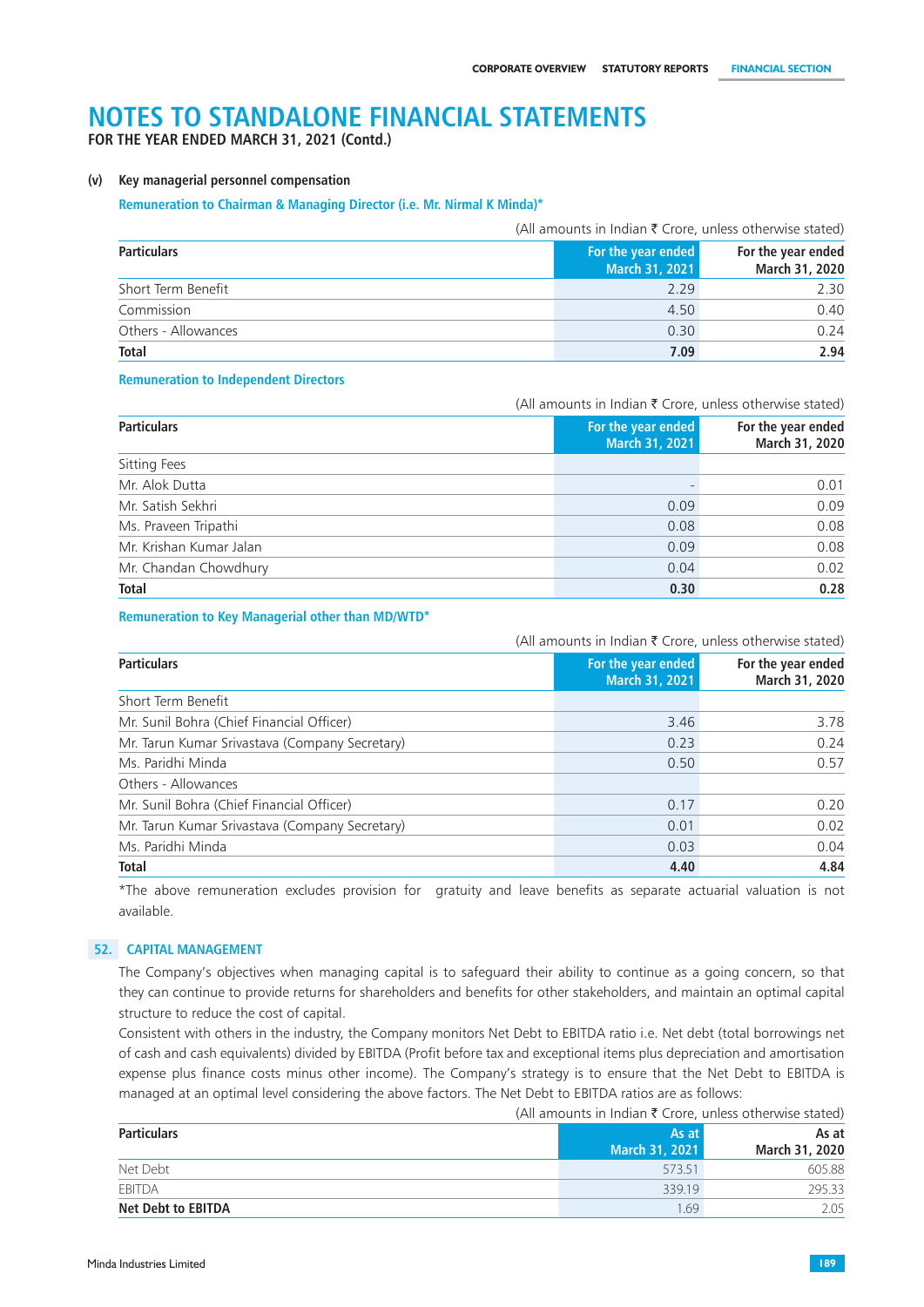

**FOR THE YEAR ENDED MARCH 31, 2021 (Contd.)**

## **53. FAIR VALUE MEASUREMENTS**

Set out below, is a comparison by class of the carrying amounts and fair value of the Company's financial instruments.

|                                                                    | (All amounts in Indian $\bar{\tau}$ Crore, unless otherwise stated) |                   |                      |                   |
|--------------------------------------------------------------------|---------------------------------------------------------------------|-------------------|----------------------|-------------------|
| Category                                                           | As at March 31, 2021                                                |                   | As at March 31, 2020 |                   |
|                                                                    | <b>Carrying Value</b>                                               | <b>Fair Value</b> | Carrying Value       | <b>Fair Value</b> |
| 1) Financial assets at amortised cost                              |                                                                     |                   |                      |                   |
| Investments in subsidiaries, associates and joint ventures         | 1,131.93                                                            | 1,131.93          | 1,043.29             | 1,043.29          |
| Loans (current / non current)                                      | 20.09                                                               | 20.09             | 18.75                | 18.75             |
| Trade receivables (current / non current)                          | 683.67                                                              | 683.67            | 539.45               | 539.45            |
| Cash and cash equivalents                                          | 74.31                                                               | 74.31             | 125.27               | 125.27            |
| Other bank balances (current / non current)                        | 5.16                                                                | 5.16              | 13.47                | 13.47             |
| Other financial assets (current / non current)                     | 13.74                                                               | 13.74             | 19.23                | 19.23             |
| Total                                                              | 1,928.90                                                            | 1,928.90          | 1,759.46             | 1,759.46          |
| 2) Financial liabilities at amortised cost                         |                                                                     |                   |                      |                   |
| Borrowings (current / non current) (including current<br>maturity) | 647.82                                                              | 647.82            | 731.14               | 731.14            |
| Lease liabilities (current / non current)                          | 23.56                                                               | 23.56             | 29.50                | 29.50             |
| Trade payables                                                     | 780.28                                                              | 780.28            | 711.16               | 711.16            |
| Other financial liabilities (current / non current)                | 534.03                                                              | 534.03            | 521.32               | 521.32            |
| <b>Total</b>                                                       | 1,985.69                                                            | 1,985.69          | 1,993.12             | 1,993.12          |

\* Management has assessed that investments, loans, trade receivables, cash and cash equivalents, other bank balances, other financial assets, borrowings, trade payables, lease liabilities and other financial liabilities approximate their carrying amounts largely due to the short-term maturities of these instruments.

- (i) The fair value of the financial assets and liabilities is included at the amount at which the instrument could be exchanged in a current transaction between willing parties, other than in a forced or liquidation sale. Management has assessed that trade receivables, cash and cash equivalents, other bank balances, loans, investments, other financial assets, borrowings, trade payables, lease liabilities and other financial liabilities approximate their carrying amounts largely due to the short-term maturities of these instruments
- (ii) Costs of unquoted equity instruments has been considered as an appropriate estimate of fair value because of a wide range of possible fair value measurements and cost represents the best estimate of fair value within that range. These investments in equity instruments are not held for trading. Instead, they are held for medium or long-term strategic purpose.

## (iii) **Discount rate used in determining fair value**

The interest rate used to discount estimated future cash flows, where applicable, are based on the incremental borrowing rate of borrower which in case of financial liabilities is average market cost of borrowings of the Company and in case of financial asset is the average market rate of similar credit rated instrument. The Company maintains policies and procedures to value financial assets or financial liabilities using the best and most relevant data available.

The fair value of the financial assets and liabilities is included at the amount at which the instrument could be exchanged in a current transaction between willing parties, other than in a forced or liquidation sale.

Investment amounting to NIL ( $\bar{\tau}$  23.44 crores on 31 March 2020) is valued at fair value (level).

## **54. BUSINESS COMBINATION**

The Board of directors of the Company in its meeting held on February 06, 2020, accorded its consent for the scheme of amalgamation of Minda I Connect Private Limited (Transferor Company) with Minda Industries Limited (Transferee Company) subject to necessary approval(s) of shareholders, Creditors and other approvals and sanctions by the National Company Law Tribunal (NCLT), New Delhi. Appropriate accounting treatment of the Scheme will be done post receipt of NCLT approval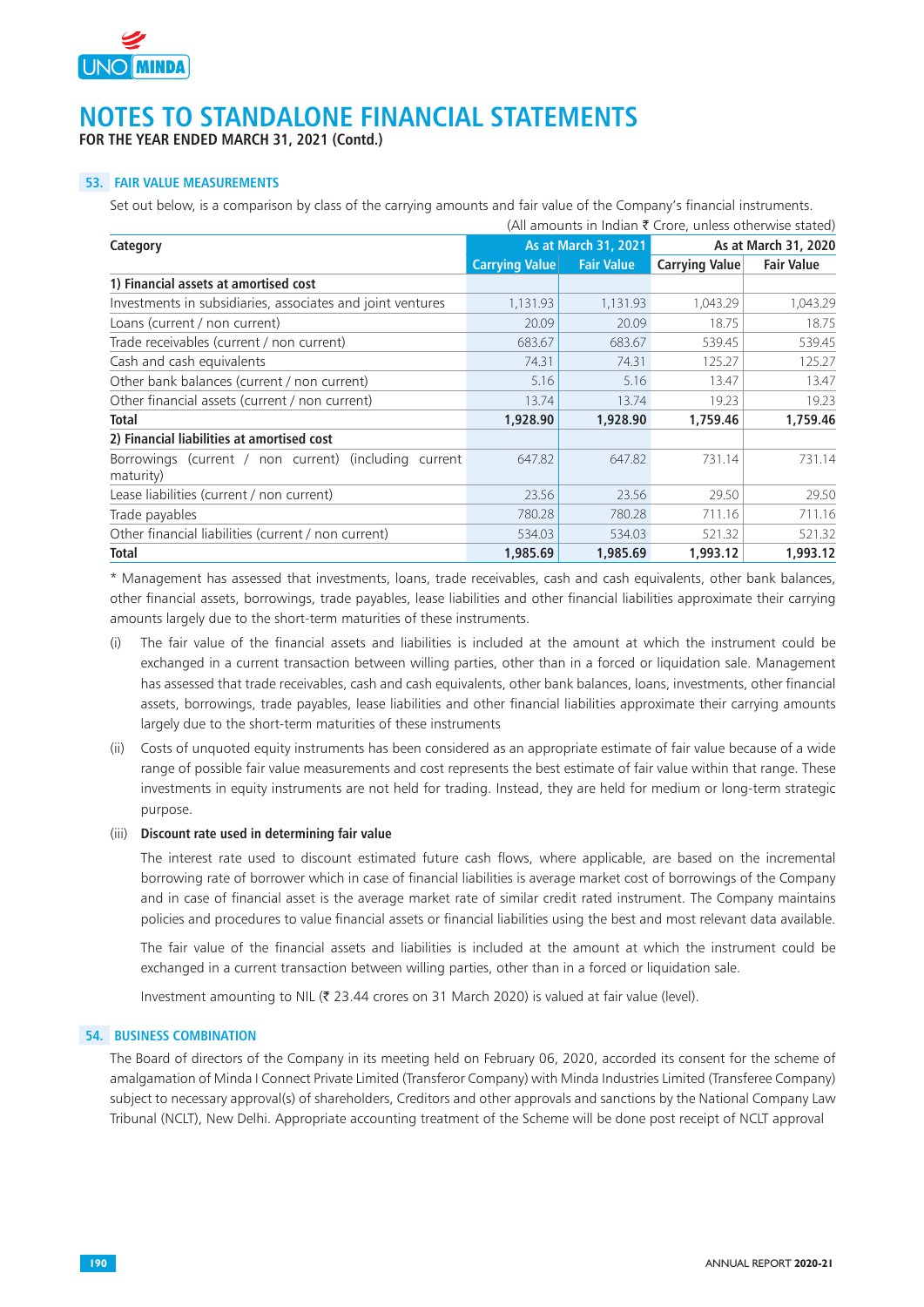**FOR THE YEAR ENDED MARCH 31, 2021 (Contd.)**

#### **55. Merger of wholly owned subsidiaries**

Pursuant to the Scheme of Amalgamation ('Scheme') under the provisions of Section 230 to 232 of the Companies Act, 2013, for amalgamation of wholly owned subsidiaries i.e. MJ Casting Limited, Minda Distribution and Services Limited, Minda Auto Components Limited and Minda Rinder Private Limited (together referred to as "transferor companies"), with Minda Industries Limited ("Transferee Company" or "the Company") as approved by the Hon'ble National Company Law Tribunal vide its order dated 01 June 2020 with the appointed date of 1 April 2019, all the assets, liabilities, reserves and surplus of the transferor companies have been transferred to and vested in the Company with effect from this date at their carrying values. The Company had received the certified copy of the said order on 17 July 2020 and the same had been filed with the respective Registrar of Companies on 1 August 2020. The Company has given effect to the scheme in the standalone financial statements in the previous year. Further, as per the requirements of Appendix C to Ind AS 103 "Business Combination", the comparatives for the year ended March 31, 2019 have been restated as if the common control business combination had occurred from the beginning of the earliest period presented. The net impact of restatement due to above amalgamation has resulted in capital reserve of  $\bar{\tau}$  26.56 Crores which is credited to other equity.

**56.** During the year, Minda TG Rubber India Private Limited ("MTG") has issued fresh equity shares to Toyoda Gosei Co. Limited (other Joint venture partner) resulting in increase of their shareholding from 49.90% to 51.00% and reduction of shareholding and control of the Company from 51.00% to 49.90% resulting into loss of control. Accordingly, the appropriate accounting treatment and classification of Loss of control of the Company in MTG (from subsidiary to joint venture) has been carried out.

#### **57. ACQUISTION OF STAKE IN TOKAI RIKA MINDA INDIA PRIVATE LIMITED**

The Company has acquired 30% stake in Tokai Rika Minda India Private Limited during the year for a cash consideration of Rs. 65.48 crore. Consequently, Tokai Rika Minda has been considered as an Joint Venture while preparing the financial statements. Fair value of assets and liability acquired in respect of the said acquisition are as follows:

| (All amounts in Indian $\bar{\tau}$ Crore, unless otherwise stated) |               |
|---------------------------------------------------------------------|---------------|
| <b>Particulars</b>                                                  | <b>Amount</b> |
| Non Current asset                                                   | 157.97        |
| Current assets                                                      | 346.99        |
| Borrowing                                                           | 176.55        |
| Other non current liabilities                                       | 1.97          |
| Current liabilities                                                 | 115.94        |
| Total net identifiable assets acquired                              | 210.50        |
| % Holding by the Group                                              | 30.00%        |
| Capital Reserve/(Goodwill)                                          | (2.33)        |

### **58. SCHEME OF AMALGAMATION.**

**a)** The Scheme of Amalgamation ('Scheme') filed during the year ended March 31, 2019 under the provisions of Section 230 to 232 of the Companies Act, 2013, for amalgamation of Harita Limited ("Transferor Company 1") and Harita Venu Private Limited ("Transferor Company 2") and Harita Cheema Private Limited ("Transferor Company 3") and Harita Financial Services Limited ("Transferor Company 4") and Harita Seating Systems Limited ("Transferor Company 5") and Minda Industries Limited ("Transferee Company") was approved by the Hon'ble National Company Law Tribunal vide its order dated 01 February 2021 and 23 February 2021 with appointed date of 1 April 2019. Consequently the Company has given effect to the scheme as per Ind AS 103- Business Combinations (Aquisition method) in the standalone financial statements w.e.f. appointed date i.e. 1 April 2019 in accordance with General Circular No. 09/2019 issued by Ministry of Corporate Affairs dated August 21, 2019. The Company received the certified copy of the said order and filed the same with the respective Registrar of Companies on 1 April 2021. Accordingly figures of previous year have been restated to give effect to the Scheme.

The management believes that this merger will offer product, customer, sales channel and technology synergies and create value for all stakeholders of the Company.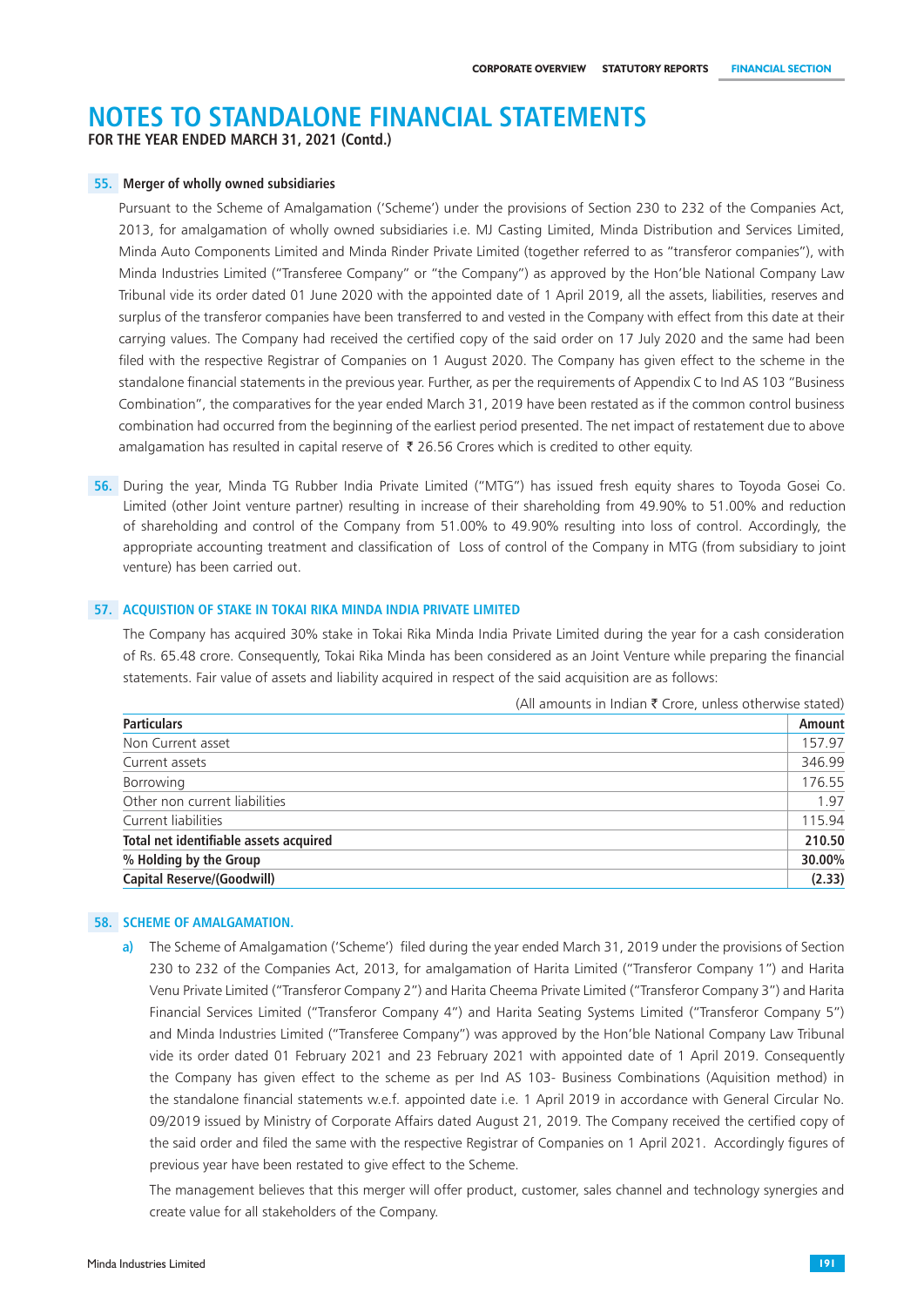

**FOR THE YEAR ENDED MARCH 31, 2021 (Contd.)**

### **b) Detail of consideration**

The scheme provides for issue of equity shares or non-convertible redeemable preference shares by the Transferee Company in the manner set out in the Scheme on amalgamation of the Transferor Companies with the Transferee Company. On the Scheme of amalgamation becoming effective, the Company may issue

- (i) 12,527,570 equity shares having face value of  $\bar{\tau}$  2 each (after considering cancellation of shares on account of cross holding) if all the eligible shareholders of Transferor Companies opt for equity shares of Transferee Company Or
- (ii) 29,331,337 preference shares having face value of  $\bar{\tau}$  100/- each (after considering cancellation of shares on account of cross holding) if all the eligible shareholders of Transferor Companies opt for preference shares of Transferee Company except for 1,653,152 equity shares having face value of  $\bar{\tau}$  2 each to be issued to non resident shareholders. This is in view of the applicable law where eligible non resident member shall compulsorily be issued Transferee Company's equity shares, the amount of such consideration being  $\bar{\tau}$  52 crore. Accordingly, it is accounted for under Other Equity. During the year, these shares were acquired from a non resident member and accordingly adequate accounting is carried out in Other Equity.

Since as on the date of these financial statements, the resident shareholders of the Transferor Companies have the option to opt for either equity shares or non convertible redeemable preference shares of the Transferee Company towards the consideration, an amount of  $\bar{\tau}$  348.88 crore has been shown in the current financial liabilities as per applicable accounting standards.

Minority shareholder in Harita Fehrer Limited (subsidiary of Transferror Company 5) exercised its right to sell its stake at an agreed valuation of INR 115 crores as per the agreement. Accordingly an amount of  $\bar{\tau}$  115 crores has been considered as current financial liability in these financial statements by a corresponding debit to Investment thereby making it as 100% subsidiary of the Company.

#### **c) Fair Value of the Consideration transferred**

As per Ind AS 103 – Business Combinations, purchase consideration has been allocated on the basis of fair valuation determined by an independent valuer which is as follows:

|                       | (All amounts in Indian $\bar{\tau}$ Crore, unless otherwise stated)  |                         |
|-----------------------|----------------------------------------------------------------------|-------------------------|
| <b>Particulars</b>    |                                                                      | <b>Amount in Crores</b> |
| <b>ASSETS</b>         |                                                                      |                         |
|                       | <b>Non-current assets</b>                                            |                         |
|                       | Property, plant and equipment                                        | 105.21                  |
|                       | Right-of-use assets                                                  | 39.49                   |
|                       | Capital work-in-progress                                             | 14.06                   |
|                       | Intangible assets                                                    | 52.00                   |
|                       | <b>Financial assets</b>                                              |                         |
| (i)                   | Investments                                                          | 264.18                  |
|                       | Other non-current assets                                             | 0.57                    |
|                       | <b>Total non-current assets</b>                                      | 475.50                  |
| <b>Current assets</b> |                                                                      |                         |
| Inventories           |                                                                      | 22.51                   |
|                       | <b>Financial assets</b>                                              |                         |
| (i)                   | Investment                                                           | 9.49                    |
| (ii)                  | Trade receivables                                                    | 105.06                  |
| (iii)                 | Cash and cash equivalents                                            | 18.81                   |
| (iv)                  | Bank balances other than those included in cash and cash equivalents | 0.34                    |
| (v)                   | Loans                                                                | 2.09                    |
| (v <sub>i</sub> )     | Other financial assets                                               | 4.67                    |
|                       | Other current assets                                                 | 15.17                   |
|                       | <b>Total current assets</b>                                          | 178.14                  |
| <b>Total Assets</b>   |                                                                      | 653.64                  |
| <b>Liabilities</b>    |                                                                      |                         |
|                       | <b>Non-current liabilities</b>                                       |                         |
| Provisions            |                                                                      | 5.33                    |